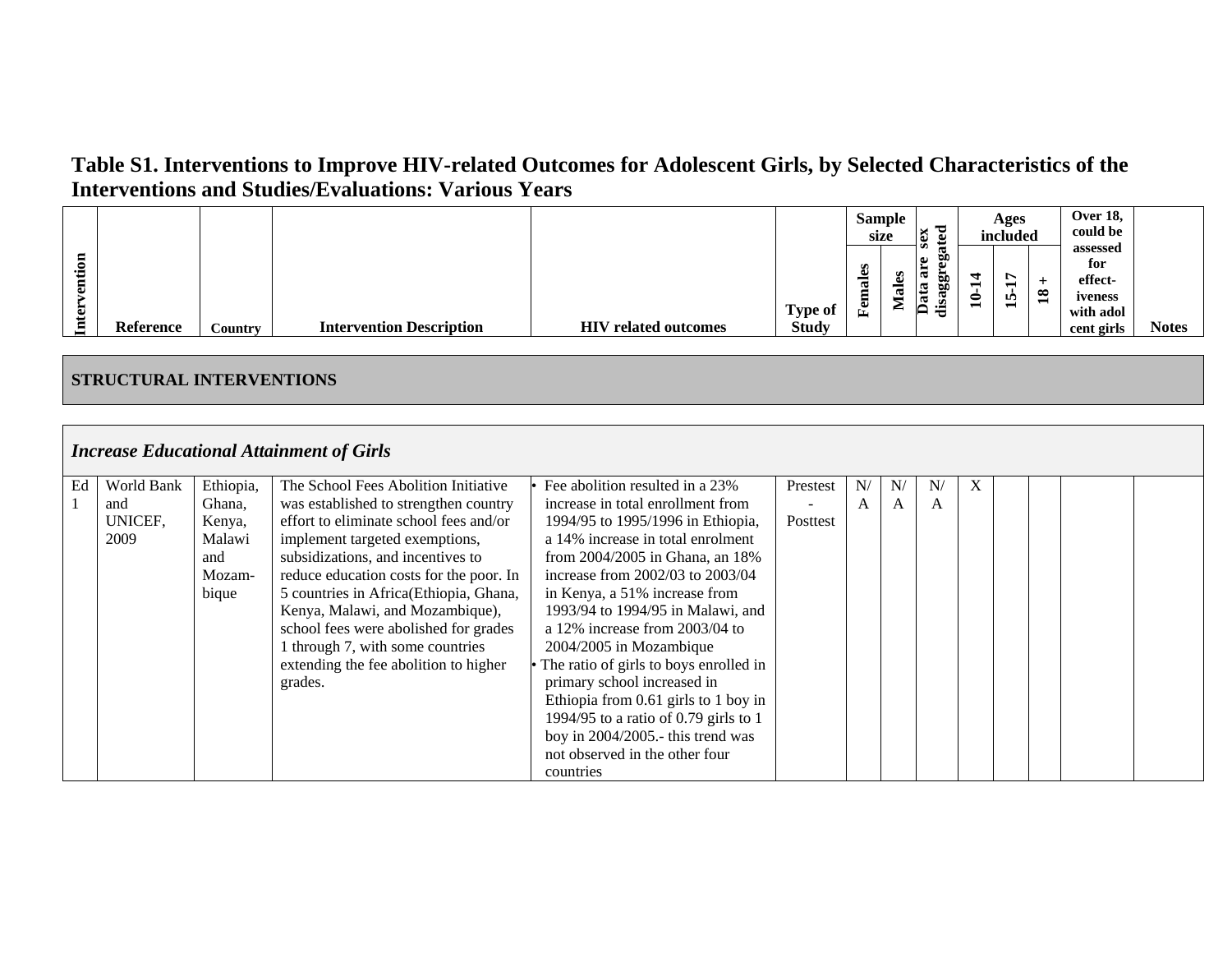|                      |                                  |         |                                                                                                                                                                                                                                        |                                                                                                                                                                                                                                                                                       |                                    |               | <b>Sample</b><br>size | sex                       |       | Ages<br>included |                                      | Over 18,<br>could be                                             |                                                                                                          |
|----------------------|----------------------------------|---------|----------------------------------------------------------------------------------------------------------------------------------------------------------------------------------------------------------------------------------------|---------------------------------------------------------------------------------------------------------------------------------------------------------------------------------------------------------------------------------------------------------------------------------------|------------------------------------|---------------|-----------------------|---------------------------|-------|------------------|--------------------------------------|------------------------------------------------------------------|----------------------------------------------------------------------------------------------------------|
| Intervention         | Reference                        | Country | <b>Intervention Description</b>                                                                                                                                                                                                        | <b>HIV</b> related outcomes                                                                                                                                                                                                                                                           | <b>Type of</b><br><b>Study</b>     | Females       | <b>Males</b>          | disaggregated<br>Data are | 10-14 | 15-17            | $\qquad \qquad +$<br>$\overline{18}$ | assessed<br>for<br>effect-<br>iveness<br>with adol<br>cent girls | <b>Notes</b>                                                                                             |
| Ed<br>$\overline{2}$ | Hallfors et<br>al, 2011          | Malawi  | Girls and their parents in the<br>intervention groups received cash to<br>encourage staying in school                                                                                                                                  | • Decreased HIV prevalence<br>· Self-reported sexual activity at 12<br>months follow up was significantly<br>lower<br>Girls were less likely to have<br>partners who were 25 years or<br>older<br>Girls were more likely to be<br>enrolled in school                                  | Random<br>ized<br>Control<br>Trial | 1225          | $\circ$               | <b>NA</b>                 | X     | X                | X                                    |                                                                  | Stated:<br>ages 13<br>to 22,<br>no<br>further<br>age<br>disag-<br>gre-<br>gation                         |
| Ed<br>3              | Cho et al.,<br>2011              | Kenya   | Orphans were enrolled to receive<br>either standard support (control group)<br>or comprehensive support (<br>intervention group), which provided<br>school fees, uniforms, and a<br>community visitor to monitor school<br>attendance. | • Dropped out of school : $+$ (Control<br>Group)<br>$\bullet$ Began sexual intercourse: $+$<br>(Control Group)<br>· Reported attitudes supporting early<br>$sex: + (Control Group)$                                                                                                   | Random<br>ized<br>Control<br>Trial | $\mathcal{O}$ | $\ddot{a}$            | X                         | X     |                  |                                      |                                                                  | Stated:<br>Ages 12<br>to $14$                                                                            |
| Ed<br>4              | Chatterji et<br>al.,<br>2010:139 | Zambia  | Children who participated in a<br>community based intervention on<br>schooling outcomes were compared to<br>a control group.                                                                                                           | • Participation in the intervention<br>was associated with a 15.8%<br>increase in appropriate age-for-<br>grade for intervention children<br>relative to comparison children<br>The was positive and statistically<br>significant effects of the<br>intervention on school enrollment | Cross-<br>Section<br>al Study      | 1481          | 141                   | X                         | X     | $\boldsymbol{X}$ | X                                    |                                                                  | Stated:<br>Ages 8<br>to $19$ ;<br>Disag-<br>gre-<br>gation:<br>Ages 8<br>to $12$ ;<br>Ages 13<br>to $19$ |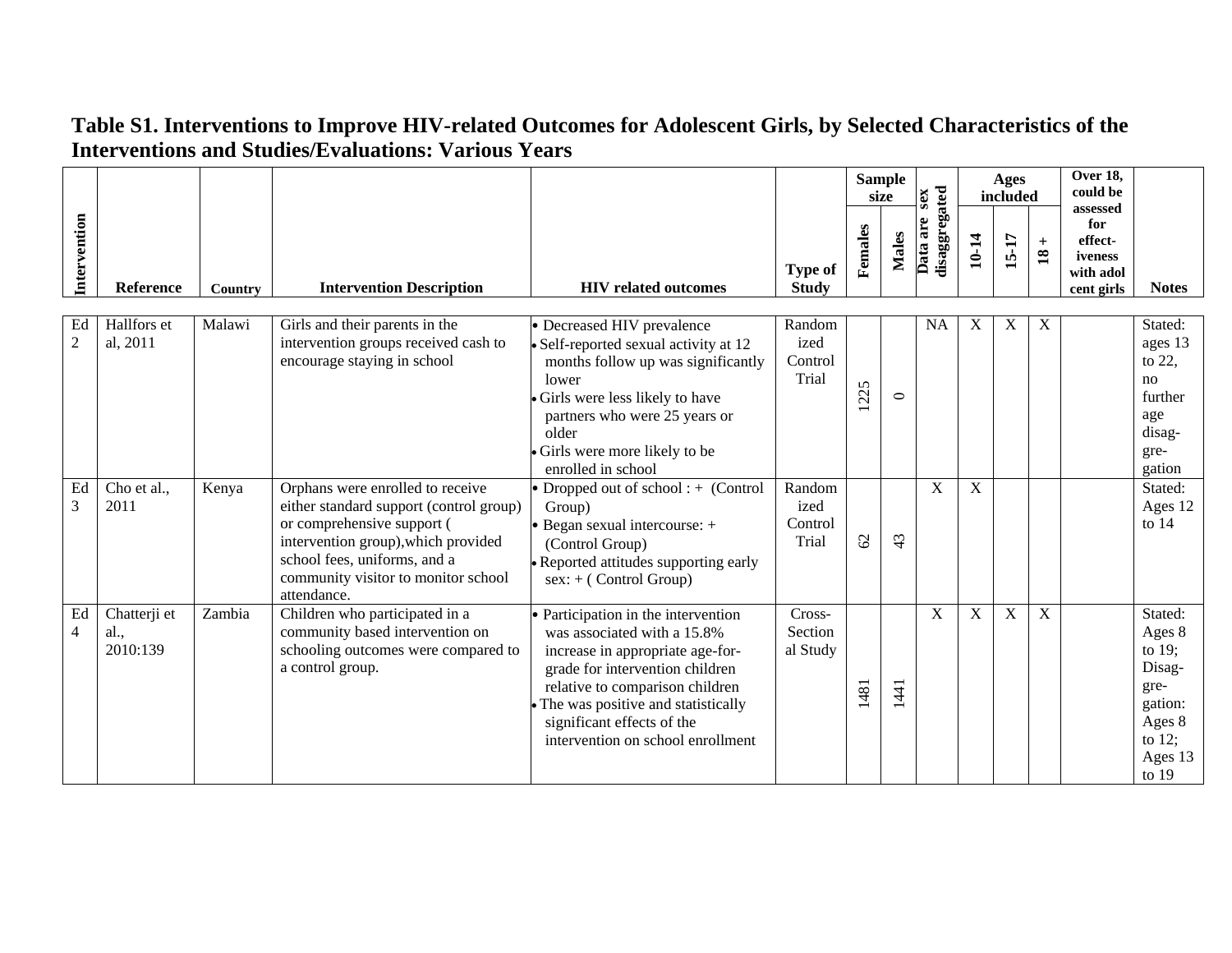|              |                  |                   |                                                                                                                                                                                                                                                                                         |                                                                                                                                                                                                                                                                                         |                                |         | <b>Sample</b><br>size | ated<br>sex               |         | Ages<br>included |                        | <b>Over 18,</b><br>could be                                      |                                                             |
|--------------|------------------|-------------------|-----------------------------------------------------------------------------------------------------------------------------------------------------------------------------------------------------------------------------------------------------------------------------------------|-----------------------------------------------------------------------------------------------------------------------------------------------------------------------------------------------------------------------------------------------------------------------------------------|--------------------------------|---------|-----------------------|---------------------------|---------|------------------|------------------------|------------------------------------------------------------------|-------------------------------------------------------------|
| Intervention | <b>Reference</b> | Country           | <b>Intervention Description</b>                                                                                                                                                                                                                                                         | <b>HIV</b> related outcomes                                                                                                                                                                                                                                                             | <b>Type of</b><br><b>Study</b> | Females | <b>Males</b>          | disaggrega<br>are<br>Data | 10-14   | 15-17            | $+$<br>$\overline{18}$ | assessed<br>for<br>effect-<br>iveness<br>with adol<br>cent girls | <b>Notes</b>                                                |
| Ed<br>5      | Unicef,<br>2005  | Multi-<br>Country | <b>Achieving Universal Primary</b><br>Education by 2015                                                                                                                                                                                                                                 | For girls and boys, education may<br>be the single most effective<br>preventive weapon against<br><b>HIV/AIDS</b>                                                                                                                                                                       | Liter-<br>ature<br>Review      | N/<br>A | $N_{\ell}$<br>A       | N/<br>A                   | N/<br>A | N/<br>A          | N/<br>A                |                                                                  |                                                             |
| Ed<br>6      | Deininger        | Uganda            | Uganda's "Universal Primary<br>Education" program was evaluated to<br>determine the impact of the program.<br>The core element of the program was<br>to eliminate the cost of primary<br>schooling for up to four children per<br>household - of which at least two had<br>to be girls. | The program reduced the wealth<br>bias that had characterized access<br>to primary education<br>The program established gender<br>equality by increasing girls' access<br>to primary education<br>The program reduced the incidence<br>of cost-related drop-outs from<br>primary school | Eval-<br>uation                | N/<br>A | N/<br>A               | <b>NA</b>                 | $X_{-}$ | X                | X                      |                                                                  | Stated:<br>ages 6<br>to 18.<br>Sample<br>$Size =$<br>31,994 |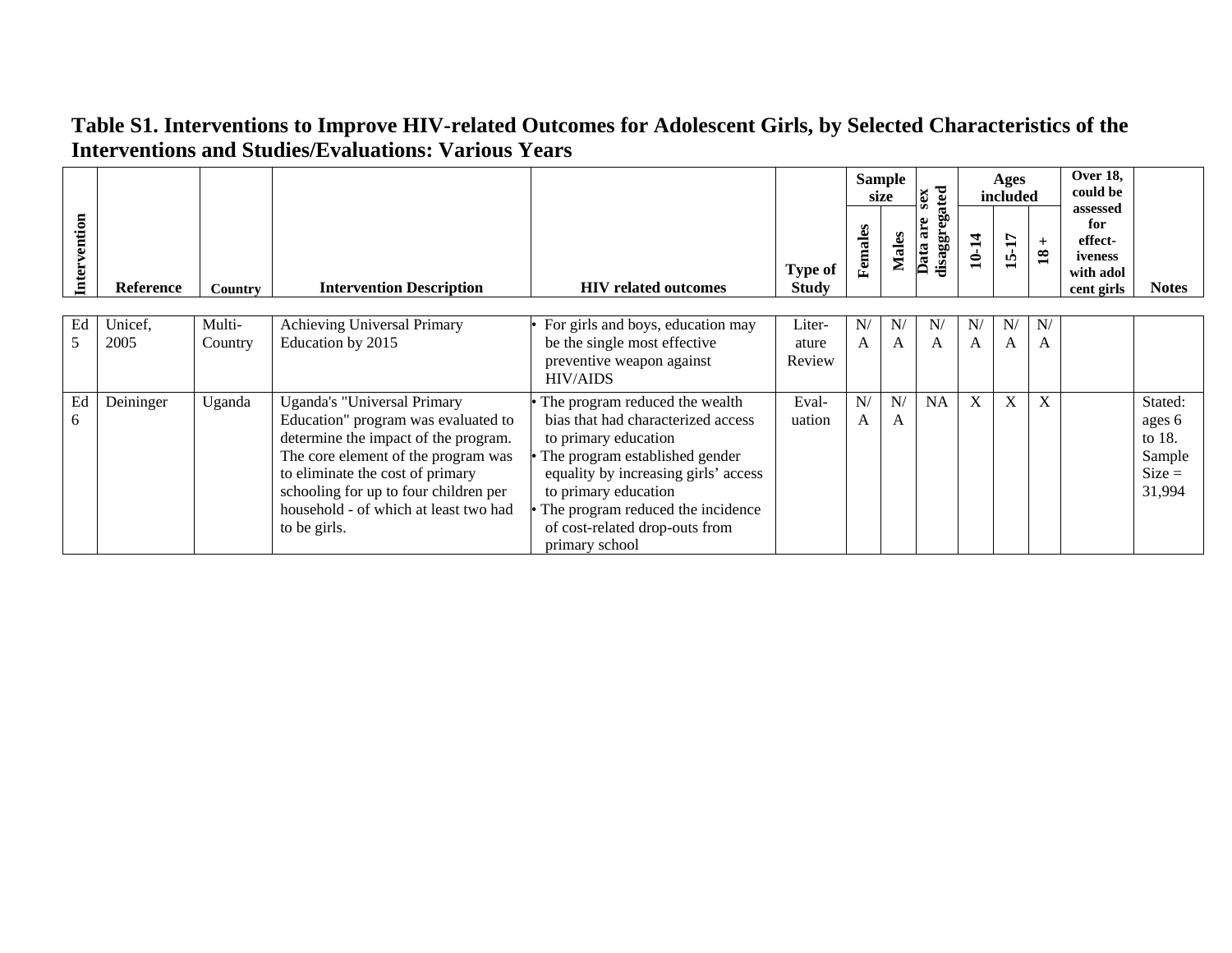|              |                       |         |                                                                                                                                                                                                                                                                                                                                         |                                                                                                                                                                                                                                                                                                                                                                                                                                                                                                                                                                                                            |                                                      |         | <b>Sample</b><br>size | sex                       |       | Ages<br>included |                                      | Over 18,<br>could be                                             |                               |
|--------------|-----------------------|---------|-----------------------------------------------------------------------------------------------------------------------------------------------------------------------------------------------------------------------------------------------------------------------------------------------------------------------------------------|------------------------------------------------------------------------------------------------------------------------------------------------------------------------------------------------------------------------------------------------------------------------------------------------------------------------------------------------------------------------------------------------------------------------------------------------------------------------------------------------------------------------------------------------------------------------------------------------------------|------------------------------------------------------|---------|-----------------------|---------------------------|-------|------------------|--------------------------------------|------------------------------------------------------------------|-------------------------------|
| Intervention | Reference             | Country | <b>Intervention Description</b>                                                                                                                                                                                                                                                                                                         | <b>HIV related outcomes</b>                                                                                                                                                                                                                                                                                                                                                                                                                                                                                                                                                                                | <b>Type of</b><br><b>Study</b>                       | Females | Males                 | disaggregated<br>Data are | 10-14 | 15-17            | $\qquad \qquad +$<br>$\overline{18}$ | assessed<br>for<br>effect-<br>iveness<br>with adol<br>cent girls | <b>Notes</b>                  |
| Ed           | Baird et al.,<br>2012 | Malawi  | A clustered randomized trial<br>compared girls who received cash<br>payments(intervention group) to girls<br>who received nothing (control group).<br>In the intervention group, girls who<br>were required to attend school in order<br>to receive cash payments were also<br>compared to girls who did not have<br>such requirements. | • School girls who received monthly<br>cash payments of various amounts<br>were significantly less likely than<br>girls who did not receive payments<br>to be HIV positive $(1.2\% \text{ or seven})$<br>of 490 young women) as compared<br>to 3% or 17 of 799 young women)<br>· Self-reported behavior change was<br>correlated with lower rates of HIV<br>in those who received cash<br>transfers<br>The program led to significant<br>declines in early marriage, teenage<br>pregnancy, and self-reported sexual<br>activity among program<br>beneficiaries after one year of<br>program implementation | Clust-<br>ered<br>Random<br>ized<br>Control<br>Trial | 2692    | $\circ$               | NA.                       | X     | X                | X                                    |                                                                  | Stated:<br>Ages 13<br>to $22$ |

|   | violence      |        | Promote gender equitable norms and include a focus on adolescents in programs to reduce gender-based |                                       |          |    |    |    |    |    |    |  |
|---|---------------|--------|------------------------------------------------------------------------------------------------------|---------------------------------------|----------|----|----|----|----|----|----|--|
| G | Dreyer, 2001, | South  | Participating primary school teachers                                                                | • 85% of teachers felt that GBV was a | Pretest- | N/ | N/ | N/ | N/ | N/ | N/ |  |
|   | cited in      | Africa | attended a 'master' training program                                                                 | significant problem in their schools  | Posttest |    |    | A  | A  | A  | A  |  |
|   | James-Traore  |        | (8 two-hour sessions) and were                                                                       | • Prior to the training, about 1 in 4 |          |    |    |    |    |    |    |  |
|   | et al., 2004  |        | provided with accompanying teaching                                                                  | teachers believed that women in       |          |    |    |    |    |    |    |  |
|   |               |        | materials for use in the classroom                                                                   | abusive relationships often           |          |    |    |    |    |    |    |  |
|   |               |        | setting. The training                                                                                | provoked their partners into          |          |    |    |    |    |    |    |  |
|   |               |        | focused on identifying and                                                                           | beating them- the figure dropped to   |          |    |    |    |    |    |    |  |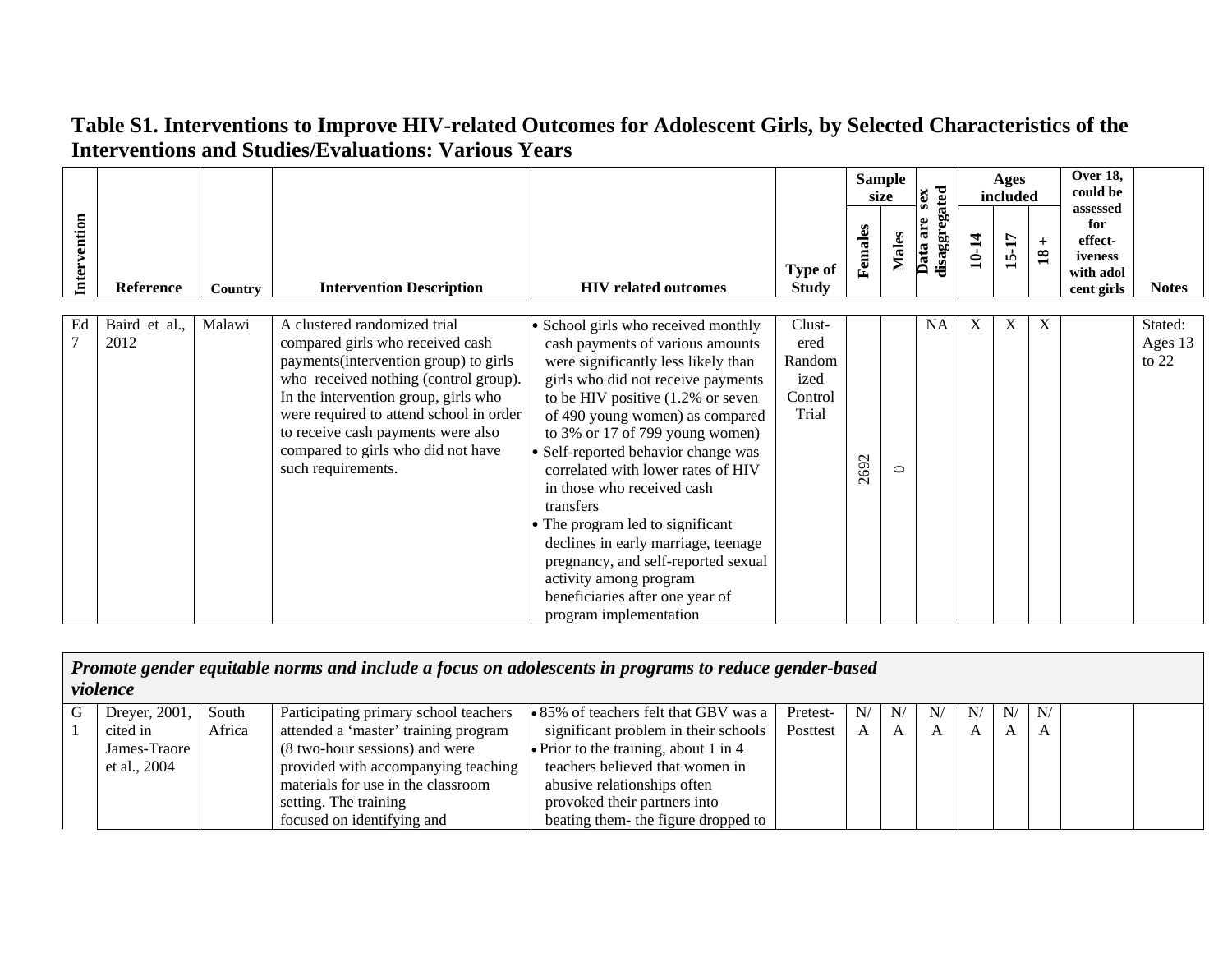|                     |                 |                  |                                                                                                                                                                                                                           |                                                                                                                                                                                                                                                                                                                                                                                                                                                                                                                                               |                                                             |         | <b>Sample</b><br>size | sex                       |       | Ages<br>included |                        | Over 18,<br>could be<br>assessed                     |                                                                                                                           |
|---------------------|-----------------|------------------|---------------------------------------------------------------------------------------------------------------------------------------------------------------------------------------------------------------------------|-----------------------------------------------------------------------------------------------------------------------------------------------------------------------------------------------------------------------------------------------------------------------------------------------------------------------------------------------------------------------------------------------------------------------------------------------------------------------------------------------------------------------------------------------|-------------------------------------------------------------|---------|-----------------------|---------------------------|-------|------------------|------------------------|------------------------------------------------------|---------------------------------------------------------------------------------------------------------------------------|
| Intervention        | Reference       | <b>Country</b>   | <b>Intervention Description</b>                                                                                                                                                                                           | <b>HIV</b> related outcomes                                                                                                                                                                                                                                                                                                                                                                                                                                                                                                                   | <b>Type of</b><br><b>Study</b>                              | Females | <b>Males</b>          | disaggregated<br>Data are | 10-14 | 15-17            | $+$<br>$\overline{18}$ | for<br>effect-<br>iveness<br>with adol<br>cent girls | <b>Notes</b>                                                                                                              |
|                     |                 |                  | challenging teachers' own knowledge<br>and attitudes regarding gender and<br>GBV, reflecting on the messages they<br>were sending to students, and<br>identifying strategies for addressing<br>GBV in their owns schools. | 5% post training<br>• The proportion of teachers who felt<br>that they were sufficiently familiar<br>with the current laws and<br>legislation relating to child abuse,<br>sexual violence, sexual harassment,<br>and domestic violence increased<br>from 21% to 47% following the<br>training<br>Female teachers were asked<br>whether they had ever personally<br>experienced<br>domestic violence - 47% reported<br>experiencing physical abuse at the<br>hands of an intimate partner,<br>31% sexual abuse, and 69%<br>psychological abuse |                                                             |         |                       |                           |       |                  |                        |                                                      |                                                                                                                           |
| G<br>$\overline{2}$ | USAID,<br>2008a | Ghana,<br>Malawi | The Safe Schools Project trained<br>supervisors along with teachers and<br>students to recognize, prevent, and<br>respond to school-related gender<br>based violence.                                                     | • Teacher's recognition of sexual<br>harassment increased from 30% to<br>80%<br>• In Malawi, at baseline, 70% of girls<br>disagreed with the statement that it<br>was okay for a teacher to get a girl<br>pregnant as long as he married her;<br>post-intervention, 90% disagreed<br>with the statement<br>• In Ghana fewer boys than girls<br>believed they had the right to not<br>be hurt or mistreated-In                                                                                                                                 | Pretest-<br>Posttest<br>Random<br>-ized<br>Control<br>Trial | N/<br>A | N/<br>A               |                           |       |                  |                        |                                                      | Stated:<br>For<br>students<br>ages 10<br>to $14$ ;<br>No Age<br>disaggre<br>gation<br>for<br>adults.<br>X:406<br>supervis |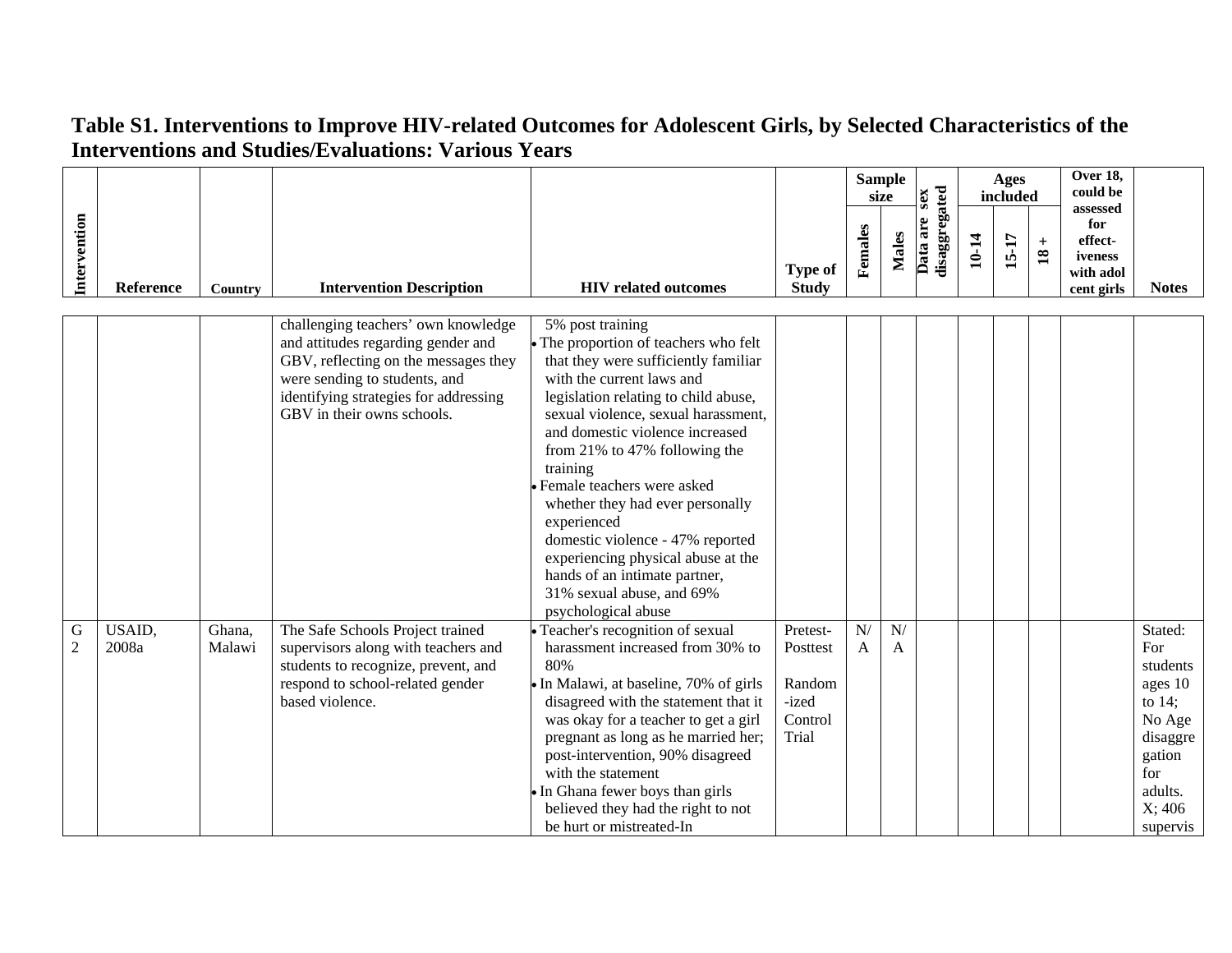|                               |                         |                                     |                                                                                                                                                                                                   |                                                                                                                                                                                                                                                       |                                                      |                | <b>Sample</b><br>size | sex                       |       | Ages<br>included |                                      | Over 18,<br>could be<br>assessed                     |                                                                                                      |
|-------------------------------|-------------------------|-------------------------------------|---------------------------------------------------------------------------------------------------------------------------------------------------------------------------------------------------|-------------------------------------------------------------------------------------------------------------------------------------------------------------------------------------------------------------------------------------------------------|------------------------------------------------------|----------------|-----------------------|---------------------------|-------|------------------|--------------------------------------|------------------------------------------------------|------------------------------------------------------------------------------------------------------|
| Intervention                  | Reference               | Country                             | <b>Intervention Description</b>                                                                                                                                                                   | <b>HIV</b> related outcomes                                                                                                                                                                                                                           | <b>Type of</b><br><b>Study</b>                       | Females        | Males                 | disaggregated<br>Data are | 10-14 | 15-17            | $\qquad \qquad +$<br>$\overline{18}$ | for<br>effect-<br>iveness<br>with adol<br>cent girls | <b>Notes</b>                                                                                         |
|                               |                         |                                     |                                                                                                                                                                                                   | Malawi, half of the students<br>believed it was okay to whip boys<br>to maintain discipline                                                                                                                                                           |                                                      |                |                       |                           |       |                  |                                      |                                                      | ors, 359<br>teachers<br>.80<br>students                                                              |
| ${\bf G}$<br>$\overline{3}$   | Jewkes et al.,<br>2006b | $\overline{\text{South}}$<br>Africa | Individuals filled out two<br>questionnaire and serological surveys<br>at 12 month intervals to assess the<br>impact of the intervention arm<br>(Stepping Stones) compared to the<br>control arm. | • HIV baseline prevalence rates in<br>women were 9.8% in the<br>intervention arm and 12.8% in the<br>control arm<br>• HIV baseline prevalence rates in<br>men were 1.7% the intervention arm<br>and 2.1% in the control arm                           | Clust-<br>ered<br>Random<br>ized<br>Control<br>Trial | 1416           | 1360                  | $\mathbf X$               |       | $\mathbf X$      | $\mathbf X$                          |                                                      | Stated:<br>Ages 15<br>to $17$ ;<br>Ages 18<br>and 19;<br>Ages 20<br>and $21$ ;<br>Ages 22<br>to $26$ |
| $\mathbf G$<br>$\overline{4}$ | Jewkes et al.,<br>2010c | South<br>Africa                     | A follow-up study of the Stepping<br>Stones program with interviews at<br>baseline and 18 follow-up interviews<br>and four focus group discussions.                                               | • Men shaped a more benign<br>patriarchy<br>• Some women showed greater<br>assertiveness, and some agency in<br>HIV risk reduction, but most<br>challenged neither their male<br>partners nor the existing cultural<br>norms of conservative feminism | Qualit-<br>ative<br>Res-<br>earch                    | $\overline{1}$ | $\overline{10}$       | $\mathbf X$               |       | $\mathbf X$      | $\mathbf X$                          |                                                      | Stated:<br>Ages 17<br>to $2($<br>one girl<br>was age<br>15)                                          |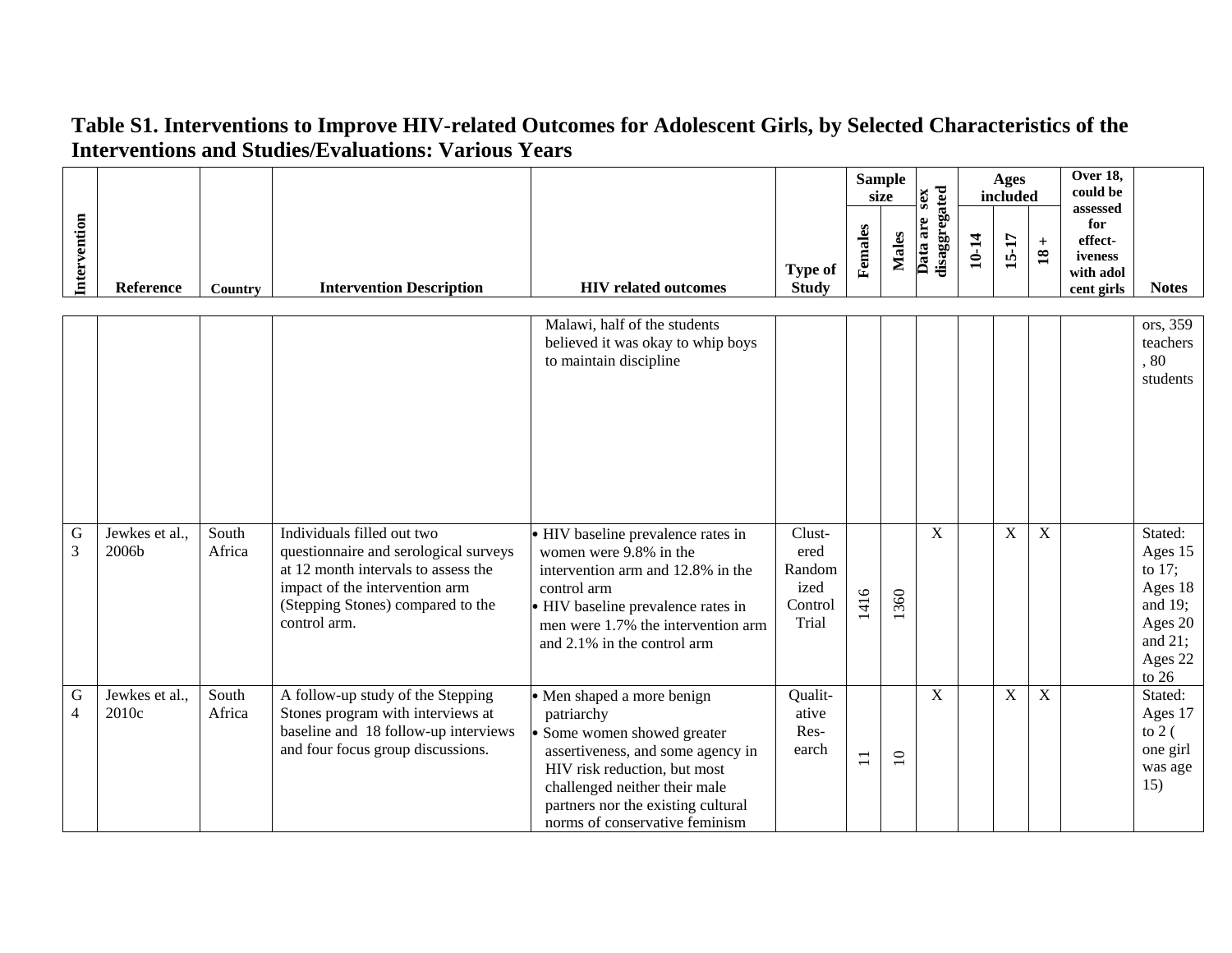|              |                  |                 |                                                                                                                                                                                                                                                                                                                                                                                                                                                                                                                     |                                                                                                                                                                                                                                                                                                                                                                                                                                                                                                         |                                |         | <b>Sample</b><br>size | sex                       |       | Ages<br>included |                                 | <b>Over 18,</b><br>could be<br>assessed              |                               |
|--------------|------------------|-----------------|---------------------------------------------------------------------------------------------------------------------------------------------------------------------------------------------------------------------------------------------------------------------------------------------------------------------------------------------------------------------------------------------------------------------------------------------------------------------------------------------------------------------|---------------------------------------------------------------------------------------------------------------------------------------------------------------------------------------------------------------------------------------------------------------------------------------------------------------------------------------------------------------------------------------------------------------------------------------------------------------------------------------------------------|--------------------------------|---------|-----------------------|---------------------------|-------|------------------|---------------------------------|------------------------------------------------------|-------------------------------|
| Intervention | <b>Reference</b> | Country         | <b>Intervention Description</b>                                                                                                                                                                                                                                                                                                                                                                                                                                                                                     | <b>HIV</b> related outcomes                                                                                                                                                                                                                                                                                                                                                                                                                                                                             | <b>Type of</b><br><b>Study</b> | Females | <b>Males</b>          | disaggregated<br>Data are | 10-14 | <b>15-17</b>     | $+$<br>$\overline{\mathbf{18}}$ | for<br>effect-<br>iveness<br>with adol<br>cent girls | <b>Notes</b>                  |
| G<br>5       | Colvin, 2009     | South<br>Africa | Phone surveys were conducted with<br>randomly selected men and boys who<br>had previously participated in the One<br>Man Can Campaign workshops. Focus<br>group discussions, in-depth interviews<br>and key informant interviews were<br>also conducted. The One Man Can<br>Campaign used community events,<br>workshops and peer education to<br>create positive models of masculinity<br>around PPT, VCT, HIV prevention,<br>home-based care, violence, multiple<br>concurrent partnerships and alcohol<br>abuse. | • 25% of the men and boys had<br>accessed VCT, 61% increased<br>condom use and 50% reported acts<br>of gender-based violence that they<br>witnessed<br>Prior to the workshop, 67% of the<br>men thought they could get HIV<br>from kissing that involved the<br>exchange of saliva-after the<br>workshop this decreased to none<br>Prior to the workshop, 63% of the<br>men believed that it is acceptable<br>for men to beat their partners-after<br>the workshop, 83% disagreed with<br>the statement | Pretest-<br>Posttest           | $\circ$ | 2000                  | <b>NA</b>                 |       | $\mathbf X$      | X                               |                                                      | Stated:<br>ages 15<br>to $40$ |
|              |                  |                 |                                                                                                                                                                                                                                                                                                                                                                                                                                                                                                                     | Prior to the workshop, 96% of the<br>men believed that they should not<br>interfere in other people's<br>relationships, even if there is<br>violence- after the workshop, all<br>believed they should interfere                                                                                                                                                                                                                                                                                         |                                |         |                       |                           |       |                  |                                 |                                                      |                               |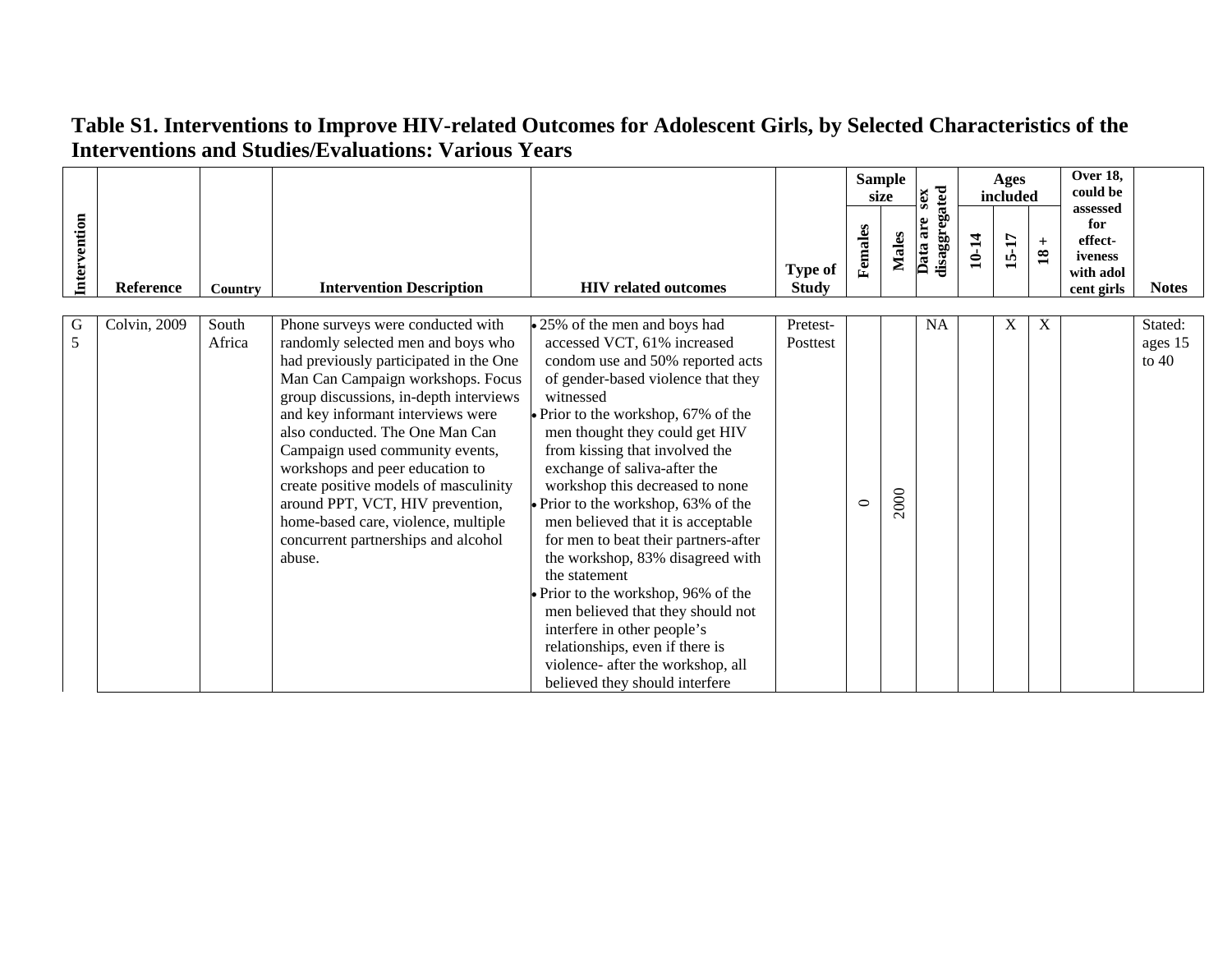|              |                            |                 |                                                                                                                                                                                                                                                                                                          |                                                                                                                                                                                                                                                                                                                                                                                                                  |                                             |         | <b>Sample</b><br>size |                                       |       | Ages<br>included |                                      | Over 18,<br>could be                                             |                                                                                                  |
|--------------|----------------------------|-----------------|----------------------------------------------------------------------------------------------------------------------------------------------------------------------------------------------------------------------------------------------------------------------------------------------------------|------------------------------------------------------------------------------------------------------------------------------------------------------------------------------------------------------------------------------------------------------------------------------------------------------------------------------------------------------------------------------------------------------------------|---------------------------------------------|---------|-----------------------|---------------------------------------|-------|------------------|--------------------------------------|------------------------------------------------------------------|--------------------------------------------------------------------------------------------------|
| Intervention | Reference                  | <b>Country</b>  | <b>Intervention Description</b>                                                                                                                                                                                                                                                                          | <b>HIV</b> related outcomes                                                                                                                                                                                                                                                                                                                                                                                      | <b>Type of</b><br><b>Study</b>              | Females | <b>Males</b>          | <b>Land are sex<br/>disaggregated</b> | 10-14 | 15-17            | $\qquad \qquad +$<br>$\overline{18}$ | assessed<br>for<br>effect-<br>iveness<br>with adol<br>cent girls | <b>Notes</b>                                                                                     |
| G<br>6       | Pulerwitz et<br>al., 2010a | Ethiopia        | Individuals in group 1 received group<br>education and community engagement<br>activities ( $GE + CE$ arm) while<br>individuals in group 2 received<br>community engagement activities<br>only(CE-only arm). Lastly,<br>individuals in group 3 (comparison<br>group) received a delayed<br>intervention. | 71 percent of young men in the<br>GE+CE arm reported increased<br>communication about either<br>condoms, HIV, and their sex lives<br>with others<br>Decreased violence towards<br>primary partner: $+$ (GE +CE &<br>CE-only arms)<br>Behavior change due to<br>participation: $+$ (GE + CE & CE-<br>only arms)<br>Female partners indicated positive<br>changes in partners participating in<br>the intervention | Quasi<br>Experi-<br>mental<br>Res-<br>earch | $\circ$ | 645                   | <b>NA</b>                             |       | X                | X                                    |                                                                  | Stated:<br>Ages 15<br>to 24.<br>Disaggr<br>egation:<br>Ages 15<br>to $19$ ;<br>Ages<br>$20 - 24$ |
| G            | Kim et al.,<br>2009c       | South<br>Africa | Women enrolled in a microfinance<br>program with training sessions were<br>compared to women enrolled in a<br>microfinance only program.                                                                                                                                                                 | • Women who received microfinance<br>and training consistently showed<br>improvements on all variables<br>related to empowerment, IPV, and<br>HIV risk behavior                                                                                                                                                                                                                                                  | Cross-<br>sectiona<br>1 Study               | 230     | $\circ$               | <b>NA</b>                             |       |                  | X                                    | $\mathbf{X}$                                                     | Stated:<br>ages 18<br>and<br>older:<br>Median<br>age was<br>45 (44-<br>49)                       |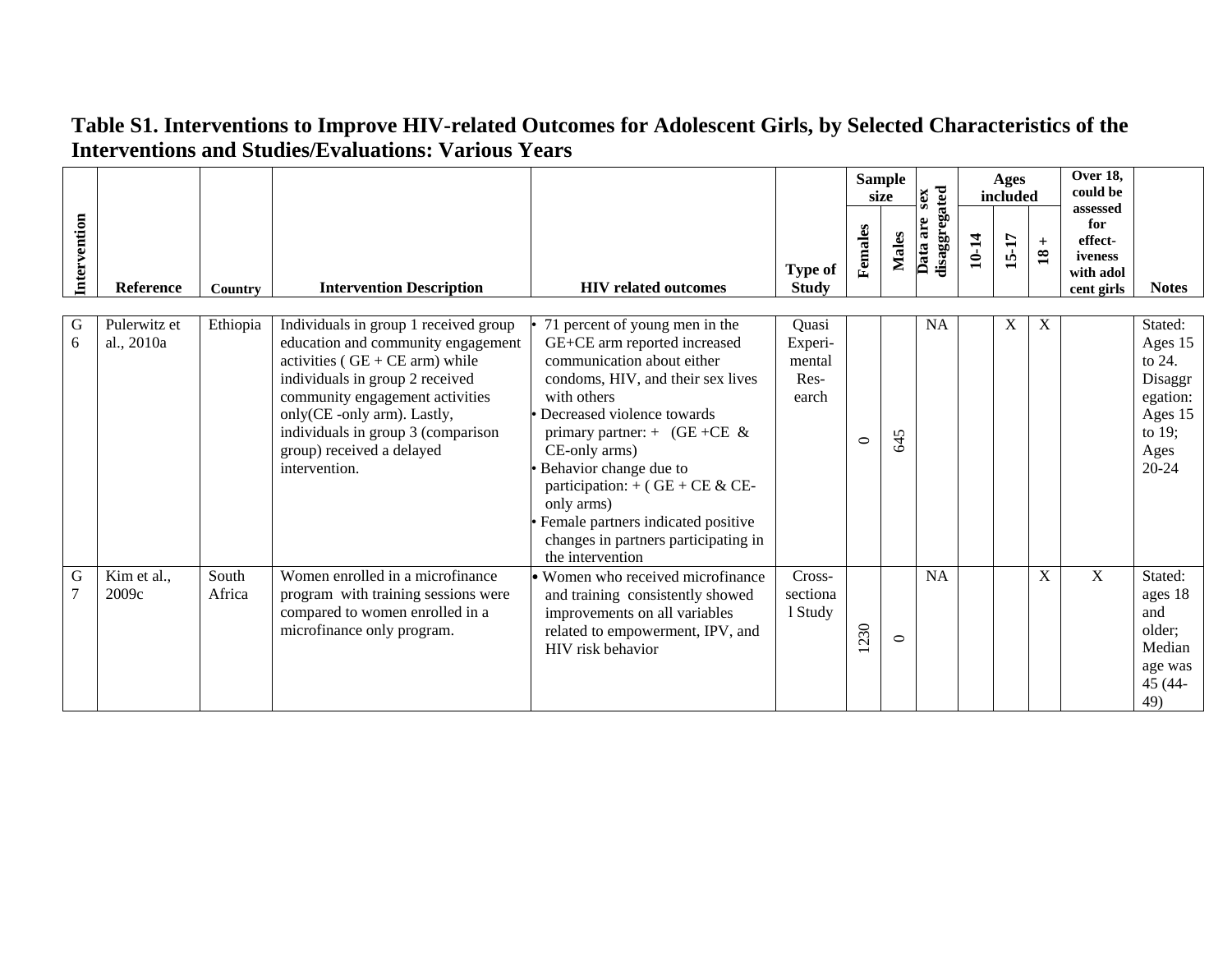|                  |                         |              |                                                                                                                                                                                                                                                                                                                                                                                                                                                                                                                                                                                                                                                         |                                                                                                                                                                                                                                                                                                                                                                                                                                                                                                                              |                                    |         | <b>Sample</b><br>size | sex                       |       | Ages<br>included |                        | <b>Over 18,</b><br>could be<br>assessed              |                               |
|------------------|-------------------------|--------------|---------------------------------------------------------------------------------------------------------------------------------------------------------------------------------------------------------------------------------------------------------------------------------------------------------------------------------------------------------------------------------------------------------------------------------------------------------------------------------------------------------------------------------------------------------------------------------------------------------------------------------------------------------|------------------------------------------------------------------------------------------------------------------------------------------------------------------------------------------------------------------------------------------------------------------------------------------------------------------------------------------------------------------------------------------------------------------------------------------------------------------------------------------------------------------------------|------------------------------------|---------|-----------------------|---------------------------|-------|------------------|------------------------|------------------------------------------------------|-------------------------------|
| Intervention     | Reference               | Country      | <b>Intervention Description</b>                                                                                                                                                                                                                                                                                                                                                                                                                                                                                                                                                                                                                         | <b>HIV</b> related outcomes                                                                                                                                                                                                                                                                                                                                                                                                                                                                                                  | <b>Type of</b><br><b>Study</b>     | Females | <b>Males</b>          | disaggregated<br>Data are | 10-14 | $15 - 17$        | $+$<br>$\overline{18}$ | for<br>effect-<br>iveness<br>with adol<br>cent girls | <b>Notes</b>                  |
| G<br>8           | Verma et al.,<br>2008   | India        | Married and unmarried young men in<br>rural and urban settings were enrolled<br>in the intervention in order to test the<br>impact of different combinations of<br>intervention activities on young men's<br>support for inequitable gender norms,<br>HIV/STI risk behaviors, and partner<br>violence. Men in Arm 1 received<br>group education sessions and a<br>lifestyle social marketing campaign<br>$(GES + LSSM)$ ; those in Arm 2<br>received only group education<br>sessions (GES). Arm 3 was the<br>comparison site and received a<br>delayed intervention. Surveys were<br>administered at baseline and 6 months<br>after the interventions. | •Of the men who had sex with<br>regular partners (including a wife<br>and/or a girlfriend), 60 percent of<br>young men in the GES site<br>reported using condoms at last sex<br>as compared to only 40 percent in<br>the GES+LSSM site and 29<br>percent in the comparison site<br>• Combined data from the three urban<br>sites indicate that young men who<br>supported inequitable norms were<br>significantly ( $p < .05$ ) less likely to<br>use condoms and more likely to<br>report symptoms of poor sexual<br>health | Quasi<br>Experi<br>mental<br>Study | $\circ$ | 1138                  | <b>NA</b>                 |       | $\mathbf X$      | X                      |                                                      | Stated:<br>ages 15<br>to $29$ |
| $\mathbf G$<br>9 | Maganja et<br>al., 2007 | Tanzani<br>a | 60 in-depth interviews and 14 focus<br>groups were conducted among young<br>men and women to explore<br>relationship dynamics.                                                                                                                                                                                                                                                                                                                                                                                                                                                                                                                          | Transactional sex was a feature of<br>both casual and committed<br>relationships among young men<br>and women in the study<br>Young women's financial<br>dependence on men impacted their<br>ability to negotiate safe sexual<br>behaviors in both casual and<br>committed relationships<br>Youth described a deep mistrust of<br>the motivations and commitment of<br>their sexual partners                                                                                                                                 | Quali-<br>tative<br>Res-<br>earch  | N/<br>A | N/<br>$\mathbf{A}$    | <b>NA</b>                 |       | $\mathbf X$      | $\mathbf X$            |                                                      | Stated:<br>Ages 16<br>to $24$ |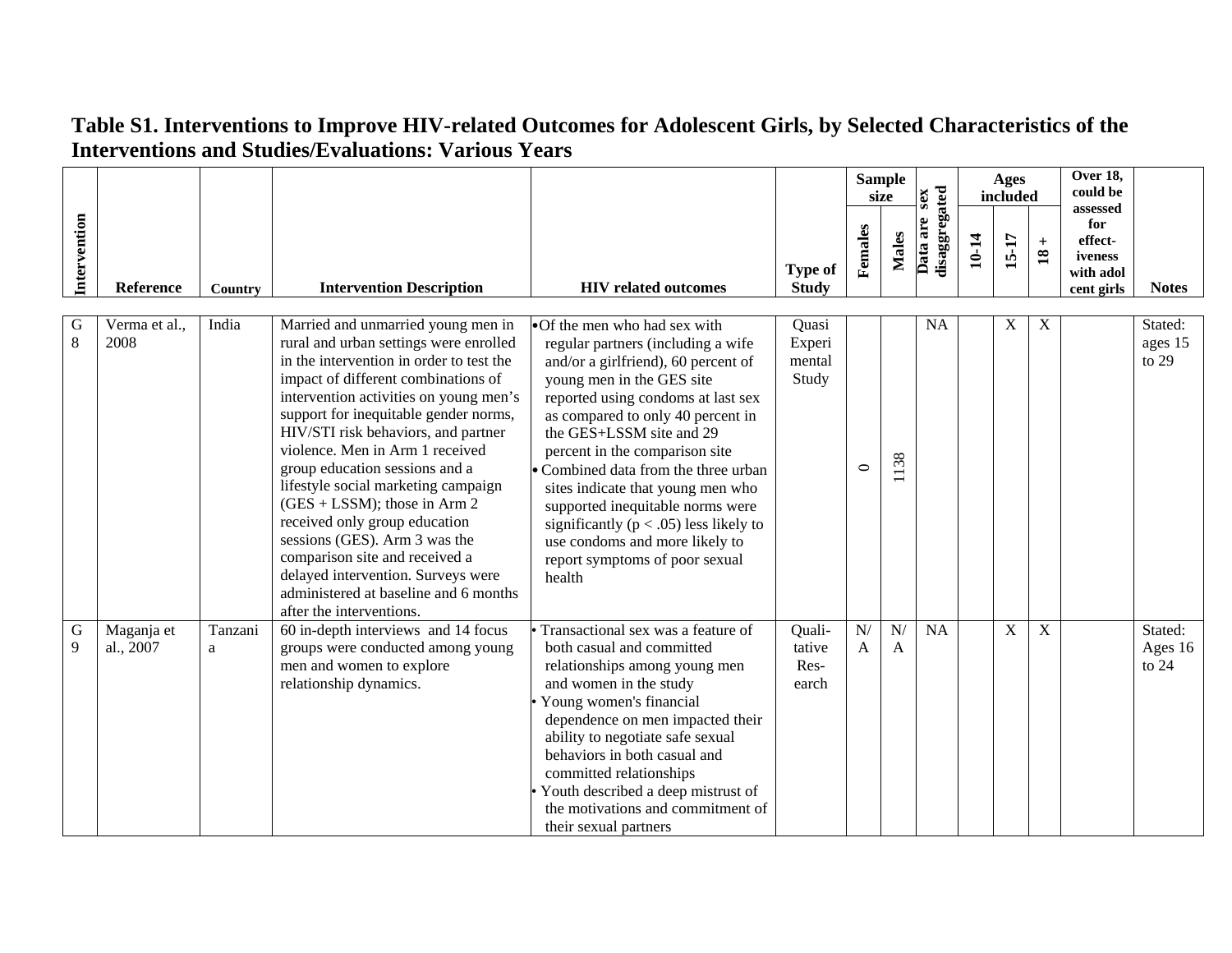|                   |                           |                 | Interventions and Studies/Evaluations: various Years                                                                                                                                                                                                                                                                                              |                                                                                                                                                                                                                                                                                                                                                                                                                                      |                                                                               |         |                       |                           |             |                  |                           |                                                                  |                               |
|-------------------|---------------------------|-----------------|---------------------------------------------------------------------------------------------------------------------------------------------------------------------------------------------------------------------------------------------------------------------------------------------------------------------------------------------------|--------------------------------------------------------------------------------------------------------------------------------------------------------------------------------------------------------------------------------------------------------------------------------------------------------------------------------------------------------------------------------------------------------------------------------------|-------------------------------------------------------------------------------|---------|-----------------------|---------------------------|-------------|------------------|---------------------------|------------------------------------------------------------------|-------------------------------|
|                   |                           |                 |                                                                                                                                                                                                                                                                                                                                                   |                                                                                                                                                                                                                                                                                                                                                                                                                                      |                                                                               |         | <b>Sample</b><br>size | sex                       |             | Ages<br>included |                           | Over 18,<br>could be                                             |                               |
| Intervention      | Reference                 | Country         | <b>Intervention Description</b>                                                                                                                                                                                                                                                                                                                   | <b>HIV</b> related outcomes                                                                                                                                                                                                                                                                                                                                                                                                          | <b>Type of</b><br><b>Study</b>                                                | Females | <b>Males</b>          | disaggregated<br>Data are | 10-14       | 15-17            | $^{+}$<br>$\overline{18}$ | assessed<br>for<br>effect-<br>iveness<br>with adol<br>cent girls | <b>Notes</b>                  |
| G<br>10           | Pulerwitz et<br>al., 2006 | <b>Brazil</b>   | Three groups of young men were<br>followed over time to determine the<br>impact of different combinations of<br>program activities in order to identify<br>which were particularly useful for<br>achieving desirable changes in<br>attitudes and behaviors. Surveys were<br>administered at baseline, 6 months,<br>and 1 year after intervention. | • Improvements in gender norm scale<br>scores were associated with<br>changes in at least one key<br>HIV/STI risk outcome<br>•In two of the three intervention<br>sites, positive changes in attitudes<br>toward inequitable gender norms<br>over one year were significantly<br>associated with decreased reports<br>of STI symptoms                                                                                                | Quasi<br>Experi-<br>mental<br>Study                                           | $\circ$ | 307                   | <b>NA</b>                 | $\mathbf X$ | X                | X                         |                                                                  | Stated:<br>ages 14<br>to $25$ |
| $\mathbf G$<br>11 | Swartz et al.,<br>2012    | South<br>Africa | Peer education of 13 one hour sessions<br>on relationships, with adult<br>supervision                                                                                                                                                                                                                                                             | Intervention participants had more<br>gender equitable attitudes, but this<br>did not reach statistical<br>significance                                                                                                                                                                                                                                                                                                              | quasi<br>experim<br>ental                                                     | 148     | 65                    | $\mathbf X$               | $\mathbf X$ | $\overline{X}$   |                           |                                                                  |                               |
|                   | Lundgren et<br>al., 2013  | Nepal           | Choices, a gender transformative<br>curriculum, was evaluated to<br>determine its impact on very young<br>adolescents (VYAs). Structured and<br>in-depth interviews were conducted<br>among VYAs who participated and<br>those who did not participate (Control<br>Group)- at baseline and at 3-months.                                           | Participation in Choices led to more<br>equitable<br>gender attitudes and behavior<br>Boys and girls who participated<br>were more likely to consider a<br>broad range of household roles<br>such as washing dishes or<br>sweeping the floor as gender<br>neutral - tasks that should be<br>performed by both boys and girls<br>Participation appeared to<br>broaden children's perception of<br>gender roles, including the role of | Quali-<br>tative<br>Res-<br>earch<br>and<br>Ouantit<br>ative<br>Res-<br>earch |         |                       |                           | $\mathbf X$ |                  |                           |                                                                  | Stated:<br>ages 10<br>to $14$ |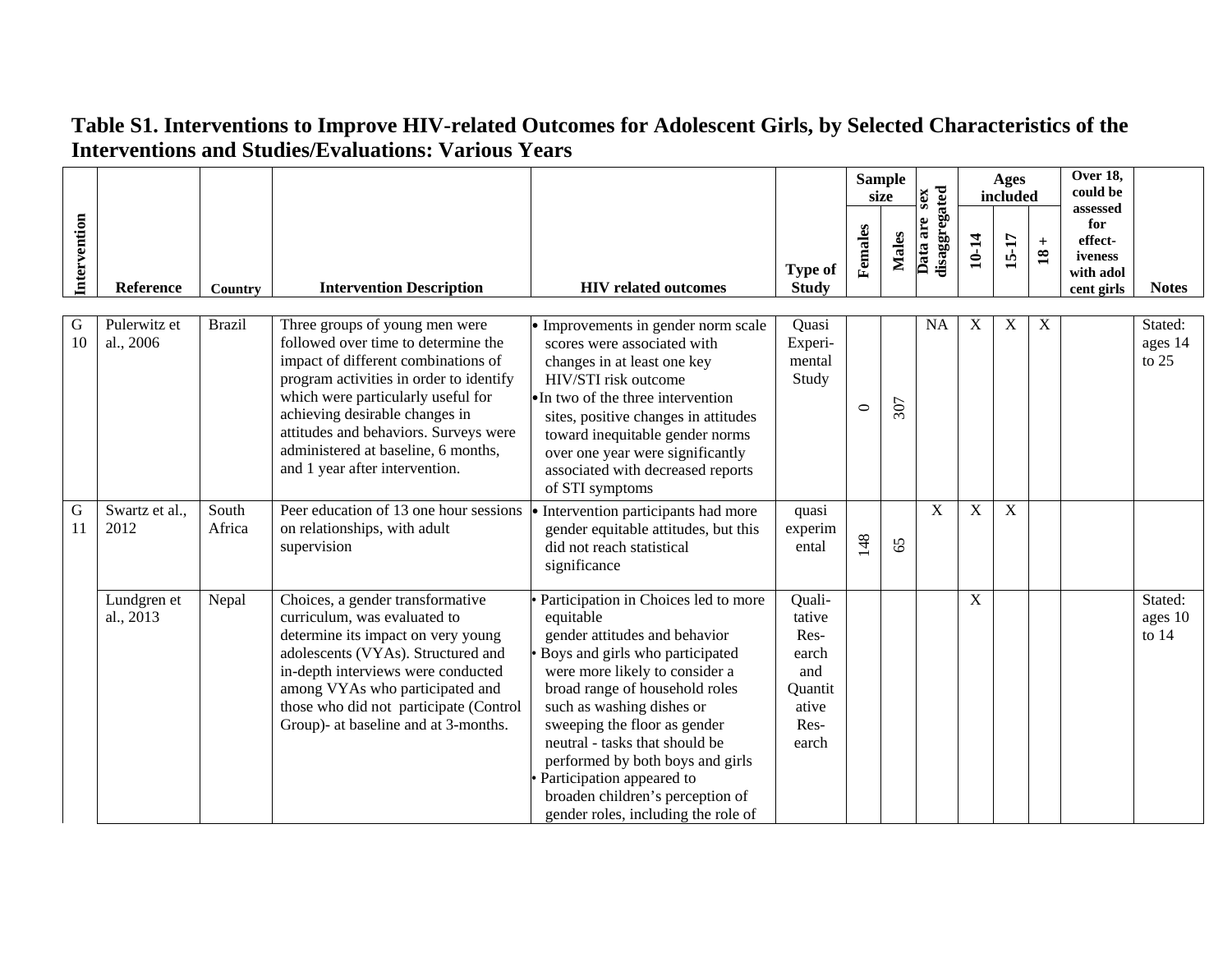|              |                       |         |                                                                                                                                                                                                |                                                                                                                                                                                                         |                                   |                | <b>Sample</b><br>size | xas                       |       | Ages<br>included |                      | Over 18,<br>could be                                             |                                                                          |
|--------------|-----------------------|---------|------------------------------------------------------------------------------------------------------------------------------------------------------------------------------------------------|---------------------------------------------------------------------------------------------------------------------------------------------------------------------------------------------------------|-----------------------------------|----------------|-----------------------|---------------------------|-------|------------------|----------------------|------------------------------------------------------------------|--------------------------------------------------------------------------|
| Intervention | Reference             | Country | <b>Intervention Description</b>                                                                                                                                                                | <b>HIV</b> related outcomes                                                                                                                                                                             | <b>Type of</b><br><b>Study</b>    | Females        | <b>Males</b>          | disaggregated<br>Data are | 10-14 | 15-17            | $+$<br>$\mathbf{18}$ | assessed<br>for<br>effect-<br>iveness<br>with adol<br>cent girls | <b>Notes</b>                                                             |
|              |                       |         |                                                                                                                                                                                                | women as wage earners and men as<br>nurturers<br>Girls who participated began<br>speaking out in peer discussions<br>and felt empowered to talk to their<br>parents about their future                  |                                   |                |                       |                           |       |                  |                      |                                                                  |                                                                          |
| G<br>12      | Sarna et al.,<br>2009 | Kenya   | Sexually active individuals receiving<br>ART were interviewed to gain a<br>comprehensive understanding of<br>sexual activity, desire and risk<br>behaviors(condom use and sexual<br>partners). | Increased unsafe sex practice<br>among persons who received ART:<br>$\Omega$<br>• Reduction in the number of sexual<br>partners: $+$<br>• Increased condom use around the<br>time of HIV diagnosis: $+$ | Quali-<br>tative<br>Res-<br>earch | $\overline{1}$ | $\mathbf{\Omega}$     | X                         |       |                  | X                    | X                                                                | Stated:<br>ages 25<br>to $54$ ;<br>no other<br>age<br>disaggre<br>gation |
|              |                       |         | <b>Strengthen Legal Norms to Protect Adolescent Girls</b> (no evaluated interventions found)                                                                                                   |                                                                                                                                                                                                         |                                   |                |                       |                           |       |                  |                      |                                                                  |                                                                          |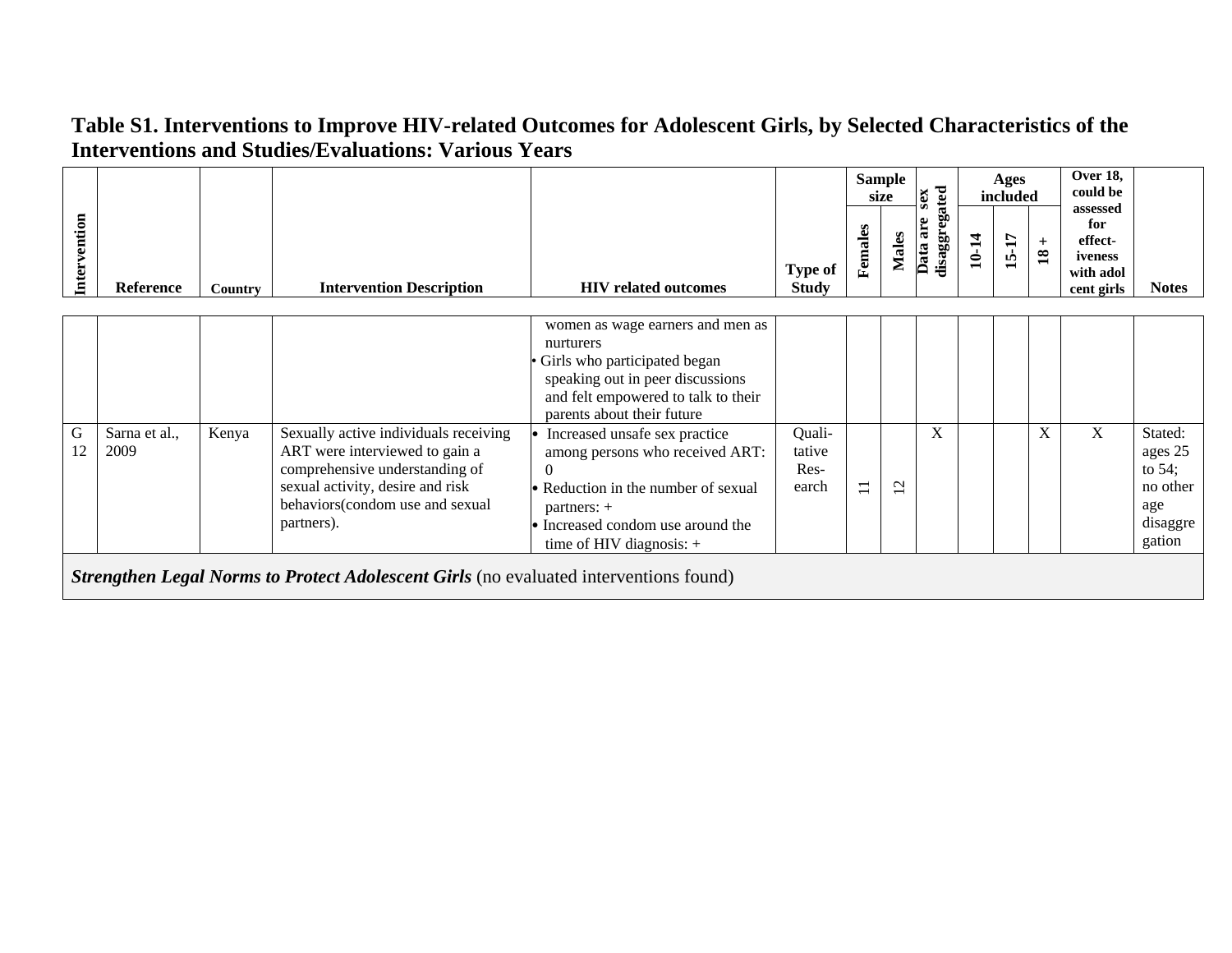|                   |           |         |                                 |                                  |                                | size                              | <b>Sample</b> | ರ<br>se:                                                         |   | Ages<br>included   |        | <b>Over 18.</b><br>could be                                      |              |
|-------------------|-----------|---------|---------------------------------|----------------------------------|--------------------------------|-----------------------------------|---------------|------------------------------------------------------------------|---|--------------------|--------|------------------------------------------------------------------|--------------|
| ention<br>ð<br>ਥਿ | Reference | Country | <b>Intervention Description</b> | <b>HIV</b><br>/ related outcomes | <b>Type of</b><br><b>Study</b> | s<br>تە<br>-<br>ಡ<br>┍<br>Е<br>۴e | ÷<br>w<br>−   | $\bullet$<br>w<br>. 62<br>르<br>ວມ<br>$\overline{\mathbf{a}}$<br> | ⊂ | ∼<br>-<br>In.<br>- | ∞<br>ت | assessed<br>for<br>effect-<br>iveness<br>with adol<br>cent girls | <b>Notes</b> |

#### **INFORMATION AND SERVICES**

|         |                           |                   | <b>Provide Comprehensive Sexual Education</b>                                                                                                                                                                                                                                                                                                     |                                                                                                                                                                                                                                                                                                                                          |                                     |                    |         |                    |   |   |              |                               |
|---------|---------------------------|-------------------|---------------------------------------------------------------------------------------------------------------------------------------------------------------------------------------------------------------------------------------------------------------------------------------------------------------------------------------------------|------------------------------------------------------------------------------------------------------------------------------------------------------------------------------------------------------------------------------------------------------------------------------------------------------------------------------------------|-------------------------------------|--------------------|---------|--------------------|---|---|--------------|-------------------------------|
| S<br>E1 | UNESCO,<br>2009b          | Multi-<br>Country | 87 studies on sex and HIV education<br>programs were reviewed to determine<br>the impact of sexuality education on<br>sexual behavior.                                                                                                                                                                                                            | • 23 studies showed a delay in<br>initiation of sex (40 had no<br>significant impact)<br>16 studies showed a decrease in<br>the number of sexual partners (20<br>had no significant impact<br>23 studies showed an increase in<br>condom use (35 had no significant<br>impact)<br>16 studies showed a reduction in<br>sexual risk taking | System-<br>atic<br>Review           | N/<br>$\mathsf{A}$ | N/<br>A | N/<br>$\mathsf{A}$ | X | X | $\mathbf{X}$ | N/A                           |
| S<br>E2 | Pulerwitz et<br>al., 2006 | <b>Brazil</b>     | Three groups of young men were<br>followed over time to determine the<br>impact of different combinations of<br>program activities in order to identify<br>which were particularly useful for<br>achieving desirable changes in<br>attitudes and behaviors. Surveys were<br>administered at baseline, 6 months,<br>and 1 year after intervention. | Improvements in gender norm scale<br>scores were associated with<br>changes in at least one key<br>HIV/STI risk outcome<br>• In two of the three intervention<br>sites, positive changes in attitudes<br>toward inequitable gender norms<br>over one year were significantly<br>associated with decreased reports<br>of STI symptoms     | Quasi<br>Experi-<br>mental<br>Study | $\circ$            | 307     |                    | X | X | X            | Stated:<br>ages 14<br>to $25$ |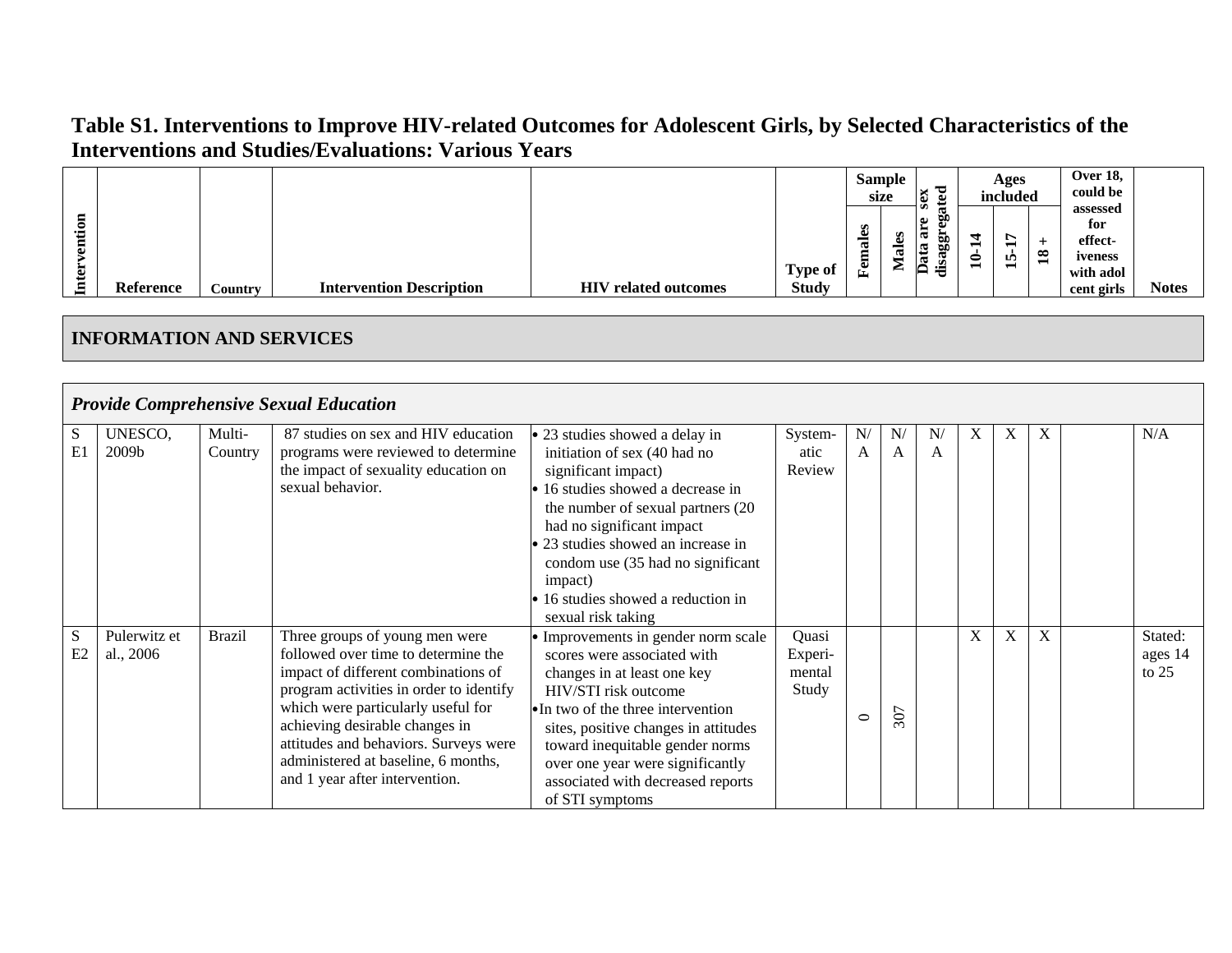|                     |                         |                   |                                                                                                                                                                                                                                                                                            |                                                                                                                                                                                                                                                                                                                                                                                                                                |                                |         | <b>Sample</b><br>size | sex                       |       | Ages<br>included |                                      | <b>Over 18,</b><br>could be                                      |                                                                                                                                                                                                                                         |
|---------------------|-------------------------|-------------------|--------------------------------------------------------------------------------------------------------------------------------------------------------------------------------------------------------------------------------------------------------------------------------------------|--------------------------------------------------------------------------------------------------------------------------------------------------------------------------------------------------------------------------------------------------------------------------------------------------------------------------------------------------------------------------------------------------------------------------------|--------------------------------|---------|-----------------------|---------------------------|-------|------------------|--------------------------------------|------------------------------------------------------------------|-----------------------------------------------------------------------------------------------------------------------------------------------------------------------------------------------------------------------------------------|
| Intervention        | Reference               | Country           | <b>Intervention Description</b>                                                                                                                                                                                                                                                            | <b>HIV</b> related outcomes                                                                                                                                                                                                                                                                                                                                                                                                    | <b>Type of</b><br><b>Study</b> | Females | <b>Males</b>          | disaggregated<br>Data are | 10-14 | 15-17            | $\qquad \qquad +$<br>$\overline{18}$ | assessed<br>for<br>effect-<br>iveness<br>with adol<br>cent girls | <b>Notes</b>                                                                                                                                                                                                                            |
| S<br>E <sub>3</sub> | Barker et al.,<br>2010b | Multi-<br>Country | 58 evaluation studies of programs for<br>men and boys were reviewed to assess<br>its effect on behavior change. These<br>programs focused on sexual and<br>reproductive health, paternal<br>involvement, gender-based violence,<br>maternal and child health, and gender<br>socialization. | Well-designed programs yielded<br>positive short term change in<br>behavior and attitudes<br>Programs that were gender<br>transformative were more effective<br>in achieving behavior change<br>among men and boys<br>Integrated programs were more<br>effective in achieving behavior<br>change among men and boys<br>Stand -alone group educational<br>activities were also effective in<br>changing attitudes and behaviors | System-<br>atic<br>Review      | N/<br>A | N/<br>$\mathbf{A}$    | N/<br>$\mathbf{A}$        | X     | X                | X                                    |                                                                  | Stated:<br>Most of<br>the pro-<br>grams<br>also<br>invol-<br>ved<br>older<br>adoles-<br>cents<br>and<br>men,<br>gener-<br>ally 15<br>years<br>and<br>older;<br>Only<br>two pro-<br>grams<br>reached<br>boys<br>younger<br>than<br>age15 |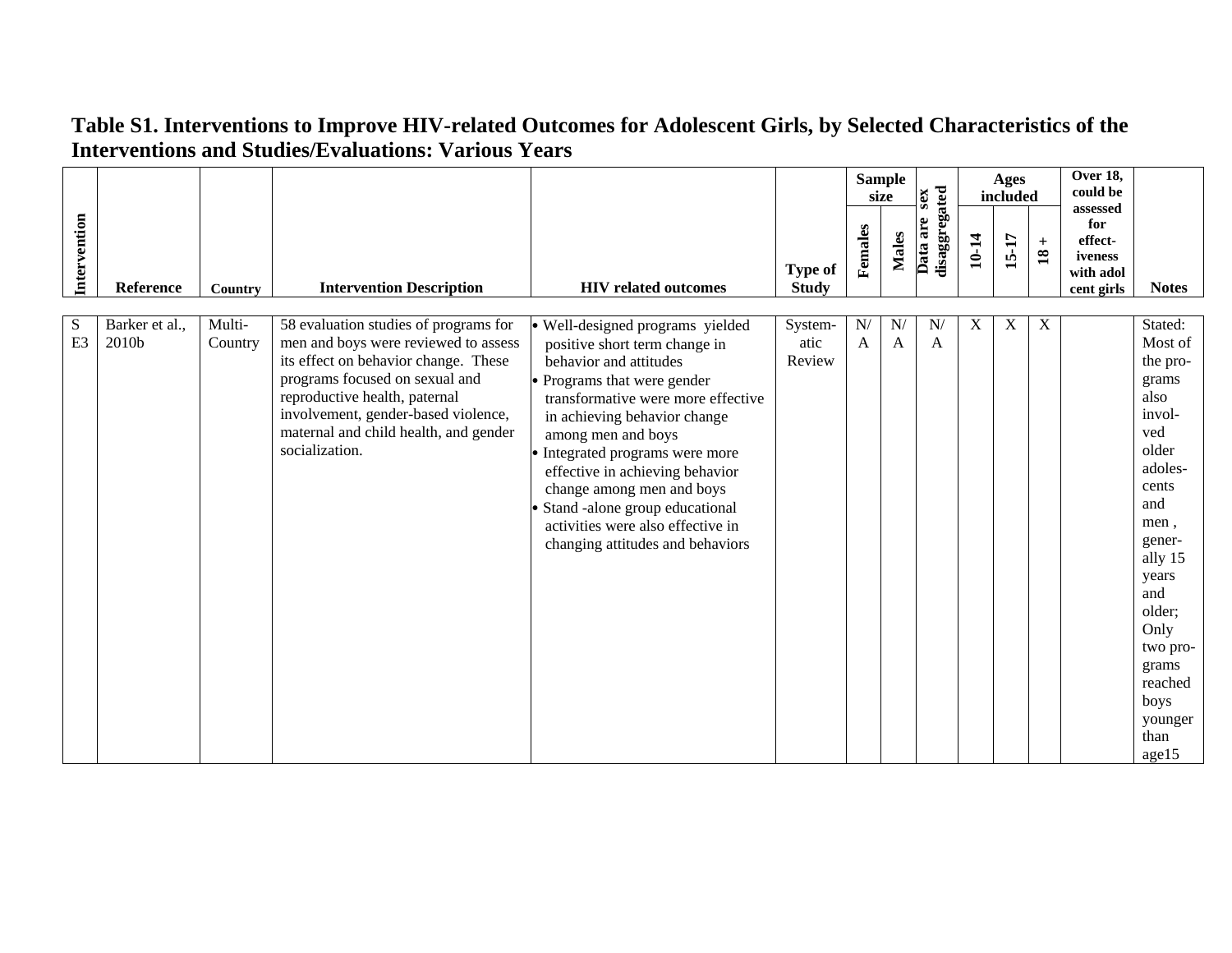|                 |                         |                   |                                                                                                                                                                                                                                                                                                                                                       |                                                                                                                                                                                                                                                                                                                                                                                                                                                                                                                                                                                                                                                     |                                |         | <b>Sample</b><br>size | sex                       |       | Ages<br>included |                              | <b>Over 18,</b><br>could be<br>assessed              |                                                                                                                                          |
|-----------------|-------------------------|-------------------|-------------------------------------------------------------------------------------------------------------------------------------------------------------------------------------------------------------------------------------------------------------------------------------------------------------------------------------------------------|-----------------------------------------------------------------------------------------------------------------------------------------------------------------------------------------------------------------------------------------------------------------------------------------------------------------------------------------------------------------------------------------------------------------------------------------------------------------------------------------------------------------------------------------------------------------------------------------------------------------------------------------------------|--------------------------------|---------|-----------------------|---------------------------|-------|------------------|------------------------------|------------------------------------------------------|------------------------------------------------------------------------------------------------------------------------------------------|
| Intervention    | Reference               | Country           | <b>Intervention Description</b>                                                                                                                                                                                                                                                                                                                       | <b>HIV</b> related outcomes                                                                                                                                                                                                                                                                                                                                                                                                                                                                                                                                                                                                                         | <b>Type of</b><br><b>Study</b> | Females | <b>Males</b>          | disaggregated<br>Data are | 10-14 | 15-17            | $\ddot{}$<br>$\overline{18}$ | for<br>effect-<br>iveness<br>with adol<br>cent girls | <b>Notes</b>                                                                                                                             |
| S<br>E4         | Johnson et<br>al., 2011 | Multi-<br>country | A meta-analysis of educational and<br>behavioral interventions advocating<br>sexual risk reduction and using<br>interpersonal contacts. Interventions<br>were conducted in groups for a<br>median of 13 sessions for 75 minutes<br>each with one facilitator. Interventions<br>included condoms skills training and<br>interpersonal skills training. | Interventions led to an increase in<br>condom use and an increase in<br>condom acquisition<br>Interventions also reduced or<br>delayed penetrative sex                                                                                                                                                                                                                                                                                                                                                                                                                                                                                              | Meta-<br>Anal-<br>ysis         |         |                       |                           | X     | X                | $\boldsymbol{\mathrm{X}}$    |                                                      | 51,240<br>Study<br>particip<br>ants.<br>Stated:<br>ages 11<br>to $19$                                                                    |
| ${\bf S}$<br>E5 | Kirby et al.,<br>2007a  | Multi-<br>country | 83 studies were reviewed to measure<br>the impact of curriculum based sex<br>and HIV prevention programs on<br>sexual behavior and mediating factors<br>among youth under 25 years.                                                                                                                                                                   | Of 34 studies measuring program<br>impact on the number of sexual<br>partners, 12 (35 percent) found a<br>decrease in the number of sexual<br>partners, while 21 (62 percent)<br>found no significant impact<br>Of the 54 studies measuring<br>program impact on condom use,<br>almost half (48 percent) showed<br>increased condom use; none found<br>decreased condom use<br>Of the 10 studies that measured<br>impact on STI rates, two found a<br>positive impact, six found no<br>significant impact, and two found a<br>negative impact<br>Skills based programs were more<br>effective at changing behavior than<br>were the knowledge-based | System-<br>atic<br>Review      |         |                       |                           | X     | $\mathbf X$      | $\mathbf X$                  |                                                      | Stated:<br><b>Studies</b><br>focused<br>on adol-<br>escents<br><sub>or</sub><br>young<br>adults<br>between<br>the ages<br>of 9<br>and 24 |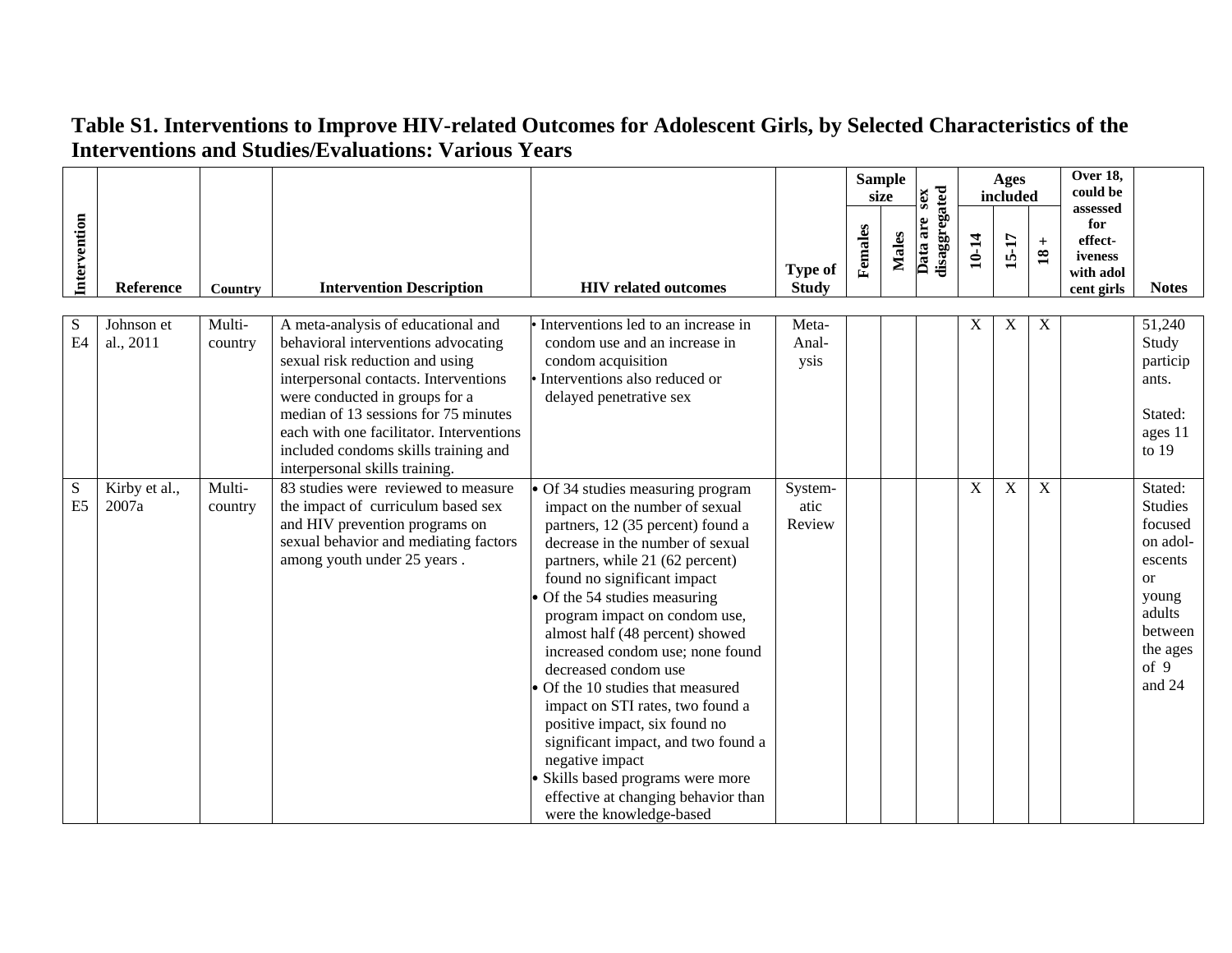|   |                  |         |                                 |                             |                |                    | Sample<br>size | ≂<br>sex                                                                                        |        | Ages<br>included   |   | <b>Over 18,</b><br>could be                        |       |
|---|------------------|---------|---------------------------------|-----------------------------|----------------|--------------------|----------------|-------------------------------------------------------------------------------------------------|--------|--------------------|---|----------------------------------------------------|-------|
| 0 |                  |         |                                 |                             | <b>Type of</b> | S<br>ω<br>ಡ<br>Fem |                | œ<br>$\bullet$<br>÷.<br>ಡ<br>٥О<br>60<br>ದ<br>↩<br>$\overline{\mathbf{a}}$<br>$\cdot$ $\,$<br>ு | 0<br>− | ∼<br>−<br>IÒ.<br>− | ∞ | assessed<br>for<br>effect-<br>iveness<br>with adol |       |
|   | <b>Reference</b> | Country | <b>Intervention Description</b> | <b>HIV</b> related outcomes | <b>Study</b>   |                    |                |                                                                                                 |        |                    |   | cent girls                                         | Notes |

|                |               |          |                                       | programs                            |         |    |    |    |   |   |   |                |
|----------------|---------------|----------|---------------------------------------|-------------------------------------|---------|----|----|----|---|---|---|----------------|
|                |               |          |                                       |                                     |         |    |    |    |   |   |   |                |
| S              | Kirby et al., | Multi-   | 83 studies were reviewed to measure   | · Of 34 studies measuring program   | Systema | N/ | N/ | N/ | X | X | X | Stated:        |
| E <sub>6</sub> | 2007b         | country: | the impact of curriculum based sex    | impact on the number of sexual      | tic     | A  | A  | A  |   |   |   | <b>Studies</b> |
|                |               | $Sub-$   | and HIV prevention programs on        | partners, 12 (35 percent) found a   | Review  |    |    |    |   |   |   | focused        |
|                |               | Saharan  | sexual behavior and mediating factors | decrease in the number of sexual    |         |    |    |    |   |   |   | <sub>on</sub>  |
|                |               | Africa   | among youth under 25 years.           | partners, while 21 (62 percent)     |         |    |    |    |   |   |   | adolesc        |
|                |               |          |                                       | found no significant impact         |         |    |    |    |   |   |   | ents or        |
|                |               |          |                                       | Of the 54 studies measuring         |         |    |    |    |   |   |   | young          |
|                |               |          |                                       | program impact on condom use,       |         |    |    |    |   |   |   | adults         |
|                |               |          |                                       | almost half (48 percent) showed     |         |    |    |    |   |   |   | between        |
|                |               |          |                                       | increased condom use; none found    |         |    |    |    |   |   |   | the ages       |
|                |               |          |                                       | decreased condom use                |         |    |    |    |   |   |   | of 9 and       |
|                |               |          |                                       | Of the 10 studies that measured     |         |    |    |    |   |   |   | 24             |
|                |               |          |                                       | impact on STI rates, two found a    |         |    |    |    |   |   |   |                |
|                |               |          |                                       | positive impact, six found no       |         |    |    |    |   |   |   |                |
|                |               |          |                                       | significant impact, and two found a |         |    |    |    |   |   |   |                |
|                |               |          |                                       | negative impact                     |         |    |    |    |   |   |   |                |
|                |               |          |                                       | Skills based programs were more     |         |    |    |    |   |   |   |                |
|                |               |          |                                       | effective at changing behavior than |         |    |    |    |   |   |   |                |
|                |               |          |                                       | were the knowledge-based            |         |    |    |    |   |   |   |                |
|                |               |          |                                       | programs                            |         |    |    |    |   |   |   |                |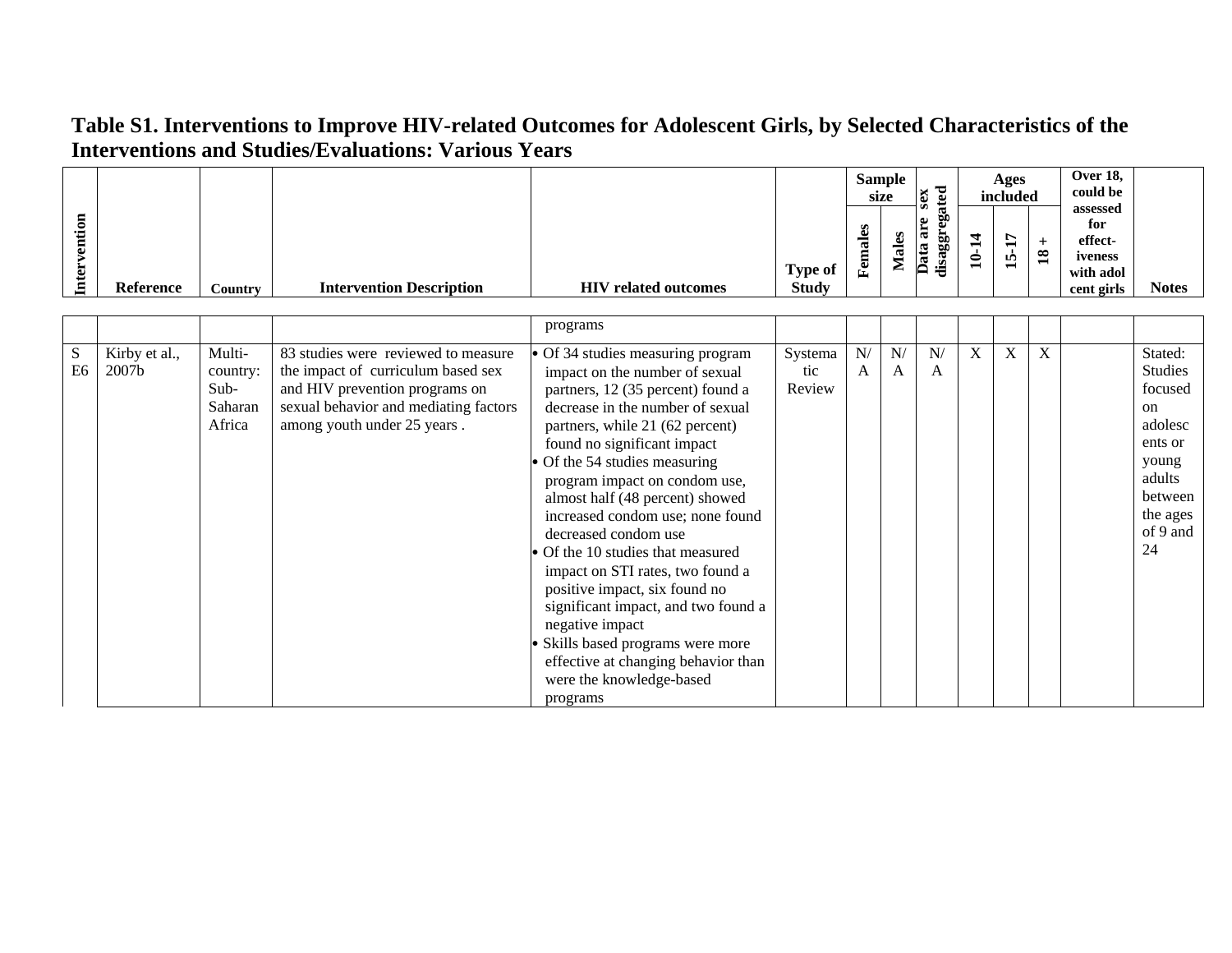|              |                            |                           |                                                                                                                                                                                                                                                                                        |                                                                                                                                                                                                                                                                                                                                                            |                                                                                                                  |         | <b>Sample</b><br>size | sex                                                             |         | Ages<br>included |                        | Over 18,<br>could be                                             |                                              |
|--------------|----------------------------|---------------------------|----------------------------------------------------------------------------------------------------------------------------------------------------------------------------------------------------------------------------------------------------------------------------------------|------------------------------------------------------------------------------------------------------------------------------------------------------------------------------------------------------------------------------------------------------------------------------------------------------------------------------------------------------------|------------------------------------------------------------------------------------------------------------------|---------|-----------------------|-----------------------------------------------------------------|---------|------------------|------------------------|------------------------------------------------------------------|----------------------------------------------|
| Intervention | <b>Reference</b>           | Country                   | <b>Intervention Description</b>                                                                                                                                                                                                                                                        | <b>HIV</b> related outcomes                                                                                                                                                                                                                                                                                                                                | <b>Type of</b><br><b>Study</b>                                                                                   | Females | <b>Males</b>          | disaggregated<br>Data are                                       | 10-14   | 15-17            | $+$<br>$\overline{18}$ | assessed<br>for<br>effect-<br>iveness<br>with adol<br>cent girls | <b>Notes</b>                                 |
| S<br>E7      | Michielsen et<br>al., 2010 | Sub-<br>Saharan<br>Africa | 31 studies were reviewed to assess the<br>effectiveness of HIV-prevention<br>interventions in changing sexual<br>behavior of young people between the<br>ages of 10 and 25 years in sub Saharan<br>Africa.                                                                             | Participants who were virgins at the<br>time of exposure to the<br>intervention reported higher rates<br>of abstinence after the intervention,<br>less sexual intercourse in the past<br>months and higher intentions to use<br>a condom                                                                                                                   | System-<br>atic<br>Review<br>Meta-<br>Anal-<br>ysis of<br>Random<br>ized and<br>Non-<br>Random<br>ized<br>Trials | 24583   | 23932                 | $X$ ;<br>two<br>stu<br>dies<br>did<br>not<br>spe<br>cify<br>sex | X       | X                | X                      |                                                                  | Stated:<br>Ages 10<br>to $25$                |
| S<br>E8      | Burnett et al.,<br>2011    | Swazi-<br>land            | Students enrolled in a life skills<br>education program (intervention<br>group) were compared to a delayed<br>intervention group(control).<br>Participants completed a pre- and<br>post-intervention questionnaire on<br>basic demographics, HIV knowledge,<br>attitudes and behavior. | • Among the 53 students who<br>received life-skills education, 11 or<br>19% had had an HIV test prior to<br>the sex education program;<br>following the sex education<br>program, 42 or 65% had had an<br><b>HIV</b> test<br>• Among the control group, only 5 or<br>7.6% had had an HIV test and 13<br>weeks later only 9 or 13.6% had<br>had an HIV test | Random<br>-ized<br>Control<br>Trial                                                                              | 65      | $\mathcal{L}$         | X                                                               | N/<br>A |                  | N/<br>A                |                                                                  | Stated:<br>Mean<br>$age =$<br>17.35<br>years |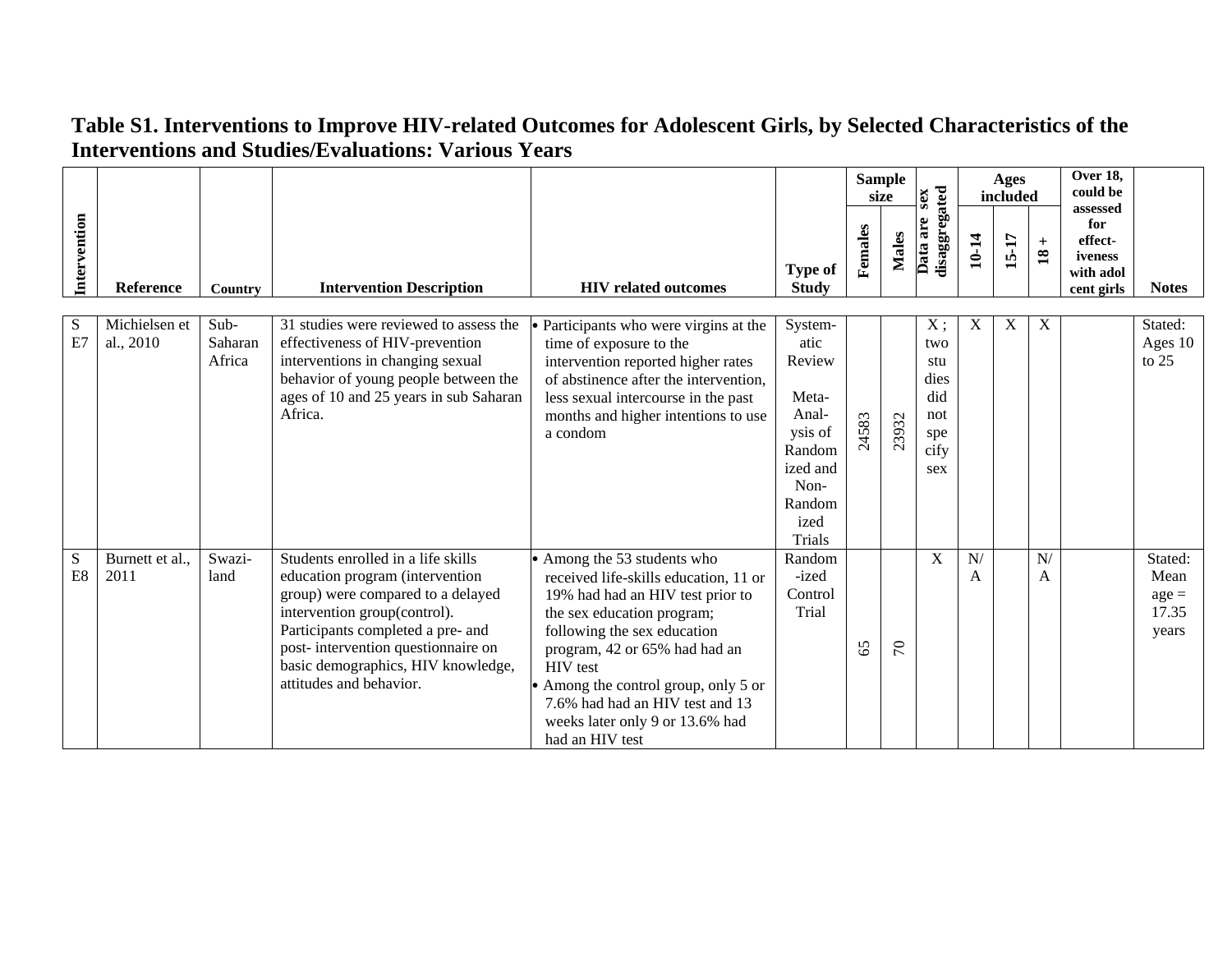|                     |                             |               |                                                                                                                                                                                                                                                        |                                                                                                                                                                                                   |                                                       |          | <b>Sample</b><br>size | sex                       |       | <b>Ages</b><br>included |                          | Over 18,<br>could be<br>assessed                     |                                              |
|---------------------|-----------------------------|---------------|--------------------------------------------------------------------------------------------------------------------------------------------------------------------------------------------------------------------------------------------------------|---------------------------------------------------------------------------------------------------------------------------------------------------------------------------------------------------|-------------------------------------------------------|----------|-----------------------|---------------------------|-------|-------------------------|--------------------------|------------------------------------------------------|----------------------------------------------|
| Intervention        | Reference                   | Country       | <b>Intervention Description</b>                                                                                                                                                                                                                        | <b>HIV</b> related outcomes                                                                                                                                                                       | <b>Type of</b><br><b>Study</b>                        | Females  | <b>Males</b>          | disaggregated<br>Data are | 10-14 | 15-17                   | $\pm$<br>$\overline{18}$ | for<br>effect-<br>iveness<br>with adol<br>cent girls | <b>Notes</b>                                 |
| S<br>E <sub>9</sub> | Ross et al.,<br>2007a: 1952 | Tan-<br>zania | Young people in 20 communities were<br>randomly selected to either receive a                                                                                                                                                                           | The intervention had a significant<br>impact on knowledge and attitude                                                                                                                            | Commu<br>nity                                         | 29<br>40 | 41<br>00              | X                         | X     | X                       | X                        |                                                      | Stated:<br>14 to 18                          |
|                     |                             |               | designed program of interventions(<br>community activities, teacher led peer<br>assisted sexual health education,<br>training and supervision of health<br>workers and peer condom social<br>marketing) or standard activities (<br>comparison group). | outcomes, reported sexually<br>transmitted infection symptoms,<br>reported sexual debut and number<br>of sexual partners, and other<br>behavioral outcomes                                        | Random<br>ized<br>Trial                               |          |                       |                           |       |                         |                          |                                                      | years;<br>$>= 18$<br>years                   |
| S<br>E1<br>$\Omega$ | Chen et al.,<br>2010b       | Baha-<br>mas  | Students in the intervention group<br>received 10 primary sex education<br>sessions and two annual boosters<br>while their parents received two parent<br>HIV interventions (ImPACT or GFI).<br>Students in the control group received                 | Significant intervention effect:<br>Enhanced HIV/AIDS knowledge,<br>increased self-efficacy, and<br>increased skill for condom use<br>Condom use was 1.49 times higher<br>36 months following the | Clust-<br>ered<br>Random<br>-ized<br>Control<br>Trial | N/<br>A  | N/<br>A               |                           | X     |                         |                          |                                                      | Stated:<br>study<br>particip<br>ants<br>were |
|                     |                             |               | education on environmental issues and<br>their parents received GFI.                                                                                                                                                                                   | intervention                                                                                                                                                                                      |                                                       |          |                       |                           |       |                         |                          |                                                      | ages 10<br>to $12$                           |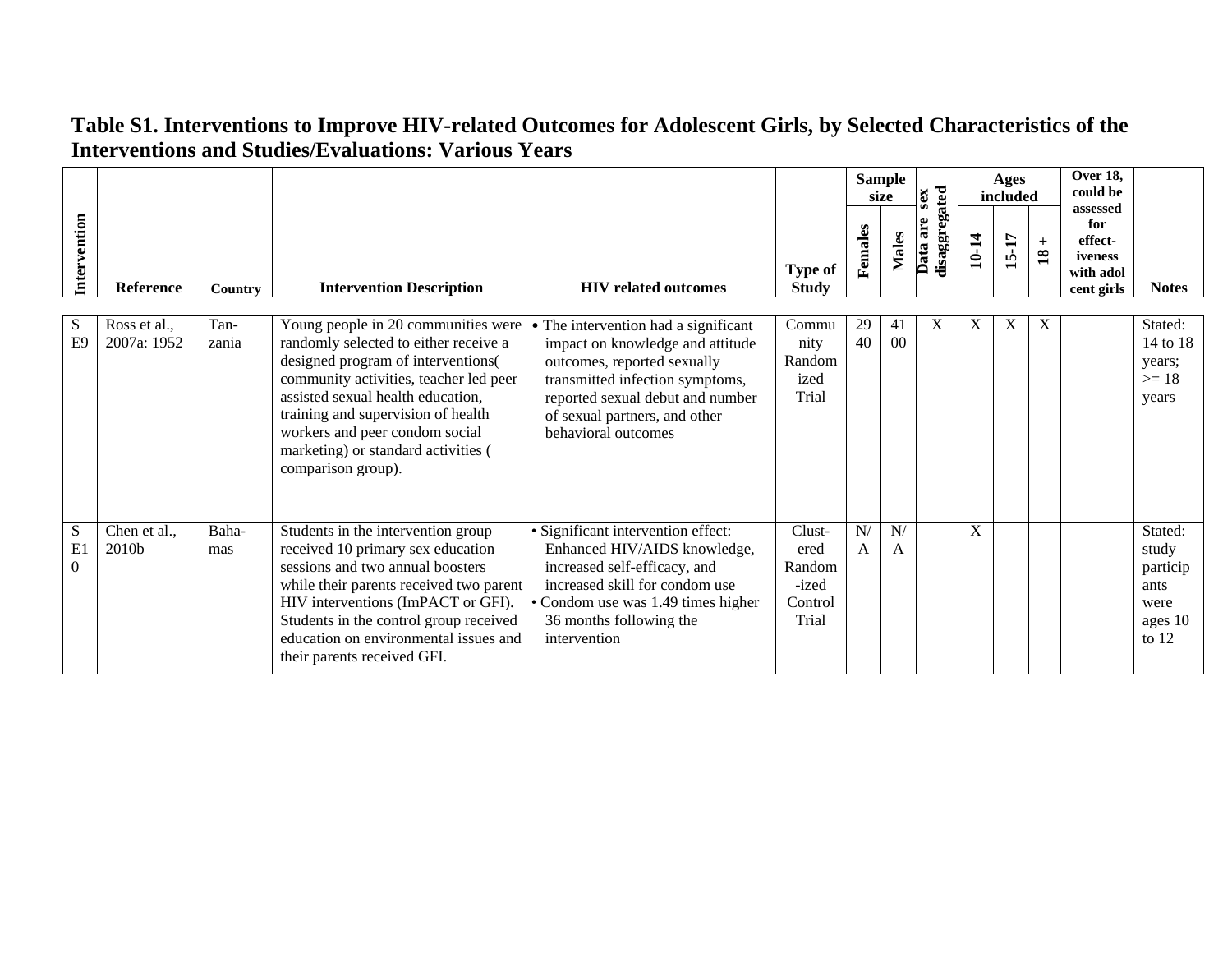|              |                          |                 |                                                                                                                                                                                                                                                             |                                                                                                                                                                                                                                                                                                                                                                                                                                                                                                                                                                                                                                                                                                                                                                                                                                           |                                             |         | <b>Sample</b><br>size | <b>Sex</b>                |       | Ages<br>included |                                 | Over 18,<br>could be<br>assessed                     |                                                                                                                                      |
|--------------|--------------------------|-----------------|-------------------------------------------------------------------------------------------------------------------------------------------------------------------------------------------------------------------------------------------------------------|-------------------------------------------------------------------------------------------------------------------------------------------------------------------------------------------------------------------------------------------------------------------------------------------------------------------------------------------------------------------------------------------------------------------------------------------------------------------------------------------------------------------------------------------------------------------------------------------------------------------------------------------------------------------------------------------------------------------------------------------------------------------------------------------------------------------------------------------|---------------------------------------------|---------|-----------------------|---------------------------|-------|------------------|---------------------------------|------------------------------------------------------|--------------------------------------------------------------------------------------------------------------------------------------|
| Intervention | Reference                | Country         | <b>Intervention Description</b>                                                                                                                                                                                                                             | <b>HIV</b> related outcomes                                                                                                                                                                                                                                                                                                                                                                                                                                                                                                                                                                                                                                                                                                                                                                                                               | <b>Type of</b><br><b>Study</b>              | Females | <b>Males</b>          | disaggregated<br>Data are | 10-14 | 15-17            | $+$<br>$\overline{\mathbf{18}}$ | for<br>effect-<br>iveness<br>with adol<br>cent girls | <b>Notes</b>                                                                                                                         |
| S<br>E1<br>1 | Reddy and<br>James, 2003 | South<br>Africa | Students who received a school based<br>HIV/AIDS curriculum were<br>compared to students who did not<br>receive the course. Students completed<br>pre- and post-intervention surveys at<br>baseline, immediately after<br>intervention, and 4 months later. | Post-intervention assessments<br>showed that students in the<br>intervention group had a<br>significantly increased knowledge<br>about HIV/AIDS when compared<br>to students in the control group<br>• Approval of abstinence increased<br>among males in the intervention<br>group, from 54% at baseline, to<br>81% at the end of the intervention,<br>and finally 73%, at four months<br>post-intervention<br>• For both males and females a<br>significant increase was observed<br>in the number of students who<br>reported to believe that abstinence<br>was a good idea/choice for<br>teenagers<br>Intention to use a condom increased<br>in the intervention group from 25%<br>at baseline, to 33%, and finally to<br>30% post-intervention, while rates<br>for students in the control group<br>declined from 25% to a final 23% | Quasi<br>Experi-<br>mental<br>Res-<br>earch | 310     | 303                   | $X$ ;                     | X     | X                | $\boldsymbol{\mathrm{X}}$       |                                                      | Sample<br>size<br>indi-<br>cated<br>646 but<br>sex<br>disag-<br>greg-<br>ation<br>summed<br>to 313.<br>Stated:<br>ages 12<br>to $21$ |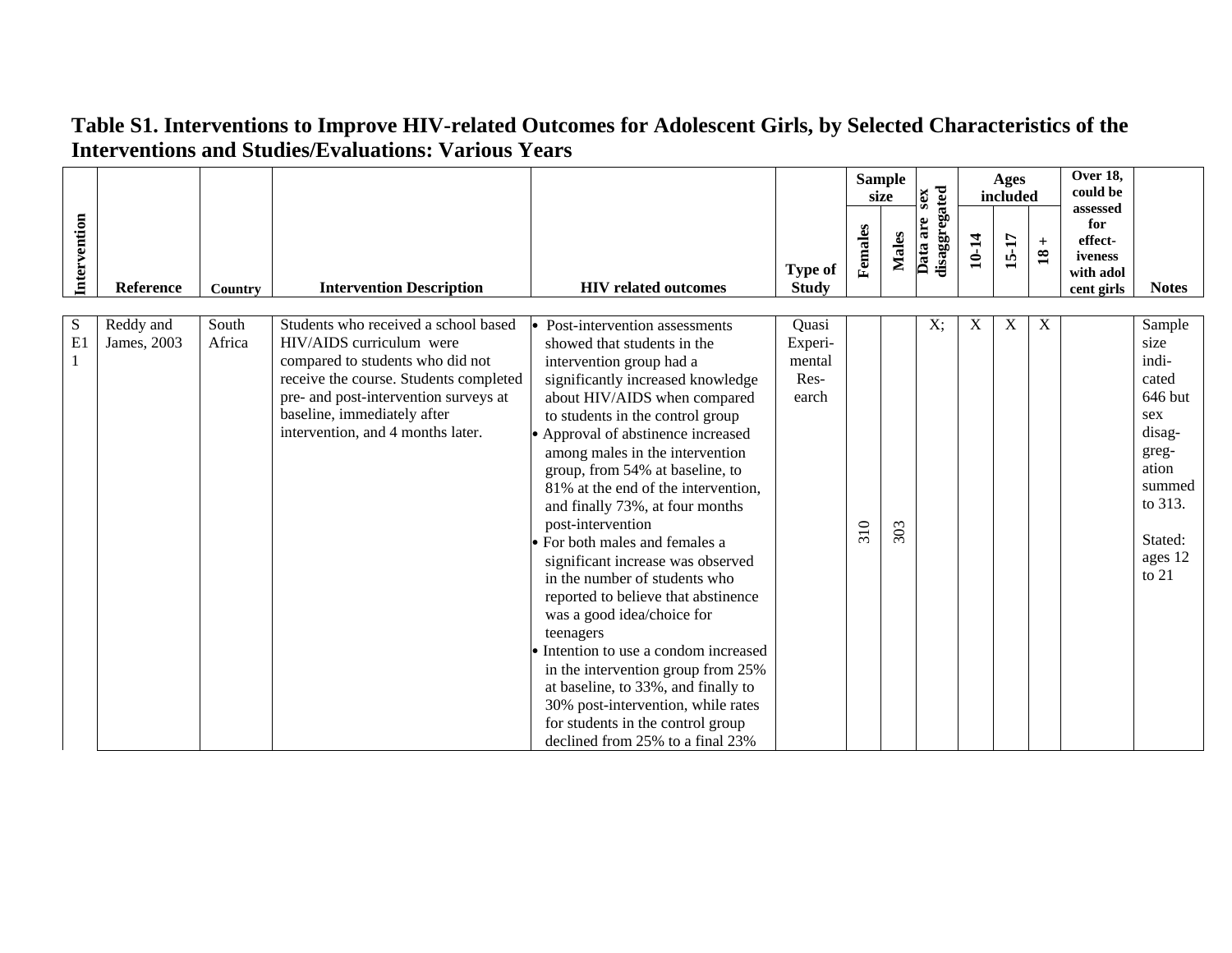|                           |                                  |         |                                                                                                                                                                                                                                 |                                                                                                                                                                                                                                                                                                                                                                                                                          |                                     |                    | <b>Sample</b><br>size | sex                       |       | <b>Ages</b><br>included |                        | <b>Over 18,</b><br>could be<br>assessed              |                                                                                                          |
|---------------------------|----------------------------------|---------|---------------------------------------------------------------------------------------------------------------------------------------------------------------------------------------------------------------------------------|--------------------------------------------------------------------------------------------------------------------------------------------------------------------------------------------------------------------------------------------------------------------------------------------------------------------------------------------------------------------------------------------------------------------------|-------------------------------------|--------------------|-----------------------|---------------------------|-------|-------------------------|------------------------|------------------------------------------------------|----------------------------------------------------------------------------------------------------------|
| Intervention              | Reference                        | Country | <b>Intervention Description</b>                                                                                                                                                                                                 | <b>HIV</b> related outcomes                                                                                                                                                                                                                                                                                                                                                                                              | <b>Type of</b><br><b>Study</b>      | Females            | Males                 | disaggregated<br>Data are | 10-14 | 15-17                   | $+$<br>$\overline{18}$ | for<br>effect-<br>iveness<br>with adol<br>cent girls | <b>Notes</b>                                                                                             |
| S<br>E1<br>$\overline{2}$ | Aggleton et<br>al., 2000         | Uganda  | Students who participated in a school<br>based health education program were<br>compared to students who did not<br>(Comparison Group). Surveys were<br>administered to students at baseline<br>and 2 years after intervention. | The percentage of students who<br>stated they had been sexually active<br>fell from 42.9% (123 out of 287) to<br>11.1% (30 out of 280) in the<br>intervention group, while no<br>significant change was recorded in a<br>control group                                                                                                                                                                                   | Cross-<br>section-<br>al Study      | N/<br>$\mathbf{A}$ | N/<br>A               | N/<br>A                   |       |                         | $\gamma$               |                                                      | Stated:<br>Average<br>age is<br>14 years                                                                 |
| S<br>E1<br>3              | Maticka-<br>Tyndale,<br>2010     | Kenya   | Secondary school students who<br>received HIV education programming<br>in primary school were compared to<br>students who did not. Questionnaires<br>were completed by students in 154<br>randomly selected schools.            | • Among students who received<br>AIDS education in primary school,<br>20.2% had ever tested for HIV,<br>compared to 10.3% for students<br>who had not had AIDS education<br>in primary school, a significant<br>difference<br>For students who received AIDS<br>education in primary school, there<br>was a delay in sexual initiation,<br>reduced numbers of partners and<br>higher condom use among female<br>students | Random<br>-ized<br>Control<br>Trial | 6738               | 6424                  | X                         | X     | $\mathbf X$             | X                      |                                                      | Stated:<br>Age<br>disaggre<br>-gation:<br>13 to 15<br>years;<br>16 to 17<br>years;<br>18 to 20<br>years. |
| S<br>E1<br>$\overline{4}$ | Agbemenu<br>and Schlenk,<br>2011 | Kenya   | 5 comprehensive sex education<br>programs(CSEPs) available to<br>adolescent girls in Kenya were<br>reviewed to discuss barriers to<br>implementing CSEPs.                                                                       | CSEPs led to a delay of sexual<br>debut, increased condom use, and<br>decreased number of sexual<br>partners.                                                                                                                                                                                                                                                                                                            | Integrati<br>ve<br>Review           | N/<br>$\mathbf{A}$ | N/<br>A               |                           | X     | $\overline{X}$          | X                      |                                                      | Stated:<br>$10 \text{ to } 20$<br>years                                                                  |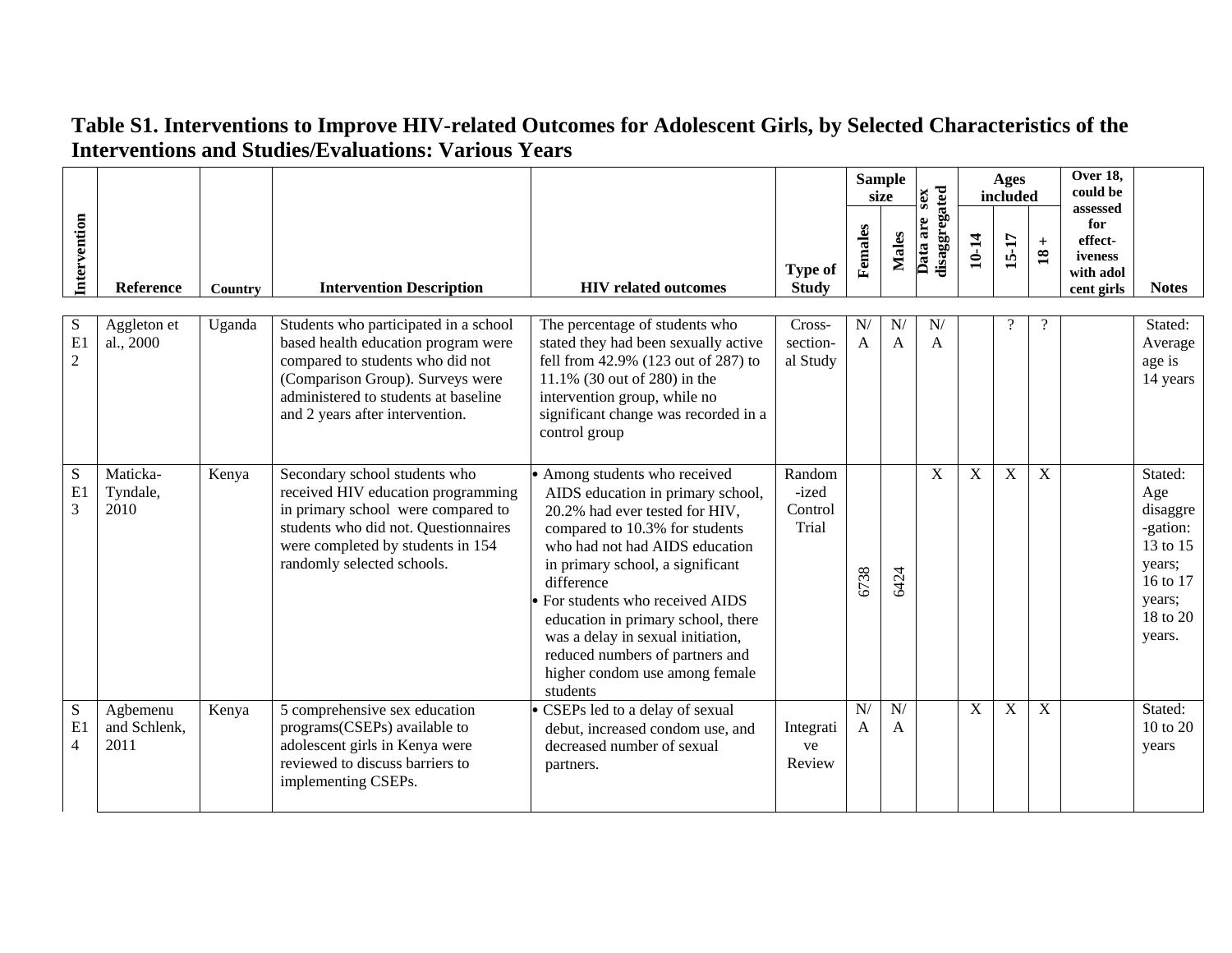|              |                           |               |                                                                                                                                                                                                                                                                                            |                                                                                                                                                                                                                                                                                                                                  |                                             |         | <b>Sample</b><br>size | sex                       |             | Ages<br>included |                              | Over 18,<br>could be                                             |                                                                                                            |
|--------------|---------------------------|---------------|--------------------------------------------------------------------------------------------------------------------------------------------------------------------------------------------------------------------------------------------------------------------------------------------|----------------------------------------------------------------------------------------------------------------------------------------------------------------------------------------------------------------------------------------------------------------------------------------------------------------------------------|---------------------------------------------|---------|-----------------------|---------------------------|-------------|------------------|------------------------------|------------------------------------------------------------------|------------------------------------------------------------------------------------------------------------|
| Intervention | <b>Reference</b>          | Country       | <b>Intervention Description</b>                                                                                                                                                                                                                                                            | <b>HIV</b> related outcomes                                                                                                                                                                                                                                                                                                      | <b>Type of</b><br><b>Study</b>              | Females | <b>Males</b>          | disaggregated<br>Data are | 10-14       | 15-17            | $\ddot{}$<br>$\overline{18}$ | assessed<br>for<br>effect-<br>iveness<br>with adol<br>cent girls | <b>Notes</b>                                                                                               |
| S<br>E1<br>5 | Ishikawa et<br>al., 2011a | Thailan<br>d  | Primary school children's (3rd to 6th<br>grade) attitudes towards HIV and<br>AIDS were explored using a<br>questionnaire and focus group<br>sessions. Primary schools that<br>received or did not receive support for<br>children affected by HIV and AIDS<br>were selected for the study. | This study found that HIV<br>prevention education, which<br>includes information on HIV<br>transmission, led to more<br>supportive attitudes towards HIV-<br>positive children and reduced<br>stigma<br>Girls were more likely than boys to<br>be more accepting of those<br>children who are HIV-positive or<br>affected by HIV | Quali-<br>tative<br>Res-<br>earch           | 239     | 274                   | X                         | $\mathbf X$ |                  |                              |                                                                  | Stated:<br>ages 8<br>to $14$                                                                               |
| S<br>E1<br>6 | Andrade et<br>al., 2009   | <b>Brazil</b> | Adolescents who participated in a<br>school based sex education program<br>were compared to adolescents who did<br>not. Questionnaires were administered<br>at baseline and 8 months later evaluate<br>the impact of the program.                                                          | The program succeeded in more<br>than doubling consistent condom<br>use with casual partners from<br>58.3% prior to the program to more<br>than 71% following the program,<br>with no effect on age at first<br>intercourse or on adolescents<br>engagement in sexual activities                                                 | Quasi<br>Experi-<br>mental<br>Res-<br>earch | 249     | 802                   | X                         | $\mathbf X$ | X                | $\mathbf X$                  |                                                                  | Stated:<br>ages 10<br>to $19$ ;<br>Age<br>disaggre<br>-gation:<br>ages 10<br>to $14$ ;<br>and 15<br>to 19. |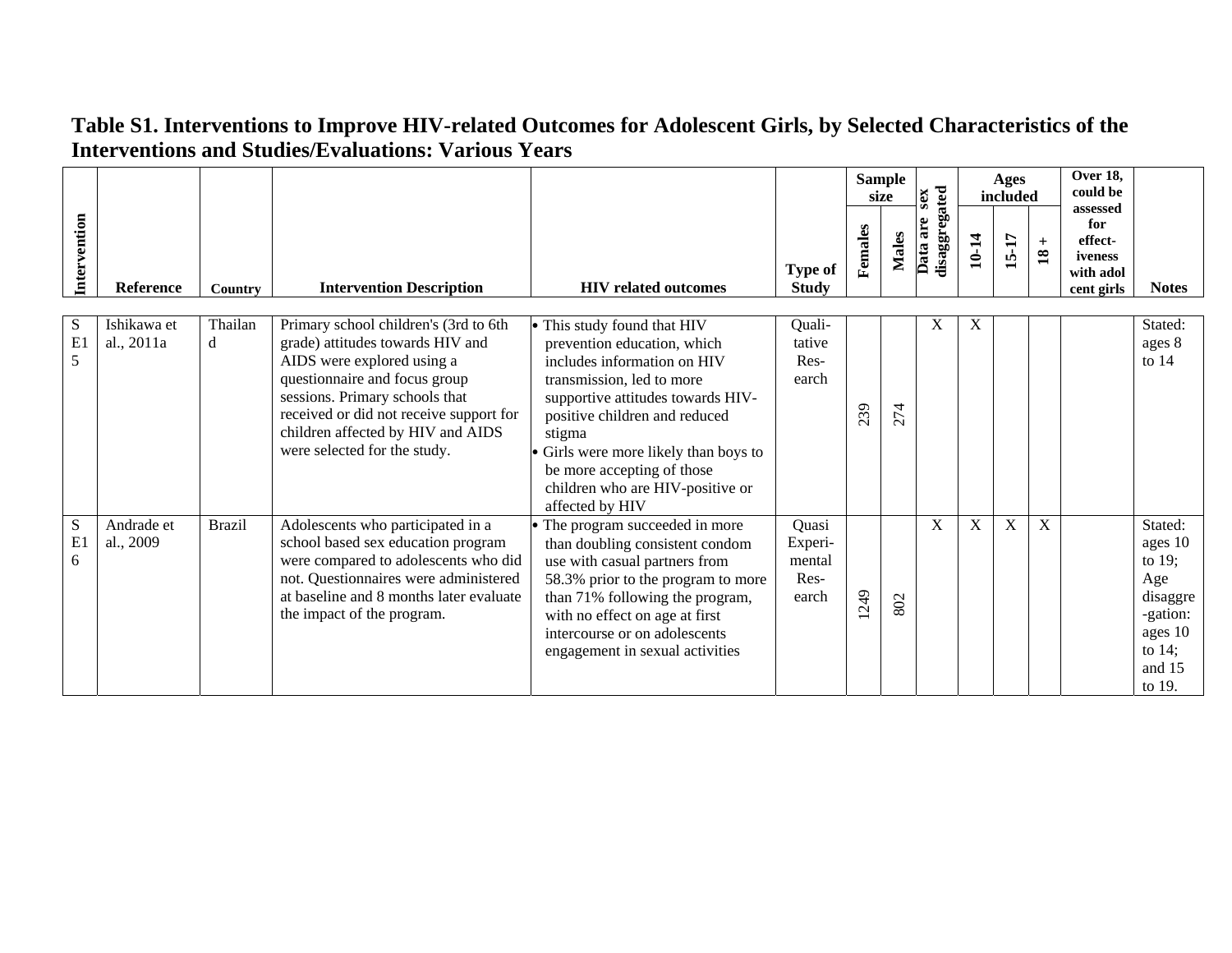|              |                                         |                           |                                                                                                                                                                                                                    |                                                                                                                                                                                                                                                                                                                                                   |                                |                                   | <b>Sample</b><br>size | sex                       |       | Ages<br>included |                      | Over 18,<br>could be                                             |                               |
|--------------|-----------------------------------------|---------------------------|--------------------------------------------------------------------------------------------------------------------------------------------------------------------------------------------------------------------|---------------------------------------------------------------------------------------------------------------------------------------------------------------------------------------------------------------------------------------------------------------------------------------------------------------------------------------------------|--------------------------------|-----------------------------------|-----------------------|---------------------------|-------|------------------|----------------------|------------------------------------------------------------------|-------------------------------|
| Intervention | <b>Reference</b>                        | Country                   | <b>Intervention Description</b>                                                                                                                                                                                    | <b>HIV</b> related outcomes                                                                                                                                                                                                                                                                                                                       | <b>Type of</b><br><b>Study</b> | Females                           | <b>Males</b>          | disaggregated<br>Data are | 10-14 | 15-17            | $+$<br>$\mathbf{18}$ | assessed<br>for<br>effect-<br>iveness<br>with adol<br>cent girls | <b>Notes</b>                  |
| S<br>E1<br>7 | Pick et al.,<br>2007                    | Mexico                    | Low-income 4th graders were taught<br>communication -centered life skills<br>programs by comprehensively trained<br>teachers. Questionnaires were<br>administered at baseline and after<br>program implementation. | • The program had a significant<br>impact on communication about<br>sexuality, and it changed the<br>perception in the community that<br>parents should not talk to their<br>children about sex<br>Girls were significantly more likely<br>to report positive attitudes, self-<br>efficacy, and intentions towards<br>discussing difficult topics | Longi-<br>tudinal<br>Study     | $\overline{ }$<br>$\overline{81}$ | 2<br>$\overline{ }$   | X                         | X     |                  |                      |                                                                  | Stated:<br>ages 9<br>to $12$  |
| S<br>E1<br>8 | Mavedzenge,<br>Doyle, and<br>Ross, 2010 | Sub-<br>Saharan<br>Africa | 23 studies were reviewed to the<br>determine the effectiveness of<br>interventions to improve reported<br>sexual behavior and biological<br>outcomes among youth in sub-Saharan<br>Africa.                         | School-based, adult led,<br>curriculum-based interventions<br>showed clear evidence of reducing<br>reported risky sexual behavior<br>• Interventions in health facilities<br>also increased service usage when<br>made accessible and youth friendly                                                                                              | System-<br>atic<br>Review      | N/<br>A                           | N/<br>A               | N/<br>A                   | X     | X                | $\mathbf X$          |                                                                  | Stated:<br>ages 10<br>to $24$ |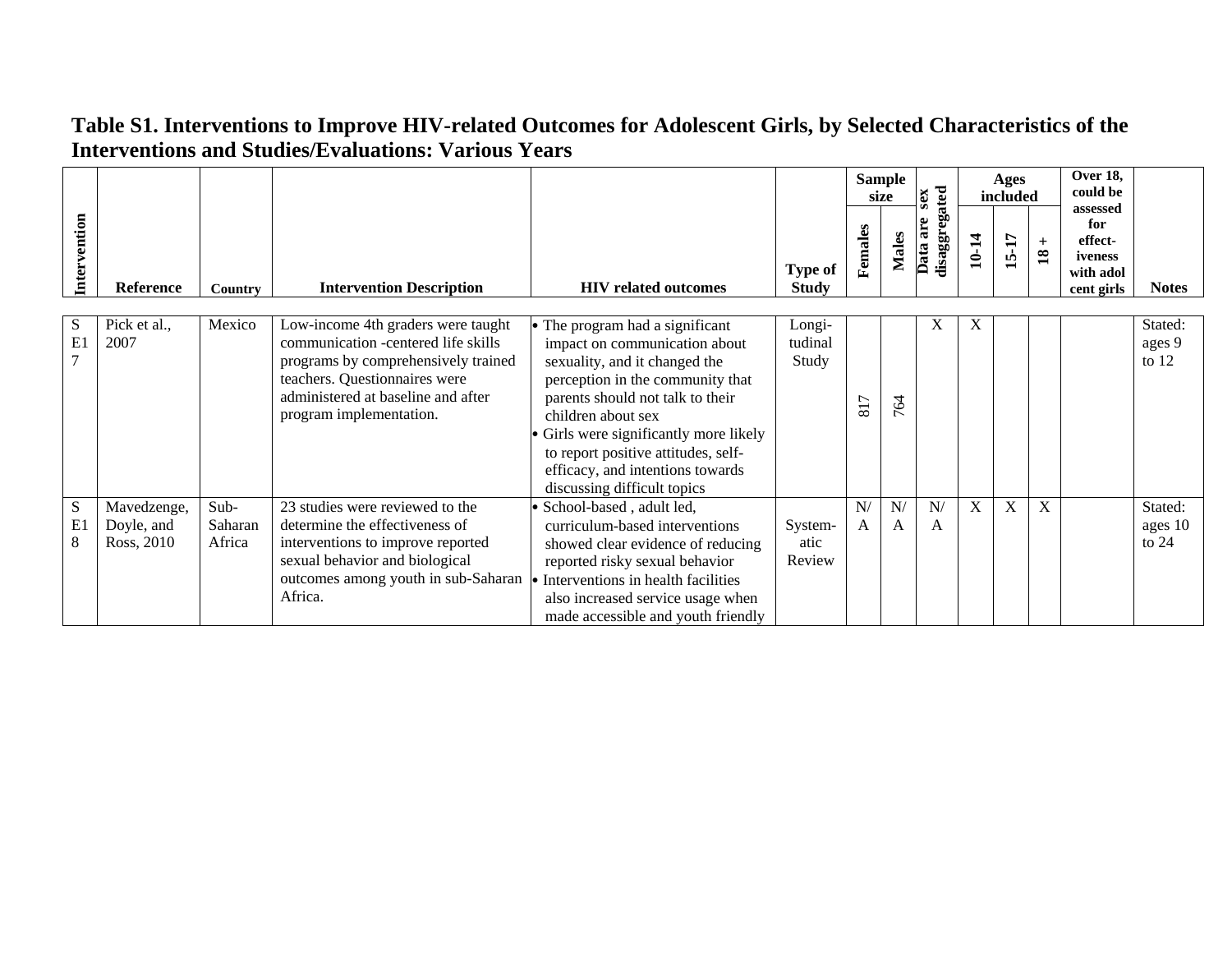|                           |                           |                 |                                                                                                                                                                                                                                                                                                |                                                                                                                                                                                                                                                                                                                                                                                                                                                               |                                            |                | <b>Sample</b><br>size | sex                       |         | Ages<br>included |                                              | Over 18,<br>could be<br>assessed                     |                                                                            |
|---------------------------|---------------------------|-----------------|------------------------------------------------------------------------------------------------------------------------------------------------------------------------------------------------------------------------------------------------------------------------------------------------|---------------------------------------------------------------------------------------------------------------------------------------------------------------------------------------------------------------------------------------------------------------------------------------------------------------------------------------------------------------------------------------------------------------------------------------------------------------|--------------------------------------------|----------------|-----------------------|---------------------------|---------|------------------|----------------------------------------------|------------------------------------------------------|----------------------------------------------------------------------------|
| Intervention              | <b>Reference</b>          | <b>Country</b>  | <b>Intervention Description</b>                                                                                                                                                                                                                                                                | <b>HIV</b> related outcomes                                                                                                                                                                                                                                                                                                                                                                                                                                   | <b>Type of</b><br><b>Study</b>             | Females        | <b>Males</b>          | disaggregated<br>Data are | 10-14   | 15-17            | $\boldsymbol{+}$<br>$\overline{\mathbf{18}}$ | for<br>effect-<br>iveness<br>with adol<br>cent girls | <b>Notes</b>                                                               |
| S<br>E1<br>9              | Al-Iryani et<br>al., 2011 | Yemen           | Students who received peer education<br>intervention were compared to<br>students who did not receive the<br>intervention (cohort control sample).<br>Questionnaires were administered to<br>evaluate the impact of the<br>intervention.                                                       | • Students who received the peer<br>education intervention were<br>significantly more likely to provide<br>care and support for people with<br>HIV compared to the cohort<br>comparison group<br>68% of students who received the<br>intervention had good HIV<br>knowledge score s compared to the<br>comparison group (43.3%)<br>• 71.2% of female students had good<br>HIV knowledge score compared to<br>male students (54.7%)                            | Quasi<br>Experi<br>mental<br>Res-<br>earch | 230            | 280                   | X                         |         | X                |                                              |                                                      | Stated:<br>70.4%<br>of<br>students<br>were<br>between<br>ages 15<br>and 17 |
| S<br>E2<br>$\overline{0}$ | Smith et al.,<br>2013     | South<br>Africa | 43 interviews were conducted among<br>teachers and school administrators at<br>19 secondary schools in order to<br>determine the extent to which teachers<br>had received and implemented Life<br>Skills training and other activities<br>regarding sexuality education and HIV<br>prevention. | Teachers expressed judgmental<br>attitudes towards young people's<br>sexuality and pregnant students,<br>and focused on girls' perceived<br>irresponsible behavior instead of<br>strategies to minimize HIV risk<br>Male administrators' authority to<br>determine school policies and<br>teachers' attitudes towards<br>sexuality fundamentally affect the<br>content and delivery of school-<br>based sexuality education and HIV<br>prevention activities. | Quali-<br>tative<br>Res-<br>earch          | $\overline{c}$ | 22                    | X                         | N/<br>A | ${\bf N} /$<br>A | N/<br>A                                      |                                                      |                                                                            |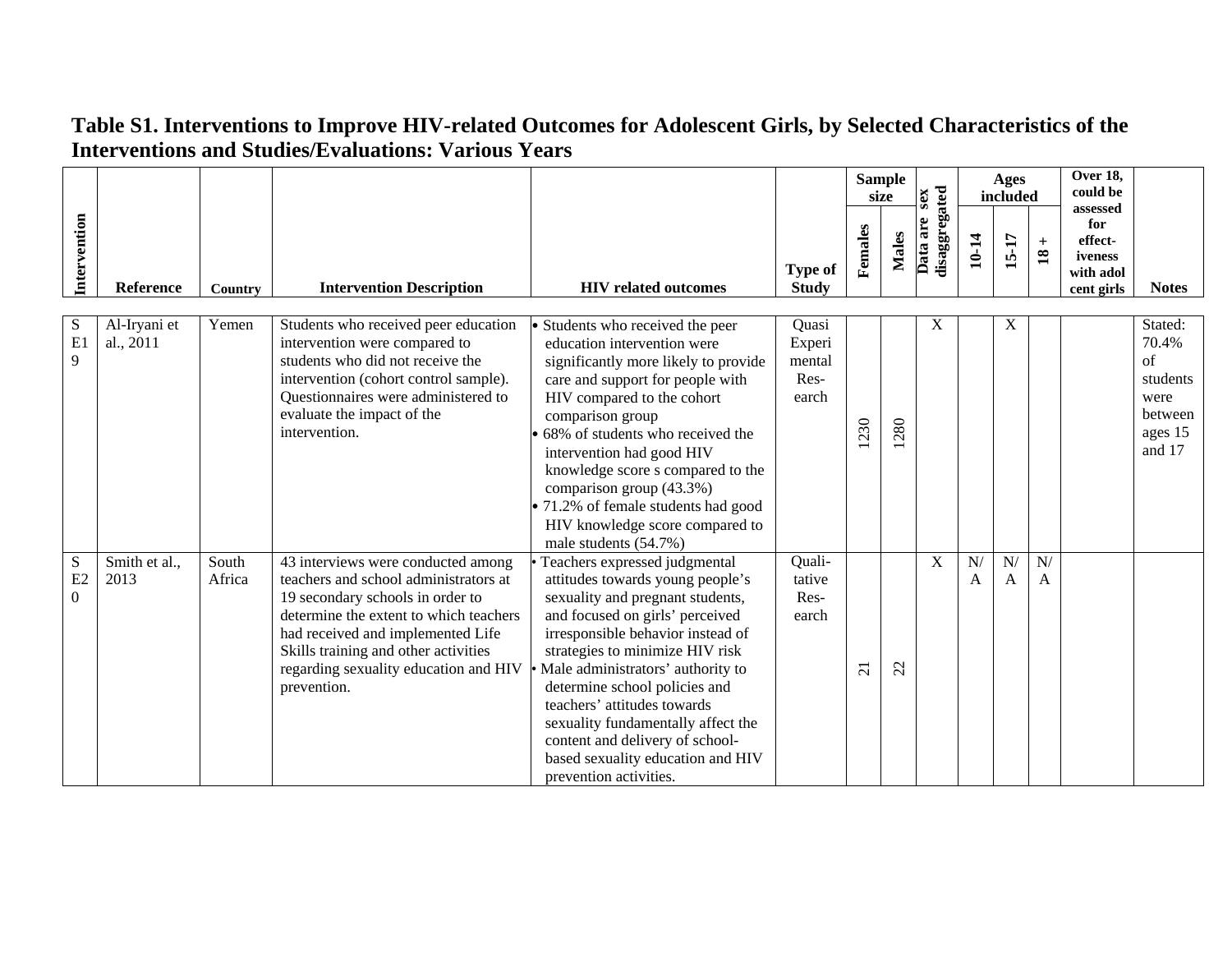|                                   |                               |                   |                                                                                                                                                                                                              |                                                                                                                                                                                                                                                                                                                                                                                                                   |                                                 |                      | <b>Sample</b><br>size | sex                       |                           | Ages<br>included |                        | Over 18,<br>could be<br>assessed                     |                                                                                                                          |
|-----------------------------------|-------------------------------|-------------------|--------------------------------------------------------------------------------------------------------------------------------------------------------------------------------------------------------------|-------------------------------------------------------------------------------------------------------------------------------------------------------------------------------------------------------------------------------------------------------------------------------------------------------------------------------------------------------------------------------------------------------------------|-------------------------------------------------|----------------------|-----------------------|---------------------------|---------------------------|------------------|------------------------|------------------------------------------------------|--------------------------------------------------------------------------------------------------------------------------|
| Intervention                      | Reference                     | Country           | <b>Intervention Description</b>                                                                                                                                                                              | <b>HIV</b> related outcomes                                                                                                                                                                                                                                                                                                                                                                                       | <b>Type of</b><br><b>Study</b>                  | Females              | <b>Males</b>          | disaggregated<br>Data are | 10-14                     | 15-17            | $+$<br>$\overline{18}$ | for<br>effect-<br>iveness<br>with adol<br>cent girls | <b>Notes</b>                                                                                                             |
| S<br>E2                           | Gurman,<br>2008               | Multi-<br>Country | 25 International mass media<br>reproductive health programs from 19<br>countries were reviewed.                                                                                                              | Individuals who were exposed to<br>the intervention were more likely<br>than unexposed individuals to<br>adopt positive attitudes about<br>condom use, recognize the severity<br>of HIV, and express non-<br>stigmatizing views of people living<br>with HIV<br>Rates of behavior change were<br>inconsistent compared to<br>knowledge and attitude change                                                        | Systema<br>tic<br>Review                        | N/<br>$\overline{A}$ | N<br>A                | N/<br>$\overline{A}$      | $\boldsymbol{\mathrm{X}}$ | X                | X                      |                                                      | Stated:<br>ages 13<br>to $24$                                                                                            |
| ${\bf S}$<br>E2<br>$\overline{c}$ | Arcand and<br>Wouabe,<br>2010 | Camer-<br>oon     | Students in schools that received<br>HIV/AIDS teacher training programs<br>were evaluated to assess the impact of<br>the program on teenage childbearing,<br>HIV knowledge, attitudes and risk<br>behaviors. | Girls aged 15-17 years old were<br>between 7 and 10 percentage<br>points less likely to have started<br>childbearing<br>Girls aged 15-17 years old were<br>more likely to have reported using<br>a condom during their last sexual<br>intercourse<br>Among 12 to 13 year old girls, self-<br>reported abstinence and condom<br>use was high while the likelihood<br>of having multiple sexual partners<br>was low | Regres-<br>sion<br>Discon-<br>tinuity<br>Design | N/<br>$\overline{A}$ | N/<br>A               |                           | $\boldsymbol{\mathrm{X}}$ | $\overline{X}$   |                        |                                                      | Sample<br>size:<br>2279<br>ages15-<br>17;<br>2267<br>ages 12-<br>13.<br>Stated:<br>ages12<br>to $13$ ;<br>$15$ to<br>17. |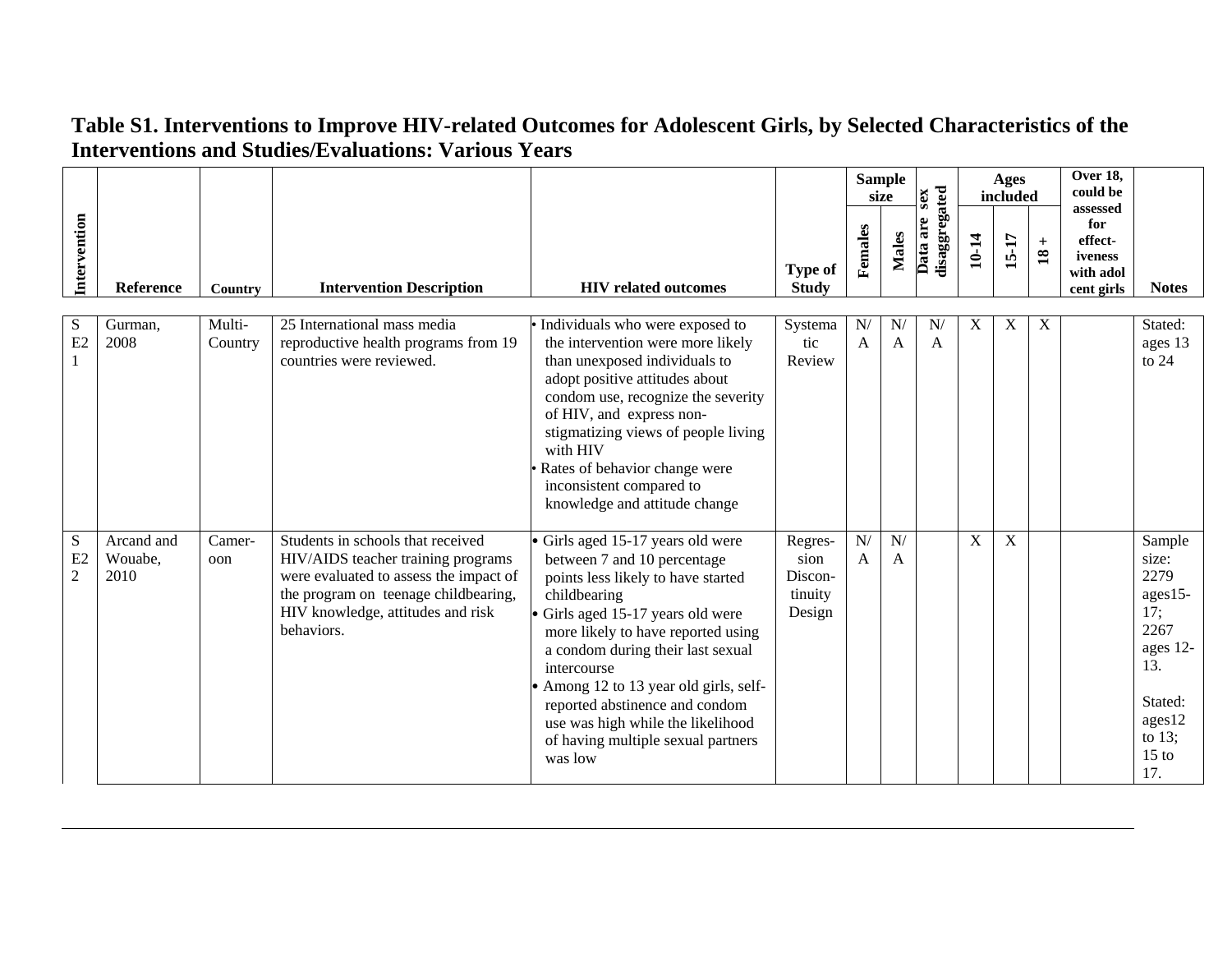|              |                                         |                |                                                                                                                                                                                                                                   |                                                                                                                                                                                                                                                                                                                                                  |                               |         | <b>Sample</b><br>size | sex                       |       | Ages<br>included |                        | Over 18,<br>could be<br>assessed       |                                                                                                                                       |
|--------------|-----------------------------------------|----------------|-----------------------------------------------------------------------------------------------------------------------------------------------------------------------------------------------------------------------------------|--------------------------------------------------------------------------------------------------------------------------------------------------------------------------------------------------------------------------------------------------------------------------------------------------------------------------------------------------|-------------------------------|---------|-----------------------|---------------------------|-------|------------------|------------------------|----------------------------------------|---------------------------------------------------------------------------------------------------------------------------------------|
| Intervention |                                         |                |                                                                                                                                                                                                                                   |                                                                                                                                                                                                                                                                                                                                                  | <b>Type of</b>                | Females | <b>Males</b>          | disaggregated<br>Data are | 10-14 | 15-17            | $+$<br>$\overline{18}$ | for<br>effect-<br>iveness<br>with adol |                                                                                                                                       |
|              | <b>Reference</b>                        | <b>Country</b> | <b>Intervention Description</b>                                                                                                                                                                                                   | <b>HIV</b> related outcomes                                                                                                                                                                                                                                                                                                                      | <b>Study</b>                  |         |                       |                           |       |                  |                        | cent girls                             | <b>Notes</b>                                                                                                                          |
|              |                                         |                | <b>Provide Information and Access to Youth Friendly Services</b>                                                                                                                                                                  |                                                                                                                                                                                                                                                                                                                                                  |                               |         |                       |                           |       |                  |                        |                                        |                                                                                                                                       |
|              | <b>Voluntary Counseling and Testing</b> |                |                                                                                                                                                                                                                                   |                                                                                                                                                                                                                                                                                                                                                  |                               |         |                       |                           |       |                  |                        |                                        |                                                                                                                                       |
| Y<br>FS      | Melo et al.,<br>2008                    | Mozam<br>bique | Women filled out a self-administered<br>knowledge, practices and attitudes<br>(KAP) questionnaire and underwent<br>laboratory examination for vaginosis,<br>candidiasis, gonorrhea, chlamydiosis,<br>syphilis, and HIV infection. | Infection prevalence was slightly<br>higher in the 20 to 24 age group<br>compared with the younger group<br>The level and awareness regarding<br>STIs and HIV was high<br>Candidiasis was the most prevalent<br>reproductive infection (36%),<br>followed by vaginosis (13%) and<br>trichomoniasis (7.6%), and STIs<br>HIV seroprevalence was 4% | Cross-<br>sectiona<br>1 Study | 445     | $\circ$               | <b>NA</b>                 | X     | X                | X                      |                                        | Stated:<br>Ages<br>$14$ to<br>24<br>years<br>Disagg<br>regated<br>: < 14<br>years;<br>Ages<br>$15$ to<br>19;<br>Ages<br>$20$ to<br>24 |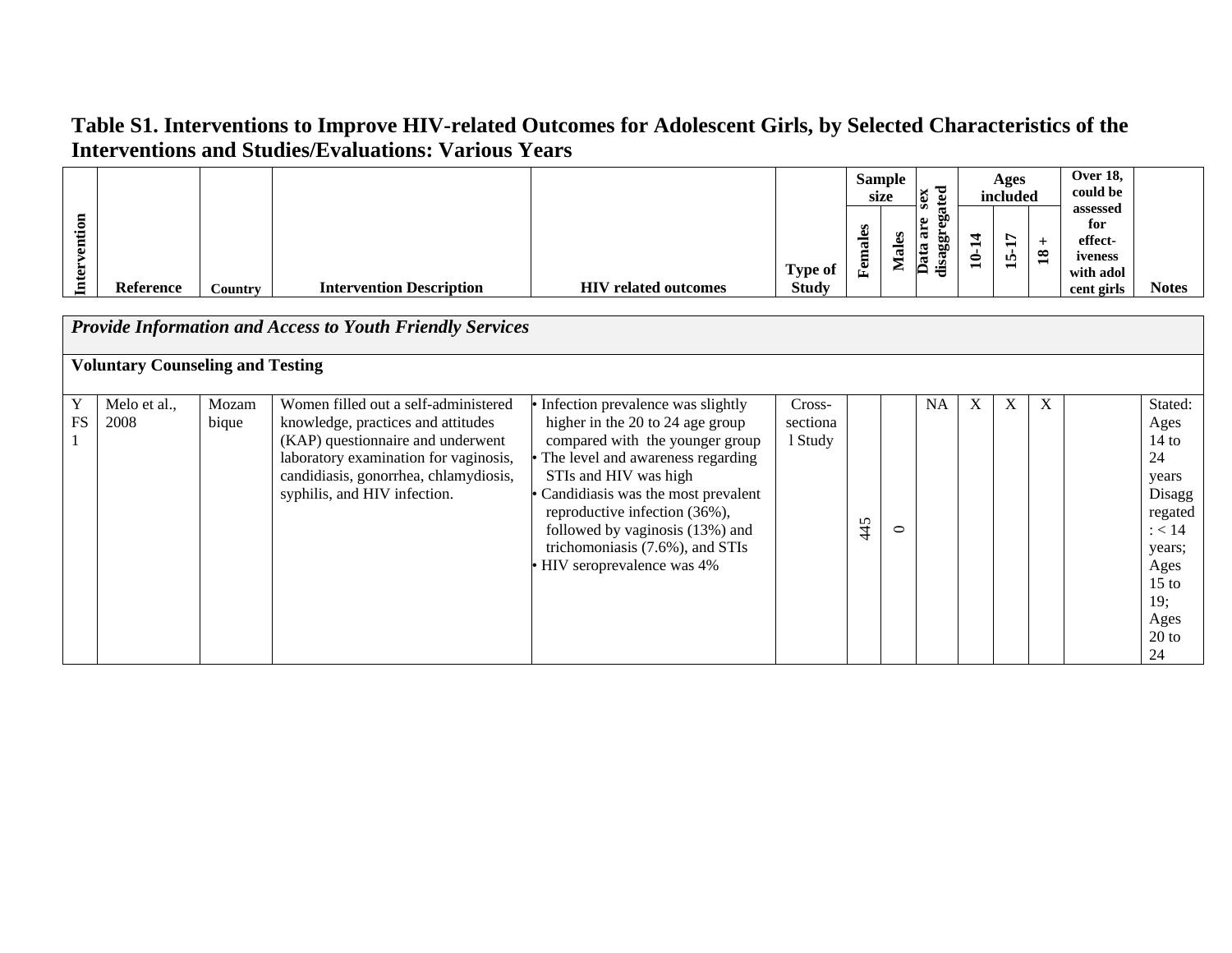|                                  |                                |                |                                                                                                                                                                                                                                                   |                                                                                                                                                                                                                                                                                                                                                                                                        |                                                     |         | <b>Sample</b><br>size | ated<br>sex              |       | Ages<br>included |                        | <b>Over 18,</b><br>could be                                      |                                   |
|----------------------------------|--------------------------------|----------------|---------------------------------------------------------------------------------------------------------------------------------------------------------------------------------------------------------------------------------------------------|--------------------------------------------------------------------------------------------------------------------------------------------------------------------------------------------------------------------------------------------------------------------------------------------------------------------------------------------------------------------------------------------------------|-----------------------------------------------------|---------|-----------------------|--------------------------|-------|------------------|------------------------|------------------------------------------------------------------|-----------------------------------|
| Intervention                     | Reference                      | Country        | <b>Intervention Description</b>                                                                                                                                                                                                                   | <b>HIV</b> related outcomes                                                                                                                                                                                                                                                                                                                                                                            | <b>Type of</b><br><b>Study</b>                      | Females | <b>Males</b>          | are<br>disaggreg<br>Data | 10-14 | 15-17            | $+$<br>$\overline{18}$ | assessed<br>for<br>effect-<br>iveness<br>with adol<br>cent girls | <b>Notes</b>                      |
|                                  |                                |                |                                                                                                                                                                                                                                                   |                                                                                                                                                                                                                                                                                                                                                                                                        |                                                     |         |                       |                          |       |                  |                        |                                                                  |                                   |
| Y<br><b>FS</b><br>$\overline{2}$ | Neukom and<br>Ashford,<br>2003 | Madaga<br>scar | A survey was conducted between<br>2000 and 2002, which evaluated the<br>development and promotion of a<br>network of youth-friendly, private<br>sector clinics offering HIV testing,<br>STI treatment, and other reproductive<br>health services. | The number of youth seeking STI<br>treatment rose dramatically, from<br>527 to 2202 youth (predominantly<br>female) in over two years<br>Mass media and face-to-face<br>communication campaigns, which<br>used peer educators, television and<br>radio spots, television talk shows,<br>films, and mobile condom use<br>demonstration teams were also<br>effective in increasing use of the<br>clinics | Qualitati<br>ve and<br>Quantita<br>tive<br>research | 959     | 250                   | X                        |       | X                | X                      |                                                                  | Stated:<br>$15$ to<br>24<br>years |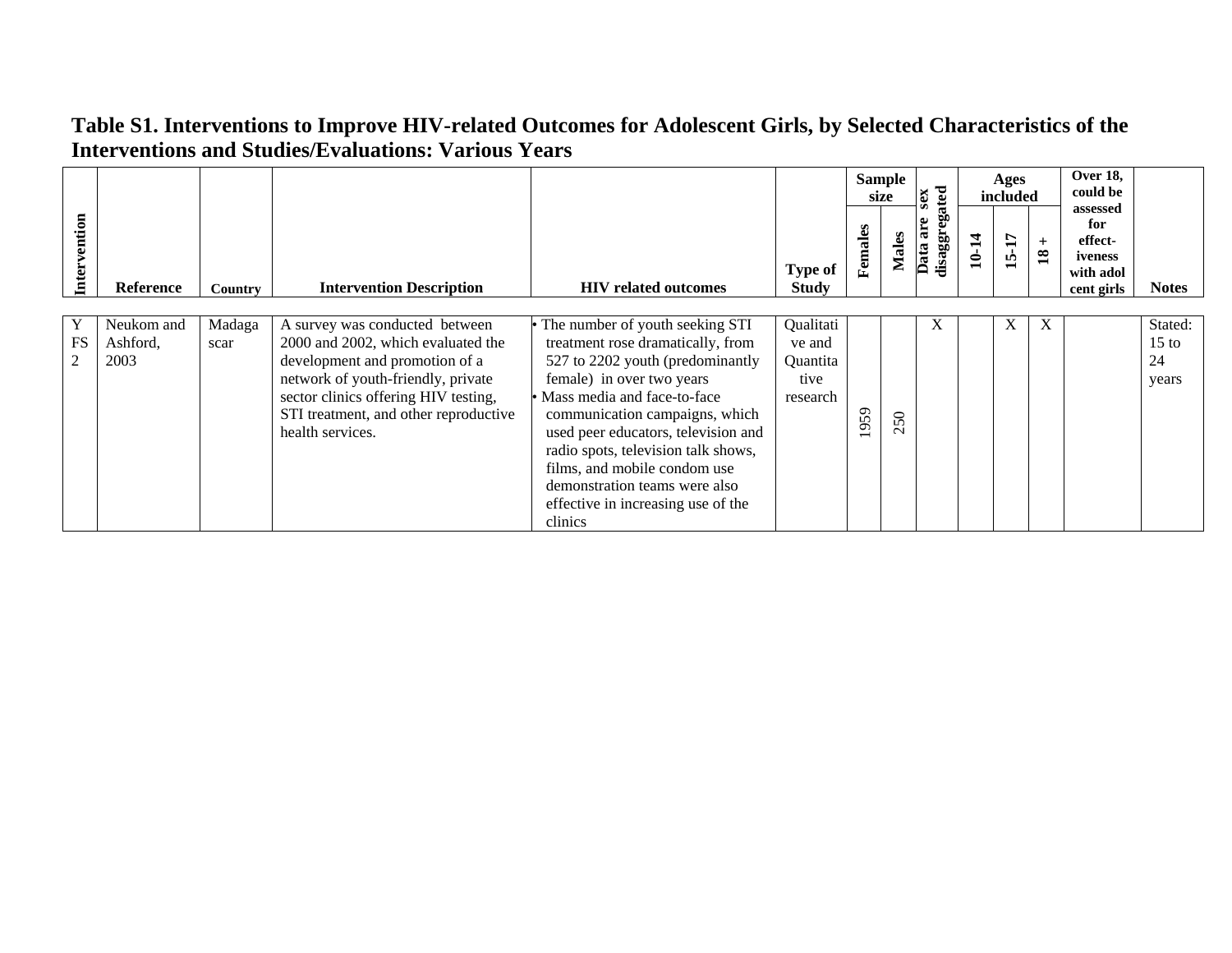|                                  |                                                                                       |                                                            |                                                                                                                                                                                                                                                  |                                                                                                                                                                                                                                                                                                                                                                                                                                                                                                                                                                                                                                                                                                                                                                                                                                  |                                    |         | <b>Sample</b><br>size | sex                       |       | Ages<br>included |                        | Over 18,<br>could be<br>assessed                     |                                                                                      |
|----------------------------------|---------------------------------------------------------------------------------------|------------------------------------------------------------|--------------------------------------------------------------------------------------------------------------------------------------------------------------------------------------------------------------------------------------------------|----------------------------------------------------------------------------------------------------------------------------------------------------------------------------------------------------------------------------------------------------------------------------------------------------------------------------------------------------------------------------------------------------------------------------------------------------------------------------------------------------------------------------------------------------------------------------------------------------------------------------------------------------------------------------------------------------------------------------------------------------------------------------------------------------------------------------------|------------------------------------|---------|-----------------------|---------------------------|-------|------------------|------------------------|------------------------------------------------------|--------------------------------------------------------------------------------------|
| Intervention                     | <b>Reference</b>                                                                      | Country                                                    | <b>Intervention Description</b>                                                                                                                                                                                                                  | <b>HIV</b> related outcomes                                                                                                                                                                                                                                                                                                                                                                                                                                                                                                                                                                                                                                                                                                                                                                                                      | <b>Type of</b><br><b>Study</b>     | Females | <b>Males</b>          | disaggregated<br>Data are | 10-14 | 15-17            | $+$<br>$\overline{18}$ | for<br>effect-<br>iveness<br>with adol<br>cent girls | <b>Notes</b>                                                                         |
| Y<br><b>FS</b><br>$\overline{3}$ | Voluntary<br>$HIV-1$<br>Counseling<br>and Testing<br>Efficacy<br>Study Group,<br>2000 | Multi-<br>country:<br>Tanzan-<br>ia,<br>Kenya,<br>Trinidad | Individuals and couples were<br>randomly assigned to receive HIV-1<br>voluntary counseling and testing<br>(VCT) or basic health information. At<br>2 additional follow up periods, all<br>individuals received VCT and<br>behavioral assessment. | The proportion of individuals who<br>reported unprotected sex with non-<br>primary partners declined<br>significantly among those who<br>received VCT<br>Individual HIV-1 positive men<br>were more likely than HIV-1<br>negative men to reduce<br>unprotected intercourse with<br>primary and non-primary partners,<br>whereas HIV-1 positive women<br>were more likely than HIV-1<br>negative women to reduce<br>unprotected intercourse with<br>primary partners<br>Couples enrolled in VCT reduced<br>unprotected intercourse with their<br>enrollment partners significantly<br>than those enrolled in health<br>information<br>Couples in which one or both were<br>diagnosed with HIV-1 were more<br>likely to reduce unprotected<br>intercourse with each other than<br>couples in which both members<br>were uninfected | Random<br>ized<br>Control<br>Trial | 2172    | 2120                  | X;                        |       |                  | X                      | X                                                    | 3120<br>individ<br>uals<br>and<br>586<br>cou-<br>ples<br>Stated:<br>$>= 18$<br>years |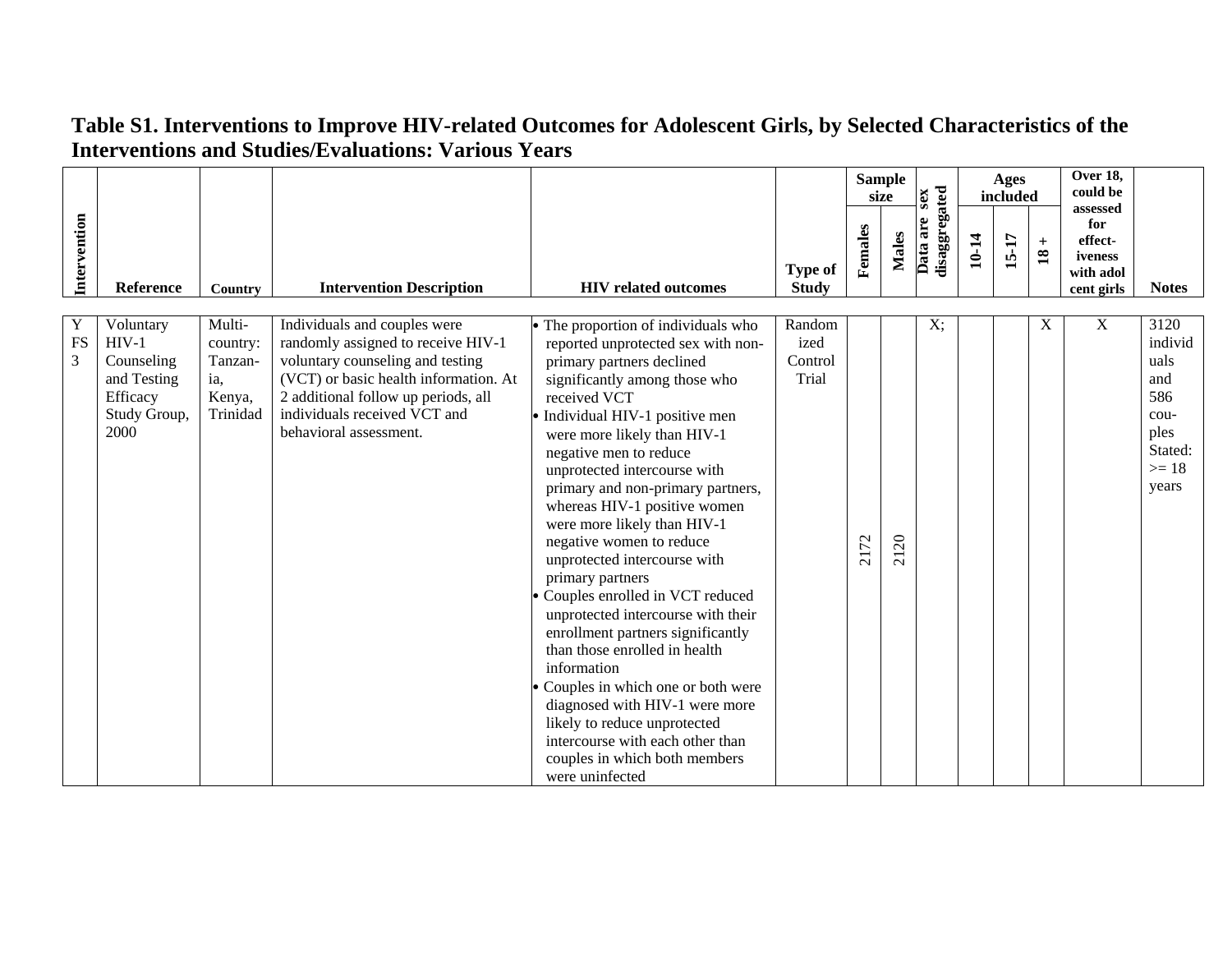|                           |                                |                                                                                        |                                                                                                                                                                                   |                                                                                                                                                                                                                                                                                                                                                                                                        |                                |                    | <b>Sample</b><br>size | sex                              |         | Ages<br>included   |                                 | Over 18,<br>could be                                             |                                                                                                                                                      |
|---------------------------|--------------------------------|----------------------------------------------------------------------------------------|-----------------------------------------------------------------------------------------------------------------------------------------------------------------------------------|--------------------------------------------------------------------------------------------------------------------------------------------------------------------------------------------------------------------------------------------------------------------------------------------------------------------------------------------------------------------------------------------------------|--------------------------------|--------------------|-----------------------|----------------------------------|---------|--------------------|---------------------------------|------------------------------------------------------------------|------------------------------------------------------------------------------------------------------------------------------------------------------|
| Intervention              | Reference                      | Country                                                                                | <b>Intervention Description</b>                                                                                                                                                   | <b>HIV</b> related outcomes                                                                                                                                                                                                                                                                                                                                                                            | <b>Type of</b><br><b>Study</b> | Females            | Males                 | <b>disaggregated</b><br>Data are | 10-14   | 15-17              | $+$<br>$\overline{\mathbf{18}}$ | assessed<br>for<br>effect-<br>iveness<br>with adol<br>cent girls | <b>Notes</b>                                                                                                                                         |
| Y<br>FS<br>$\overline{4}$ | Denison et<br>al., 2008        | Multi-<br>country:<br>Rwanda,<br>Kenya,<br>Tanzan-<br>ia,<br>Trinidad<br>and<br>Uganda | Meta-analytic method was used to<br>determine the effectiveness of HIV<br>voluntary counseling and testing<br>(VCT) in reducing HIV risk behaviors<br>in developing countries.    | $\overline{\bullet}$ VCT recipients were less likely to<br>engage in unprotected sex when<br>compared to behaviors before<br>receiving VCT or as compared to<br>individuals who did not receive<br><b>VCT</b><br>VCT had no significant effect on<br>the number of sex partners                                                                                                                        | Meta-<br>Anal-<br>ysis         | N/<br>$\mathbf{A}$ | N<br>A                | N/<br>$\mathbf{A}$               | N/<br>A | N/<br>$\mathbf{A}$ | N/<br>A                         |                                                                  |                                                                                                                                                      |
| Y<br>FS<br>5              | <b>Bunnell</b> et<br>al., 2008 | Uganda                                                                                 | Nationally representative Cross-<br>sectional surveys were administered to<br>individuals and blood samples were<br>collected to test for HIV and herpes<br>simplex virus type 2. | Of the HIV -1 positive individuals,<br>64% were female, 84% had HSV-<br>2, and 13% reported one lifetime<br>partner<br>21% of adults knew their HIV<br>status and 9% knew their partners'<br>status<br>HIV-1 positive individuals were 3<br>times more likely to use a condom<br>at last sexual encounter<br>Those who knew their partners' HIV<br>status were 2.3 times more likely<br>to use condoms | Cross-<br>sectiona<br>1 Study  | 747                | 428                   | $\boldsymbol{\mathrm{X}}$        |         | $\mathbf X$        | $\mathbf X$                     |                                                                  | Stated:<br>Ages<br>$15$ to<br>59.<br>Disag-<br>gre-<br>gation:<br>Ages<br>15 <sub>to</sub><br>24;<br>Ages<br>$25$ to<br>34;<br>Ages<br>$35$ to<br>59 |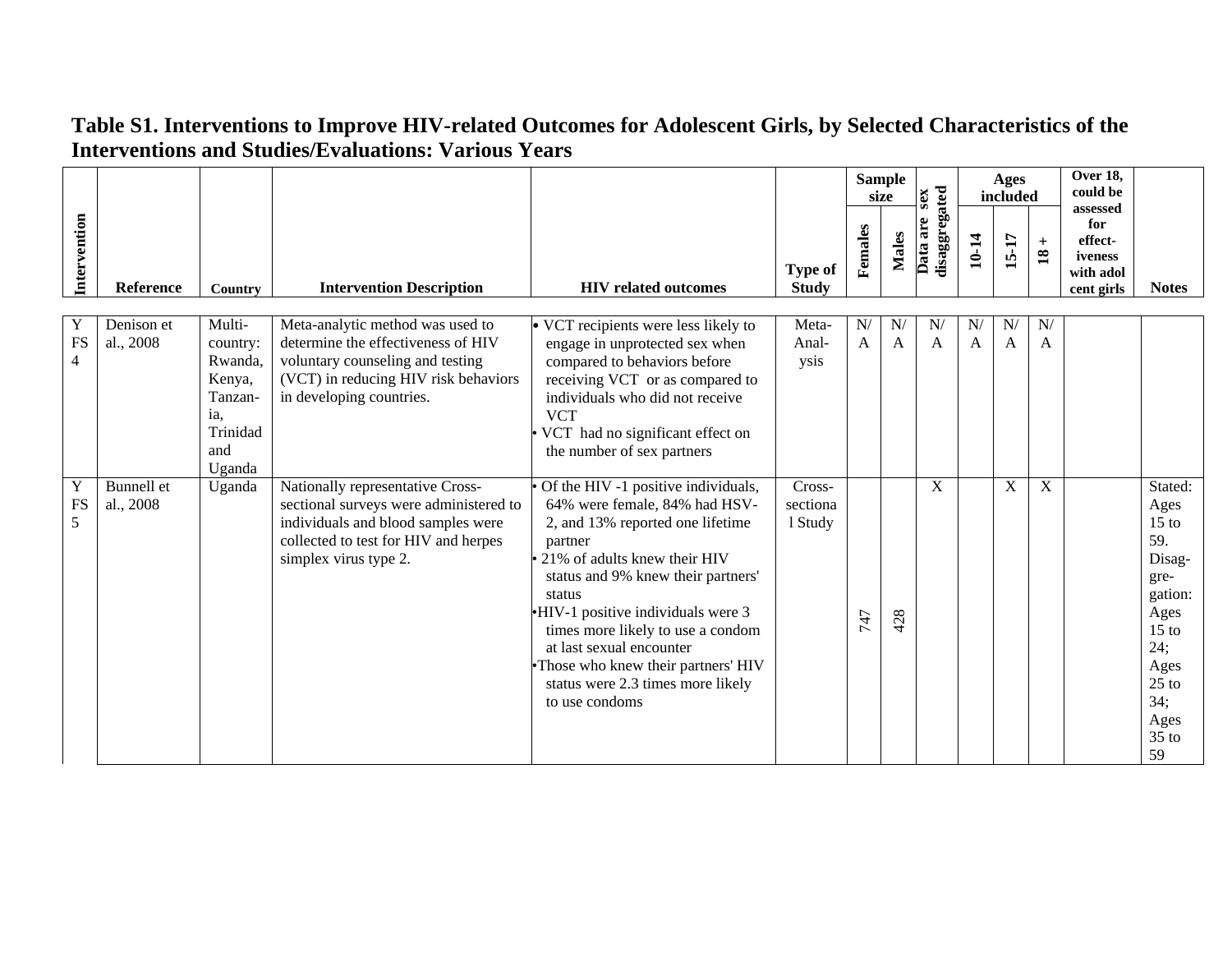|                     |                        |                 |                                                                                                                                                                                                           |                                                                                                                                                                                                                                                                                                                               |                                                          |                    | <b>Sample</b><br>size | sex                       |         | <b>Ages</b><br>included |                        | Over 18,<br>could be<br>assessed                     |                                                                                                       |
|---------------------|------------------------|-----------------|-----------------------------------------------------------------------------------------------------------------------------------------------------------------------------------------------------------|-------------------------------------------------------------------------------------------------------------------------------------------------------------------------------------------------------------------------------------------------------------------------------------------------------------------------------|----------------------------------------------------------|--------------------|-----------------------|---------------------------|---------|-------------------------|------------------------|------------------------------------------------------|-------------------------------------------------------------------------------------------------------|
| Intervention        | Reference              | Country         | <b>Intervention Description</b>                                                                                                                                                                           | <b>HIV</b> related outcomes                                                                                                                                                                                                                                                                                                   | <b>Type of</b><br><b>Study</b>                           | Females            | <b>Males</b>          | disaggregated<br>Data are | 10-14   | 15-17                   | $+$<br>$\overline{18}$ | for<br>effect-<br>iveness<br>with adol<br>cent girls | <b>Notes</b>                                                                                          |
| Y<br><b>FS</b><br>6 | Cremin et al.,<br>2010 | Zim-<br>babwe   | Individuals were offered no-cost HIV<br>counseling and testing after<br>completing three survey<br>questionnaires that assessed sexual<br>behavior.                                                       | • Reduction in risk behaviors: $+$<br>Reduction in sexual partnerships: +<br>(Females who tested HIV<br>positive)<br>Reduction in risk behaviors: +<br>(Females who tested HIV<br>positive)                                                                                                                                   | Populati<br>on-<br><b>Based</b><br>Cohort<br>Study       | 7822               | 4711                  | X                         |         | X                       | X                      |                                                      | Stated:<br>Ages<br>$15 \text{ to}$<br>19,<br>Ages<br>$20$ to<br>29,<br>Ages<br>30-39,<br>and<br>$40+$ |
| Y<br><b>FS</b><br>7 | Leon et al.,<br>2010a  | South<br>Africa | Nurses in intervention clinics<br>integrated Provider-Initiated HIV<br>Testing and Counseling (PITC) into<br>standard HIV care while lay<br>counselors continued with VCT<br>approach in control clinics. | 56.4% of new STI patients in the<br>intervention clinics tested for HIV<br>compared to 42.6% in the control<br>clinics<br>Patients were more likely to be<br>offered HIV testing in intervention<br>clinics, where providers offered<br>HIV testing to 76.8% of new STI<br>patients compared to 50.9% in the<br>control group | Prag-<br>matic<br>Cluster-<br>$Con-$<br>trolled<br>Trial | N/<br>$\mathsf{A}$ | ${\bf N} /$<br>A      | N/<br>A                   | N/<br>A | N/<br>A                 | N/<br>A                |                                                      | N/A                                                                                                   |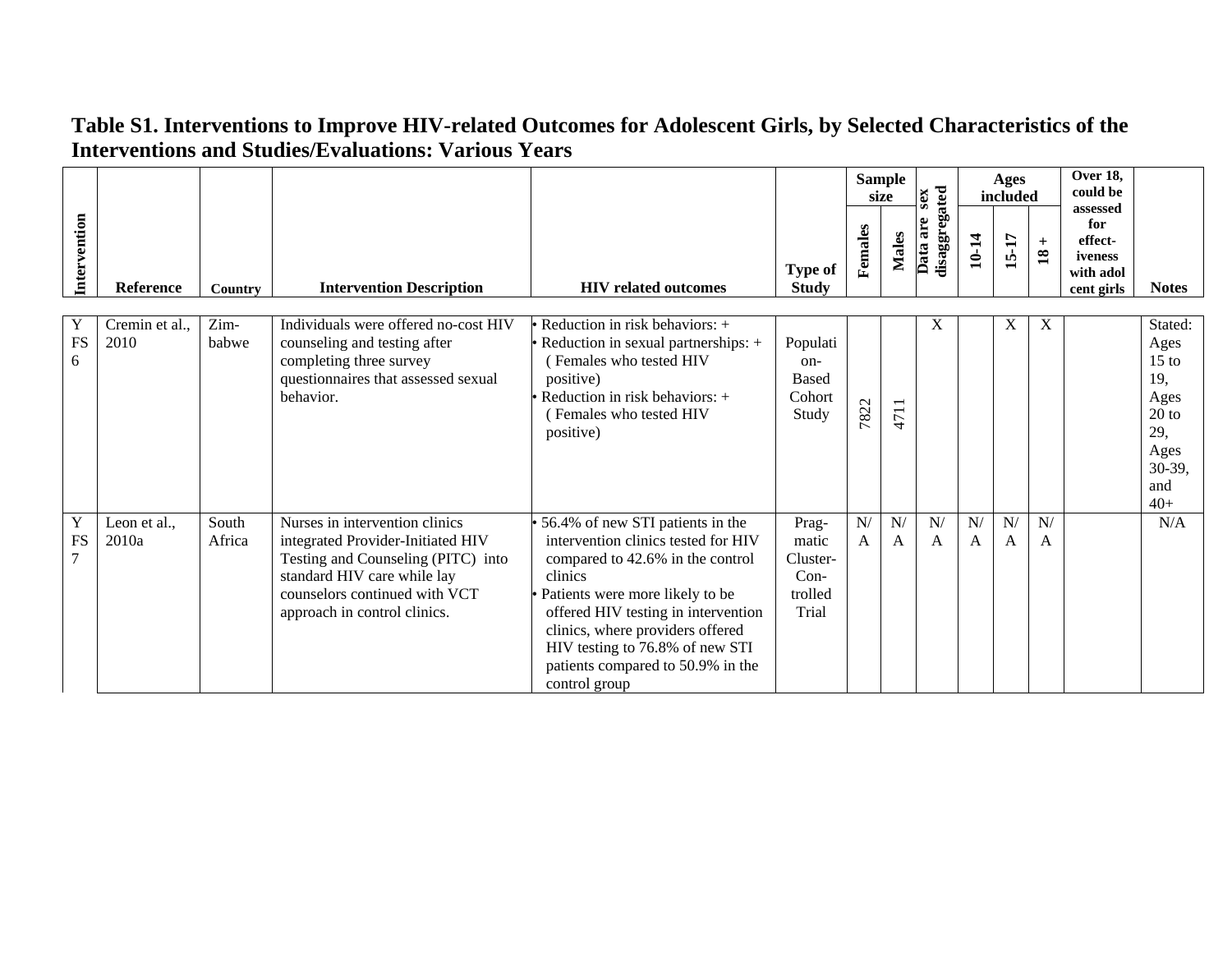|                     |                          |                 |                                                                                                                                                        |                                                                                                                                                                                                                                                                                                                                                                                                                                 |                                                                  |                      | <b>Sample</b><br>size |                                  |       | <b>Ages</b><br>included |                          | Over 18,<br>could be                                             |                                                                                                                                          |
|---------------------|--------------------------|-----------------|--------------------------------------------------------------------------------------------------------------------------------------------------------|---------------------------------------------------------------------------------------------------------------------------------------------------------------------------------------------------------------------------------------------------------------------------------------------------------------------------------------------------------------------------------------------------------------------------------|------------------------------------------------------------------|----------------------|-----------------------|----------------------------------|-------|-------------------------|--------------------------|------------------------------------------------------------------|------------------------------------------------------------------------------------------------------------------------------------------|
| Intervention        | Reference                | Country         | <b>Intervention Description</b>                                                                                                                        | <b>HIV</b> related outcomes                                                                                                                                                                                                                                                                                                                                                                                                     | <b>Type of</b><br><b>Study</b>                                   | Females              | Males                 | disaggregated<br>sex<br>Data are | 10-14 | $15 - 17$               | $\pm$<br>$\overline{18}$ | assessed<br>for<br>effect-<br>iveness<br>with adol<br>cent girls | <b>Notes</b>                                                                                                                             |
| Y<br><b>FS</b><br>8 | Pettifor et al.,<br>2010 | South<br>Africa | Individuals were recruited to take part<br>in an interviewer administered<br>structured questionnaire on HIV<br>testing and attitudes towards testing. | Among those who reported having<br>previously tested for HIV, 90.3%<br>reported having disclosed to<br>someone and, of those who<br>disclosed, 86.9% had disclosed to a<br>sex partner and this did not differ<br>by sex<br>Among those who disclosed their<br>HIV status to a main partner,<br>46.6% started using condoms as a<br>result of HIV testing and 43.8%<br>reported that their partner also<br>went for HIV testing | Cross-<br>sectiona<br>1 Study                                    | 12<br>$\overline{4}$ | 74                    | X                                |       | X                       | X                        |                                                                  | Stated:<br>Ages<br>15 and<br>older                                                                                                       |
| Y<br><b>FS</b><br>9 | Huchko et<br>al., 2011   | Kenya           | Individuals were interviewed about<br>HIV testing and sexual risk behaviors.                                                                           | Women who had undergone recent<br>HIV testing were less likely to<br>report high-risk behaviors than<br>women who had never been tested.<br>This was not seen among men<br>Women who were HIV positive<br>were less likely to have undergone<br>prior testing than those not<br>infected; Women were more likely<br>to be unaware of their HIV status<br>than men                                                               | Populati<br>on-<br><b>Based</b><br>Cross-<br>Sectiona<br>1 Study | 906                  | 949                   | $\boldsymbol{\mathrm{X}}$        |       | $\mathbf X$             | $\boldsymbol{X}$         |                                                                  | Stated:<br>Ages<br>$15$ to<br>19;<br>Ages<br>$20$ to<br>24,<br>Ages<br>$25$ to<br>29;<br>Ages<br>$30$ to<br>39;<br>Ages<br>$40$ to<br>49 |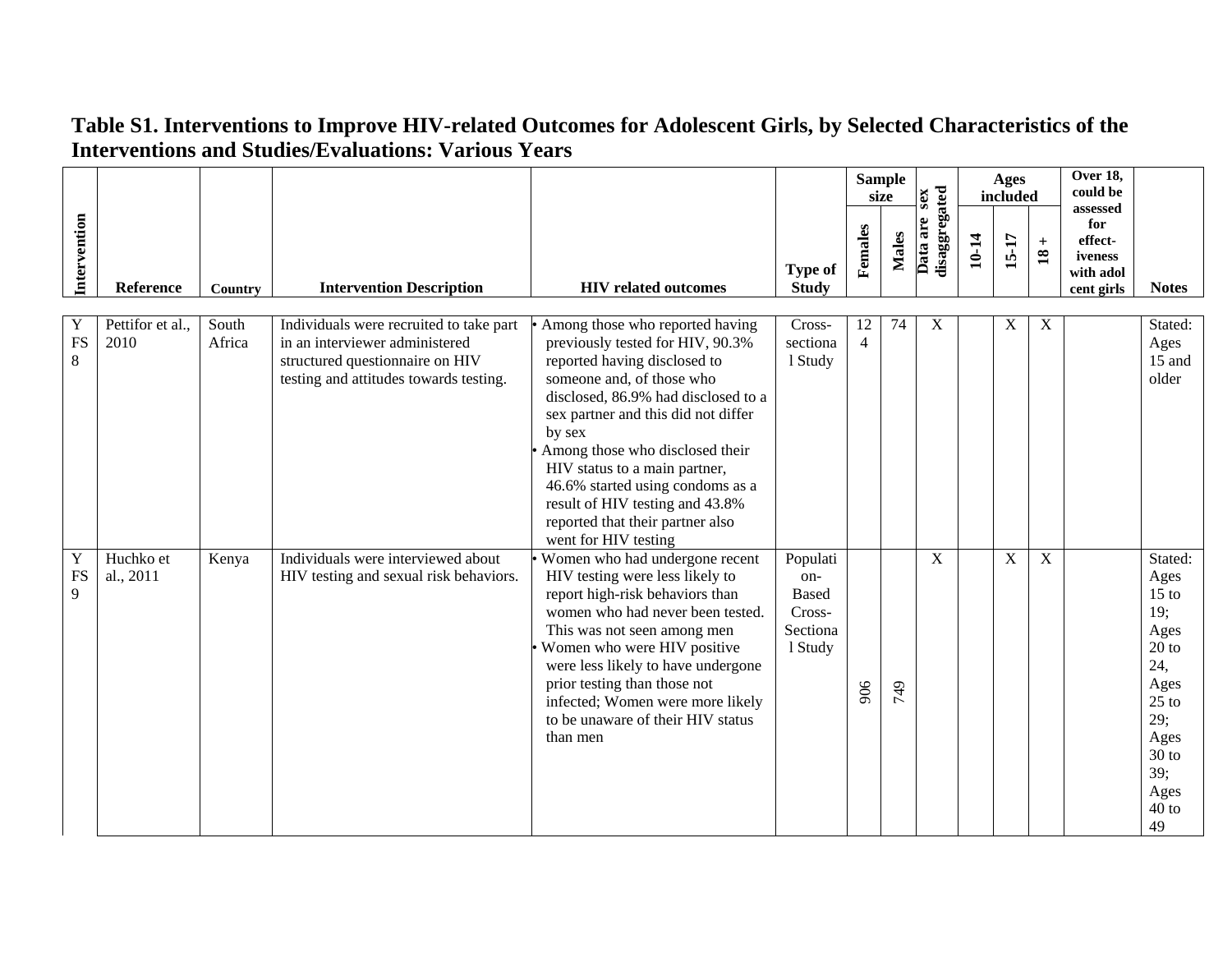| Intervention  | Reference                       | <b>Country</b> | <b>Intervention Description</b>                                                                                                                               | <b>HIV</b> related outcomes                                                                                                                                                                                                                                                                                                                                                                                                                                                                                                                                                                                                                                                                                                             | <b>Type of</b><br><b>Study</b> | Females | <b>Sample</b><br>size<br><b>Males</b> | disaggregated<br>sex<br>Data are | 10-14 | Ages<br>included<br>15-17 | $+$<br>$\overline{18}$ | Over 18,<br>could be<br>assessed<br>for<br>effect-<br>iveness<br>with adol<br>cent girls | <b>Notes</b>                                                                                                                                                                                                        |
|---------------|---------------------------------|----------------|---------------------------------------------------------------------------------------------------------------------------------------------------------------|-----------------------------------------------------------------------------------------------------------------------------------------------------------------------------------------------------------------------------------------------------------------------------------------------------------------------------------------------------------------------------------------------------------------------------------------------------------------------------------------------------------------------------------------------------------------------------------------------------------------------------------------------------------------------------------------------------------------------------------------|--------------------------------|---------|---------------------------------------|----------------------------------|-------|---------------------------|------------------------|------------------------------------------------------------------------------------------|---------------------------------------------------------------------------------------------------------------------------------------------------------------------------------------------------------------------|
| Y<br>FS<br>10 | <b>Bradley</b> et<br>al., 2008a | Ethiopia       | Non-identifying client data and facility<br>level data were collected to assess<br>VCT client composition and HIV and<br>family planning service integration. | Older, ever-married women were<br>more likely to initiate HIV testing,<br>followed by younger, never-<br>married men<br>HIV prevalence was higher among<br>older, married men and women<br>Relative to facilities co-locating<br>services in the same compound,<br>those that offered family planning<br>and HIV services in the same room<br>were 2 to 13 times more likely to<br>serve atypical family planning<br>client types than older, ever-<br>married women<br>VCT clients who attended<br>reproductive health clinics with<br>room and counselor level<br>integration were both more likely<br>to initiate HIV testing than those<br>attending facilities where HIV and<br>family planning services were<br>simply co-located | Cross-<br>sectiona<br>1 Study  | 14,214  | 16,043                                | X                                |       |                           | X                      |                                                                                          | Stated:<br>Clients<br>youn-<br>ger<br>than<br>age 25<br><sub>or</sub><br>older<br>than 49<br>were<br>not<br>inclu-<br>ded in<br>the<br>anal-<br>yses.<br>Disagg<br>regated<br>: < 25<br>years;<br>$>$ = 25<br>years |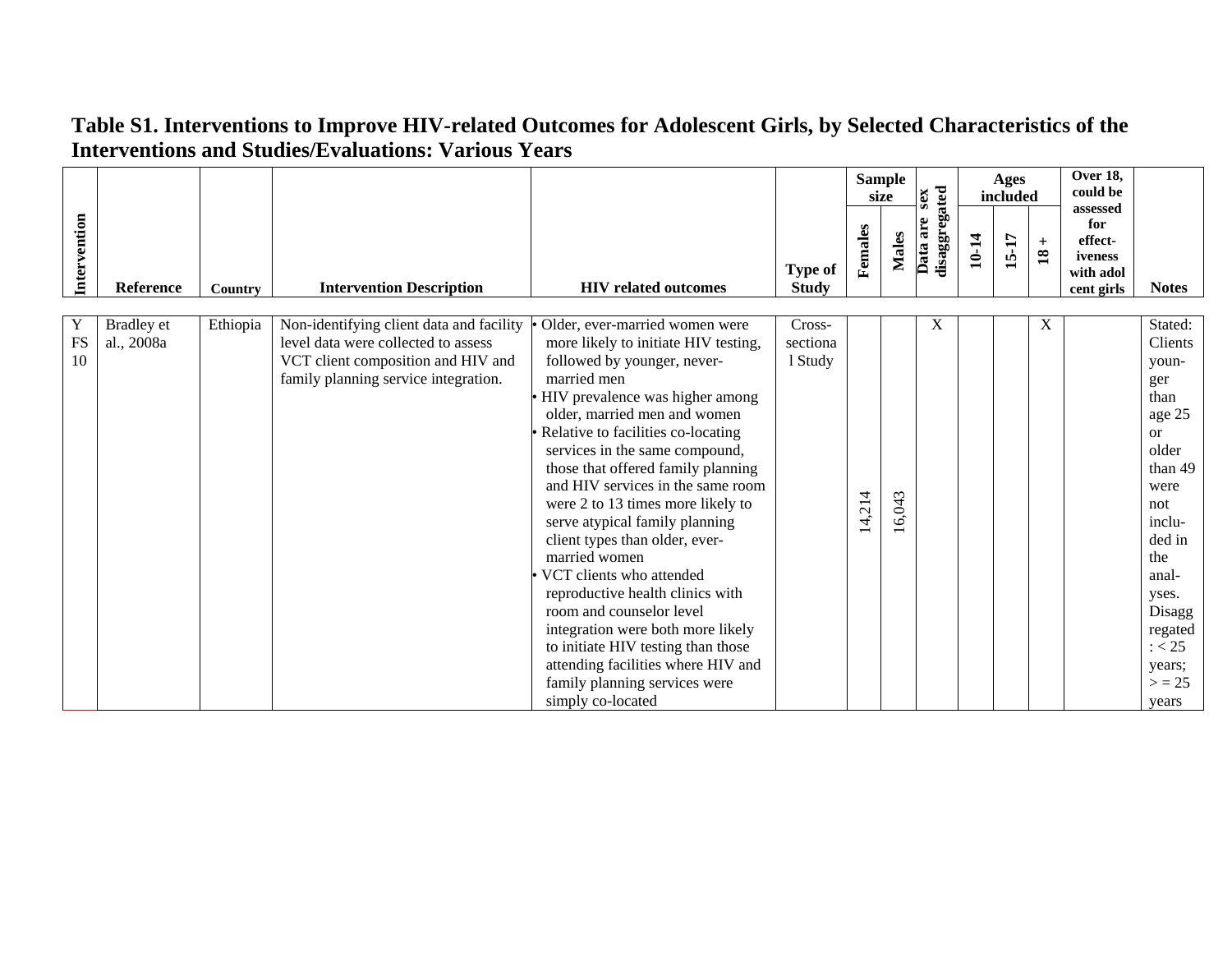|                       |                           |                 |                                                                                                                                          |                                                                                                                                                                                                                                       |                                |                          | <b>Sample</b><br>size | sex                       |       | Ages<br>included |                                 | <b>Over 18,</b><br>could be                                      |                                                                                                                                                             |
|-----------------------|---------------------------|-----------------|------------------------------------------------------------------------------------------------------------------------------------------|---------------------------------------------------------------------------------------------------------------------------------------------------------------------------------------------------------------------------------------|--------------------------------|--------------------------|-----------------------|---------------------------|-------|------------------|---------------------------------|------------------------------------------------------------------|-------------------------------------------------------------------------------------------------------------------------------------------------------------|
| Intervention          | Reference                 | Country         | <b>Intervention Description</b>                                                                                                          | <b>HIV</b> related outcomes                                                                                                                                                                                                           | <b>Type of</b><br><b>Study</b> | Females                  | Males                 | disaggregated<br>Data are | 10-14 | 15-17            | $+$<br>$\overline{\mathbf{18}}$ | assessed<br>for<br>effect-<br>iveness<br>with adol<br>cent girls | <b>Notes</b>                                                                                                                                                |
| Y<br>${\rm FS}$<br>11 | Kharsany et<br>al., 2010a | South<br>Africa | Women attending an urban STD clinic<br>were offered HIV testing following<br>group information and education<br>sessions on HIV and STDs | The overall HIV prevalence among<br>those tested was 56.5%<br>• The prevalence of acute HIV<br>infection was 1.2%<br>Offering VCT in STD clinics may<br>result in high numbers of women<br>accessing VCT and testing HIV<br>positive. | Cross-<br>sectiona<br>1 Study  | $\mathbf{\Omega}$<br>561 | $\circ$               | <b>NA</b>                 | X     | X                | X                               |                                                                  | Stated:<br>$\leq$ =19<br>years;<br>Ages<br>$20$ to<br>24;<br>Ages<br>$25$ to<br>29;<br>Ages<br>$30$ to<br>34;<br>Ages<br>$35$ to<br>$39; ==$<br>40<br>years |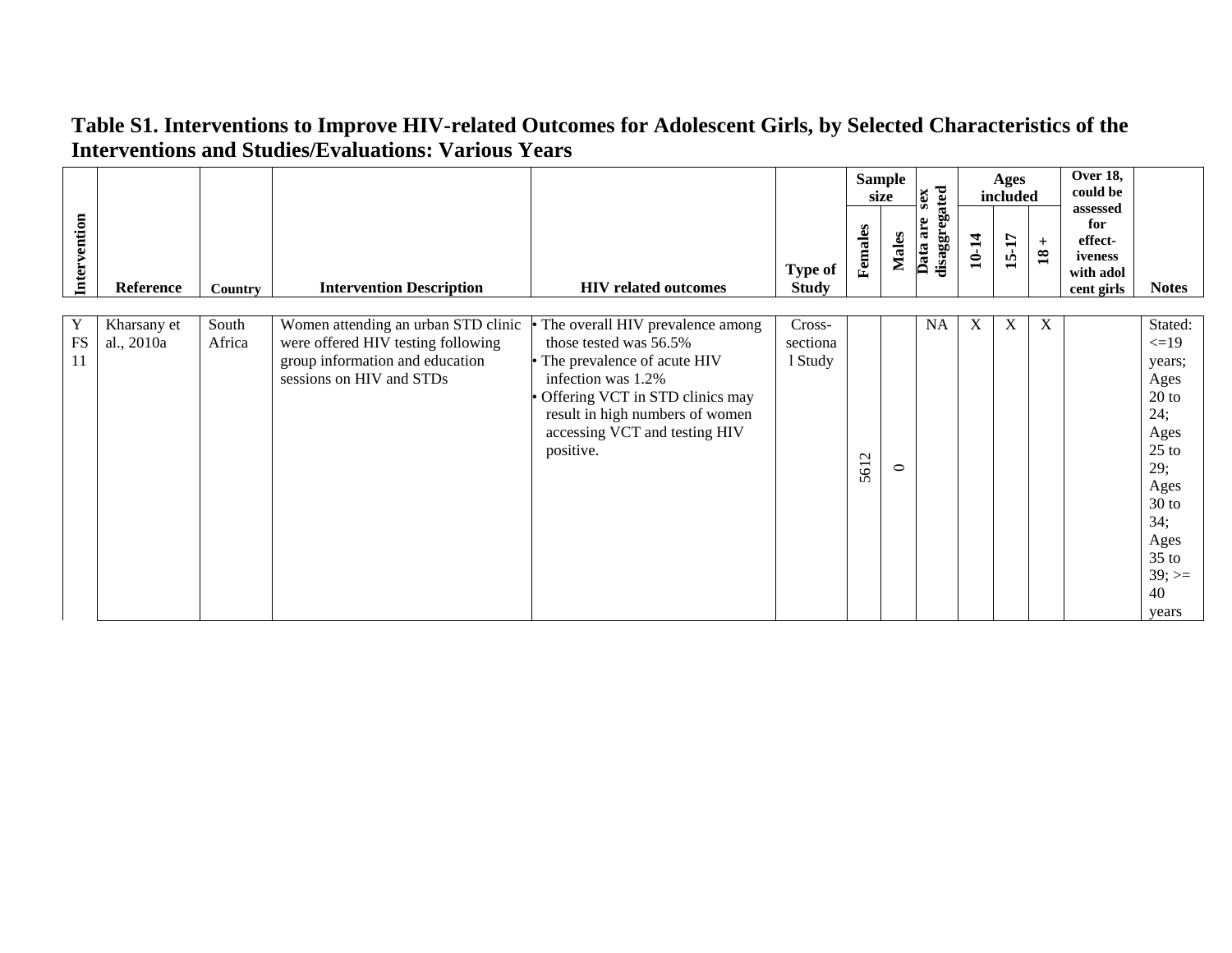|              |                      |                 |                                                                                                                                                                                                                             |                                                                                                                                                                                                                                                                                                                                                                                                                                                                                                                                                                                              |                                |                                | <b>Sample</b><br>size | sex                       |       | Ages<br>included |                        | Over 18,<br>could be                                             |                                                                                                              |
|--------------|----------------------|-----------------|-----------------------------------------------------------------------------------------------------------------------------------------------------------------------------------------------------------------------------|----------------------------------------------------------------------------------------------------------------------------------------------------------------------------------------------------------------------------------------------------------------------------------------------------------------------------------------------------------------------------------------------------------------------------------------------------------------------------------------------------------------------------------------------------------------------------------------------|--------------------------------|--------------------------------|-----------------------|---------------------------|-------|------------------|------------------------|------------------------------------------------------------------|--------------------------------------------------------------------------------------------------------------|
| Intervention | Reference            | <b>Country</b>  | <b>Intervention Description</b>                                                                                                                                                                                             | <b>HIV</b> related outcomes                                                                                                                                                                                                                                                                                                                                                                                                                                                                                                                                                                  | <b>Type of</b><br><b>Study</b> | Females                        | Males                 | disaggregated<br>Data are | 10-14 | 15-17            | $+$<br>$\overline{18}$ | assessed<br>for<br>effect-<br>iveness<br>with adol<br>cent girls | <b>Notes</b>                                                                                                 |
|              | Kim et al.,<br>2007a | South<br>Africa | <b>Evaluation of the Refentse</b><br>intervention - Rape cases were<br>reviewed at pre and post intervention<br>and patients were interviewed through<br>structured questionnaires 4 weeks after<br>initial hospital visit. | Those who showed up during<br>regular hospital hours were more<br>likely to receive VCT, but less<br>likely to receive emergency<br>contraceptive and STI treatment<br>Children younger than 14 years<br>were less likely to have a detailed<br>physical exam and to have<br>received STI treatment<br>After the intervention, survivors<br>were 57% more likely to receive<br>PEP compared to 15% prior to<br>intervention<br>After intervention, survivors were<br>37% more likely to receive any<br>VCT services and 57% more likely<br>to have received it during their<br>initial visit | Pretest-<br>Posttest           | 72<br>$\overline{\phantom{0}}$ |                       | X                         | Χ     | X                | X                      | X                                                                | Stated:<br>3<br>months<br>to $94$<br>years<br>Disag-<br>gre-<br>gation:<br>$<$ 14<br>years;<br>< 18<br>years |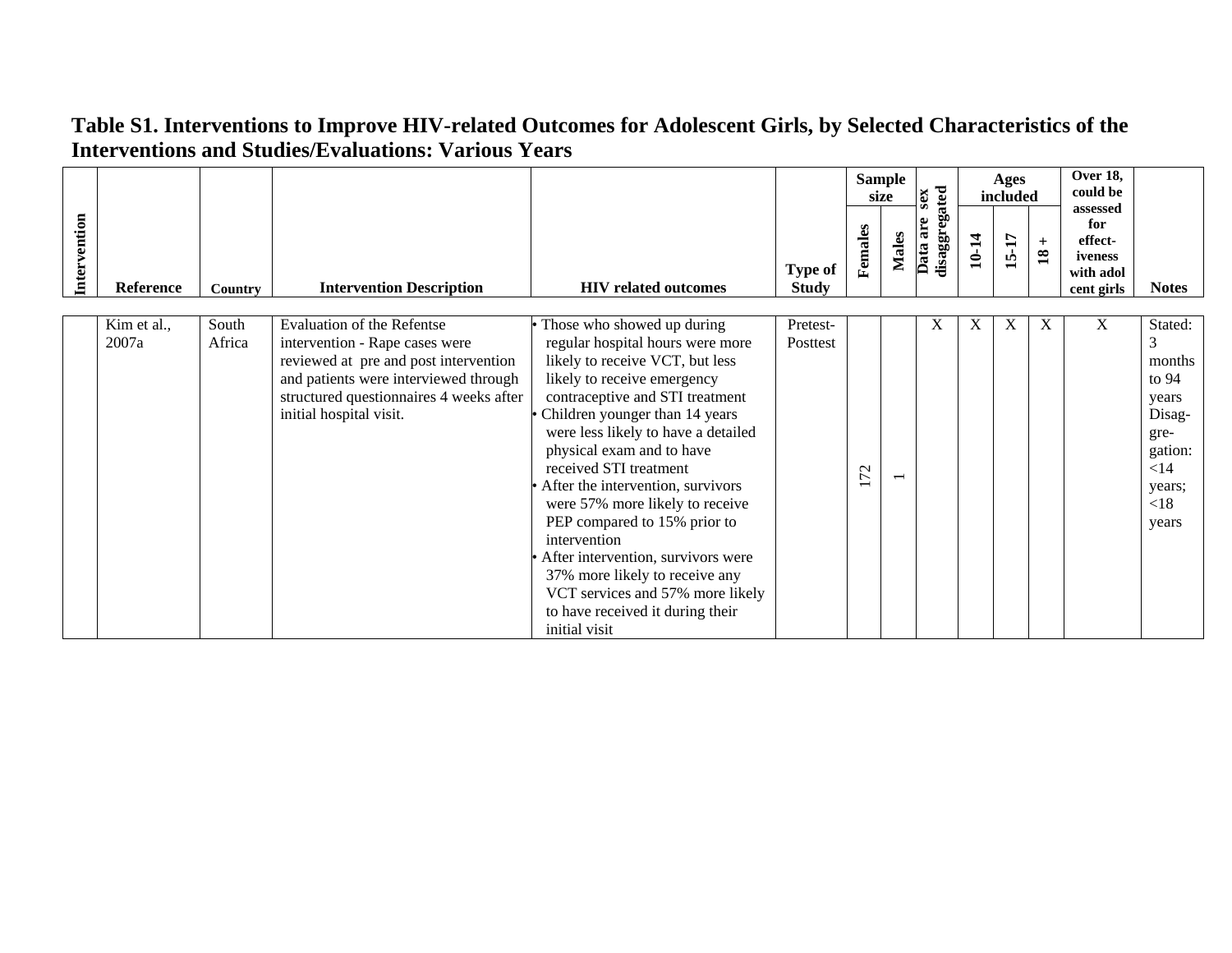|                      |                      |                 |                                                                                                                                                                                                                                                                                                                                                                                       |                                                                                                                                                                                                                                                                                                                                                                                                                                                                                                                                                                                                                                                                                                                                                                                                                                                                       |                                                     |                    | <b>Sample</b><br>size |                           |       |       |                              |                                                      |                                                                                                                      |  |  |  |  |  |  |  | sex |  |  |  |  |  |  |  | Ages<br>included |  | Over 18,<br>could be<br>assessed |  |  |
|----------------------|----------------------|-----------------|---------------------------------------------------------------------------------------------------------------------------------------------------------------------------------------------------------------------------------------------------------------------------------------------------------------------------------------------------------------------------------------|-----------------------------------------------------------------------------------------------------------------------------------------------------------------------------------------------------------------------------------------------------------------------------------------------------------------------------------------------------------------------------------------------------------------------------------------------------------------------------------------------------------------------------------------------------------------------------------------------------------------------------------------------------------------------------------------------------------------------------------------------------------------------------------------------------------------------------------------------------------------------|-----------------------------------------------------|--------------------|-----------------------|---------------------------|-------|-------|------------------------------|------------------------------------------------------|----------------------------------------------------------------------------------------------------------------------|--|--|--|--|--|--|--|-----|--|--|--|--|--|--|--|------------------|--|----------------------------------|--|--|
| Intervention         | Reference            | Country         | <b>Intervention Description</b>                                                                                                                                                                                                                                                                                                                                                       | <b>HIV</b> related outcomes                                                                                                                                                                                                                                                                                                                                                                                                                                                                                                                                                                                                                                                                                                                                                                                                                                           | <b>Type of</b><br><b>Study</b>                      | Females            | <b>Males</b>          | disaggregated<br>Data are | 10-14 | 15-17 | $\ddot{}$<br>$\overline{18}$ | for<br>effect-<br>iveness<br>with adol<br>cent girls | <b>Notes</b>                                                                                                         |  |  |  |  |  |  |  |     |  |  |  |  |  |  |  |                  |  |                                  |  |  |
| Y<br><b>FS</b><br>12 | Kim et al.,<br>2009a | South<br>Africa | The Refentse intervention consisted of<br>a sexual violence committee, a<br>hospital rape management policy,<br>training workshops for service<br>providers, centralization of care<br>through a designated examination<br>room, and community awareness<br>campaigns. Interviews were<br>conducted with 109 rape survivors, 50<br>providers and 334 hospital charts were<br>reviewed | Rape survivors who reported seeing<br>six or more providers on the first<br>visit decreased from 86% to 54%<br>Following the intervention, patients<br>were more likely to report having<br>received PEP, to having received a<br>full 28 day course on their first<br>visit and to having completed the<br>full 28 day regimen<br>There was a reduction from 28<br>hours to 18 hours between the<br>assault and receiving the first dose<br>of PEP and 49% of survivors knew<br>that PEP was given to prevent HIV<br>infection, as compared to 13%<br>prior to the intervention<br>Post-intervention, survivors were<br>27% more likely to have been<br>given a pregnancy test and 37%<br>more likely to have received any<br><b>VCT</b><br>A designated room for treating<br>patients who have been sexually<br>assaulted can reduce delays and<br>increase privacy | Qualitati<br>ve and<br>Quantita<br>tive<br>research | N/<br>$\mathsf{A}$ | N<br>A                | N/<br>A                   |       | X     | X                            | X                                                    | Stated:<br>3<br>months<br>to 94<br>years;<br>Docu-<br>mented<br>cases<br>were<br>most<br>exclus-<br>ively<br>female. |  |  |  |  |  |  |  |     |  |  |  |  |  |  |  |                  |  |                                  |  |  |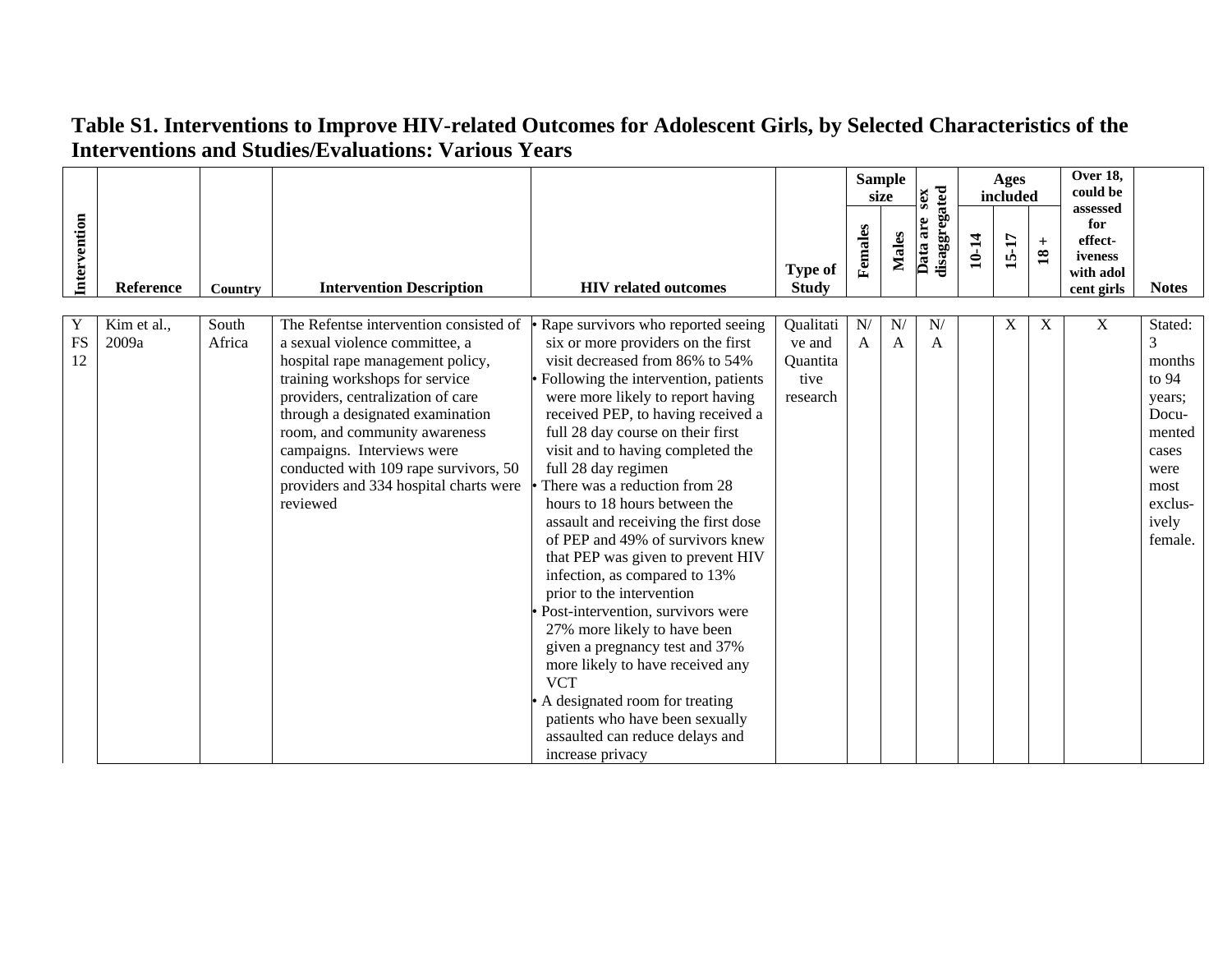|                      |                          |         |                                                                                                                                                                           |                                                                                                                                                                                                                                                                                                              |                                      |         | <b>Sample</b><br>sex<br>size |                              |         |         | Ages<br>included       |                                                                  |              | Over 18,<br>could be |  |
|----------------------|--------------------------|---------|---------------------------------------------------------------------------------------------------------------------------------------------------------------------------|--------------------------------------------------------------------------------------------------------------------------------------------------------------------------------------------------------------------------------------------------------------------------------------------------------------|--------------------------------------|---------|------------------------------|------------------------------|---------|---------|------------------------|------------------------------------------------------------------|--------------|----------------------|--|
| Intervention         | <b>Reference</b>         | Country | <b>Intervention Description</b>                                                                                                                                           | <b>HIV</b> related outcomes                                                                                                                                                                                                                                                                                  | Type of<br><b>Study</b>              | Females | <b>Males</b>                 | disaggregated<br>are<br>Data | 10-14   | 15-17   | $+$<br>$\overline{18}$ | assessed<br>for<br>effect-<br>iveness<br>with adol<br>cent girls | <b>Notes</b> |                      |  |
|                      |                          |         |                                                                                                                                                                           |                                                                                                                                                                                                                                                                                                              |                                      |         |                              |                              |         |         |                        |                                                                  |              |                      |  |
| Y<br><b>FS</b><br>13 | Kilonzo et<br>al., 2009a | Kenya   | A standard of care and a simple post-<br>rape care system was developed to<br>address challenges faced by rape<br>victims in accessing health services.                   | 13 post-rape facilities in Kenya<br>delivered services to over 2,000<br>adults and children with 96% of<br>those eligible initiating PEP at<br>presentation                                                                                                                                                  | Pre-post<br>interven<br>tion         | N/<br>A | N<br>A                       | N/<br>A                      | N/<br>A | N/<br>A | N/<br>$\mathbf{A}$     | X                                                                |              |                      |  |
| Y<br><b>FS</b><br>14 | Siika et al.,<br>2009    | Kenya   | Time to initiation of occupational<br>postexposure prophylaxis (PEP) and<br>non-occupational postexposure<br>prophylaxis(nPEP) were compared to<br>determine PEP outcome. | Of 72 HIV negative patients<br>receiving PEP, 3 discontinued, 69<br>completed, and 23 performed post-<br>PEP HIV RNA polymerase chain<br>reaction<br>Of 296 HIV-negative patients on<br>nPEP, 1 died, 15 discontinued, 104<br>completed, and 129 returned for 6<br>week HIV RNA polymerase chain<br>reaction | Retrosp<br>ective<br>Cohort<br>Study | 325     | $\sim$                       | X                            | N/<br>A | N/<br>A | N/<br>A                | X                                                                |              |                      |  |

| <b>Focus on Condoms</b>    |         |                                                                                                                        |                                                                                                                                                            |                      |                           |                  |  |  |    |   |  |                                          |  |
|----------------------------|---------|------------------------------------------------------------------------------------------------------------------------|------------------------------------------------------------------------------------------------------------------------------------------------------------|----------------------|---------------------------|------------------|--|--|----|---|--|------------------------------------------|--|
| Scott-                     | Multi-  | 42 studies were reviewed to determine                                                                                  | • Individuals who enrolled in                                                                                                                              | Meta-                |                           |                  |  |  | X. | X |  | Stated:                                  |  |
| Sheldon et<br>al., $2011b$ | Country | the efficacy of behavioral<br>interventions in increasing condom<br>use and reducing sexually transmitted<br>diseases. | behavioral interventions increased<br>their condom use $(95\% \text{ CI} = 0.04,$<br>0.29) and had fewer STI incidents<br>$(95\% \text{ CI} = 0.04, 0.29)$ | Anal-<br><b>VSIS</b> | $\sim$<br>$\sqrt{ }$<br>Ö | $\sim$<br>$\sim$ |  |  |    |   |  | ages<br>$15$ to<br>44;<br>mean<br>age 26 |  |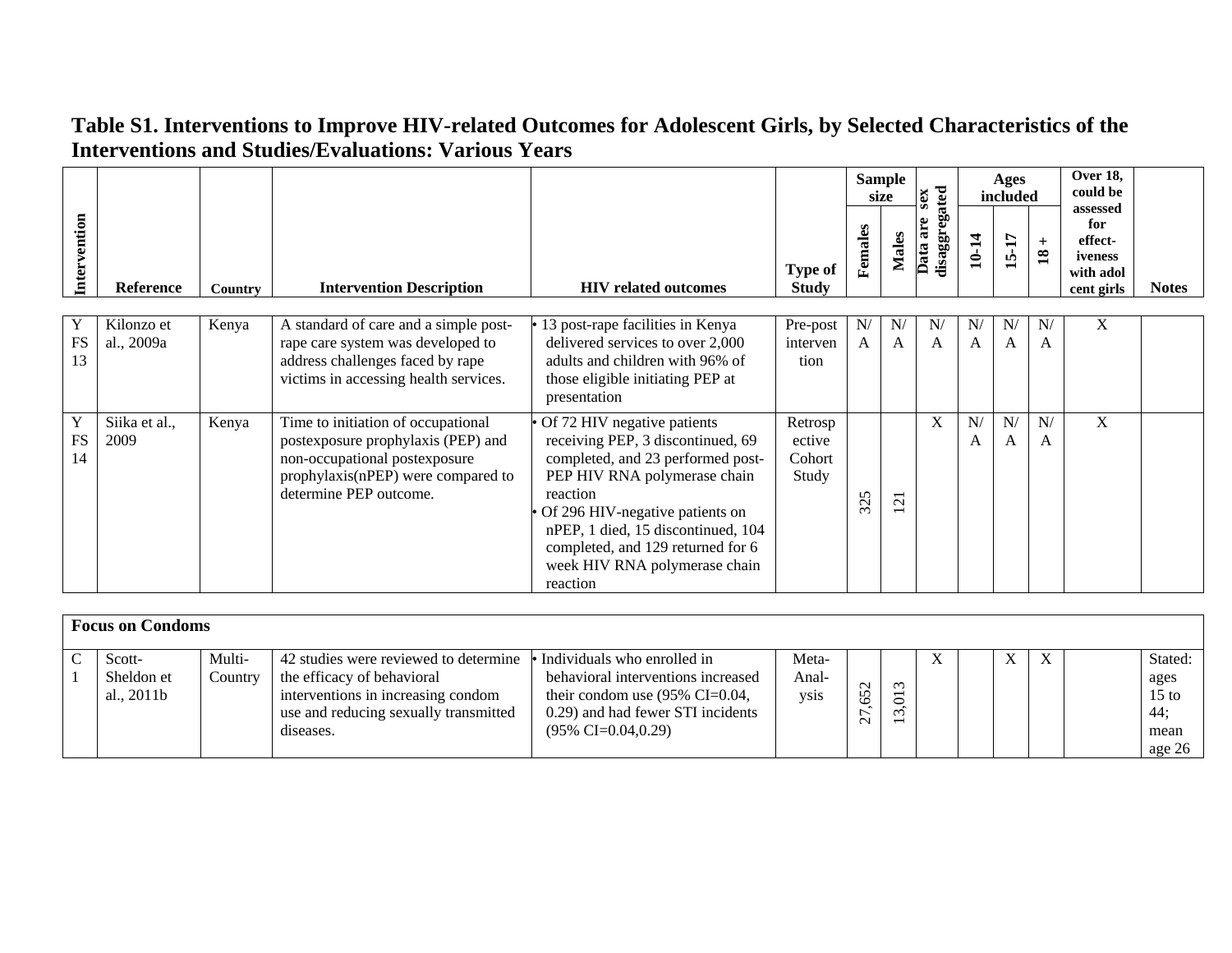|                                 |                              |                           |                                                                                                                                                                                                                                                                                                                                                                                                                                                                                                                              |                                                                                                                                                                                                                                                                                                                                                                                                                                                                                                                                                                                                                                                  |                                                             |         | <b>Sample</b><br>size | sex                       |       | Over 18,<br>Ages<br>could be<br>included |                        | assessed                                             |                                  |
|---------------------------------|------------------------------|---------------------------|------------------------------------------------------------------------------------------------------------------------------------------------------------------------------------------------------------------------------------------------------------------------------------------------------------------------------------------------------------------------------------------------------------------------------------------------------------------------------------------------------------------------------|--------------------------------------------------------------------------------------------------------------------------------------------------------------------------------------------------------------------------------------------------------------------------------------------------------------------------------------------------------------------------------------------------------------------------------------------------------------------------------------------------------------------------------------------------------------------------------------------------------------------------------------------------|-------------------------------------------------------------|---------|-----------------------|---------------------------|-------|------------------------------------------|------------------------|------------------------------------------------------|----------------------------------|
| Intervention                    | Reference                    | Country                   | <b>Intervention Description</b>                                                                                                                                                                                                                                                                                                                                                                                                                                                                                              | <b>HIV</b> related outcomes                                                                                                                                                                                                                                                                                                                                                                                                                                                                                                                                                                                                                      | <b>Type of</b><br><b>Study</b>                              | Females | <b>Males</b>          | disaggregated<br>Data are | 10-14 | 15-17                                    | $+$<br>$\overline{18}$ | for<br>effect-<br>iveness<br>with adol<br>cent girls | <b>Notes</b>                     |
| $\mathcal{C}$<br>$\overline{2}$ | Under-wood.<br>2001          | Zambia                    | The Helping Each other Act<br>Responsibly Together (HEART)<br>Campaign was evaluated to determine<br>the impact of the campaign on young<br>people in Zambia. The campaign was<br>designed to inform young people<br>about HIV/AIDS, discuss ways to<br>protect one's self from HIV/AIDS and<br>promote abstinence and condom use.<br>Questionnaires were administered to<br>collect information about the<br>reproductive health<br>knowledge, attitudes and behaviors of<br>young people - at baseline and follow -<br>up. | • Approximately 74 percent of male<br>viewers and 68 percent of female<br>viewers said that the health<br>communication spots prompted<br>them to talk with others about<br>HEART, decide to abstain from<br>sex until more mature, or use a<br>condom<br>On average, male as well as female<br>viewers discussed abstinence or<br>safer sex with a significantly wider<br>range of people than did their<br>counterparts<br>Among both men and women, the<br>perceived efficacy to use condoms<br>was positively and significantly<br>correlated with viewership<br>Viewers were more knowledgeable<br>about HIV/AIDS than were non-<br>viewers | Quasi<br>Experim<br>ental,<br>Pretest-<br>Posttest<br>Study | ,189    | 862                   | Х                         | X     | X                                        | X                      |                                                      | Stated:<br>ages<br>$13$ to<br>19 |
| $\mathcal{C}$<br>3              | Maticka-<br>Tyndale,<br>2012 | Sub-<br>Saharan<br>Africa | Research published between 1980's<br>and 2011 were reviewed to determine<br>factors influencing use of male<br>condoms in Sub-Saharan Africa.                                                                                                                                                                                                                                                                                                                                                                                | Exposure to media such as radio or<br>television has demonstrated a<br>positive influence on condom use.                                                                                                                                                                                                                                                                                                                                                                                                                                                                                                                                         | Syste-<br>matic<br>Review                                   | N/<br>A | N/<br>A               | X                         | X     | X                                        | X                      |                                                      | Stated:<br>ages<br>$15$ to<br>49 |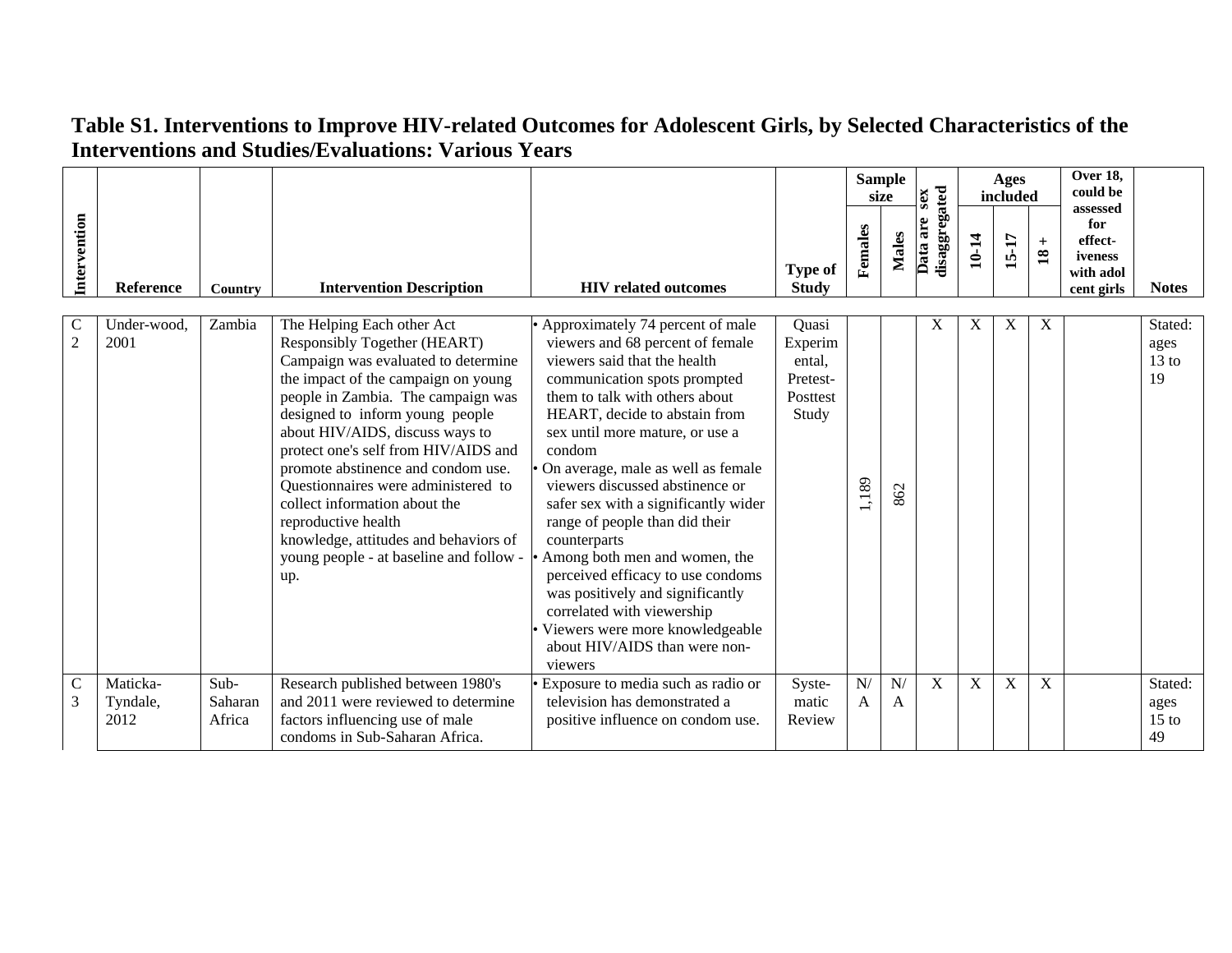|                               |                       |                            |                                                                                                                                                                                                                                                                                                                                                                                                            |                                                                                                                                                                                                                                                                                                                                                                                                                                                                                                                                                                      |                                    | <b>Sample</b><br>size          |                  | sex                       |       |                |                                 |                                                      |                                   |  |  |  | Ages<br>included |  | <b>Over 18,</b><br>could be<br>assessed |  |  |
|-------------------------------|-----------------------|----------------------------|------------------------------------------------------------------------------------------------------------------------------------------------------------------------------------------------------------------------------------------------------------------------------------------------------------------------------------------------------------------------------------------------------------|----------------------------------------------------------------------------------------------------------------------------------------------------------------------------------------------------------------------------------------------------------------------------------------------------------------------------------------------------------------------------------------------------------------------------------------------------------------------------------------------------------------------------------------------------------------------|------------------------------------|--------------------------------|------------------|---------------------------|-------|----------------|---------------------------------|------------------------------------------------------|-----------------------------------|--|--|--|------------------|--|-----------------------------------------|--|--|
| Intervention                  | Reference             | Country                    | <b>Intervention Description</b>                                                                                                                                                                                                                                                                                                                                                                            | <b>HIV</b> related outcomes                                                                                                                                                                                                                                                                                                                                                                                                                                                                                                                                          | <b>Type of</b><br><b>Study</b>     | Females                        | Males            | disaggregated<br>Data are | 10-14 | 15-17          | $+$<br>$\overline{\mathbf{18}}$ | for<br>effect-<br>iveness<br>with adol<br>cent girls | <b>Notes</b>                      |  |  |  |                  |  |                                         |  |  |
| $\mathbf C$<br>$\overline{4}$ | Hoke et al.,<br>2007  | Madaga<br>scar             | Sex workers were followed for 18<br>months to assess the benefit of adding<br>female condoms to male condom<br>distribution. Male condoms were<br>distributed during the first 6 months.<br>For the remaining 12 months, both<br>male and female condoms were<br>distributed. At different intervals, sex<br>workers were interviewed about<br>sexual activity and condom use and<br>then tested for STIs. | • Participants used protection in 78%<br>of sex acts -with the addition of the<br>female condom, protected sex acts<br>increased to 83% at twelve months<br>and 88% at 18 months<br>· STI prevalence declined from a<br>baseline of 52% to 50% with male<br>condoms only at 6 months<br>With female condoms added, STI<br>prevalence dropped to 41% at<br>month 12 and 40% at month 18                                                                                                                                                                               | Longitu<br>dinal<br>Study          | 818                            | $\boldsymbol{0}$ |                           |       | X              | $\mathbf X$                     | $\mathbf X$                                          | Stated:<br>age 16<br>and<br>older |  |  |  |                  |  |                                         |  |  |
| $\mathbf C$<br>5              | Dowdy et al.,<br>2006 | Brazil,<br>South<br>Africa | A cost-effectiveness analysis assessed<br>HIV infections averted annually and<br>incremental cost per HIV infection<br>averted for country-wide distribution<br>of the nitrile female condom (FC2)<br>among sexually active individuals<br>with access to publicly distributed<br>condoms.                                                                                                                 | • In Brazil, expansion of FC2<br>distribution to 10% of current male<br>condom use would avert an<br>estimated 604 HIV infections at<br>20,683 US dollars per infection<br>averted<br>In South Africa, 9,577 infections<br>could be averted, at 985 US dollars<br>per infection averted.<br>The incremental cost of expanded<br>distribution would be reduced to<br>8,930 US dollars per infection<br>averted in Brazil and 374 US<br>dollars in South Africa by<br>acquiring FC2s through a global<br>purchasing mechanism and<br>increasing distribution threefold | Cost-<br>Effectiv<br>e<br>Analysis | $\overline{N}$<br>$\mathsf{A}$ | N/<br>A          | N/<br>A                   |       | $\overline{X}$ | $\overline{X}$                  |                                                      | Stated:<br>$15$ to<br>49<br>years |  |  |  |                  |  |                                         |  |  |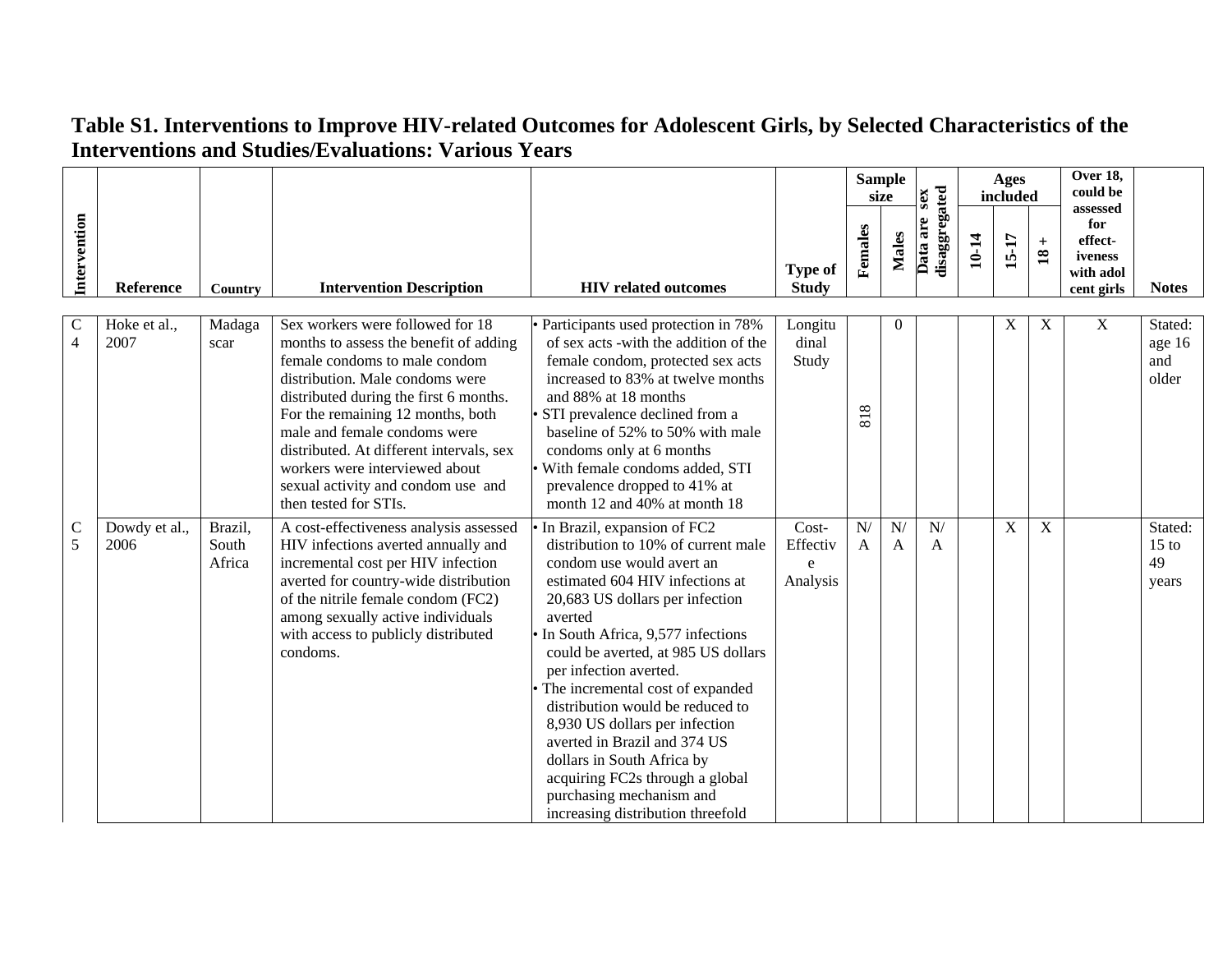|                                 |                        |         |                                                                                                                                                                                                                                                                                |                                                                                                                                                                                                                                                                                                                                                                                                                                                                                                                                                                                                                                         |                                                       | size    | <b>Sample</b> | sex                       |       | Ages<br>included |                        | <b>Over 18,</b><br>could be<br>assessed              |                                                  |
|---------------------------------|------------------------|---------|--------------------------------------------------------------------------------------------------------------------------------------------------------------------------------------------------------------------------------------------------------------------------------|-----------------------------------------------------------------------------------------------------------------------------------------------------------------------------------------------------------------------------------------------------------------------------------------------------------------------------------------------------------------------------------------------------------------------------------------------------------------------------------------------------------------------------------------------------------------------------------------------------------------------------------------|-------------------------------------------------------|---------|---------------|---------------------------|-------|------------------|------------------------|------------------------------------------------------|--------------------------------------------------|
| Intervention                    | Reference              | Country | <b>Intervention Description</b>                                                                                                                                                                                                                                                | <b>HIV</b> related outcomes                                                                                                                                                                                                                                                                                                                                                                                                                                                                                                                                                                                                             | <b>Type of</b><br><b>Study</b>                        | Females | Males         | disaggregated<br>Data are | 10-14 | 15-17            | $+$<br>$\overline{18}$ | for<br>effect-<br>iveness<br>with adol<br>cent girls | <b>Notes</b>                                     |
| $\mathcal{C}$<br>6              | Liao et al.,<br>2011 a | China   | Cross-sectional surveys were<br>administered to sex workers to<br>determine female and male condom<br>use.                                                                                                                                                                     | • Introduction of the female condom<br>led to an increase of 15% of<br>women reporting 100% condom<br>use with all partners (clients and<br>boyfriends)<br>The proportion of those reporting<br>unprotected sex in the last thirty<br>days decreased by 13%.                                                                                                                                                                                                                                                                                                                                                                            | Cross-<br>sectiona<br>1 study                         | 301     | $\circ$       |                           |       | X                | X                      | X                                                    | Stated:<br>$16 \text{ to}$<br>55<br>years<br>old |
| $\mathcal{C}$<br>$\overline{7}$ | Liao et al,<br>2011b   | China   | Female Condom (FC) users and non-<br>users were compared to determine the<br>adoption of FC in the sex worker<br>population. Three time-point cross-<br>sectional surveys (baseline, 6 months,<br>12 months) were administered to<br>measure community-wide adoption of<br>FC. | Despite relatively high male<br>condom use, about one-third of the<br>women in sex-work establishments<br>had adopted FC at each post-<br>intervention survey<br>Compared to non-users, FC users<br>were more likely to be freelance<br>woman in boarding houses, more<br>sexually experienced, married with<br>children, more sexually active in<br>the prior month, and more exposed<br>to the intervention<br>The rural context hampered<br>intervention implementation,<br>particularly the significant limits in<br>health and human resources<br>available to manage prevention of<br>HIV/STIs among women in the<br>sex industry | Quanti-<br>tative<br>and<br>Quali-<br>tative<br>Study | $\Xi$   | $\circ$       |                           |       | $\mathbf X$      | $\mathbf X$            | X                                                    | Stated:<br>age16<br>and<br>older                 |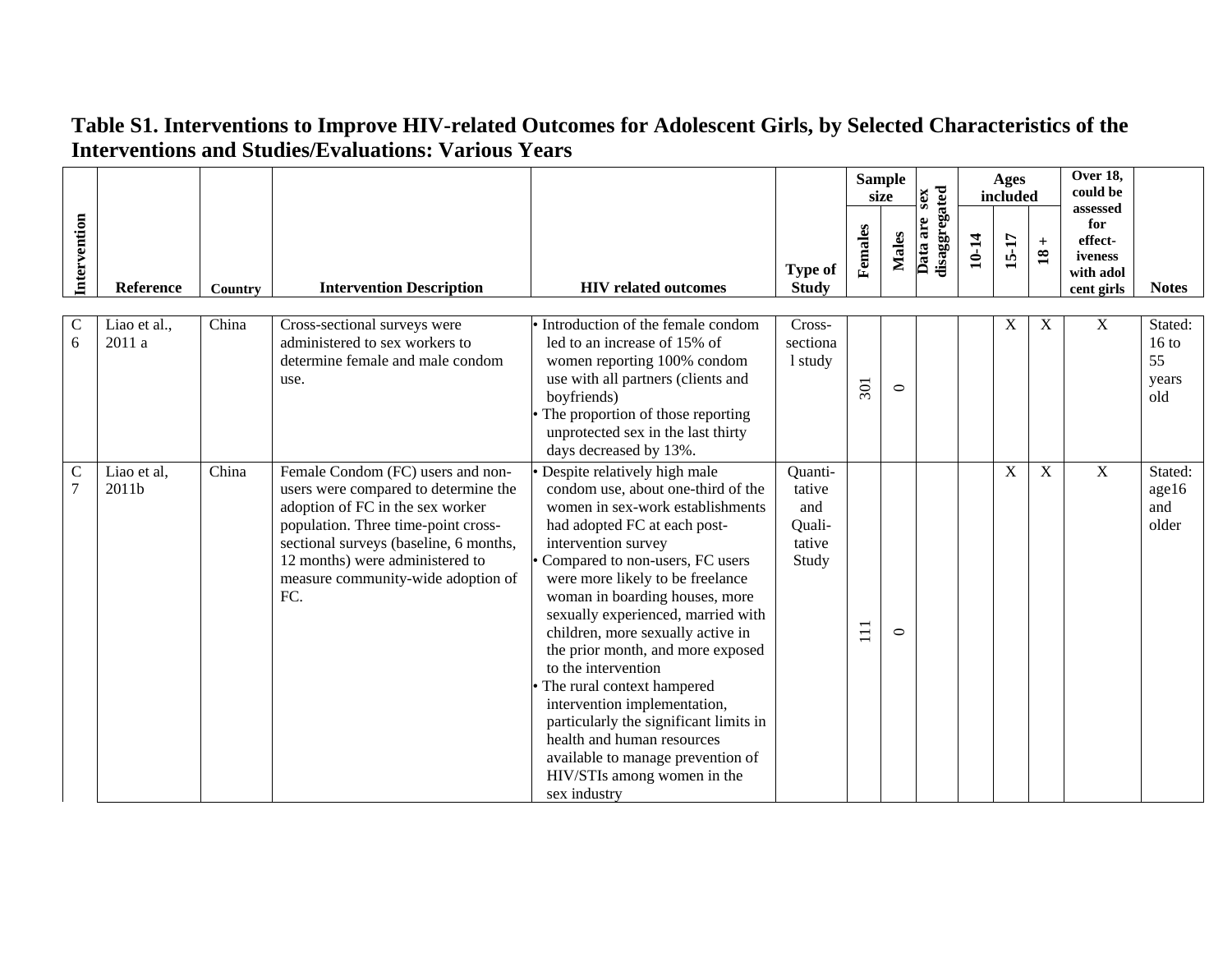|                             |                          |                   |                                                                                                                                                                                                                                                                                                                                                                                 |                                                                                                                                                                                                                                                                                                                           |                                                     |                      | <b>Sample</b><br>size | sex                       |                    | Ages<br>included   |                        | <b>Over 18,</b><br>could be<br>assessed              |                                                                            |
|-----------------------------|--------------------------|-------------------|---------------------------------------------------------------------------------------------------------------------------------------------------------------------------------------------------------------------------------------------------------------------------------------------------------------------------------------------------------------------------------|---------------------------------------------------------------------------------------------------------------------------------------------------------------------------------------------------------------------------------------------------------------------------------------------------------------------------|-----------------------------------------------------|----------------------|-----------------------|---------------------------|--------------------|--------------------|------------------------|------------------------------------------------------|----------------------------------------------------------------------------|
| Intervention                | Reference                | Country           | <b>Intervention Description</b>                                                                                                                                                                                                                                                                                                                                                 | <b>HIV</b> related outcomes                                                                                                                                                                                                                                                                                               | <b>Type of</b><br><b>Study</b>                      | Females              | Males                 | disaggregated<br>Data are | 10-14              | 15-17              | $+$<br>$\overline{18}$ | for<br>effect-<br>iveness<br>with adol<br>cent girls | <b>Notes</b>                                                               |
| $\overline{C}$<br>8         | Kennedy et<br>al., 2010b | Multi-<br>country | 19 studies were reviewed to determine<br>the differential effect of positive<br>prevention behavioral interventions on<br>HIV positive and HIV negative<br>individuals.                                                                                                                                                                                                         | Behavioral intervention had a<br>stronger impact on condom use<br>among HIV positive individuals<br>compared to HIV negative<br>individuals<br>Interventions that specifically<br>targeted HIV positive individuals<br>also showed a positive effect on<br>condom use-particularly strong<br>among serodiscordant couples | Syste-<br>matic<br>Review<br>Meta-<br>Analy-<br>sis | N/<br>$\overline{A}$ | N<br>A                | N/<br>$\mathsf{A}$        | N/<br>$\mathbf{A}$ | N/<br>$\mathbf{A}$ | N/<br>$\mathbf{A}$     |                                                      |                                                                            |
| $\mathbf C$<br>$\mathbf{Q}$ | Thomsen et<br>al.,2006   | Kenya             | Sex workers were enrolled in a peer<br>education program where female<br>condoms were introduced. They were<br>interviewed every 2 months for 1 year<br>to assess sexual behaviors and condom<br>use. Vaginal fluids were collected<br>during the first and last interviews to<br>analyze for prostate specific antigens<br>and to compare them to self-reported<br>condom use. | • A decline in the mean number of<br>unprotected coital acts with all<br>partners from 1.7 before female<br>condom introduction to 1.4 after<br>There was small but significant<br>increase in consistent condom use<br>with all sexual partners                                                                          | Pros-<br>pective<br>Study                           | 151                  | $\circ$               |                           |                    |                    | $\mathbf X$            | X                                                    | Stated:<br>Aver-<br>age of<br>study<br>part-<br>icipant<br>was 29<br>years |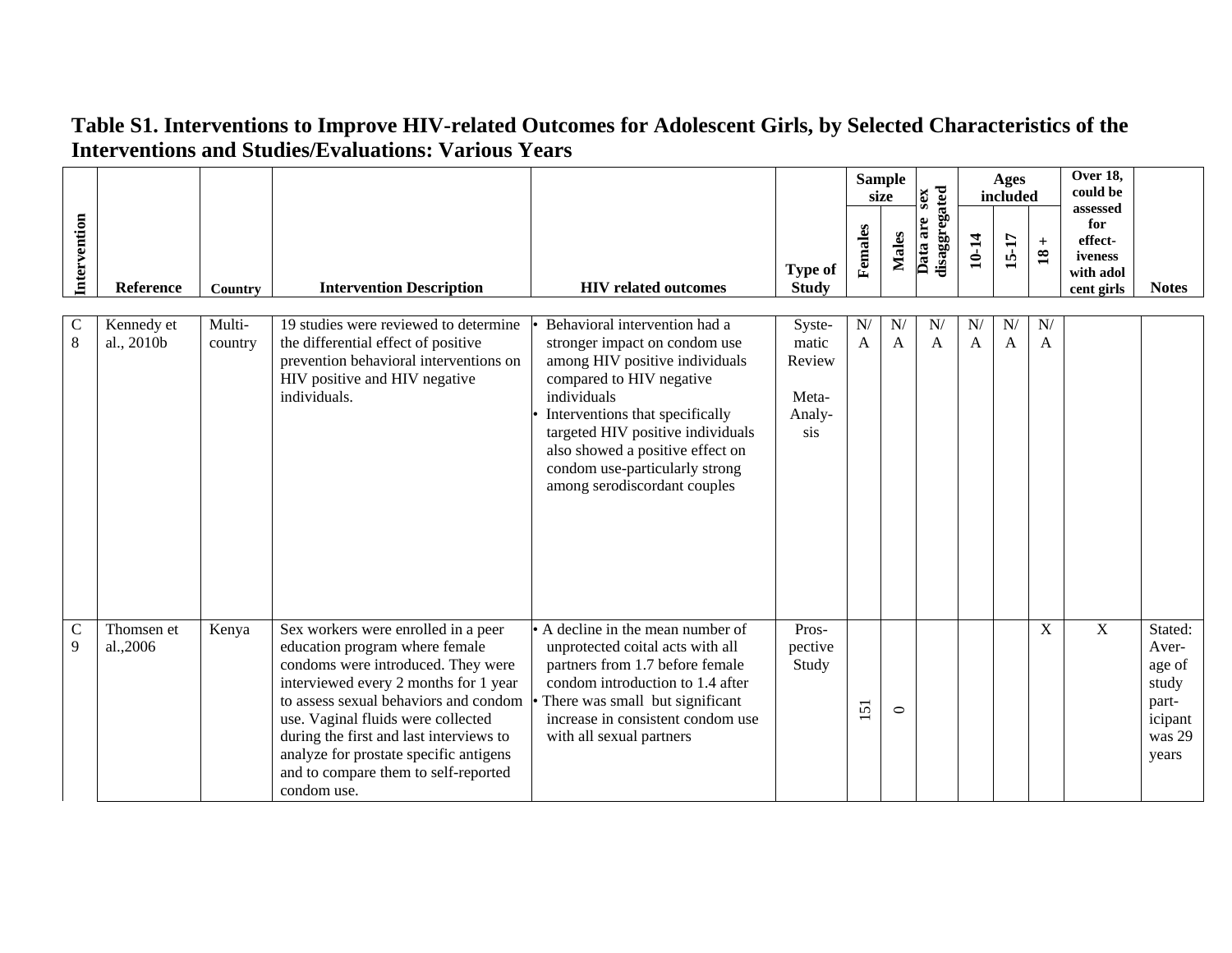|                    |                          |                                                                                                     |                                                                                                                                                                                                                                                                                                                                      |                                                                                                                                                                                                   |                                                  |                                          | <b>Sample</b><br>size          | sex                       |       | Ages<br>included |                                         | Over 18,<br>could be                                             |                                                                                                    |
|--------------------|--------------------------|-----------------------------------------------------------------------------------------------------|--------------------------------------------------------------------------------------------------------------------------------------------------------------------------------------------------------------------------------------------------------------------------------------------------------------------------------------|---------------------------------------------------------------------------------------------------------------------------------------------------------------------------------------------------|--------------------------------------------------|------------------------------------------|--------------------------------|---------------------------|-------|------------------|-----------------------------------------|------------------------------------------------------------------|----------------------------------------------------------------------------------------------------|
| Intervention       | Reference                | Country                                                                                             | <b>Intervention Description</b>                                                                                                                                                                                                                                                                                                      | <b>HIV</b> related outcomes                                                                                                                                                                       | <b>Type of</b><br><b>Study</b>                   | Females                                  | <b>Males</b>                   | disaggregated<br>Data are | 10-14 | 15-17            | $\,$ + $\,$<br>$\overline{\mathbf{18}}$ | assessed<br>for<br>effect-<br>iveness<br>with adol<br>cent girls | <b>Notes</b>                                                                                       |
| $\mathsf C$<br>10  | Nobelius et<br>al., 2011 | Uganda                                                                                              | Data was collected from a<br>comprehensive sexual health<br>assessment of out-of-school<br>adolescents and compared to school-<br>going adolescents in the same area.<br>Sex specific focus groups and<br>structured and unstructured interviews<br>were also conducted to determine<br>barriers to condom use among<br>adolescents. | • Young women believed the greatest<br>barrier to condom use was the fact<br>that men wear condoms<br>• Males attributed lack of skills and<br>self-confidence as reason for not<br>using condoms | Quantita<br>tive and<br>Qualitati<br>ve<br>Study | $\mathsf{S}$<br>$\overline{\phantom{0}}$ | $\overline{16}$                | X                         | X     | X                | X                                       |                                                                  | Stated:<br>$13 \text{ to}$<br>19<br>years                                                          |
| $\mathsf{C}$<br>11 | Charania et<br>al., 2011 | Tan-<br>zania,<br>Camer-<br>oon,<br>Ghana,<br>China,<br>Indon-<br>esia,<br>Thai-<br>land,<br>Carib- | 21 studies were reviewed to determine<br>the efficacy of structural level condom<br>distribution interventions from 1998 to<br>2007.                                                                                                                                                                                                 | Condom availability and<br>accessibility were effective in<br>reducing various HIV sex risk<br>behaviors                                                                                          | System-<br>atic<br>Review                        | $\overline{N}$<br>$\mathbf{A}$           | $\overline{N}$<br>$\mathbf{A}$ | N/<br>$\mathbf{A}$        |       |                  | $\mathbf X$                             | $\overline{X}$                                                   | Stated:<br>Am-<br>ong<br>studies<br>that<br>repor-<br>ted the<br>partic-<br>ipants'<br>age,<br>the |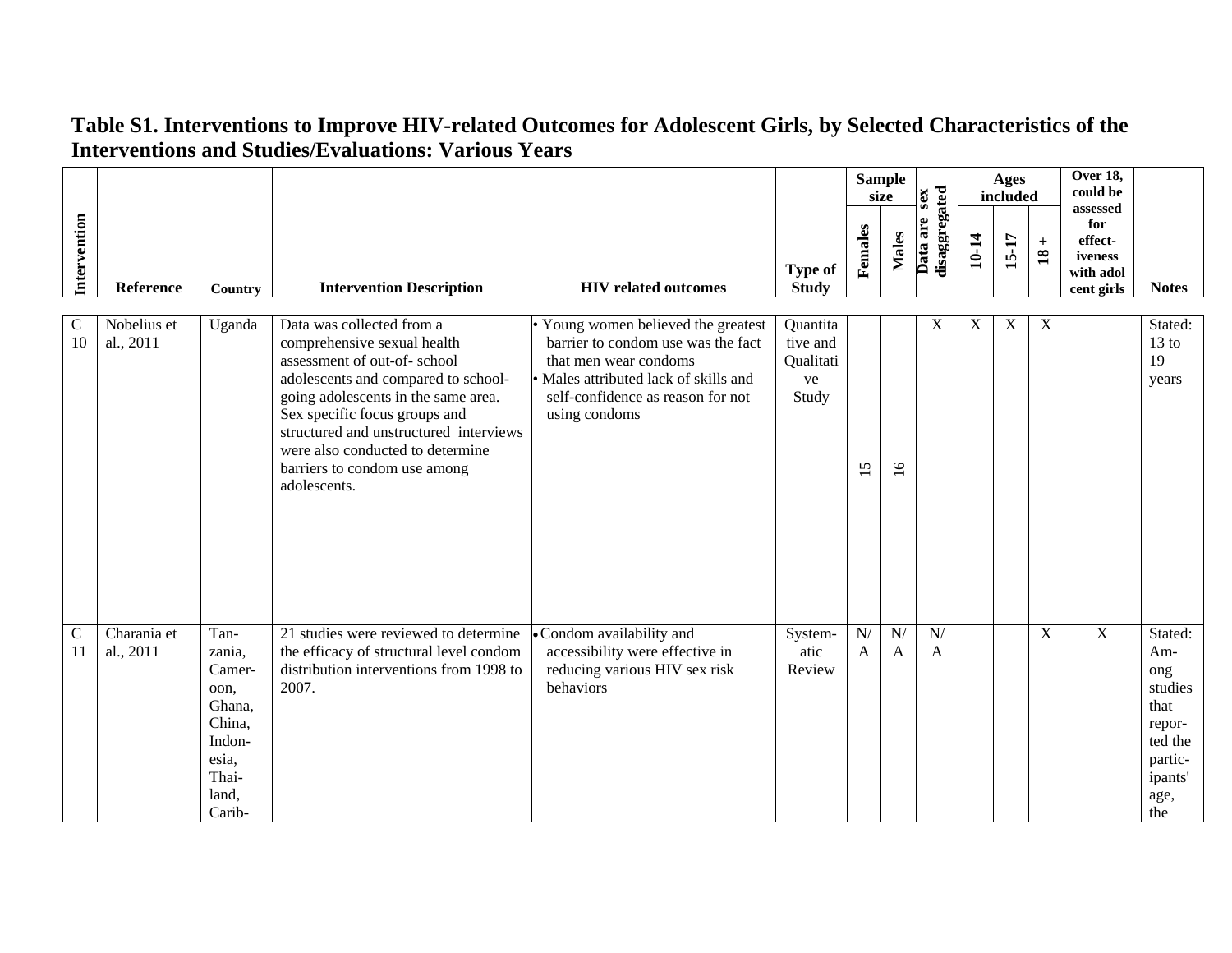|                    |                      |                                        |                                                                                                      |                                                                                                                                                                                                                                                                                                                                                                                         |                                |         | <b>Sample</b><br>size | xas                       |       | Ages<br>included |                           | Over 18,<br>could be                                             |                                                                                                                             |
|--------------------|----------------------|----------------------------------------|------------------------------------------------------------------------------------------------------|-----------------------------------------------------------------------------------------------------------------------------------------------------------------------------------------------------------------------------------------------------------------------------------------------------------------------------------------------------------------------------------------|--------------------------------|---------|-----------------------|---------------------------|-------|------------------|---------------------------|------------------------------------------------------------------|-----------------------------------------------------------------------------------------------------------------------------|
| Intervention       | Reference            | Country                                | <b>Intervention Description</b>                                                                      | <b>HIV</b> related outcomes                                                                                                                                                                                                                                                                                                                                                             | <b>Type of</b><br><b>Study</b> | Females | Males                 | disaggregated<br>Data are | 10-14 | 15-17            | $^{+}$<br>$\overline{18}$ | assessed<br>for<br>effect-<br>iveness<br>with adol<br>cent girls | <b>Notes</b>                                                                                                                |
|                    |                      | bean,<br>Mexico,<br>Central<br>America |                                                                                                      |                                                                                                                                                                                                                                                                                                                                                                                         |                                |         |                       |                           |       |                  |                           |                                                                  | range<br>was 15<br>to $65$<br>years.                                                                                        |
| $\mathsf{C}$<br>12 | Papo et al.,<br>2011 | Kenya                                  | Questionnaires on condom access and<br>use were administered to a random<br>sample of men and women. | • Condoms were 8.1 times more<br>likely to be used by those who did<br>not experience supply-side or<br>demand side barriers<br>Among individuals with no supply<br>side barriers, condom use was<br>three times greater<br>Individuals with no demand side<br>barriers were 3.8 times more likely<br>to use condoms<br>Women experienced the highest<br>rates of supply side barriers. | Cross-<br>Sectiona<br>1 Study  | 306     | 324                   | X                         |       | $\boldsymbol{X}$ | X                         |                                                                  | Stated:<br>Ages<br>$15$ to<br>49<br>years.<br>Disagg<br>regated<br>: Ages<br>$15$ to<br>24<br>years;<br>Over<br>24<br>years |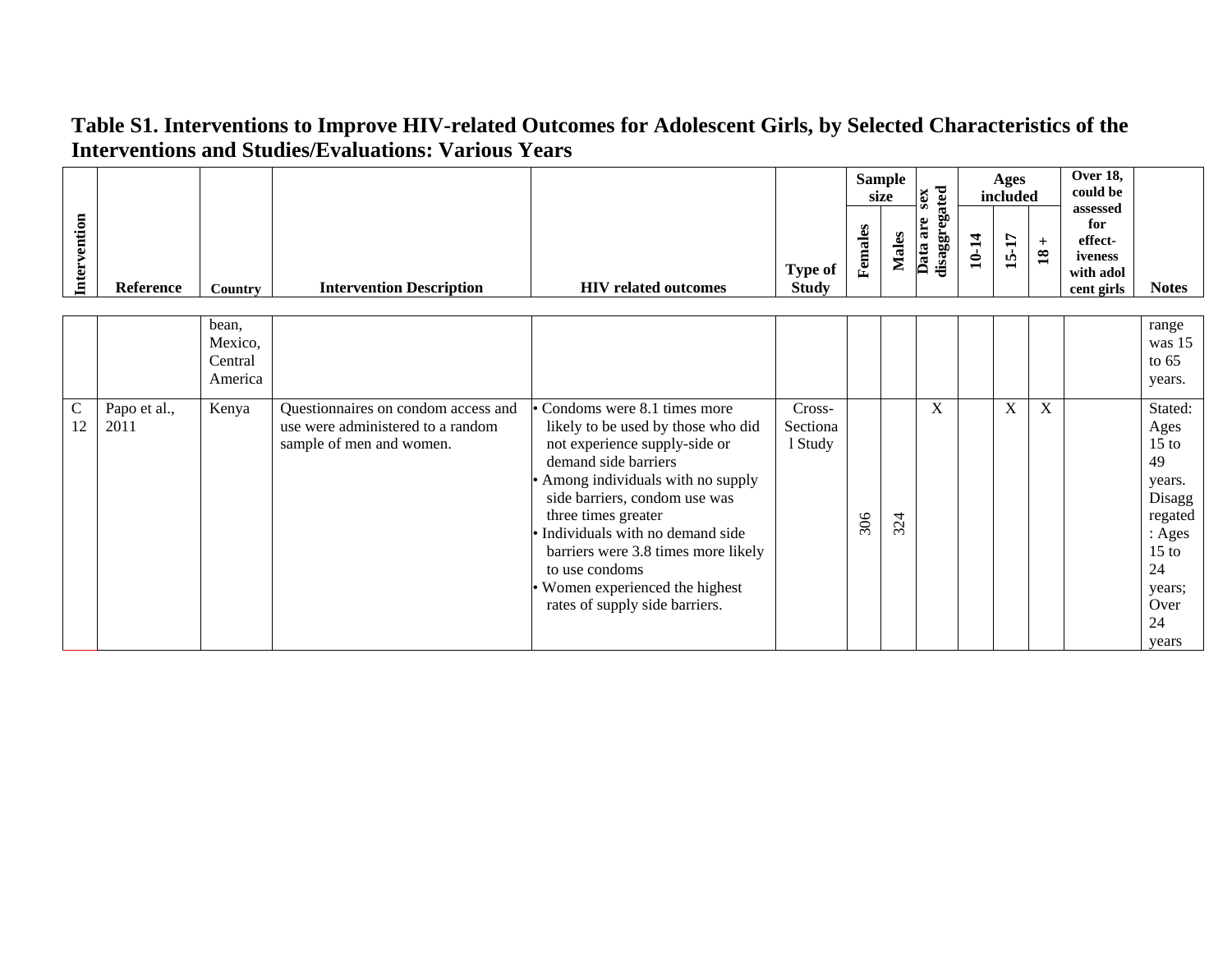|                    |                         |                |                                                                                                                                                     |                                                                                                                                                                                                                                                                                                                       |                                |                      | <b>Sample</b><br>size | xas                       |       | Ages<br>included |                      | Over 18,<br>could be                                             |                                                                                                                                                |
|--------------------|-------------------------|----------------|-----------------------------------------------------------------------------------------------------------------------------------------------------|-----------------------------------------------------------------------------------------------------------------------------------------------------------------------------------------------------------------------------------------------------------------------------------------------------------------------|--------------------------------|----------------------|-----------------------|---------------------------|-------|------------------|----------------------|------------------------------------------------------------------|------------------------------------------------------------------------------------------------------------------------------------------------|
| Intervention       | Reference               | <b>Country</b> | <b>Intervention Description</b>                                                                                                                     | <b>HIV</b> related outcomes                                                                                                                                                                                                                                                                                           | <b>Type of</b><br><b>Study</b> | Females              | <b>Males</b>          | disaggregated<br>Data are | 10-14 | <b>15-17</b>     | $+$<br>$\mathbf{18}$ | assessed<br>for<br>effect-<br>iveness<br>with adol<br>cent girls | <b>Notes</b>                                                                                                                                   |
|                    |                         |                |                                                                                                                                                     |                                                                                                                                                                                                                                                                                                                       |                                |                      |                       |                           |       |                  |                      |                                                                  |                                                                                                                                                |
| $\mathsf{C}$<br>13 | Exavery et<br>al., 2012 | Tanzani<br>a   | Survey assessing women's confidence<br>with negotiating condom use; of the<br>377 under age 20, 48% had used a<br>condom at last sexual intercourse | • Prevalence of condom use at last<br>sexual intercourse was 22.2%,<br>ranging from 11.2% among<br>married women to 54.9% among<br>married women.<br>Women who reported confidence in<br>condom use were 3.1 times more<br>likely to report condom use at last<br>sexual intercourse, controlled for<br>other factors | Cross-<br>Sectiona<br>1 Study  | .164<br>$\mathbf{C}$ | $\circ$               | <b>NA</b>                 |       | X                | X                    |                                                                  | Ages:<br>$15$ to<br>49;<br>Disagr<br>egated:<br>under<br>age 20;<br>Ages<br>$20$ to<br>29;<br>Ages<br>$30$ to<br>39;<br>Ages<br>$40$ to<br>49. |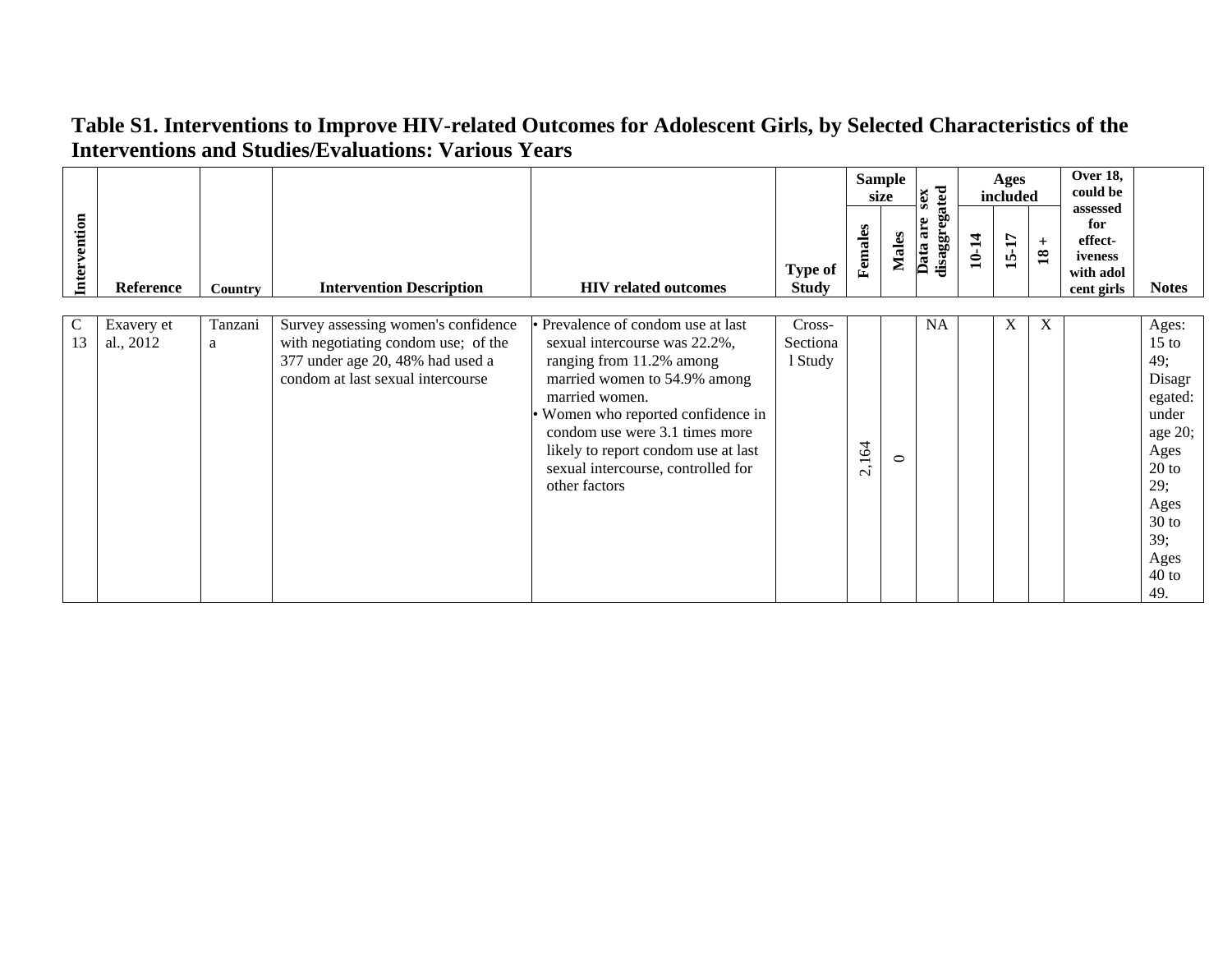|                     |                              |                |                                                                                                                                                                                               |                                                                                                                                                                                                                                                                                                                                                                                         |                                | size    | <b>Sample</b> | sex                       |       | Ages<br>included |                                     | <b>Over 18,</b><br>could be                                      |                                                                                                                                                                               |
|---------------------|------------------------------|----------------|-----------------------------------------------------------------------------------------------------------------------------------------------------------------------------------------------|-----------------------------------------------------------------------------------------------------------------------------------------------------------------------------------------------------------------------------------------------------------------------------------------------------------------------------------------------------------------------------------------|--------------------------------|---------|---------------|---------------------------|-------|------------------|-------------------------------------|------------------------------------------------------------------|-------------------------------------------------------------------------------------------------------------------------------------------------------------------------------|
| Intervention        | Reference                    | <b>Country</b> | <b>Intervention Description</b>                                                                                                                                                               | <b>HIV related outcomes</b>                                                                                                                                                                                                                                                                                                                                                             | <b>Type of</b><br><b>Study</b> | Females | <b>Males</b>  | disaggregated<br>Data are | 10-14 | 15-17            | $\boldsymbol{+}$<br>$\overline{18}$ | assessed<br>for<br>effect-<br>iveness<br>with adol<br>cent girls | <b>Notes</b>                                                                                                                                                                  |
| $\mathcal{C}$<br>14 | Barbosa et<br>al., 2007: 265 | <b>Brazil</b>  | Women attended special educational<br>sessions demonstrating female<br>condom use. They were interviewed at<br>baseline, 15 and 90 days later after<br>agreeing to try out the female condom. | Among those seen at the 90-day<br>follow-up, 1,453 women had used<br>female condoms at least once, with<br>1,296 stating that they liked the<br>female condom and wanted to<br>continue to use it-with an<br>acceptability rate of 54%<br>Among these 1,296 women, barrier<br>use at last intercourse, either with a<br>male or female condom, increased<br>from 33% at baseline to 70% | Operatio<br>ns<br>Researc<br>h | 2,382   | $\circ$       | NA                        |       |                  | X                                   |                                                                  | Stated:<br>18<br>years<br>and<br>older;<br>Age<br>disag-<br>reg-<br>ation:<br>18 <sub>to</sub><br>24<br>years;<br>$25$ to<br>34<br>years;<br>$35$ to<br>44<br>years;<br>$45+$ |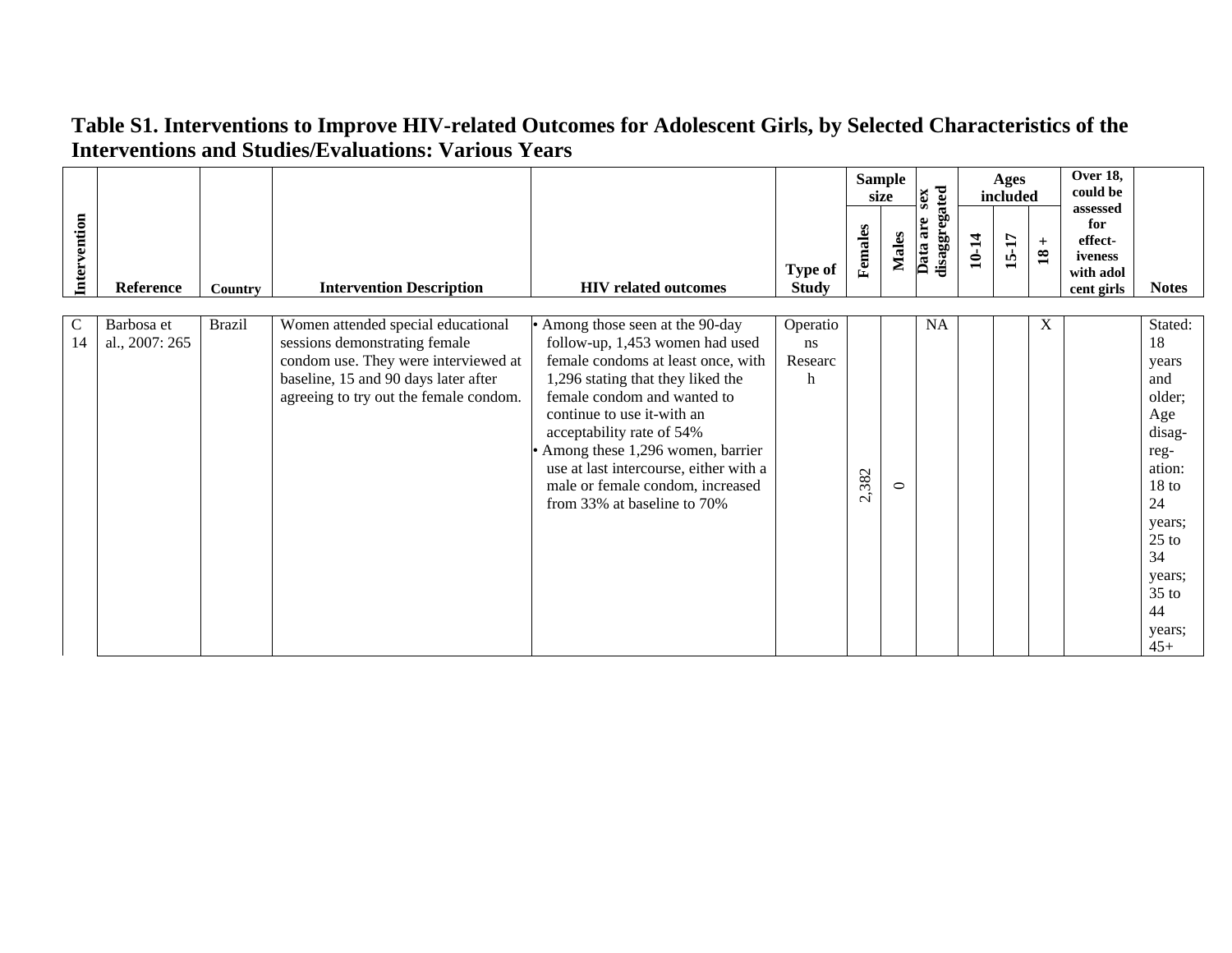|                    |                           |              |                                                                                                                                                                                                                                                                                                               |                                                                                                                                                                                                                                                                                                                                                                                                                            |                                    |         | <b>Sample</b><br>size | sex                       |       | Ages<br>included |                      | Over 18,<br>could be                                             |                                                                                                                                                               |
|--------------------|---------------------------|--------------|---------------------------------------------------------------------------------------------------------------------------------------------------------------------------------------------------------------------------------------------------------------------------------------------------------------|----------------------------------------------------------------------------------------------------------------------------------------------------------------------------------------------------------------------------------------------------------------------------------------------------------------------------------------------------------------------------------------------------------------------------|------------------------------------|---------|-----------------------|---------------------------|-------|------------------|----------------------|------------------------------------------------------------------|---------------------------------------------------------------------------------------------------------------------------------------------------------------|
| Intervention       | Reference                 | Country      | <b>Intervention Description</b>                                                                                                                                                                                                                                                                               | <b>HIV</b> related outcomes                                                                                                                                                                                                                                                                                                                                                                                                | <b>Type of</b><br><b>Study</b>     | Females | <b>Males</b>          | disaggregated<br>Data are | 10-14 | 15-17            | $+$<br>$\mathbf{18}$ | assessed<br>for<br>effect-<br>iveness<br>with adol<br>cent girls | <b>Notes</b>                                                                                                                                                  |
| $\mathsf{C}$<br>15 | Napierala et<br>al., 2008 | Zimbab<br>we | Women participated in a thirty-minute<br>one-on-one counseling program about<br>HIV and safe sex. They were also<br>given one month supply of no cost<br>male and female condoms and<br>followed for 2 months to determine<br>the acceptability of the diaphragm as a<br>potential HIV/STI prevention method. | Reported use of female condoms<br>increased from 1% to over 70%<br>two months later<br>• Women reported more than 28% of<br>sex acts were protected by female<br>condoms<br>Over 8% used only the female<br>condom to protect all sex acts,<br>with 67% using the female<br>condom for at least a portion of<br>sex acts<br>Women reported using female<br>condoms for both HIV prevention<br>and for pregnancy prevention | Prospect<br>ive<br>Cohort<br>Study | 379     | $\circ$               | <b>NA</b>                 |       | X                | X                    |                                                                  | Stated:<br>$16$ to<br>48<br>years<br>Age<br>disaggr<br>ega-<br>tion:<br>16 <sub>to</sub><br>24<br>years;<br>$25$ to<br>34<br>years;<br>$34$ to<br>48<br>years |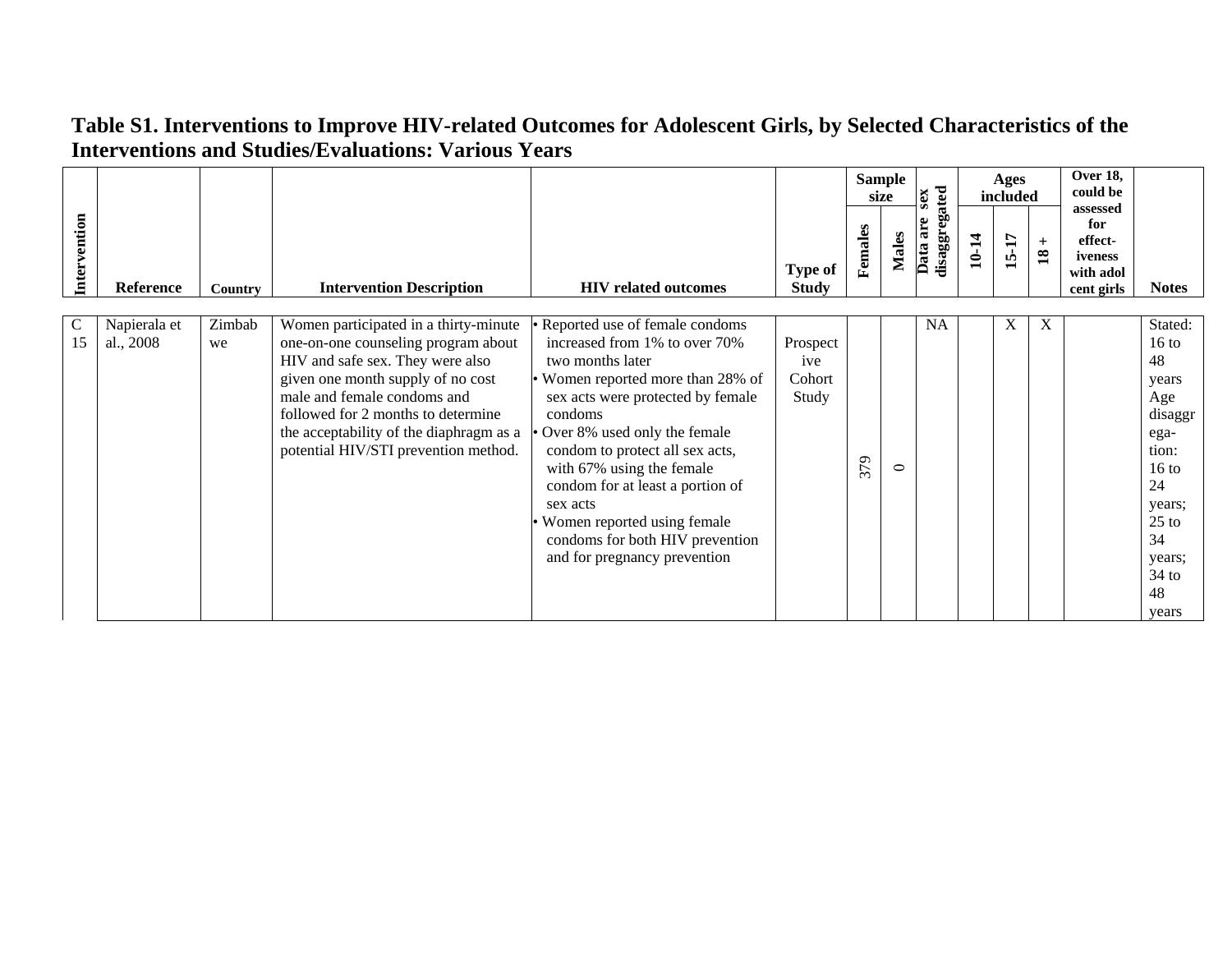|                      |                           |                 |                                                                                                                                                                                                                                                                                                                                                                                                                                                                                                                      |                                                                                                                                                                                                                                                                                                                           |                                              |         | <b>Sample</b><br>size | sex                       |       | Ages<br>included |                      | Over 18,<br>could be<br>assessed                     |                                                                                                 |
|----------------------|---------------------------|-----------------|----------------------------------------------------------------------------------------------------------------------------------------------------------------------------------------------------------------------------------------------------------------------------------------------------------------------------------------------------------------------------------------------------------------------------------------------------------------------------------------------------------------------|---------------------------------------------------------------------------------------------------------------------------------------------------------------------------------------------------------------------------------------------------------------------------------------------------------------------------|----------------------------------------------|---------|-----------------------|---------------------------|-------|------------------|----------------------|------------------------------------------------------|-------------------------------------------------------------------------------------------------|
| Intervention         | Reference                 | <b>Country</b>  | <b>Intervention Description</b>                                                                                                                                                                                                                                                                                                                                                                                                                                                                                      | <b>HIV</b> related outcomes                                                                                                                                                                                                                                                                                               | <b>Type of</b><br><b>Study</b>               | Females | <b>Males</b>          | disaggregated<br>Data are | 10-14 | 15-17            | $+$<br>$\mathbf{18}$ | for<br>effect-<br>iveness<br>with adol<br>cent girls | <b>Notes</b>                                                                                    |
| $\mathcal{C}$<br>16  | Mark et al.,<br>2007      | Zambia          | 251 couples were enrolled in a three-<br>arm randomized control trial. Couples<br>in the control group received family<br>panning education and referral to an<br>outside clinic for non-barrier<br>contraceptives. Couples in<br>intervention group 1 received<br>education and an offer for<br>contraceptives at the research clinic.<br>Couples in intervention group 2<br>received all the components of<br>intervention 1 in addition to a<br>presentation designed to reduce<br>outside pressures to conceive. | There was a 3-folds higher<br>contraceptive initiation rate in both<br>intervention groups compared to<br>the control group<br>• HIV positive women who initially<br>selected injectable contraception<br>were less likely to abandon the<br>method and also less likely to<br>conceive                                   | Random<br>ized<br>Control<br>Trial           | 251     | 25                    |                           |       | X                | X                    |                                                      | 251<br>coup-<br>les<br>Stated:<br>$17$ to<br>57<br>years                                        |
| $\overline{C}$<br>17 | Wechsberg et<br>al., 2010 | South<br>Africa | Women enrolled in an evidence-based<br>Woman-Focused HIV intervention on<br>condom use and negotiation were<br>compared to women enrolled in a<br>standard intervention.                                                                                                                                                                                                                                                                                                                                             | Training in condom negotiation<br>skills significantly increased<br>condom use at three and six<br>months follow-up for women who<br>did not know their serostatus and<br>women who had tested HIV-<br>positive<br>Women in the Woman-Focused<br>Intervention were more likely than<br>women in the standard intervention | Random<br>-ized<br>$Com-$<br>munity<br>Trial | 583     | $\circ$               | <b>NA</b>                 |       | X                | $\mathbf X$          |                                                      | Stated:<br>Ages<br>18 <sub>to</sub><br>24;<br>Ages<br>$35$ to<br>34;<br>Ages<br>35 and<br>older |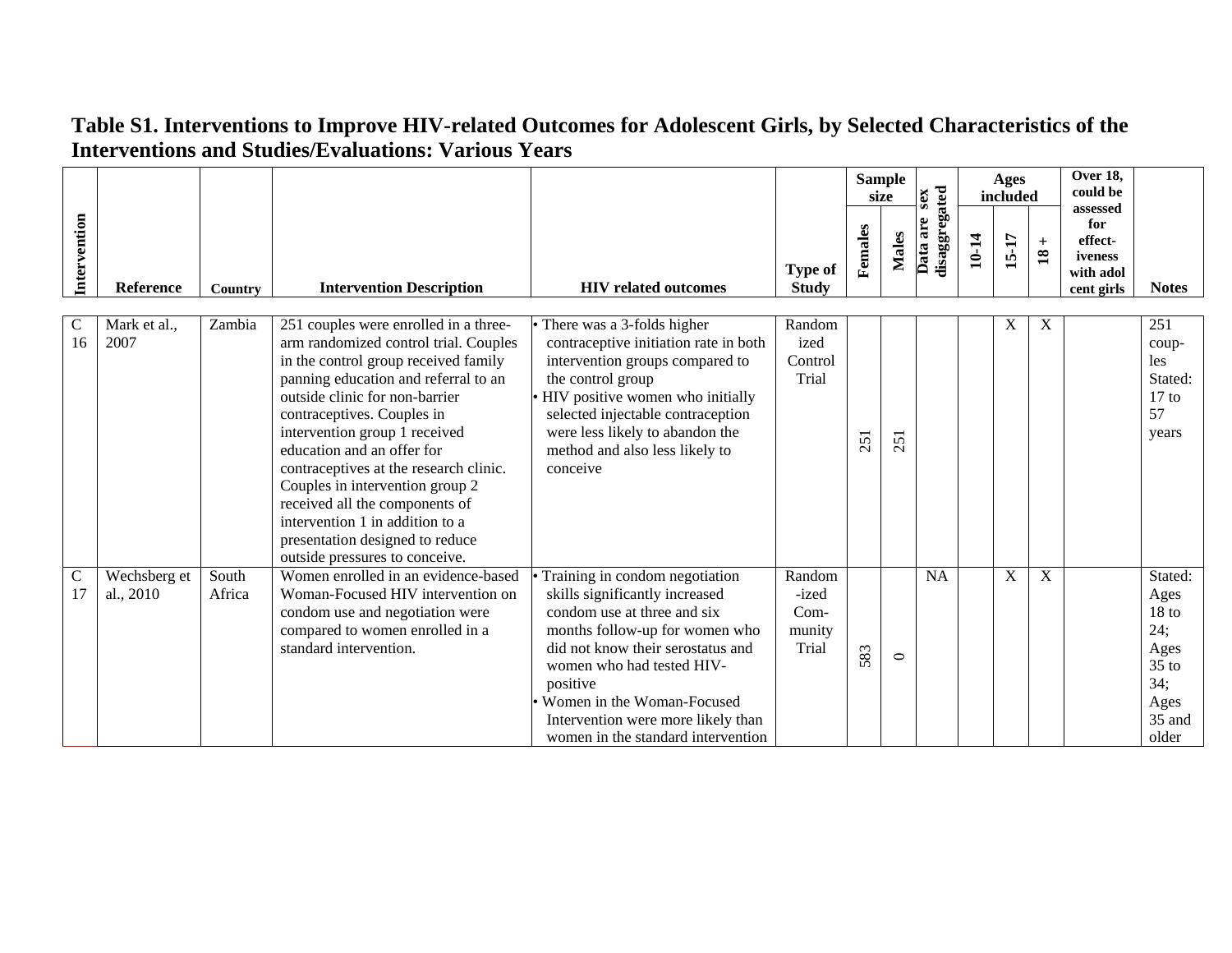|              |                           |                                                 |                                                                                                                                                                                                                       |                                                                                                                                                                                                                                                                                                                                                                                                                     |                                   |         | <b>Sample</b><br>size | sex                       |       | <b>Ages</b><br>included |                        | <b>Over 18,</b><br>could be                                      |                                   |
|--------------|---------------------------|-------------------------------------------------|-----------------------------------------------------------------------------------------------------------------------------------------------------------------------------------------------------------------------|---------------------------------------------------------------------------------------------------------------------------------------------------------------------------------------------------------------------------------------------------------------------------------------------------------------------------------------------------------------------------------------------------------------------|-----------------------------------|---------|-----------------------|---------------------------|-------|-------------------------|------------------------|------------------------------------------------------------------|-----------------------------------|
| Intervention | Reference                 | <b>Country</b>                                  | <b>Intervention Description</b>                                                                                                                                                                                       | <b>HIV</b> related outcomes                                                                                                                                                                                                                                                                                                                                                                                         | <b>Type of</b><br><b>Study</b>    | Females | Males                 | disaggregated<br>Data are | 10-14 | 15-17                   | $+$<br>$\overline{18}$ | assessed<br>for<br>effect-<br>iveness<br>with adol<br>cent girls | <b>Notes</b>                      |
| C<br>18      | Callegari et<br>al., 2008 | Zimbab<br>we                                    | Women received education and were<br>offered free male and female condoms<br>and HIV testing. Follow up<br>questionnaires were administered at 2<br>months to determine factors associated<br>with consistent condom. | 179 women reported consistent<br>condom use throughout the study<br>and 318 women reported condom<br>use at last sexual episode<br>72 women tested HIV positive and<br>HIV positive women were more<br>likely to report consistent condom<br>use<br>•HIV risk perceptions and condom<br>negotiation self-efficacy increased<br>post-intervention and were<br>significantly associated with<br>consistent condom use | Cohort<br>Study                   | 369     | $\circ$               | <b>NA</b>                 |       | X                       | X                      |                                                                  | Stated:<br>$17$ to<br>47<br>years |
| C<br>19      | Cleland et al.,<br>2006a  | Sub<br>Saharan<br>Africa -<br>18 coun-<br>tries | Demographic and Health Survey data<br>from 1991 to 2001 were analyzed to<br>determine the trends in contraceptive<br>uptake and condom use among single<br>and married young women.                                   | • A large median increase of 1.4%<br>per year in condom use was<br>observed for single young women-<br>mostly for pregnancy prevention<br>purposes<br>In contrast, there was only a modest<br>increase in condom use for married<br>or cohabitating women                                                                                                                                                           | Cross-<br>sect-<br>ional<br>study | N/<br>A | N/<br>A               |                           |       | X                       | X                      |                                                                  | Stated:<br>ages<br>$15$ to<br>24  |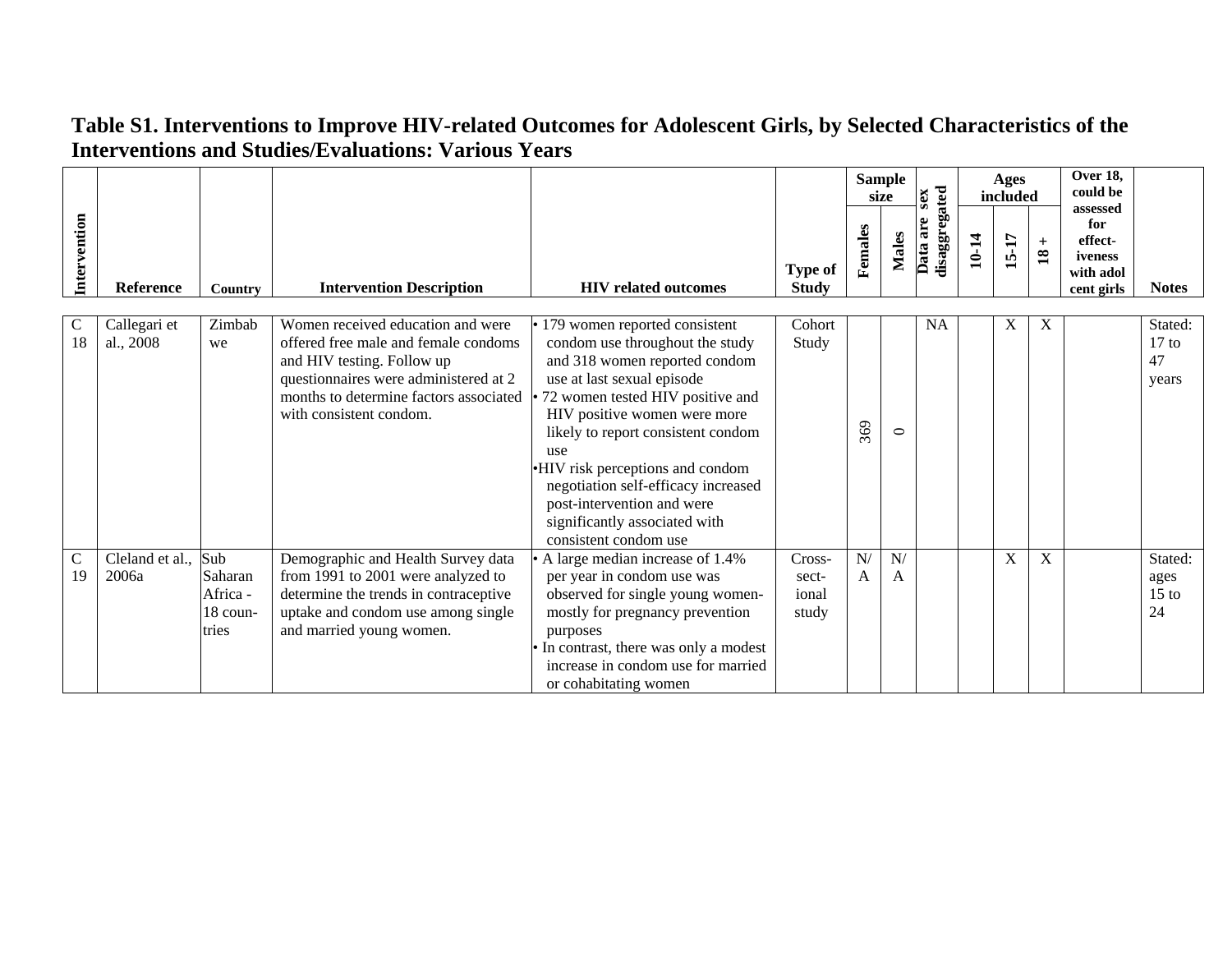|                    |                                 |                 |                                                                                                                                                                                                                        |                                                                                                                                                                                                                                                                                                                                                                                                                                                     |                                     |         | <b>Sample</b><br>size | sex                       |         | <b>Ages</b><br>included |                           | <b>Over 18,</b><br>could be<br>assessed              |                                            |
|--------------------|---------------------------------|-----------------|------------------------------------------------------------------------------------------------------------------------------------------------------------------------------------------------------------------------|-----------------------------------------------------------------------------------------------------------------------------------------------------------------------------------------------------------------------------------------------------------------------------------------------------------------------------------------------------------------------------------------------------------------------------------------------------|-------------------------------------|---------|-----------------------|---------------------------|---------|-------------------------|---------------------------|------------------------------------------------------|--------------------------------------------|
| Intervention       | Reference                       | Country         | <b>Intervention Description</b>                                                                                                                                                                                        | <b>HIV</b> related outcomes                                                                                                                                                                                                                                                                                                                                                                                                                         | <b>Type of</b><br><b>Study</b>      | Females | <b>Males</b>          | disaggregated<br>Data are | 10-14   | 15-17                   | $+$<br>$\mathbf{18}$      | for<br>effect-<br>iveness<br>with adol<br>cent girls | <b>Notes</b>                               |
| $\mathsf{C}$<br>20 | Maharaj and<br>Cleland,<br>2006 | South<br>Africa | Six focus group discussions with male<br>and female students, supplemented by<br>a structured questionnaire were used to<br>examine factors that contribute to an<br>increase in condom use among college<br>students. | Condoms were highly acceptable<br>and easily accessible for a majority<br>of study participants<br>Almost 75% of sexually active<br>students surveyed reported<br>condom use at last sexual<br>intercourse, but only a quarter<br>reported consistent condom use<br>Less than half of male and only a<br>third of female students (47% vs.<br>33% respectively) thought male<br>partners had greater influence over<br>the decision to use a condom | Qual-<br>itative<br>Res-<br>earch   | 1701    | 299                   | $\boldsymbol{\mathrm{X}}$ |         | X                       | $\boldsymbol{\mathrm{X}}$ |                                                      | Stated:<br>ages<br>$17$ to<br>24           |
| $\mathbf C$<br>21  | Zellner et al.,<br>2006         | Mexico          | A kiosk, distributing free male<br>condoms and information on the<br>prevention of HIV and other STIs, was<br>set up on the grounds of two high<br>schools in Tijuana.                                                 | Kiosk users were most likely male,<br>young, and/or enrolled in a lower<br>SES school<br>• Most kiosk users were either<br>sexually active or planning to have<br>sex<br>Females were less likely to request<br>condoms or continue to use the<br>kiosk, but more likely to request<br>information about other<br>contraceptive methods                                                                                                             | Quasi<br>Experi-<br>mental<br>Study | 172     | 391                   | X                         | N/<br>A | N/<br>A                 | N/<br>A                   |                                                      | Stated:<br>high<br>school<br>child-<br>ren |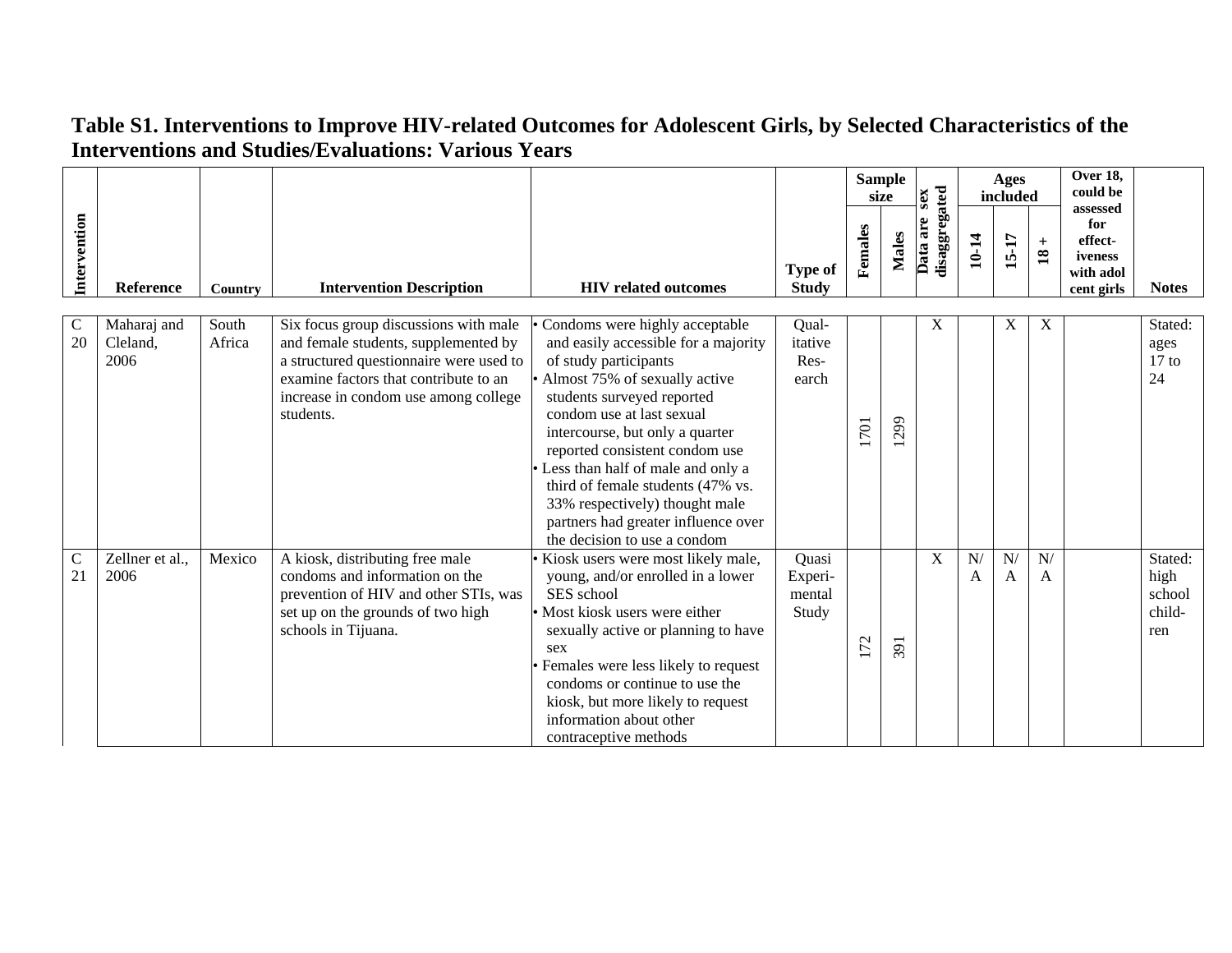|                    |                                |                |                                                                                                                                                                                                                                                                                                                                                                                                       |                                                                                                                                                                                                                                                                                                                                                                                     |                                                          | size                        | <b>Sample</b>       | sex                       |       | <b>Ages</b><br>included |                        | Over 18,<br>could be<br>assessed                     |                                  |
|--------------------|--------------------------------|----------------|-------------------------------------------------------------------------------------------------------------------------------------------------------------------------------------------------------------------------------------------------------------------------------------------------------------------------------------------------------------------------------------------------------|-------------------------------------------------------------------------------------------------------------------------------------------------------------------------------------------------------------------------------------------------------------------------------------------------------------------------------------------------------------------------------------|----------------------------------------------------------|-----------------------------|---------------------|---------------------------|-------|-------------------------|------------------------|------------------------------------------------------|----------------------------------|
| Intervention       | Reference                      | Country        | <b>Intervention Description</b>                                                                                                                                                                                                                                                                                                                                                                       | <b>HIV</b> related outcomes                                                                                                                                                                                                                                                                                                                                                         | <b>Type of</b><br><b>Study</b>                           | Females                     | <b>Males</b>        | disaggregated<br>Data are | 10-14 | 15-17                   | $+$<br>$\overline{18}$ | for<br>effect-<br>iveness<br>with adol<br>cent girls | <b>Notes</b>                     |
| $\mathbf C$<br>22  | Neukom and<br>Ashford,<br>2003 | Rwanda         | Surveys were administered to evaluate<br>the development and promotion of a<br>network of youth-friendly, private<br>sector clinics offering HIV testing,<br>STI treatment, and other reproductive<br>health services. The intervention also<br>integrated a wide range of creative<br>media campaigns and interpersonal<br>communication activities to motivate<br>youth to practice safe behaviors. | • Increased likelihood of knowing<br>someone who had died from<br><b>HIV/AIDS</b><br>• Increased discussion on STIs and<br>AIDS during the past year<br>•Increased confidence in condoms<br>as an effective way to prevent<br><b>HIV/AIDS</b><br>Increased knowledge of a nearby<br>condom source<br>Increased knowledge of where to<br>find HIV testing and counseling<br>services | Qualitati<br>ve and<br>Quantita<br>tive<br>research      | ${\bf N} /$<br>$\mathbf{A}$ | N/<br>$\mathbf{A}$  | N/<br>$\mathbf{A}$        |       | X                       | $\mathbf X$            |                                                      | Stated:<br>ages<br>$15$ to<br>24 |
| $\mathsf{C}$<br>23 | Neukom and<br>Ashford,<br>2003 | Camer-<br>oon, | Surveys were administered to evaluate<br>the development and promotion of a<br>network of youth-friendly, private<br>sector clinics offering HIV testing,<br>STI treatment, and other reproductive<br>health services. A multi-channel<br>communication program was<br>implemented to motivate and enable<br>sexually active youth to use condoms<br>consistently or not have sex.                    | • Increased knowledge of nearby<br>condom source<br>Reduced shyness about buying<br>condoms<br>Greater confidence in one's<br>knowledge of correct condom use<br>Increased perception of parental<br>support for condom use<br>Among women, increased<br>perception for personal risk and<br>greater perceived support from<br>peers for using condoms                              | Quali-<br>tative<br>and<br>Quant-<br>itative<br>research | N/<br>$\overline{A}$        | $\overline{N}$<br>A | N/<br>$\mathbf{A}$        |       | $\mathbf X$             | X                      |                                                      | Stated:<br>ages<br>$15$ to<br>24 |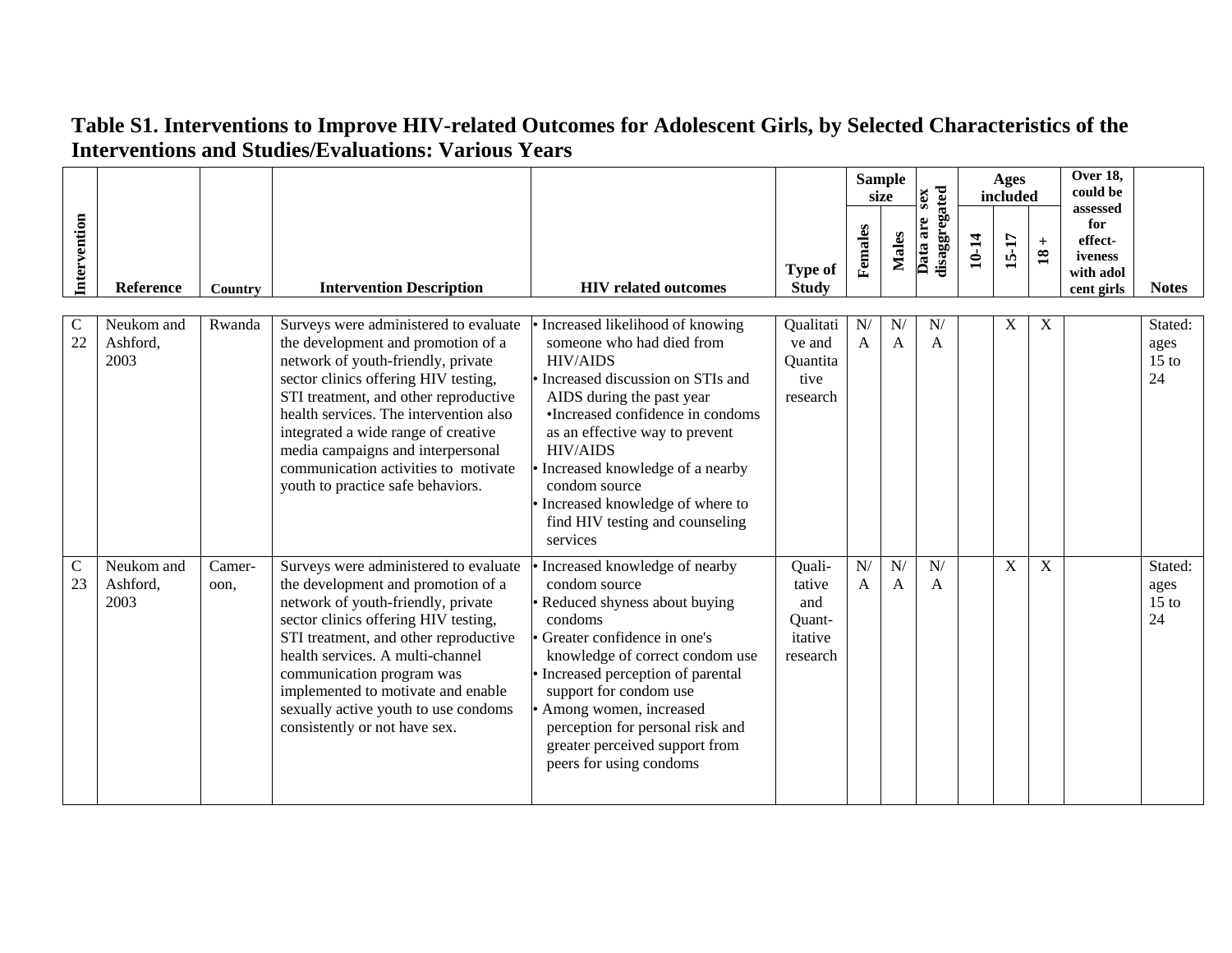|                     |                                  |                 |                                                                                                                                                                                                                                                                                                                                                                                                 |                                                                                                                                                                                                                                                                                                                                                                                                                                     |                                |         | <b>Sample</b><br>size | xas                       |       | Ages<br>included |                        | Over 18,<br>could be                                             |                                  |
|---------------------|----------------------------------|-----------------|-------------------------------------------------------------------------------------------------------------------------------------------------------------------------------------------------------------------------------------------------------------------------------------------------------------------------------------------------------------------------------------------------|-------------------------------------------------------------------------------------------------------------------------------------------------------------------------------------------------------------------------------------------------------------------------------------------------------------------------------------------------------------------------------------------------------------------------------------|--------------------------------|---------|-----------------------|---------------------------|-------|------------------|------------------------|------------------------------------------------------------------|----------------------------------|
| Intervention        | <b>Reference</b>                 | Country         | <b>Intervention Description</b>                                                                                                                                                                                                                                                                                                                                                                 | <b>HIV</b> related outcomes                                                                                                                                                                                                                                                                                                                                                                                                         | <b>Type of</b><br><b>Study</b> | Females | <b>Males</b>          | disaggregated<br>Data are | 10-14 | 15-17            | $+$<br>$\overline{18}$ | assessed<br>for<br>effect-<br>iveness<br>with adol<br>cent girls | <b>Notes</b>                     |
| $\mathcal{C}$<br>24 | MacPhail et<br>al., 2007         | South<br>Africa | A comprehensive interviewer-<br>administered questionnaire was<br>administered to adolescent females to<br>gather information on demographics,<br>sexual history and behaviors<br>(specifically contraceptive use and<br>pregnancy history), attitudes and<br>norms relating to HIV, and exposure<br>to HIV prevention programs. Oral<br>saliva specimen was also collected to<br>test for HIV. | Only 7% of current contraceptive<br>users reported using dual methods-<br>this percentage increased to 28.1%<br>when women reported hormonal<br>contraception and condom use at<br>last sexual encounter<br>• There was a strong association<br>between having talked about<br>condoms with a partner and dual<br>method use<br>Difficulty in accessing condoms<br>was associated with a lower odds<br>(AOR 0.5) of dual method use | Quali-<br>tative<br>research   | 4066    | $\circ$               | <b>NA</b>                 |       | X                | X                      |                                                                  | Stated:<br>ages<br>$15$ to<br>24 |
|                     | Voluntory Counceling and Testing |                 |                                                                                                                                                                                                                                                                                                                                                                                                 |                                                                                                                                                                                                                                                                                                                                                                                                                                     |                                |         |                       |                           |       |                  |                        |                                                                  |                                  |

**Voluntary Counseling and Testing**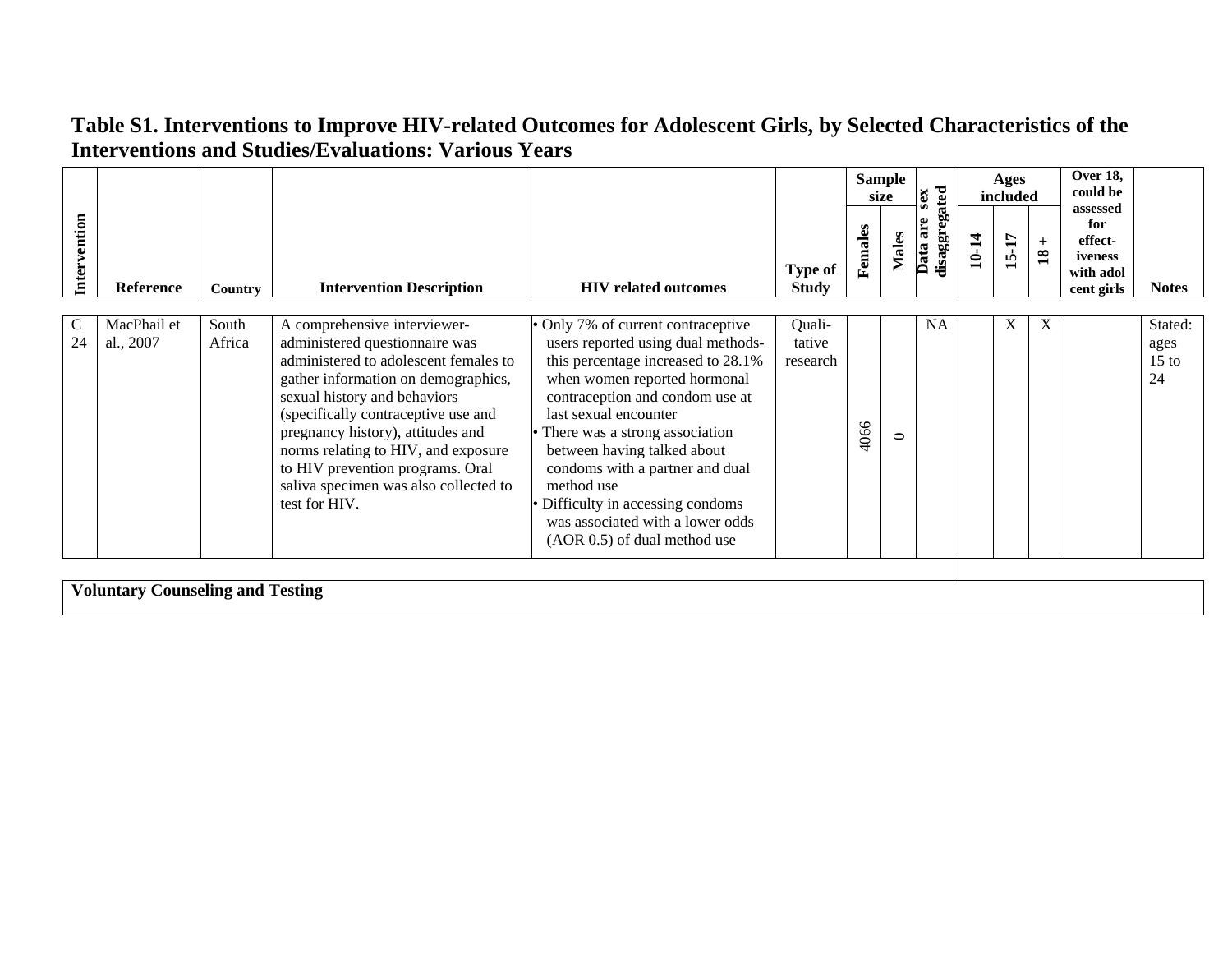|                                          |                        |                 |                                                                                                                                                                                                                                          |                                                                                                                                                                                                                                                                                                                                                                                                                         |                                     |                       | <b>Sample</b><br>size      | sex                       |       | <b>Ages</b><br>included |                        | Over 18,<br>could be<br>assessed                     |                                                                                                                         |
|------------------------------------------|------------------------|-----------------|------------------------------------------------------------------------------------------------------------------------------------------------------------------------------------------------------------------------------------------|-------------------------------------------------------------------------------------------------------------------------------------------------------------------------------------------------------------------------------------------------------------------------------------------------------------------------------------------------------------------------------------------------------------------------|-------------------------------------|-----------------------|----------------------------|---------------------------|-------|-------------------------|------------------------|------------------------------------------------------|-------------------------------------------------------------------------------------------------------------------------|
| Intervention                             | <b>Reference</b>       | Country         | <b>Intervention Description</b>                                                                                                                                                                                                          | <b>HIV</b> related outcomes                                                                                                                                                                                                                                                                                                                                                                                             | <b>Type of</b><br><b>Study</b>      | Females               | Males                      | disaggregated<br>Data are | 10-14 | 15-17                   | $+$<br>$\overline{18}$ | for<br>effect-<br>iveness<br>with adol<br>cent girls | <b>Notes</b>                                                                                                            |
| $\overline{C}$<br>T                      | Mola et al.,<br>2006   | Mozam-<br>bique | Individuals who received VCT were<br>compared to individuals who did not<br>receive VCT. Both groups were<br>interviewed at baseline, 4 months, and<br>6 months to determine the impact of<br>VCT in changing risky sexual<br>behaviors. | Reported condom use while having<br>sex with friends/prostitutes<br>increased over each time period in<br>the VCT group and between<br>baseline and first visit in the non-<br>VCT group.<br>Women in the non-VCT group did<br>not increase their condom use over<br>time<br>Reported always/sometimes use of<br>condoms for both literate and<br>illiterate subjects was higher and<br>rose over time in the VCT group | Longitu<br>dinal<br>Cohort<br>Study | 609                   | $\sigma$<br>$\overline{5}$ | X                         |       |                         | X                      |                                                      | Stated:<br>age 18<br>and<br>older.<br>Disag-<br>gregati<br>on: $\lt$<br>21;<br>Ages<br>$21$ to<br>40 ; ><br>40<br>vears |
| V<br>$\mathsf{C}$<br>T<br>$\overline{2}$ | Maman et al.,<br>2001a | Tanzan-<br>ia   | 17 Men, 15 women, and 15 couples<br>were interviewed to generate<br>information about their decision-<br>making process to test for HIV-1 and<br>share test results with their partners.                                                 | Barriers to HIV-1 testing and<br>serostatus disclosure described by<br>women include fear of partners'<br>reaction, decision-making and<br>communication patterns between<br>partners, and partners' attitudes<br>toward HIV-1 testing<br>Perception of personal risk for HIV-<br>1 influenced women to overcome<br>barriers to HIV-1 testing                                                                           | Quali-<br>tative<br>research        | $\mathcal{S}^{\circ}$ | 32                         | X                         |       |                         | $\mathbf X$            | $\mathbf X$                                          | Stated:<br>age 18<br>and<br>older                                                                                       |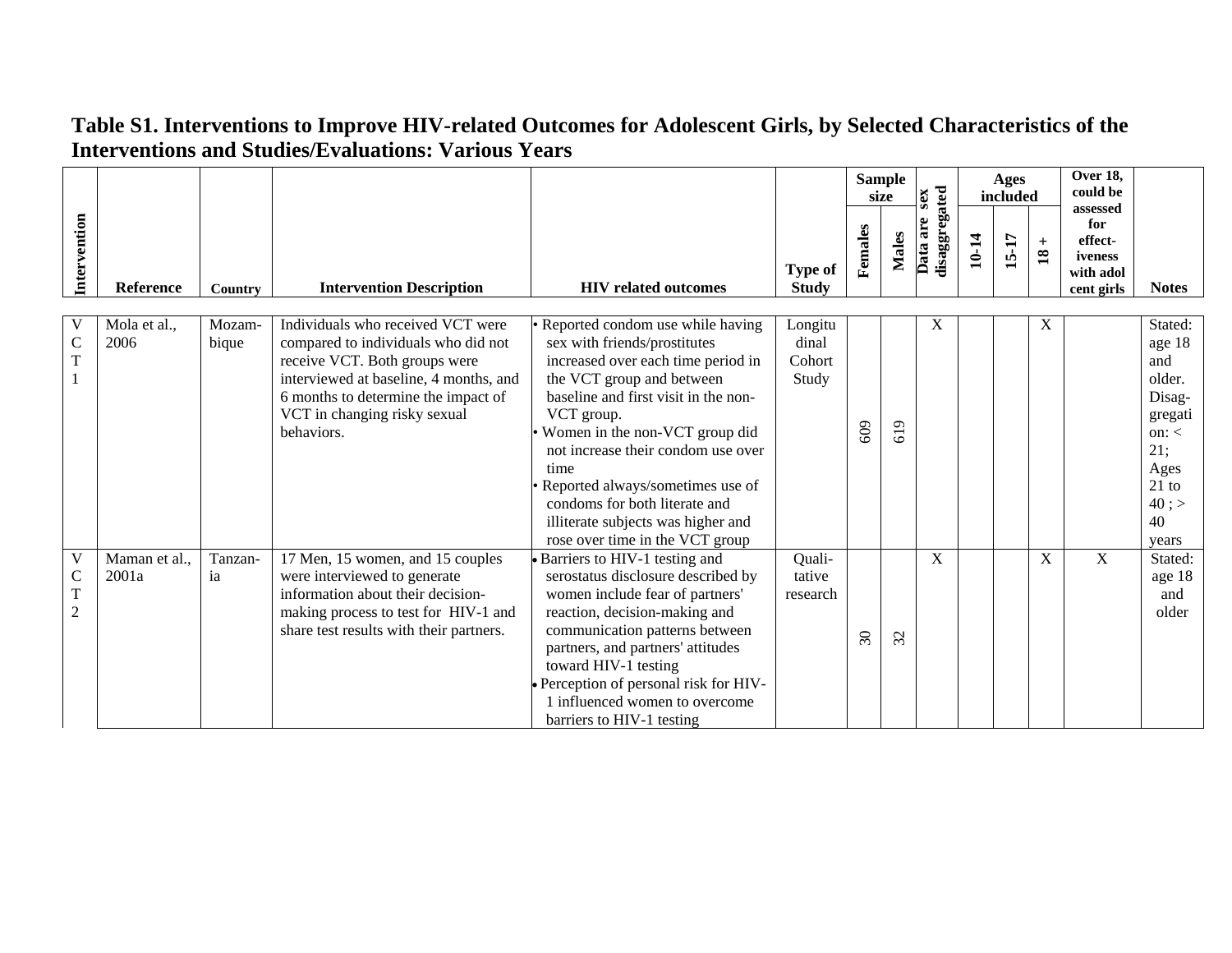|                                                                           |                        |                 |                                                                                       |                                                                                                                                                                                                                                                                                                                                                                                                                                                                                |                                            |         | <b>Sample</b><br>size | sex                       |       | Ages<br>included |                        | <b>Over 18,</b><br>could be<br>assessed              |                                                                                                                                                      |
|---------------------------------------------------------------------------|------------------------|-----------------|---------------------------------------------------------------------------------------|--------------------------------------------------------------------------------------------------------------------------------------------------------------------------------------------------------------------------------------------------------------------------------------------------------------------------------------------------------------------------------------------------------------------------------------------------------------------------------|--------------------------------------------|---------|-----------------------|---------------------------|-------|------------------|------------------------|------------------------------------------------------|------------------------------------------------------------------------------------------------------------------------------------------------------|
| Intervention                                                              | Reference              | Country         | <b>Intervention Description</b>                                                       | <b>HIV</b> related outcomes                                                                                                                                                                                                                                                                                                                                                                                                                                                    | <b>Type of</b><br><b>Study</b>             | Females | Males                 | disaggregated<br>Data are | 10-14 | 15-17            | $+$<br>$\overline{18}$ | for<br>effect-<br>iveness<br>with adol<br>cent girls | <b>Notes</b>                                                                                                                                         |
| V<br>$\mathsf{C}$<br>$\overline{T}$<br>3                                  | Maman et al.,<br>2001b | Tanzani<br>a    | Women were followed and<br>interviewed three months after testing<br>for $HIV-1$ .    | • 79% of women reported sharing<br>their test results with a partner<br>52% of women who did not share<br>test results with their partners<br>reported that they were afraid of<br>their partners' reaction<br>• HIV positive women were<br>significantly more likely than HIV-<br>negative women to report that their<br>partners panicked or felt sad<br>• Barrier to disclosure among women<br>was due to lack of communication<br>with their partners about HIV<br>testing | Prospect<br>ive<br>Cohort<br>Follow-<br>up | 245     | $\circ$               | <b>NA</b>                 |       |                  | X                      | X                                                    | Stated:<br>age 18<br>and<br>older<br>Disag-<br>greg-<br>ation:<br>Ages<br>18 <sub>to</sub><br>29;<br>Ages<br>$30$ to<br>39;<br>Ages<br>$40$ to<br>55 |
| $\ensuremath{\mathsf{V}}$<br>$\mathbf C$<br>$\mathbf T$<br>$\overline{4}$ | Swartz et al.,<br>2012 | South<br>Africa | Peer education of 13 one hour sessions<br>on relationships, with adult<br>supervision | Intervention participants had<br>statistically significant increased<br>knowledge of HIV and a<br>statistically significant reduced<br>intentions of having multiple<br>concurrent partners,                                                                                                                                                                                                                                                                                   | quasi<br>experi-<br>mental                 | 148     | 65                    | X                         | X     | $\overline{X}$   |                        |                                                      |                                                                                                                                                      |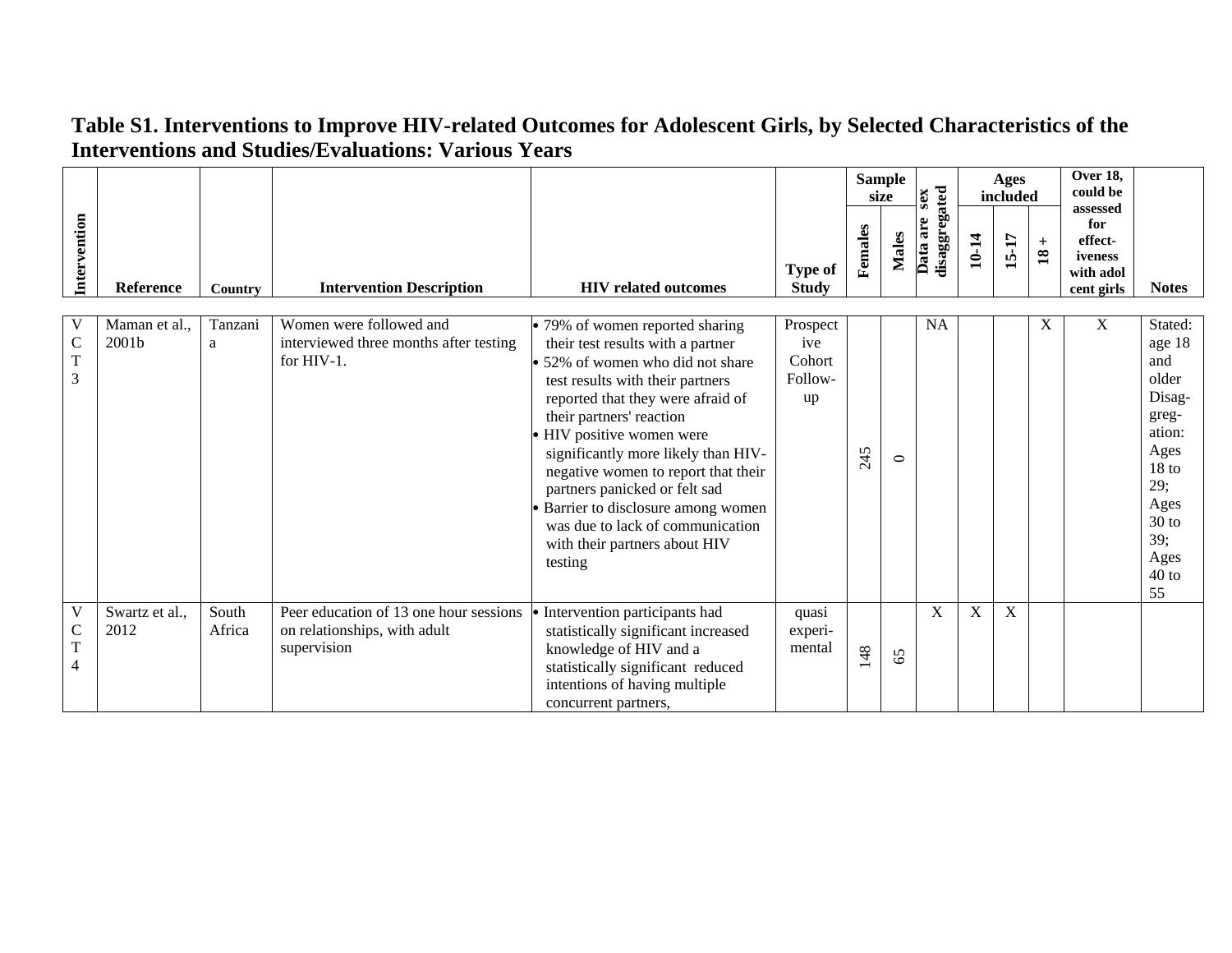|                                    |                       |                |                                                                                                                                                                                                                                              |                                                                                                                                                                                                                                                                                                                                                                                                                                                                                                                                          |                                   |         | <b>Sample</b><br>size | sex                       |       | Ages<br>included |                           | <b>Over 18,</b><br>could be<br>assessed              |                                                                                                                                                                                                       |
|------------------------------------|-----------------------|----------------|----------------------------------------------------------------------------------------------------------------------------------------------------------------------------------------------------------------------------------------------|------------------------------------------------------------------------------------------------------------------------------------------------------------------------------------------------------------------------------------------------------------------------------------------------------------------------------------------------------------------------------------------------------------------------------------------------------------------------------------------------------------------------------------------|-----------------------------------|---------|-----------------------|---------------------------|-------|------------------|---------------------------|------------------------------------------------------|-------------------------------------------------------------------------------------------------------------------------------------------------------------------------------------------------------|
| Intervention                       | Reference             | <b>Country</b> | <b>Intervention Description</b>                                                                                                                                                                                                              | <b>HIV</b> related outcomes                                                                                                                                                                                                                                                                                                                                                                                                                                                                                                              | <b>Type of</b><br><b>Study</b>    | Females | <b>Males</b>          | disaggregated<br>Data are | 10-14 | 15-17            | $+$<br>$\overline{18}$    | for<br>effect-<br>iveness<br>with adol<br>cent girls | <b>Notes</b>                                                                                                                                                                                          |
| $\mathbf C$<br>$\overline{T}$<br>5 | Terry et al.,<br>2006 | Zimbab-<br>we  | Survey questionnaires were<br>administered to randomly selected<br>students who participated or did not<br>participate in SHAPE (Sustainability,<br>Hope, Action, Prevention, Education)<br>-a comprehensive HIV/AIDS<br>prevention program. | SHAPE participants were more<br>likely to have discussed AIDS in<br>the past month (95% vs. 83.4%),<br>have been tested for HIV (85% vs.<br>71%), have received treatment for<br>AIDS, have considered abstinence<br>as a prevention practice for HIV,<br>and have seen a female condom<br>SHAPE participants had fewer<br>sexual partners in the previous year<br>compared to non-SHAPE<br>individuals<br>67% of SHAPE participants were<br>more likely to know their HIV<br>sero-status compared to 48%<br>among non-SHAPE individuals | Cross-<br>sect-<br>ional<br>Study | 388     | 481                   | X                         |       | X                | $\boldsymbol{\mathrm{X}}$ |                                                      | Stated:<br>Most<br>bet-<br>ween<br>the<br>ages of<br>$20$ to<br>24.<br>Disag-<br>greg-<br>ation:<br>Ages<br>$15$ to<br>19;<br>Ages<br>$20$ to<br>24;<br>Ages<br>$25$ to<br>$29$ ; $>=$<br>30<br>years |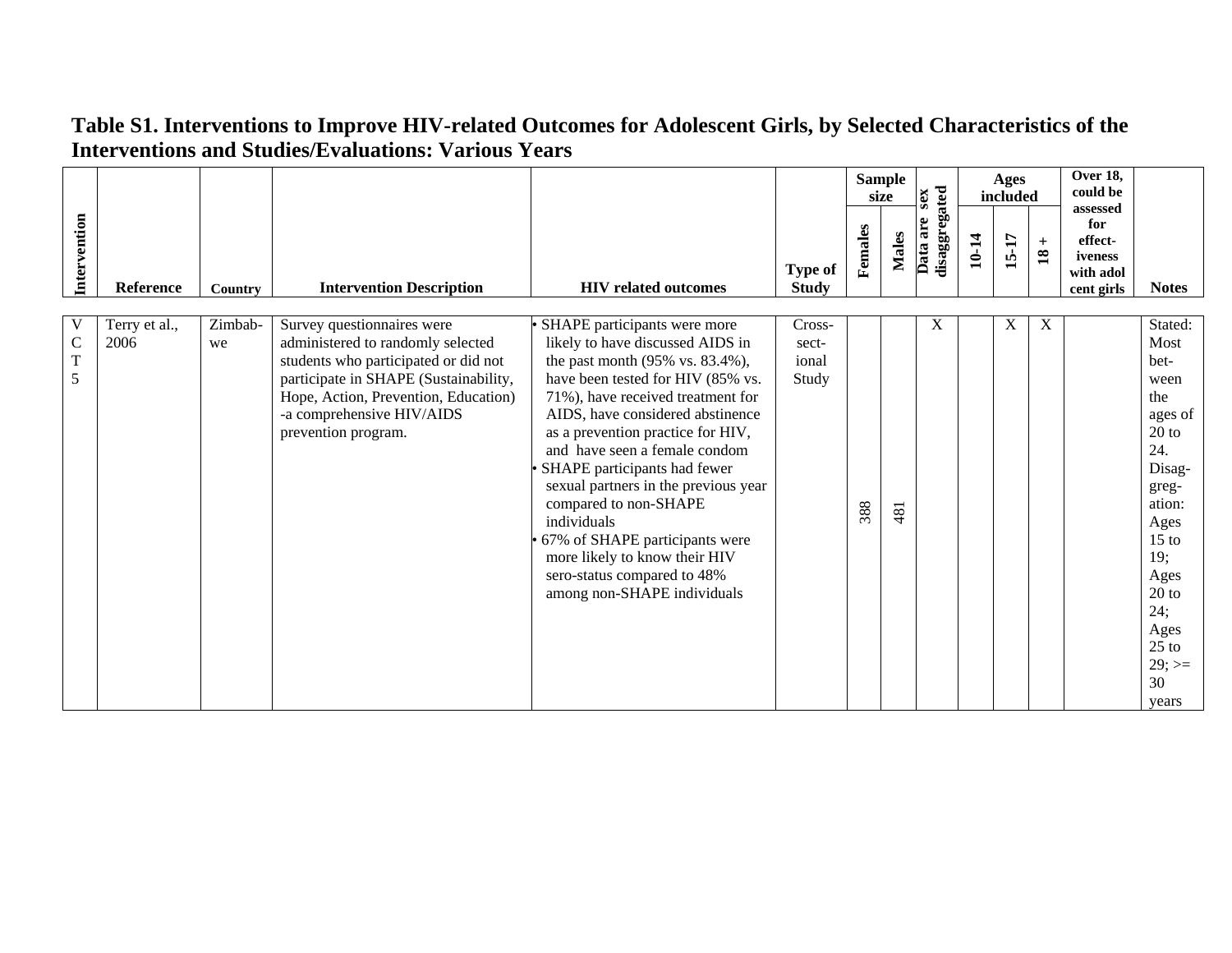|                        |                         |               |                                                                                                                                                                                                                                                                                                                                        |                                                                                                                                                                                           |                                                        |         | <b>Sample</b><br>size | sex                       |       | <b>Ages</b><br>included |                                     | Over 18,<br>could be<br>assessed                     |                                                                                               |
|------------------------|-------------------------|---------------|----------------------------------------------------------------------------------------------------------------------------------------------------------------------------------------------------------------------------------------------------------------------------------------------------------------------------------------|-------------------------------------------------------------------------------------------------------------------------------------------------------------------------------------------|--------------------------------------------------------|---------|-----------------------|---------------------------|-------|-------------------------|-------------------------------------|------------------------------------------------------|-----------------------------------------------------------------------------------------------|
| Intervention           | Reference               | Country       | <b>Intervention Description</b>                                                                                                                                                                                                                                                                                                        | <b>HIV</b> related outcomes                                                                                                                                                               | <b>Type of</b><br><b>Study</b>                         | Females | <b>Males</b>          | disaggregated<br>Data are | 10-14 | 15-17                   | $\boldsymbol{+}$<br>$\overline{18}$ | for<br>effect-<br>iveness<br>with adol<br>cent girls | <b>Notes</b>                                                                                  |
| $\mathsf{C}$<br>T<br>6 | Kamenga et<br>al., 2001 | Tanzan-<br>ia | 500 males, 489 females, and 222<br>couples were randomly assigned to<br>receive either HIV counseling and<br>testing or the basic health information<br>intervention. Study participants also<br>filled out a structured face to face<br>questionnaire at baseline, 6 months<br>post intervention, and 12 months post<br>intervention. | · Significant reduction in risk<br>behavior among study participants<br>who received HIV counseling and<br>testing compared to those who<br>received health information                   | Multi-<br>center<br>Random<br>ized<br>Control<br>Trial | 711     | 722                   | X                         |       |                         | X                                   | X                                                    | Stated:<br>age 18<br>and<br>older                                                             |
| V<br>$\mathsf C$<br>T  | Cremin et al.,<br>2010  | Zimbab-<br>we | Individuals were offered no-cost HIV<br>counseling and testing after<br>completing three survey<br>questionnaires that assessed sexual<br>behavior                                                                                                                                                                                     | Reduction in risk behaviors: +<br>Reduction in risk behaviors: $+$<br>(Females who tested HIV<br>positive)<br>Reduction in sexual partnerships: +<br>(Females who tested HIV<br>positive) | Popu-<br>lation-<br><b>Based</b><br>Open<br>Cohort     | 7822    | 4711                  | X                         |       | $\mathbf X$             | $\mathbf X$                         |                                                      | Stated:<br>Ages<br>$15$ to<br>19,<br>Ages<br>$20$ to<br>29,<br>Ages<br>30-39,<br>and<br>$40+$ |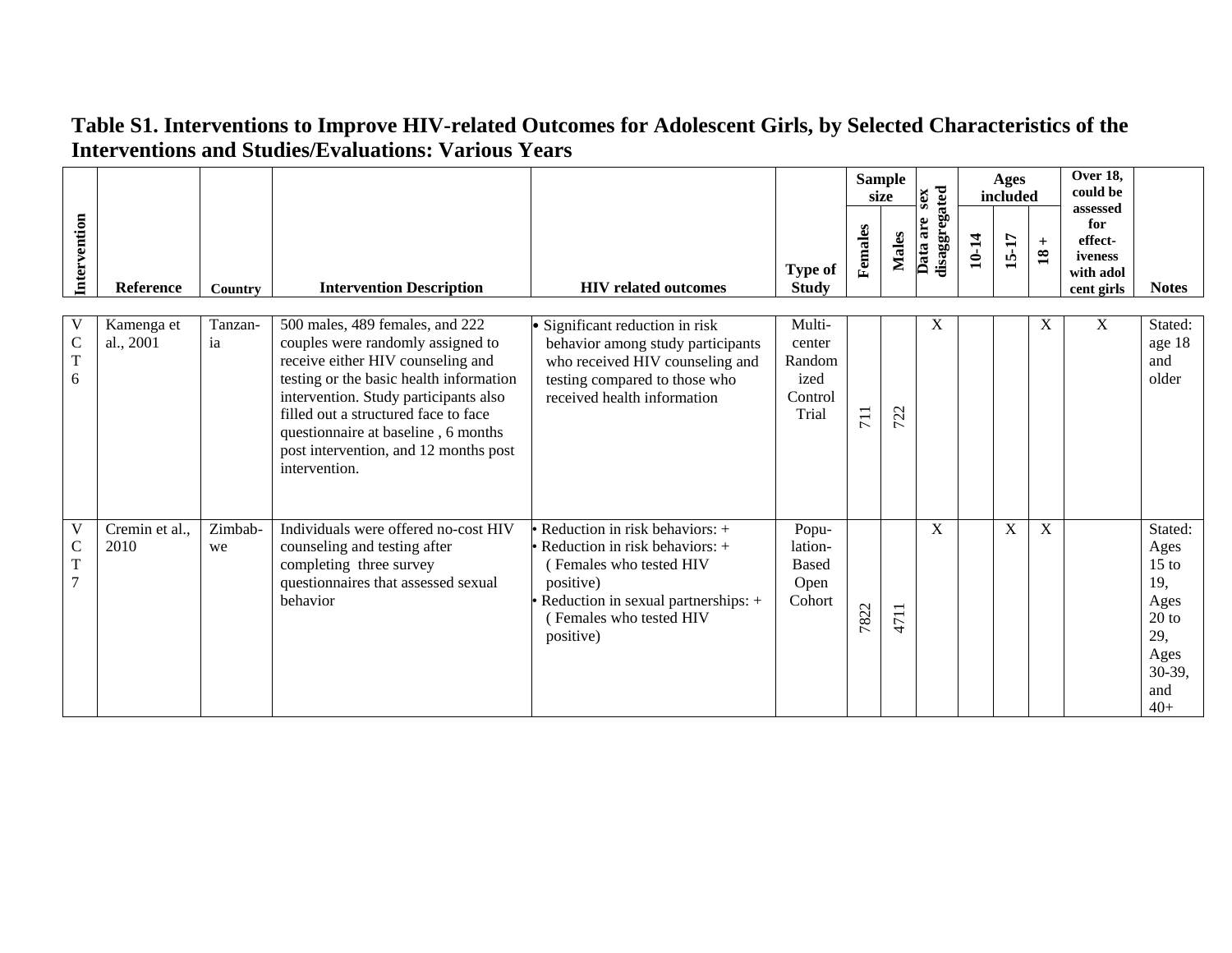|              |                           |                 |                                                                                                                                                                                                                                             |                                                                                                                                                                                                                                                                          |                                                    |         | <b>Sample</b><br>size                      | sex                       |       | Ages<br>included   |                        | Over 18,<br>could be                                             |                                        |
|--------------|---------------------------|-----------------|---------------------------------------------------------------------------------------------------------------------------------------------------------------------------------------------------------------------------------------------|--------------------------------------------------------------------------------------------------------------------------------------------------------------------------------------------------------------------------------------------------------------------------|----------------------------------------------------|---------|--------------------------------------------|---------------------------|-------|--------------------|------------------------|------------------------------------------------------------------|----------------------------------------|
| Intervention | <b>Reference</b>          | Country         | <b>Intervention Description</b>                                                                                                                                                                                                             | <b>HIV</b> related outcomes                                                                                                                                                                                                                                              | Type of<br><b>Study</b>                            | Females | <b>Males</b>                               | disaggregated<br>Data are | 10-14 | 7Ļ<br>$\mathbf{5}$ | $+$<br>$\overline{18}$ | assessed<br>for<br>effect-<br>iveness<br>with adol<br>cent girls | <b>Notes</b>                           |
| C<br>T<br>8  | Solomon et<br>al., 2006   | India           | Individuals with an increased risk of<br>acquiring HIV received Risk<br>Reduction Counseling(RRC) at<br>baseline, 6 months, and 12 months<br>after enrolling into study.                                                                    | · Both men and women reported a<br>statistically significant decrease in<br>the number of different sexual<br>partners, the number of new<br>partners, and the proportion of<br>sexual encounters                                                                        | Pros-<br>pective<br>Cohort<br>Follow-<br>up        | 250     | 250                                        | X                         |       |                    | X                      | X                                                                | Stated:<br>18<br>years<br>and<br>older |
| T<br>9       | Kalichman et<br>al., 2008 | South<br>Africa | Study participants were randomly<br>assigned to either a three-hour skills<br>training on HIV-alcohol risk reduction<br>or a one-hour HIV-alcohol<br>information session and then followed<br>for 3 and 6 months after the<br>intervention. | The three-hour program resulted in<br>significant declines in unprotected<br>intercourse and sexual partners,<br>alcohol use prior to sex and<br>increased condom use compared to<br>the one-hour session. However,<br>effects were weakest for the<br>heaviest drinkers | Random<br>-ized<br>Commu<br>nity<br>Field<br>Trial | 236     | $\overline{ }$<br>$\overline{\phantom{0}}$ | X                         |       |                    | X                      | X                                                                | Stated:<br>ages<br>18 and<br>older     |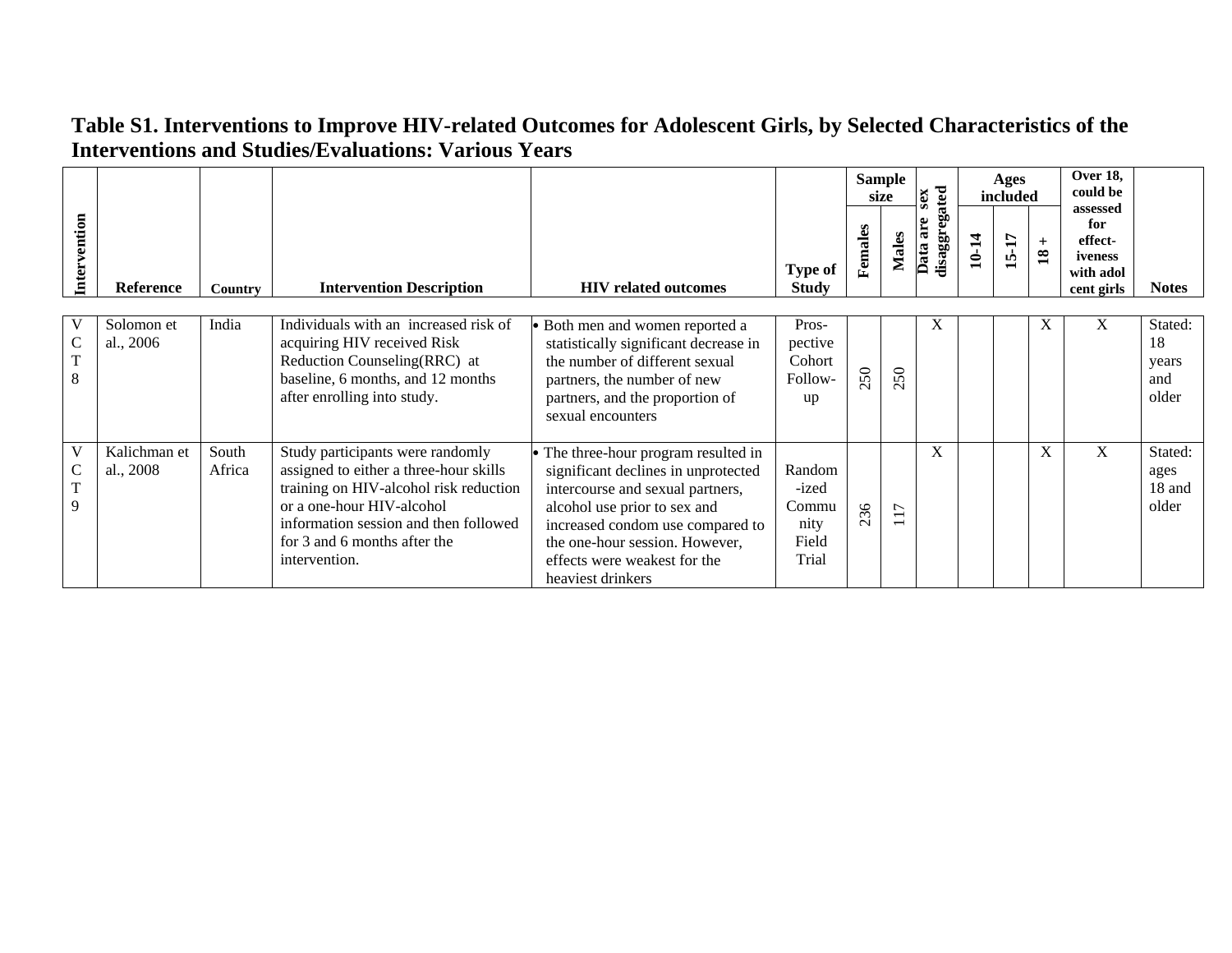|                                   |                           |         |                                                                                                                                                                                                                                                                                                                                         |                                                                                                                                                                                                                                                                                                                                                                                                                                                                                                                                                                       |                                        |         | <b>Sample</b><br>size | sex                          |       | Ages<br>included |                      | Over 18,<br>could be                                             |                                                                                      |
|-----------------------------------|---------------------------|---------|-----------------------------------------------------------------------------------------------------------------------------------------------------------------------------------------------------------------------------------------------------------------------------------------------------------------------------------------|-----------------------------------------------------------------------------------------------------------------------------------------------------------------------------------------------------------------------------------------------------------------------------------------------------------------------------------------------------------------------------------------------------------------------------------------------------------------------------------------------------------------------------------------------------------------------|----------------------------------------|---------|-----------------------|------------------------------|-------|------------------|----------------------|------------------------------------------------------------------|--------------------------------------------------------------------------------------|
| Intervention                      | <b>Reference</b>          | Country | <b>Intervention Description</b>                                                                                                                                                                                                                                                                                                         | <b>HIV</b> related outcomes                                                                                                                                                                                                                                                                                                                                                                                                                                                                                                                                           | <b>Type of</b><br><b>Study</b>         | Females | <b>Males</b>          | disaggregated<br>are<br>Data | 10-14 | <b>15-17</b>     | $+$<br>$\mathbf{18}$ | assessed<br>for<br>effect-<br>iveness<br>with adol<br>cent girls | <b>Notes</b>                                                                         |
| $\mathsf{C}$<br>$\mathbf T$<br>10 | Mackenzie et<br>al., 2008 | Kenya   | Clients who received VCT were also<br>screened for exposure to alcohol.<br>Clients defined as having problems<br>with alcohol then received a 5 to 10<br>minute client centered alcohol<br>counseling intervention. Follow up<br>questionnaires were administered a<br>year later to evaluate clients' exposure<br>to the intervention. | • 97 percent of clients at the<br>intervention sites reported being<br>extremely receptive to discussions<br>about alcohol use while at the VCT<br>center<br>Both clients and providers widely<br>agree that alcohol was a major<br>factor in HIV risk, and that the<br>VCT room was an appropriated<br>place for such discussions<br>Clients from the intervention sites<br>displayed more concrete intentions<br>to reduce or stop alcohol intake<br>Women who were screened and<br>identified as having alcohol<br>problems were more likely to be<br>HIV-positive | Quasi<br>experi-<br>mental<br>research | 544     | 4<br>$\Omega$         | X                            |       |                  | X                    | X                                                                | Stated:<br>Age 18<br>and<br>older;<br>Age<br>range<br>ages<br>18 <sub>to</sub><br>85 |

*Expand Harm Reduction Programs to Include Adolescent Girls*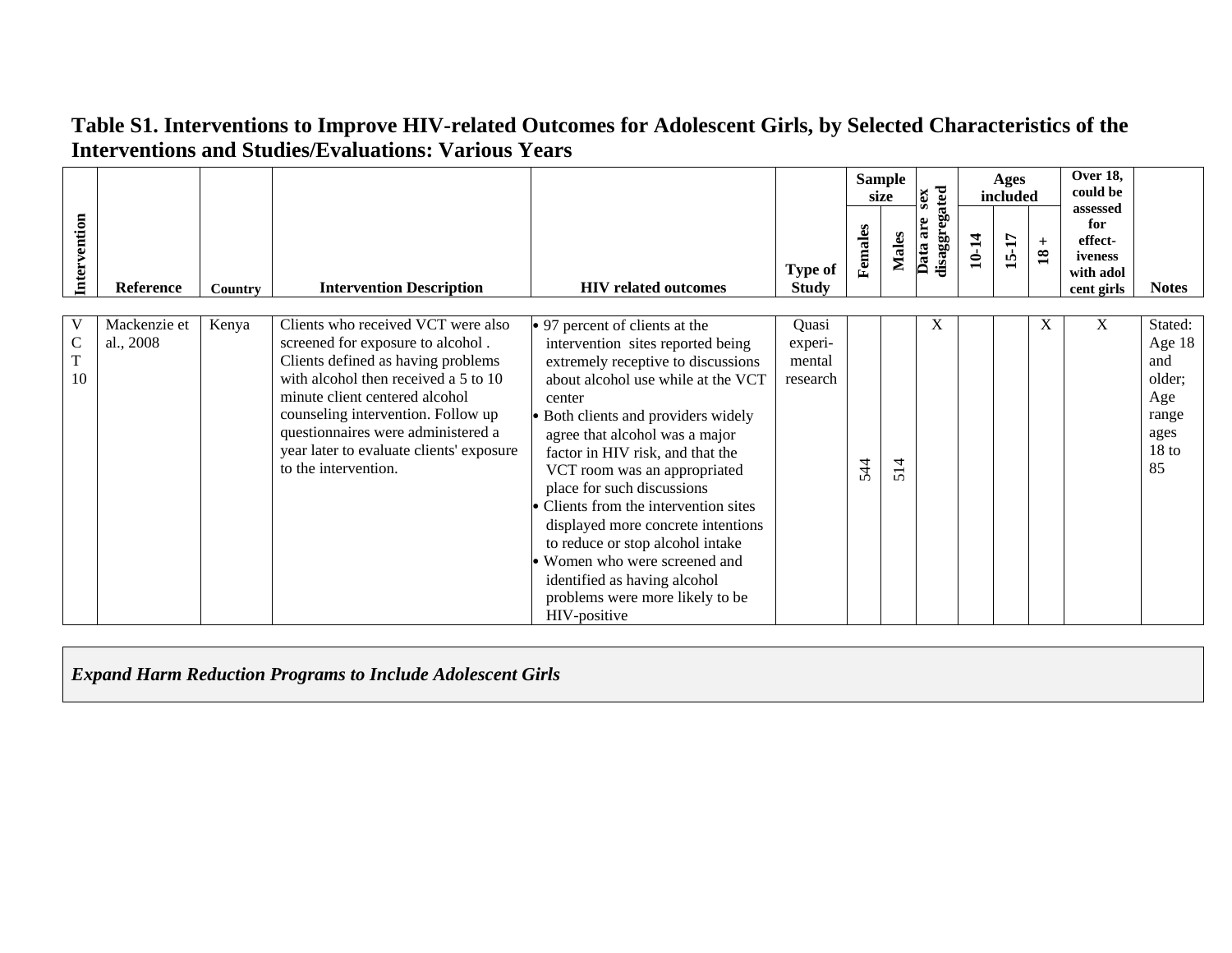|                                    |                         |                          |                                                                                                                                                                                                               |                                                                                                                                                                                                                                                                                                                                                                                     |                                |                    | <b>Sample</b><br>size | sex                       |                      | <b>Ages</b><br>included |                                              | Over 18,<br>could be<br>assessed                     |                                     |
|------------------------------------|-------------------------|--------------------------|---------------------------------------------------------------------------------------------------------------------------------------------------------------------------------------------------------------|-------------------------------------------------------------------------------------------------------------------------------------------------------------------------------------------------------------------------------------------------------------------------------------------------------------------------------------------------------------------------------------|--------------------------------|--------------------|-----------------------|---------------------------|----------------------|-------------------------|----------------------------------------------|------------------------------------------------------|-------------------------------------|
| Intervention                       | Reference               | Country                  | <b>Intervention Description</b>                                                                                                                                                                               | <b>HIV</b> related outcomes                                                                                                                                                                                                                                                                                                                                                         | <b>Type of</b><br><b>Study</b> | Females            | <b>Males</b>          | disaggregated<br>Data are | 10-14                | $15-17$                 | $\boldsymbol{+}$<br>$\overline{\mathbf{18}}$ | for<br>effect-<br>iveness<br>with adol<br>cent girls | <b>Notes</b>                        |
| Η<br>R                             | Mattick et al.,<br>2009 |                          | 6 studies were reviewed to evaluate<br>the effects of methadone maintenance<br>treatment compared with treatments<br>that do not involve opioid replacement<br>therapy for opioid dependence                  | · Methadone was statistically<br>significantly more effective than<br>non-pharmological approaches in<br>retaining patients in treatment<br>• Methadone was also effective in<br>the suppression of heroin use but<br>had no effect on criminal activity<br>or mortality                                                                                                            | Meta-<br>Analysis              | N/<br>$\mathbf{A}$ | N/<br>A               |                           | N/<br>$\overline{A}$ | N/<br>A                 | N/<br>$\mathbf{A}$                           | N/A                                                  | 954<br>study<br>partic-<br>ipants   |
| H<br>$\mathbf R$<br>$\overline{c}$ | Mattick et al.,<br>2008 | Systema<br>tic<br>Review | 24 studies were reviewed to evaluate<br>the effect of buprenorphine<br>maintenance against placebo and<br>methadone maintenance in retaining<br>patients in treatment and in<br>suppressing illicit drug use. | Buprenorphine was statistically<br>significantly superior to placebo<br>medication in retention of patients<br>in treatment at low, medium, and<br>high doses<br>• Buprenorphine given in flexible<br>doses was less effective than<br>methadone in retaining patients in<br>treatment                                                                                              | System-<br>atic<br>Review      | ${\bf N} /$<br>A   | N/<br>A               |                           | N/<br>$\mathbf{A}$   | N/<br>A                 | ${\bf N} /$<br>A                             | N/A                                                  | 4497<br>study<br>partic-<br>ipants  |
| Η<br>$\mathbf R$<br>3              | Gowing et<br>al., 2011  | Multi-<br>country        | 33 studies were reviewed to determine<br>the effect of oral substitution treatment<br>for opioid dependent injecting drug<br>users on risk behaviors and rates of<br>HIV infections.                          | Oral substitution treatment with<br>methadone or buprenorphine was<br>associated with statistically<br>significant reductions in illicit<br>opioid use, injecting use and<br>sharing of injecting equipment<br>This was also associated with a<br>reduction in the proportion of<br>injecting drug users reporting<br>multiple sex partners or<br>exchanging sex for drugs or money | System-<br>atic<br>Review      | N/<br>A            | N/<br>A               | N/<br>$\mathsf{A}$        | N/<br>$\overline{A}$ | N/<br>$\mathbf{A}$      | N/<br>A                                      |                                                      | 10400<br>Study<br>partic-<br>ipants |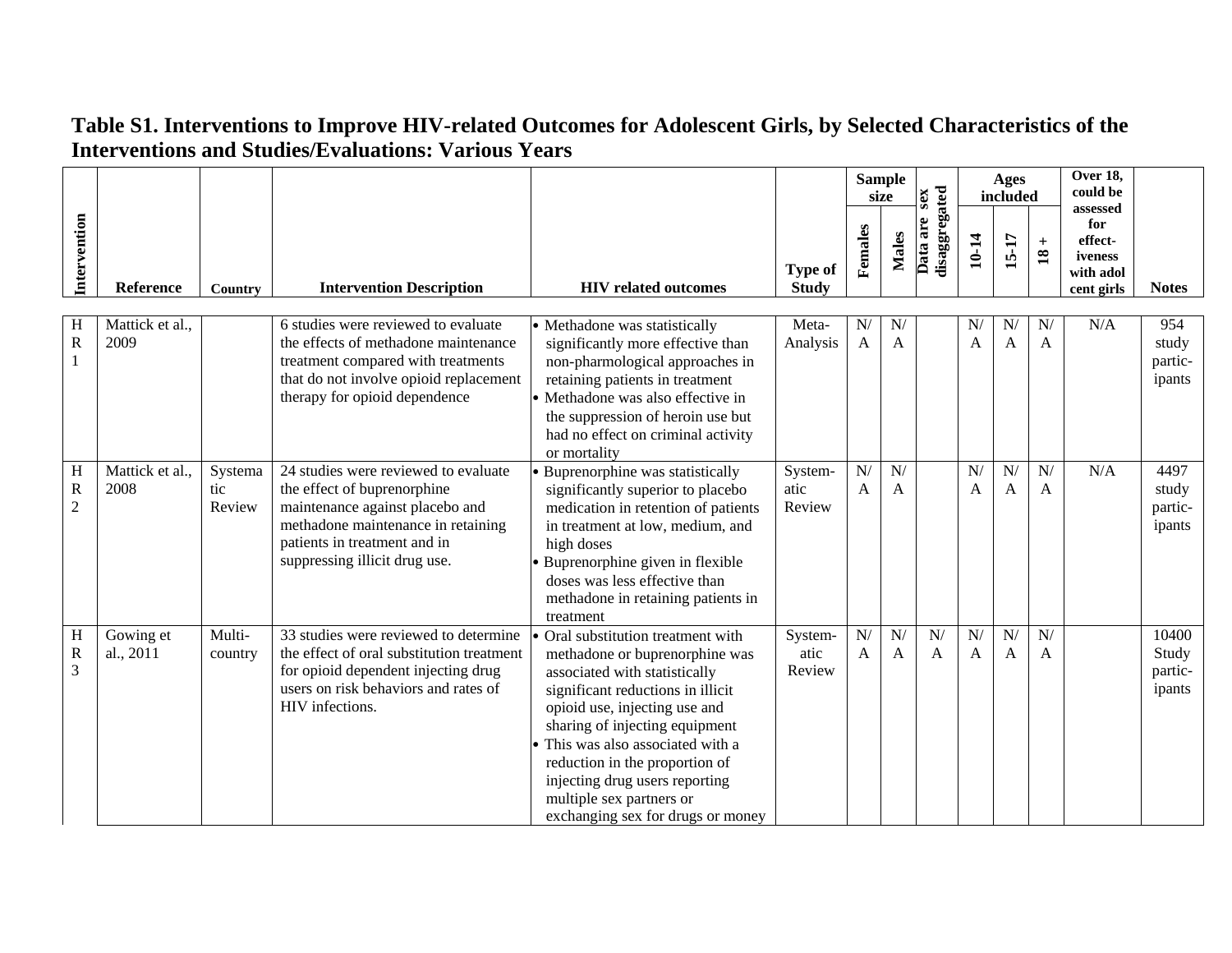| ention |           |         |                                 |                             |                | S<br>ω<br>ಡ<br>۶<br>.JJ | Sample<br>size<br>▱ | 70<br>∼<br>∽<br>S.<br>پ<br>ັ<br>ಡ<br>œ<br>ಡ<br>₩<br>ದ<br>$\cdot$ . | っ<br>− | Ages<br>included<br>►<br>−<br>IÒ.<br>$\blacksquare$ | $\mathbf{18}$ | <b>Over 18,</b><br>could be<br>assessed<br>for<br>effect-<br>iveness |              |
|--------|-----------|---------|---------------------------------|-----------------------------|----------------|-------------------------|---------------------|--------------------------------------------------------------------|--------|-----------------------------------------------------|---------------|----------------------------------------------------------------------|--------------|
| nter   |           |         |                                 |                             | <b>Type of</b> | E,                      |                     | Ð                                                                  |        |                                                     |               | with adol                                                            |              |
|        | Reference | Country | <b>Intervention Description</b> | <b>HIV</b> related outcomes | <b>Study</b>   |                         |                     |                                                                    |        |                                                     |               | cent girls                                                           | <b>Notes</b> |

|              |             |               |                                                 | • Little effect on condom use was      |         |          |  |  |          |
|--------------|-------------|---------------|-------------------------------------------------|----------------------------------------|---------|----------|--|--|----------|
|              |             |               |                                                 | observed                               |         |          |  |  |          |
| Η            | McCarthy et | United        | Clinical data for 81 mothers who                | • There was no difference in the rate  |         | $\theta$ |  |  | 81       |
| $\mathbb{R}$ | al., 2005   | <b>States</b> | received methadone and their 81                 | of medication treatment for            | Retrosp |          |  |  | mot-     |
| 4            |             |               | offspring were reviewed to assess the           | neonatal abstinence symptoms or        | ective  |          |  |  | hers     |
|              |             |               | effect of high doses of methadone               | days of infant hospitalization         | Cohort  |          |  |  | and 81   |
|              |             |               | during pregnancy on maternal and                | between the high and low dose          | Study   |          |  |  | off-     |
|              |             |               | fetal outcomes. The cohort was                  | groups                                 |         |          |  |  | spring.  |
|              |             |               | divided into high dose $(>=100 \text{ mg})$ and | • The high dose group had less illicit |         |          |  |  | Stated:  |
|              |             |               | low-dose $(<100$ mg) groups.                    | drug use during delivery despite a     |         |          |  |  | infants' |
|              |             |               |                                                 | long history of opiate abuse           |         |          |  |  | mean     |
|              |             |               |                                                 | The whole cohort had a 81% rate        |         |          |  |  | gest-    |
|              |             |               |                                                 | of negative toxicology screens at      |         |          |  |  | ational  |
|              |             |               |                                                 | delivery                               |         |          |  |  | age      |
|              |             |               |                                                 |                                        |         |          |  |  | was      |
|              |             |               |                                                 |                                        |         |          |  |  | 37.3     |
|              |             |               |                                                 |                                        |         |          |  |  | weeks;   |
|              |             |               |                                                 |                                        |         |          |  |  | The      |
|              |             |               |                                                 |                                        |         |          |  |  | ave      |
|              |             |               |                                                 |                                        |         |          |  |  | mater-   |
|              |             |               |                                                 |                                        |         |          |  |  | nal age  |
|              |             |               |                                                 |                                        |         |          |  |  | on       |
|              |             |               |                                                 |                                        |         |          |  |  | admis-   |
|              |             |               |                                                 |                                        |         |          |  |  | sion     |
|              |             |               |                                                 |                                        |         |          |  |  | was 32   |
|              |             |               |                                                 |                                        |         |          |  |  | years    |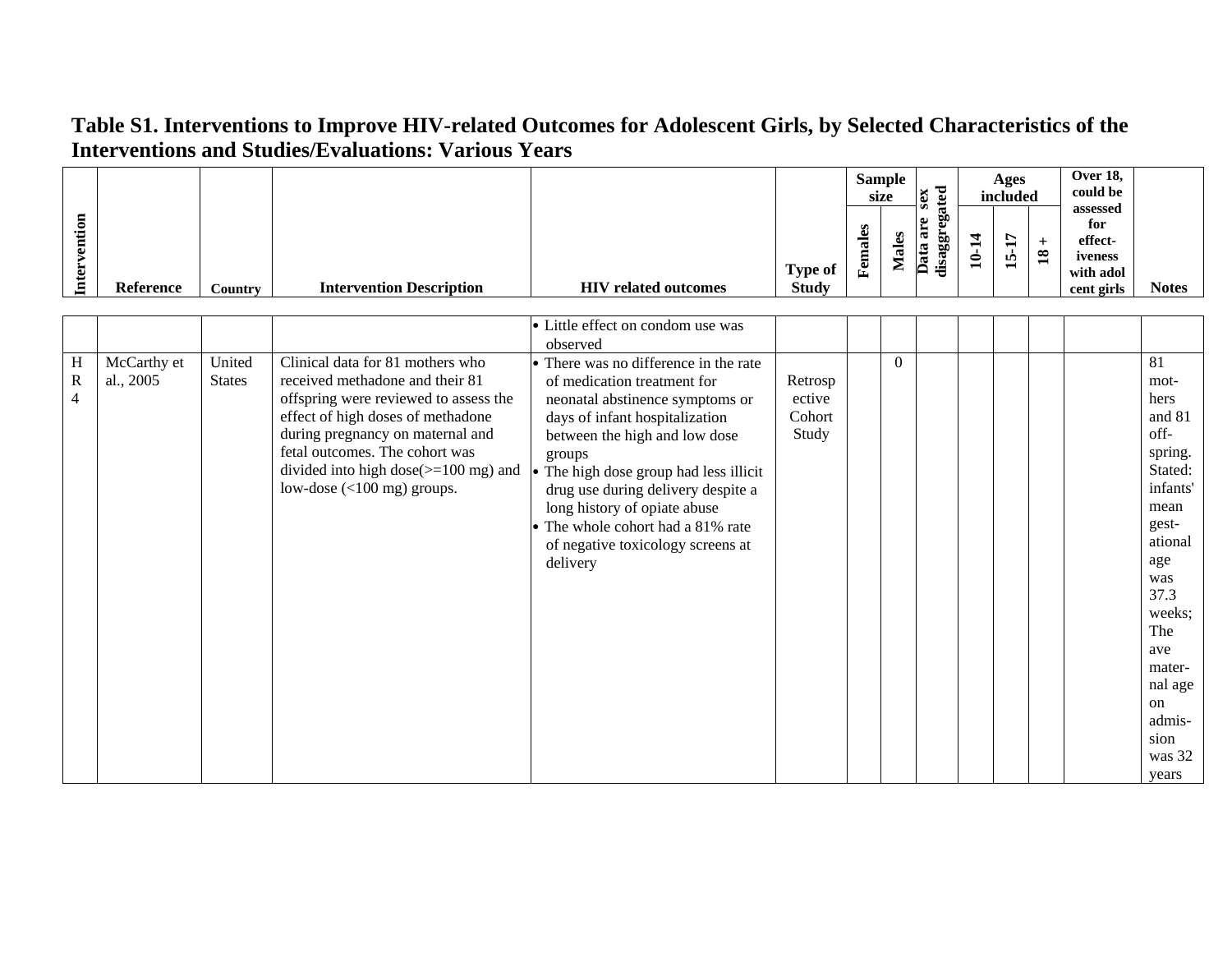|                       |                                  |                                                             |                                                                                                                                                                                                                                                                      |                                                                                                                                                                                                                                                                                                                                                             |                                                                                             |                  | <b>Sample</b><br>size | sex                       |         | Ages<br>included   |                        | Over 18,<br>could be                                             |                                                                                                           |
|-----------------------|----------------------------------|-------------------------------------------------------------|----------------------------------------------------------------------------------------------------------------------------------------------------------------------------------------------------------------------------------------------------------------------|-------------------------------------------------------------------------------------------------------------------------------------------------------------------------------------------------------------------------------------------------------------------------------------------------------------------------------------------------------------|---------------------------------------------------------------------------------------------|------------------|-----------------------|---------------------------|---------|--------------------|------------------------|------------------------------------------------------------------|-----------------------------------------------------------------------------------------------------------|
| Intervention          | Reference                        | <b>Country</b>                                              | <b>Intervention Description</b>                                                                                                                                                                                                                                      | <b>HIV</b> related outcomes                                                                                                                                                                                                                                                                                                                                 | <b>Type of</b><br><b>Study</b>                                                              | Females          | <b>Males</b>          | disaggregated<br>Data are | 10-14   | 15-17              | $+$<br>$\overline{18}$ | assessed<br>for<br>effect-<br>iveness<br>with adol<br>cent girls | <b>Notes</b>                                                                                              |
| H<br>$\mathbf R$<br>5 | Dutta et al.,<br>2012            | global                                                      | Review of scientific literature on the<br>associations between HIV, NSP, MAT<br>and HTC                                                                                                                                                                              | • NSP, MAT and HTC were<br>associated with lower rates of HIV;<br>for HTC, only those who tested<br>HIV positive                                                                                                                                                                                                                                            | System-<br>atic<br>Review                                                                   | N/<br>A          | N<br>A                | N/<br>A                   |         | $\mathbf X$        | $\mathbf X$            |                                                                  |                                                                                                           |
| H<br>$\mathbf R$<br>6 | Wodak and<br>Cooney,<br>2006:802 | United<br>States,<br>Canada.<br>Europe,<br>Nepal,<br>Russia | A review of studies to determine the<br>effect of Needle Syringe Programs in<br>reducing HIV infection among<br>injecting drug users.                                                                                                                                | • A review of ten studies that<br>evaluated HIV seroconversion or<br>seropositivity as outcomes found<br>the needle exchange programs<br>were protective in six studies; had<br>no effect in two studies and were<br>negatively associated in two<br>studies<br>Overall, needle exchange programs<br>were effective in reducing HIV<br>infection among IDUs | System-<br>atic<br>Review                                                                   | ${\bf N} /$<br>A | N/<br>A               | N/<br>A                   | N/<br>A | N/<br>$\mathbf{A}$ | N/<br>A                |                                                                  |                                                                                                           |
| H<br>$\mathbf R$<br>7 | Wu et al.,<br>2007a              | China                                                       | Four counties and townships in<br>Gungxi and Guandong provinces were<br>randomized to intervention and<br>control arms. The intervention group<br>received health education sessions,<br>peer education, needle dispensary and<br>recall and access to safe needles. | • While needle sharing behaviors<br>among IDUs were similar in the<br>intervention and nonintervention<br>areas $(68.4\%$ compared to $67.8\%$ ),<br>needle sharing dropped<br>significantly to 35.3% after a year<br>of the intervention in the<br>intervention area                                                                                       | Two-<br>armed<br>prospect<br>ive<br>commun<br>ity<br>randomi<br>zed<br>preventi<br>on trial | 50               | 802                   | X                         | X       | $\mathbf X$        | $\mathbf X$            |                                                                  | Age<br>disag-<br>greg-<br>ation:<br>ages<br>11 to<br>19; 20<br>to 29;<br>$30$ to<br>39;<br>$40+$<br>years |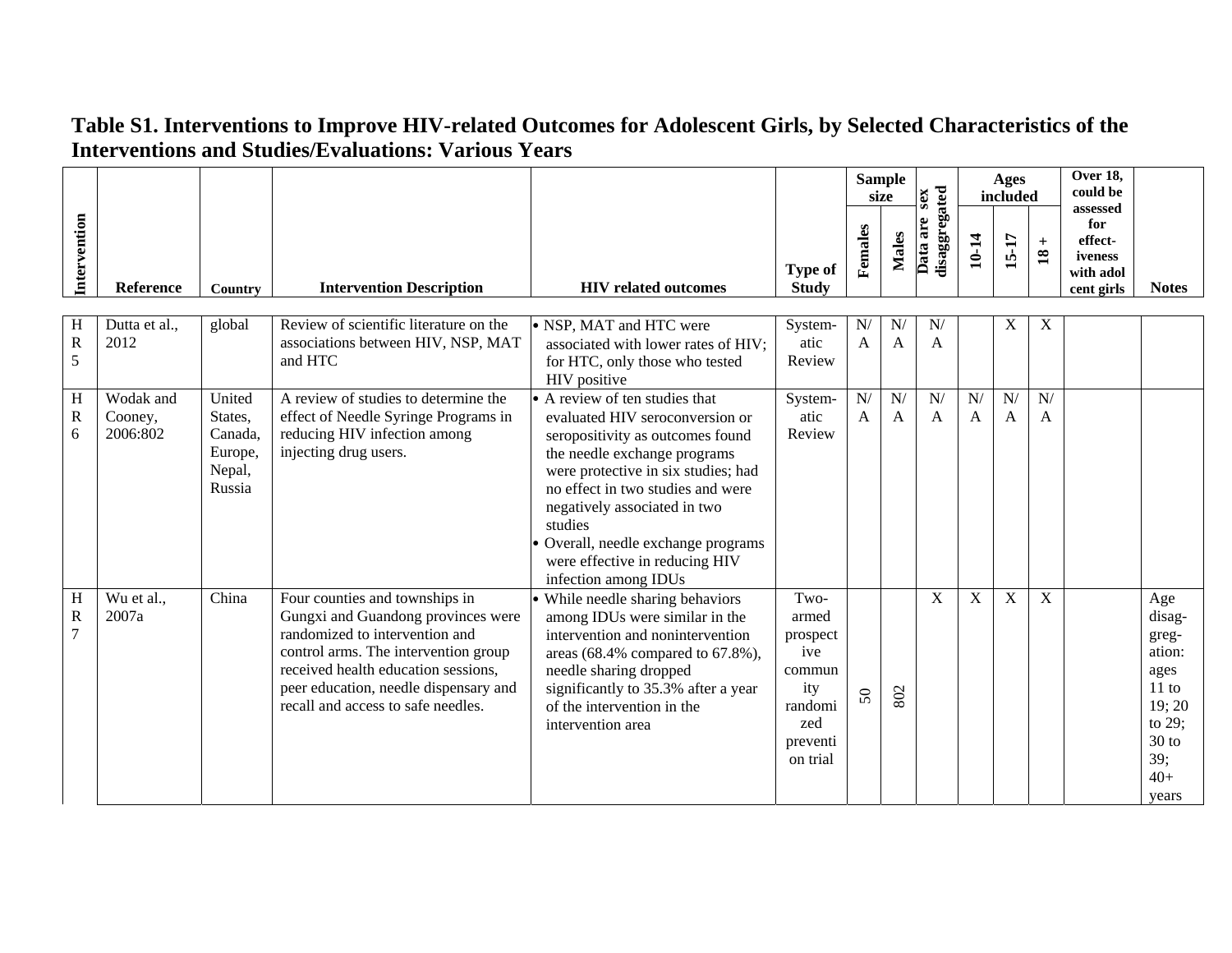|                       |                           |                   |                                                                                                                                                                                            |                                                                                                                                                                                                                                                         |                                |                        | <b>Sample</b><br>size | sex                       |         | Ages<br>included |                                      | Over 18,<br>could be<br>assessed                     |                                                                                                                                            |
|-----------------------|---------------------------|-------------------|--------------------------------------------------------------------------------------------------------------------------------------------------------------------------------------------|---------------------------------------------------------------------------------------------------------------------------------------------------------------------------------------------------------------------------------------------------------|--------------------------------|------------------------|-----------------------|---------------------------|---------|------------------|--------------------------------------|------------------------------------------------------|--------------------------------------------------------------------------------------------------------------------------------------------|
| Intervention          | <b>Reference</b>          | Country           | <b>Intervention Description</b>                                                                                                                                                            | <b>HIV</b> related outcomes                                                                                                                                                                                                                             | <b>Type of</b><br><b>Study</b> | Females                | <b>Males</b>          | disaggregated<br>Data are | 10-14   | 15-17            | $\qquad \qquad +$<br>$\overline{18}$ | for<br>effect-<br>iveness<br>with adol<br>cent girls | <b>Notes</b>                                                                                                                               |
| H<br>$\mathbf R$<br>8 | Topp et al.,<br>2011      | Austra-<br>lia    | Participants in the Australian Needle<br>and Syringe Program completed a<br>brief survey and provided a capillary<br>blood sample to screen for antibodies<br>of HIV and Hepatitis C virus | • HIV prevalence among participants<br>was $1\%$<br>• Antibody seropositivity was<br>associated with homosexual or<br>bisexual identity, older age, male<br>gender, older age at first injection,<br>and survey participation between<br>1995 and 1997. | Cross-<br>sectiona<br>1 study  | ,647<br>$\overline{ }$ | 14,725                | X                         | X       | X                | X                                    |                                                      | Stated:<br>$\leq$ 24<br>years;<br>Ages<br>$25$ to<br>30<br>years;<br>Ages<br>$31$ to<br>37<br>years;<br>Ages<br>38<br>years<br>and<br>over |
| H<br>$\mathbf R$<br>9 | Palmateer et<br>al., 2010 | Meta-<br>analysis | A meta-analysis which reviewed the<br>effectiveness of Needle Syringe<br>Programs in preventing hepatitis C<br>and HIV transmission.                                                       | · Evidence for the effectiveness of<br>Needle Syringe Programs in<br>preventing Hepatitis C<br>transmission was insufficient<br>Evidence for the effectiveness of<br>Needle Syringe Programs in<br>preventing HIV transmission was<br>tentative         | System-<br>atic<br>Review      | N/<br>A                | N/<br>A               | N/<br>A                   | N/<br>A | ${\bf N} /$<br>A | N/<br>A                              |                                                      | N/A                                                                                                                                        |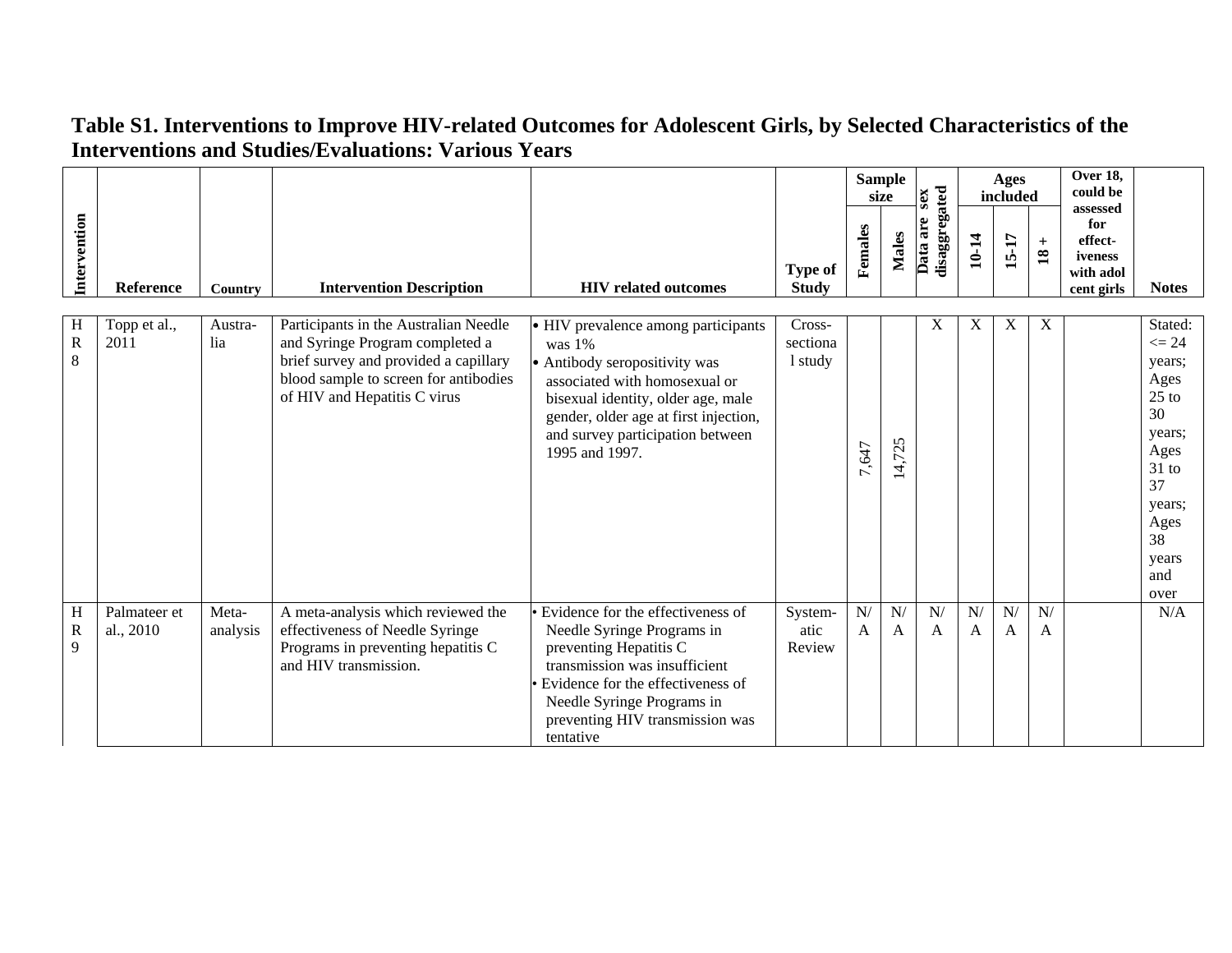|                                  |                         |                                                                                                             |                                                                                                                                                                                       |                                                                                                                                                                                                                                                                                                                                        |                                                |         | <b>Sample</b><br>size | sex                       |       | Ages<br>included |                        | Over 18,<br>could be<br>assessed                     |                                                                                                                                                 |
|----------------------------------|-------------------------|-------------------------------------------------------------------------------------------------------------|---------------------------------------------------------------------------------------------------------------------------------------------------------------------------------------|----------------------------------------------------------------------------------------------------------------------------------------------------------------------------------------------------------------------------------------------------------------------------------------------------------------------------------------|------------------------------------------------|---------|-----------------------|---------------------------|-------|------------------|------------------------|------------------------------------------------------|-------------------------------------------------------------------------------------------------------------------------------------------------|
| Intervention                     | Reference               | Country                                                                                                     | <b>Intervention Description</b>                                                                                                                                                       | <b>HIV</b> related outcomes                                                                                                                                                                                                                                                                                                            | <b>Type of</b><br><b>Study</b>                 | Females | <b>Males</b>          | disaggregated<br>Data are | 10-14 | 15-17            | $+$<br>$\overline{18}$ | for<br>effect-<br>iveness<br>with adol<br>cent girls | <b>Notes</b>                                                                                                                                    |
| H<br>$\overline{\text{R}}$<br>10 | Smyrnov et al<br>2012   | Ukraine                                                                                                     | The Peer-Driven Intervention (PDI)<br>relied on Injecting drug users (IDU)<br>as recruits to educate their peers in the<br>community and recruit them for harm<br>reduction services. | • PDI was 6.3 times more powerful<br>as a recruitment mechanism<br>• PDIs resulted in significant<br>increases in the recruitment of<br>women, young injectors, and IDUs<br>who injected a more diverse<br>variety of drugs                                                                                                            | Respon-<br>dent<br>Driven<br>Samp-<br>ling     | 727     | 546                   | X                         | X     | X                | X                      |                                                      | Stated:<br>< 20<br>years;<br>Ages<br>$20$ to<br>$25$ ; ><br>25<br>years.                                                                        |
| H<br>$\overline{\text{R}}$<br>11 | Medley et al.,<br>2009a | Meta-<br>analysis<br>in Sub-<br>Saharan<br>Africa,<br>East and<br>Central<br>Asia,<br>Latin<br>Ame-<br>rica | 30 studies were reviewed to determine<br>the effectiveness of peer education<br>interventions for HIV prevention in<br>developing countries.                                          | Peer education interventions were<br>significantly associated with<br>increased HIV knowledge<br>(OR=2.28), reduced equipment<br>sharing among injecting drug users<br>(OR=1.88), and increased condom<br>use $(OR=1.92)$<br>Peer education interventions had<br>no significant effect on sexually<br>transmitted infections (OR=1.22) | System-<br>atic<br>Review<br>Meta-<br>analysis | N/<br>A | N/<br>A               | N/<br>A                   | X     | X                | X                      |                                                      | Ages<br>$13$ to<br>70<br>based<br>on<br>studies<br>rev-<br>iewed.<br>Some<br>studies<br>were<br>mis-<br>sing<br>age<br>disag-<br>greg-<br>ation |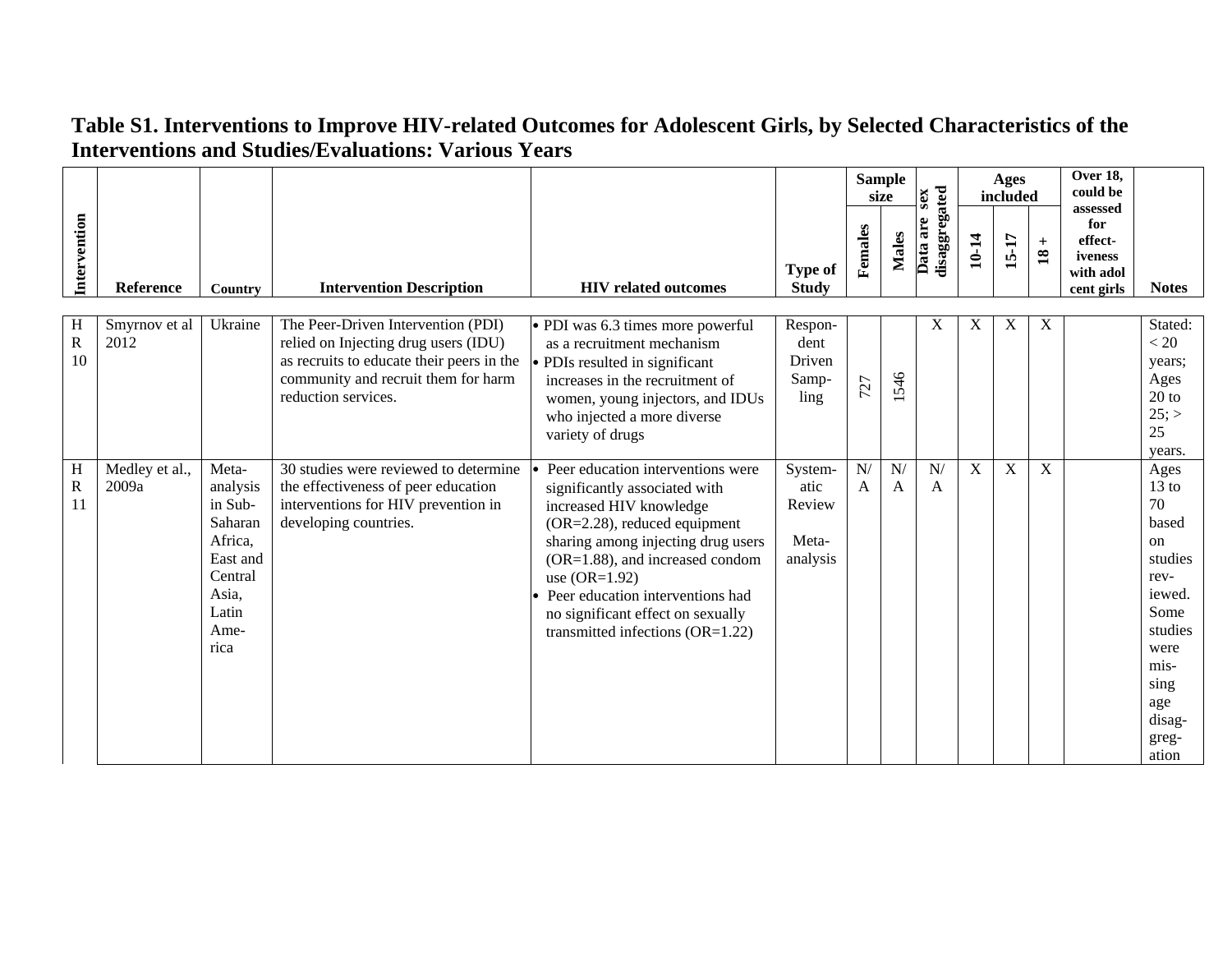|                        |                         |                         |                                                                                                                                                                                                                                           |                                                                                                                                                                                                                                                                                                                 |                                |         | <b>Sample</b><br>size | sex                       |         | Ages<br>included |                        | <b>Over 18,</b><br>could be<br>assessed              |                                                                                                                                   |
|------------------------|-------------------------|-------------------------|-------------------------------------------------------------------------------------------------------------------------------------------------------------------------------------------------------------------------------------------|-----------------------------------------------------------------------------------------------------------------------------------------------------------------------------------------------------------------------------------------------------------------------------------------------------------------|--------------------------------|---------|-----------------------|---------------------------|---------|------------------|------------------------|------------------------------------------------------|-----------------------------------------------------------------------------------------------------------------------------------|
| Intervention           | <b>Reference</b>        | Country                 | <b>Intervention Description</b>                                                                                                                                                                                                           | <b>HIV</b> related outcomes                                                                                                                                                                                                                                                                                     | <b>Type of</b><br><b>Study</b> | Females | <b>Males</b>          | disaggregated<br>Data are | 10-14   | 15-17            | $+$<br>$\overline{18}$ | for<br>effect-<br>iveness<br>with adol<br>cent girls | <b>Notes</b>                                                                                                                      |
| Н<br>$\mathbf R$<br>12 | Hammett et<br>al., 2012 | Viet-<br>nam            | Cross-sectional surveys were<br>administered to female sexual<br>partners(SP) of injecting drug users in<br>order to evaluate the efficacy of peer-<br>based HIV prevention interventions<br>for SPs.                                     | · Condom use increased from 16% at<br>12 months to 27% at 24 months<br>Self-reported condom use at last<br>sex was 3.5 times higher among<br>participants in the intervention<br>compared to non-participants                                                                                                   | Cross-<br>sectiona<br>1 study  | 278     | $\circ$               | <b>NA</b>                 |         |                  | X                      | X                                                    | Stated:<br>Age 18<br>and<br>older.<br>Age<br>disag-<br>gre-<br>gation:<br>18 <sub>to</sub><br>30; 31<br>to $40$ ;<br>>40<br>years |
| Η<br>R<br>13           | Meader et al.,<br>2010  | Coch-<br>rane<br>Review | Studies were reviewed to assess the<br>efficacy of multi-session psychosocial<br>interventions in comparison with<br>standard education and minimal<br>intervention controls for the reduction<br>of injection and sexual risk behaviors. | • There was little benefit observed<br>for multi-session psychosocial<br>interventions compared to standard<br>education<br>· People in formal treatment were<br>likely to respond to multi-session<br>psychosocial interventions<br>•Single gender groups were<br>associated with greater benefits<br>observed | Meta-<br>Analysis              | N/<br>A | N/<br>A               |                           | N/<br>А | N/<br>A          | N/<br>A                |                                                      | 11,867<br>study<br>partic-<br>ipants                                                                                              |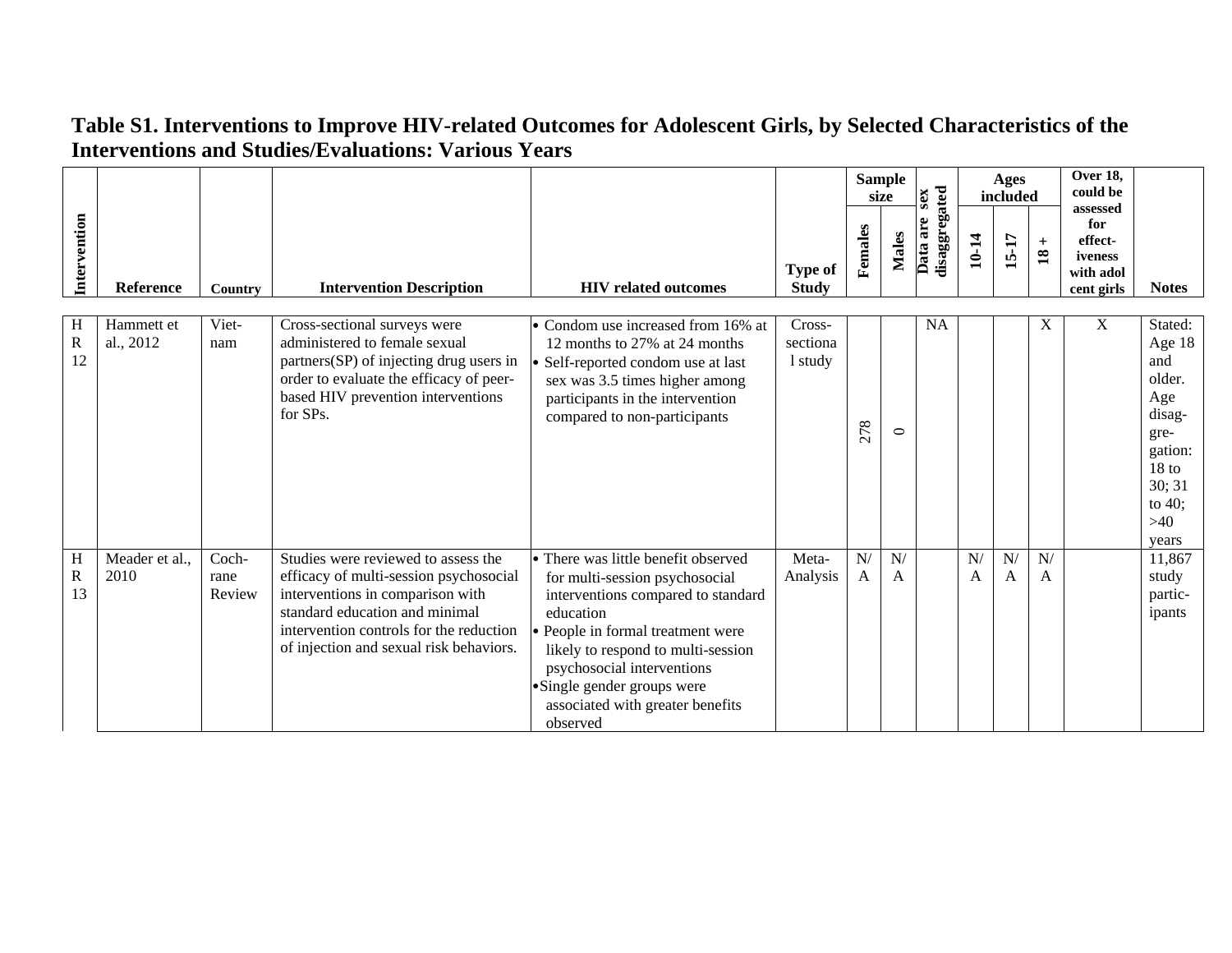|                                  |                         |                |                                                                                                                                                                                                                                             |                                                                                                                                                                                                                                                                                                                                                                                                                                                                                                                                              |                                      |         | <b>Sample</b><br>size | sex                       |       | Ages<br>included |                        | Over 18,<br>could be                                             |                                   |
|----------------------------------|-------------------------|----------------|---------------------------------------------------------------------------------------------------------------------------------------------------------------------------------------------------------------------------------------------|----------------------------------------------------------------------------------------------------------------------------------------------------------------------------------------------------------------------------------------------------------------------------------------------------------------------------------------------------------------------------------------------------------------------------------------------------------------------------------------------------------------------------------------------|--------------------------------------|---------|-----------------------|---------------------------|-------|------------------|------------------------|------------------------------------------------------------------|-----------------------------------|
| Intervention                     | Reference               | Country        | <b>Intervention Description</b>                                                                                                                                                                                                             | <b>HIV</b> related outcomes                                                                                                                                                                                                                                                                                                                                                                                                                                                                                                                  | <b>Type of</b><br><b>Study</b>       | Females | Males                 | disaggregated<br>Data are | 10-14 | 15-17            | $+$<br>$\overline{18}$ | assessed<br>for<br>effect-<br>iveness<br>with adol<br>cent girls | <b>Notes</b>                      |
| H<br>$\overline{\text{R}}$<br>14 | Gilbert et al.,<br>2010 | Kazakh<br>stan | Couples were randomly assigned to a<br>four-session Couple- Based HIV/STI<br>Risk Reduction (CHSR) group or a<br>four-session Couple- Based Wellness<br>Promotion (WP) group and compared<br>at baseline and 3 months.                      | Reported a higher proportion of<br>condom use during vaginal sex<br>with their study partner: $+$ (CHSR<br>group)<br>Reported a lower number and<br>proportion of injection acts in<br>which syringes or needles were<br>shared: $+$ (CHSR group)<br>Increased HIV/AIDS Knowledge,<br>condom use self-efficacy, and<br>couple communication skills: +<br>(CHSR group)                                                                                                                                                                        | Random<br>ized<br>Control<br>Trial   | N/<br>A | N/<br>A               |                           |       |                  | $\mathbf X$            |                                                                  | Stated:<br>Age 18<br>and<br>over  |
| $\, {\rm H}$<br>${\bf R}$<br>15  | Booth et al.,<br>2009   | Ukraine        | Participants were enrolled to either<br>receive the standardized HIV<br>counseling and education intervention<br>(C&E) or the HIV counseling and<br>education intervention plus the<br>indigenous leader outreach model<br>(C&E plus ILOM). | •Reduction in injecting and sex risks:<br>$+$ (Both Groups)<br>• Reduction in sex with multiple<br>partners over time: $+(C&E \text{ group})$<br>• Decreased sex with Injecting Drug<br>Users: $+$ (C&E + ILOM group)<br>· Females were more likely to have<br>had unprotected vaginal or anal sex<br>and more likely to have sex with a<br>partner who was also an Injecting<br>Drug User.<br>Younger participants were more<br>likely to have multiple partners,<br>unprotected sex and at least one<br>behavior on the sex risk composite | Quasi<br>Experi-<br>mental<br>Design | 384     | 1187                  | X                         |       |                  | X                      |                                                                  | Stated:<br>Age 18<br>and<br>over. |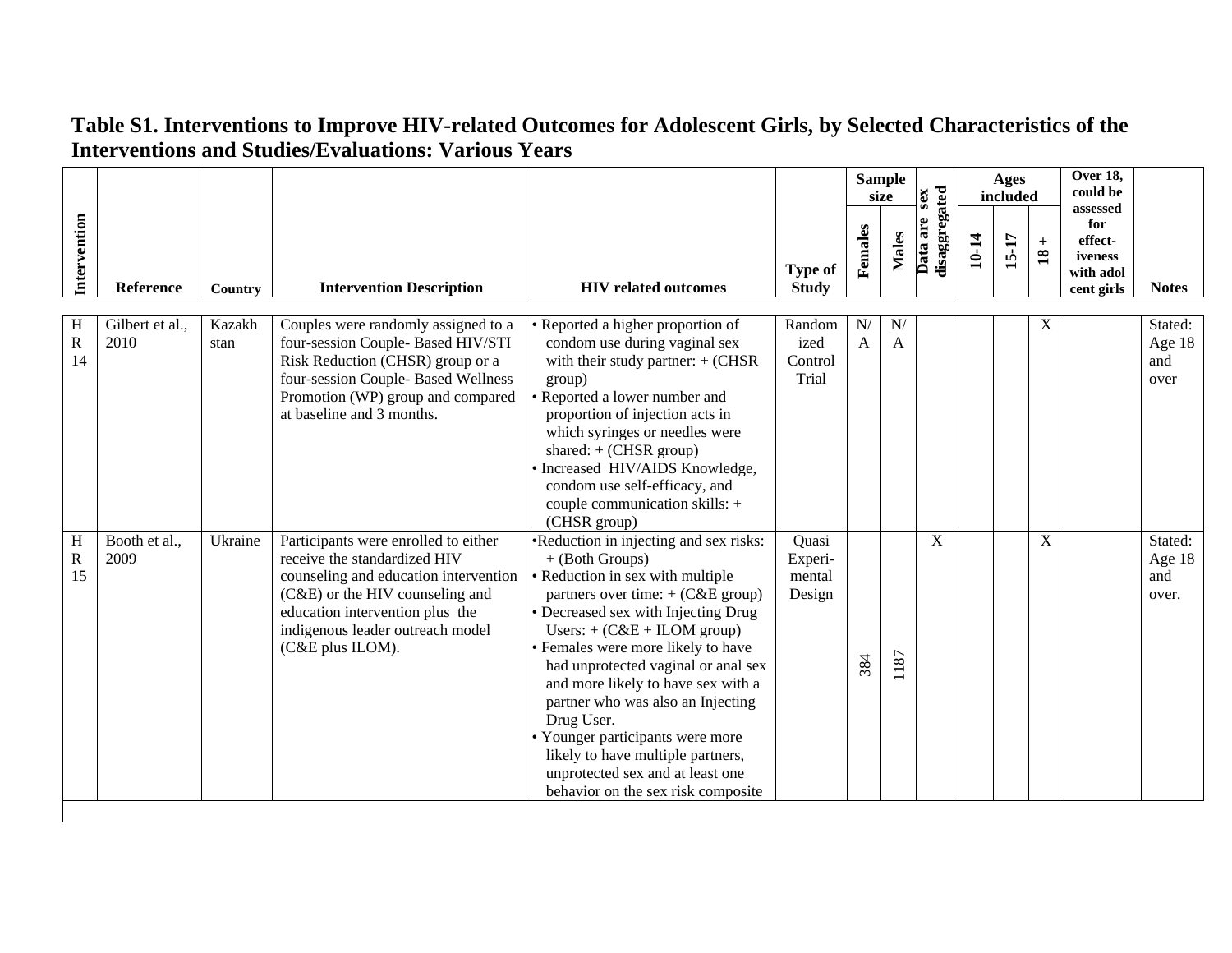|                            |                        |                 |                                                                                                                                                                                                                                                                                                                                                                                                              |                                                                                                                                                                                                                                                                                                                                                                                                                                                                                                                                                                                     |                                                                     |         | <b>Sample</b><br>size | sex                       |       | Ages<br>included |                        | Over 18,<br>could be<br>assessed                     |              |
|----------------------------|------------------------|-----------------|--------------------------------------------------------------------------------------------------------------------------------------------------------------------------------------------------------------------------------------------------------------------------------------------------------------------------------------------------------------------------------------------------------------|-------------------------------------------------------------------------------------------------------------------------------------------------------------------------------------------------------------------------------------------------------------------------------------------------------------------------------------------------------------------------------------------------------------------------------------------------------------------------------------------------------------------------------------------------------------------------------------|---------------------------------------------------------------------|---------|-----------------------|---------------------------|-------|------------------|------------------------|------------------------------------------------------|--------------|
| Intervention               | Reference              | Country         | <b>Intervention Description</b>                                                                                                                                                                                                                                                                                                                                                                              | <b>HIV</b> related outcomes                                                                                                                                                                                                                                                                                                                                                                                                                                                                                                                                                         | <b>Type of</b><br><b>Study</b>                                      | Females | <b>Males</b>          | disaggregated<br>Data are | 10-14 | 15-17            | $+$<br>$\overline{18}$ | for<br>effect-<br>iveness<br>with adol<br>cent girls | <b>Notes</b> |
|                            |                        |                 | SOCIAL SUPPORT FOR ADOLESCENT GIRLS                                                                                                                                                                                                                                                                                                                                                                          |                                                                                                                                                                                                                                                                                                                                                                                                                                                                                                                                                                                     |                                                                     |         |                       |                           |       |                  |                        |                                                      |              |
|                            |                        |                 | <b>Promoting Relationships with Supportive Adults</b>                                                                                                                                                                                                                                                                                                                                                        |                                                                                                                                                                                                                                                                                                                                                                                                                                                                                                                                                                                     |                                                                     |         |                       |                           |       |                  |                        |                                                      |              |
|                            |                        |                 |                                                                                                                                                                                                                                                                                                                                                                                                              |                                                                                                                                                                                                                                                                                                                                                                                                                                                                                                                                                                                     |                                                                     |         |                       |                           |       |                  |                        |                                                      |              |
| S<br>$\overline{\text{R}}$ | Phelta et al.,<br>2008 | South<br>Africa | A study of 750 women and 870 young<br>people in rural Limpopo Province,<br>South Africa evaluated whether an<br>intervention that paired a microfinance<br>program with participatory HIV/AIDS<br>and gender empowerment education<br>for women in the poorest half of<br>households could impact<br>communication about sexuality<br>between the women participants and<br>adolescents in their households. | • Participants had an overall increase<br>in the frequency and comfort levels<br>of conveying the risk HIV poses to<br>their community<br>• The women who participated in the<br>intervention spoke to children<br>about sexuality issues significantly<br>more often, and the content of their<br>discussions changed<br>• 97.6% of the women who<br>communicated with children about<br>sexuality discussed condoms while<br>58.2% discussed HIV testing<br>Young people who lived with the<br>female participants generally<br>wanted to discuss sexuality with<br>their parents | Quali-<br>tative<br>research<br>Random<br>-ized<br>Control<br>Trial | 750     | $\circ$               |                           | X     | X                | X                      |                                                      |              |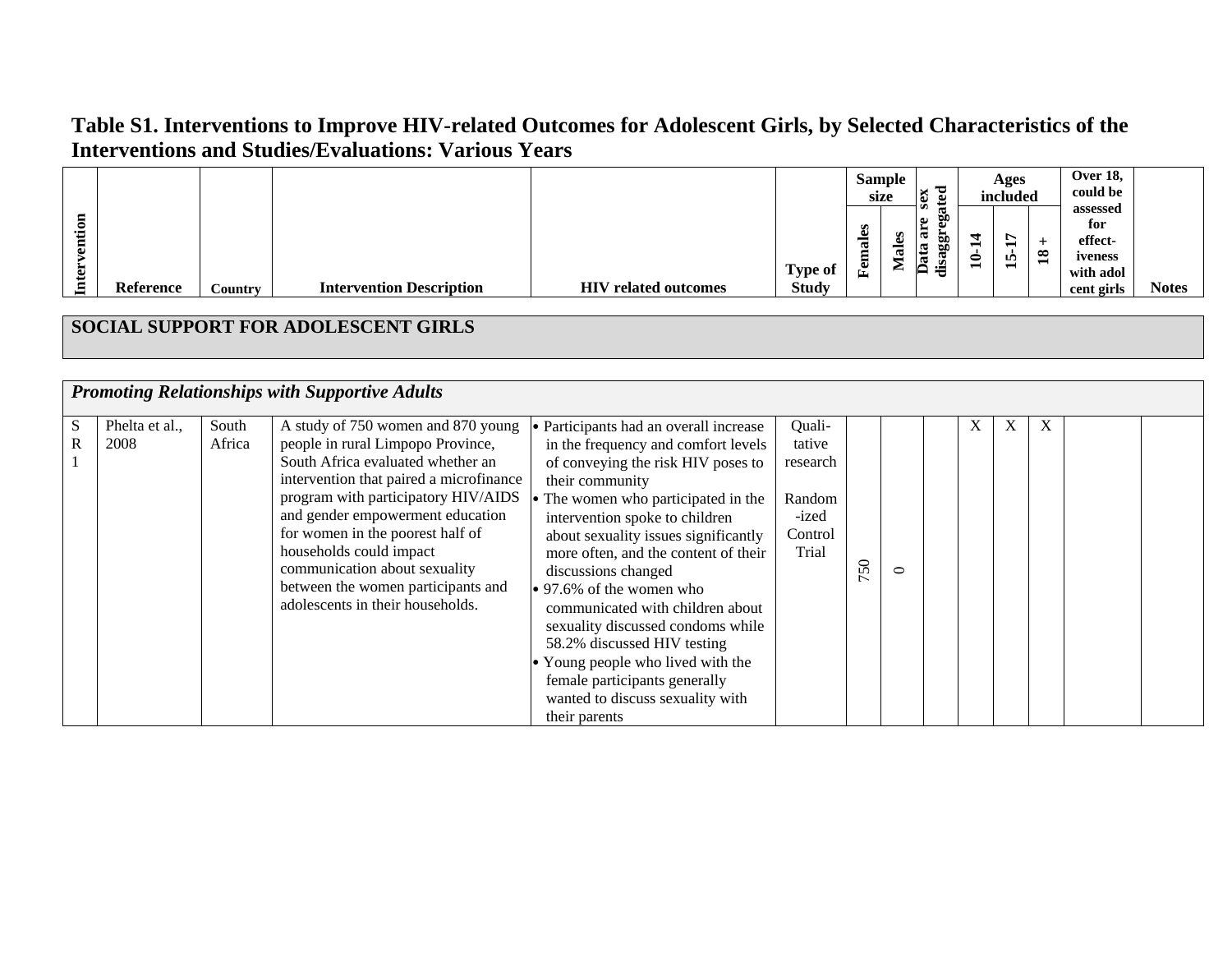|                                    |                                |         |                                                                                                                                                                                                                                              |                                                                                                                                                                                                                                                                                                                                                                                                                                                                                                                                                                                                                                                                                                                       |                                |         | <b>Sample</b><br>size | sex                       |       | Ages<br>included          |                         | Over 18,<br>could be                                             |                                |
|------------------------------------|--------------------------------|---------|----------------------------------------------------------------------------------------------------------------------------------------------------------------------------------------------------------------------------------------------|-----------------------------------------------------------------------------------------------------------------------------------------------------------------------------------------------------------------------------------------------------------------------------------------------------------------------------------------------------------------------------------------------------------------------------------------------------------------------------------------------------------------------------------------------------------------------------------------------------------------------------------------------------------------------------------------------------------------------|--------------------------------|---------|-----------------------|---------------------------|-------|---------------------------|-------------------------|------------------------------------------------------------------|--------------------------------|
| Intervention                       | <b>Reference</b>               | Country | <b>Intervention Description</b>                                                                                                                                                                                                              | <b>HIV</b> related outcomes                                                                                                                                                                                                                                                                                                                                                                                                                                                                                                                                                                                                                                                                                           | <b>Type of</b><br><b>Study</b> | Females | <b>Males</b>          | disaggregated<br>Data are | 10-14 | $15-17$                   | $^{+}$<br>$\mathbf{18}$ | assessed<br>for<br>effect-<br>iveness<br>with adol<br>cent girls | <b>Notes</b>                   |
|                                    |                                |         |                                                                                                                                                                                                                                              |                                                                                                                                                                                                                                                                                                                                                                                                                                                                                                                                                                                                                                                                                                                       |                                |         |                       |                           |       |                           |                         |                                                                  |                                |
| S<br>$\mathbf R$<br>$\overline{2}$ | Wolf and<br>Pulerwitz,<br>2003 | Ghana   | Peer educators administered surveys<br>to their contacts to explore<br>interpersonal communication about<br>reproductive health information and<br>the association between this<br>communication and reported AIDS-<br>preventive behaviors. | • Youth who spoke with both peers<br>and adults were 20.8 times more<br>likely to report having done<br>something to protect themselves<br>from AIDS compared to those who<br>spoke to no one<br>Youth who spoke with peers only<br>were 1.71 times more likely to<br>have done something to protect<br>themselves from AIDS<br>Sexually active youth were more<br>than twice as likely to talk to peers<br>compared to adults<br>• AIDS-protective behaviors<br>reported differed substantially<br>depending on whether their contact<br>source were peers or adults<br>• Males spoke more often to peers<br>while females spoke more often to<br>adults-however these results were<br>not statistically significant | Cross-<br>section-<br>al Study | 262     | 220                   | X                         | X     | $\boldsymbol{\mathrm{X}}$ | X                       |                                                                  | Stated:<br>Ages<br>11 to<br>26 |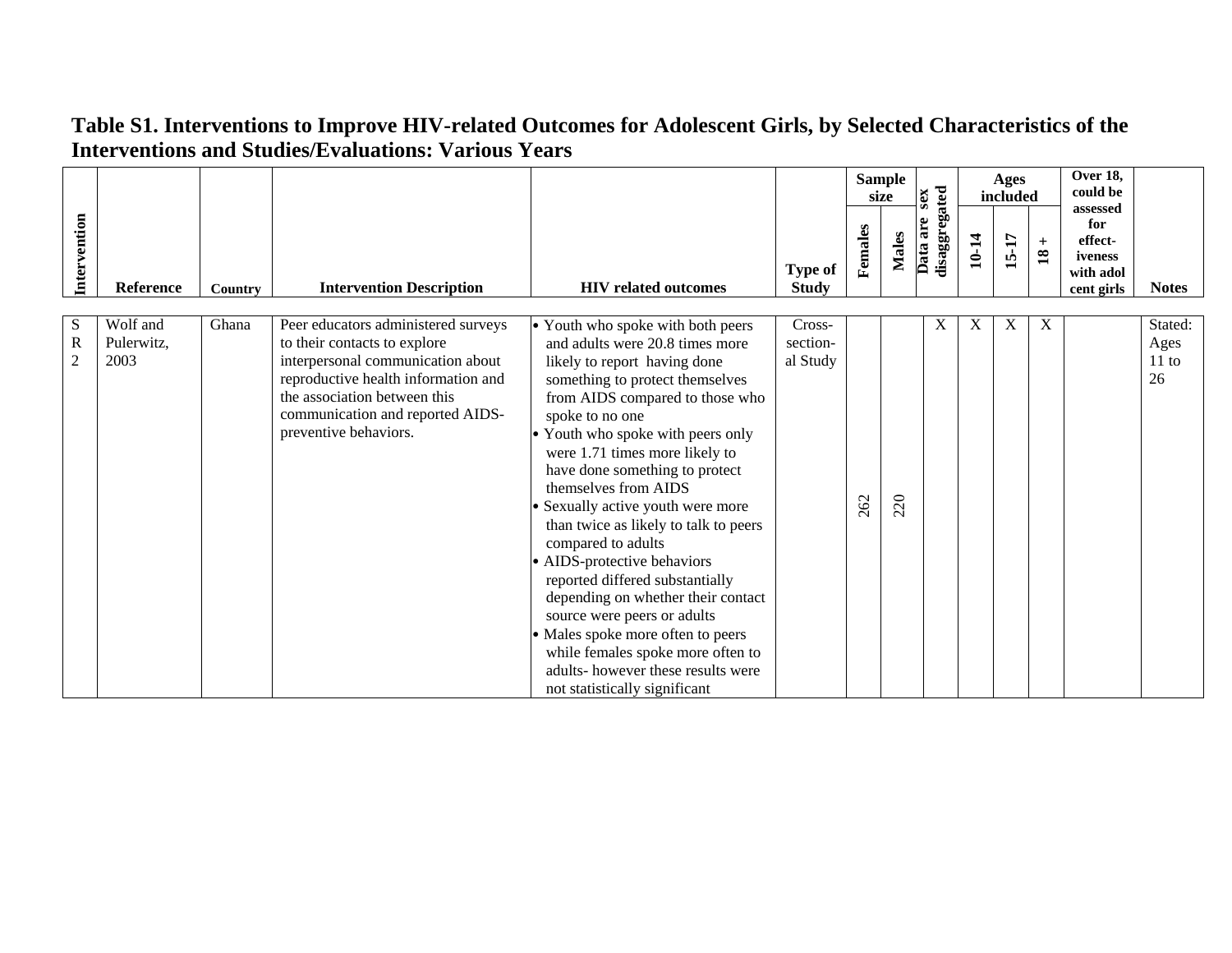|                                              |                  |                |                                                                                                                                                                                                                                                                                                                                                       |                                                                                                                                                                                                                                                                                                                                                                                                                                                                                                                                                                                |                                              |         | <b>Sample</b><br>size | sex                           |             | Ages<br>included |                                      | <b>Over 18.</b><br>could be<br>assessed              |                                                                                                                                          |
|----------------------------------------------|------------------|----------------|-------------------------------------------------------------------------------------------------------------------------------------------------------------------------------------------------------------------------------------------------------------------------------------------------------------------------------------------------------|--------------------------------------------------------------------------------------------------------------------------------------------------------------------------------------------------------------------------------------------------------------------------------------------------------------------------------------------------------------------------------------------------------------------------------------------------------------------------------------------------------------------------------------------------------------------------------|----------------------------------------------|---------|-----------------------|-------------------------------|-------------|------------------|--------------------------------------|------------------------------------------------------|------------------------------------------------------------------------------------------------------------------------------------------|
| Intervention                                 | Reference        | Country        | <b>Intervention Description</b>                                                                                                                                                                                                                                                                                                                       | <b>HIV</b> related outcomes                                                                                                                                                                                                                                                                                                                                                                                                                                                                                                                                                    | <b>Type of</b><br><b>Study</b>               | Females | <b>Males</b>          | disaggregated<br>Data are     | 10-14       | 15-17            | $\qquad \qquad +$<br>$\overline{18}$ | for<br>effect-<br>iveness<br>with adol<br>cent girls | <b>Notes</b>                                                                                                                             |
| S<br>$\overline{\text{R}}$<br>$\overline{3}$ | Damalie,<br>2001 | Uganda         | Closed and open-ended questionnaires<br>were administered to both mothers and<br>their adolescent daughters to<br>determine the content, context, and<br>frequency of communication on the<br>subject of sexuality and HIV/AIDS.<br>Focus group discussions were also<br>conducted for both mothers and<br>daughters.                                 | $\bullet$ 75.8% of mothers revealed that<br>they spoke with their daughters on<br>the subject of sexuality and<br>HIV/AIDS while 24.2% reported<br>that they did not discuss the subject<br>• 67.9% of daughters acknowledged<br>that their mothers' spoke to them<br>about sexuality and HIV/AIDS<br>• However, 32.1% of daughters also<br>reported that their mothers never<br>spoke to them about sexuality and<br><b>HIV/AIDS</b><br>Significant differences were also<br>noted on the frequency of<br>communication as reported<br>between mothers and their<br>daughters | Cross-<br>sectiona<br>1 Study                | 369     | $\circ$               | $\mathbf N$<br>$\overline{A}$ | X           | $\mathbf X$      | $\boldsymbol{\mathrm{X}}$            |                                                      | Stated:<br>Adoles<br>cents-<br>Ages<br>$13 \text{ to}$<br>19;<br>Mot-<br>hers-<br>83.2%<br>were<br>bet-<br>ween<br>ages<br>$30$ to<br>50 |
| S<br>$\overline{\mathbf{R}}$<br>3            | Paxton, 2002     | Austra-<br>lia | Young people in the intervention<br>group filled out a highly structured<br>"Attitude Scale for Teenagers' before a<br>talk by a PWHA, soon after the talk,<br>and three months after. The same tool<br>was administered to the control group<br>twice. Focus group discussions were<br>also conducted for the intervention<br>group after the talks. | • Improved attitudes after talks by<br>females remained significant over<br>three months<br>Significantly improved attitudes<br>among females who listened to at<br>least one female speaker occurred<br>across the three testing periods                                                                                                                                                                                                                                                                                                                                      | Longi-<br>tudinal<br>Mat-<br>ched<br>Control | 748     | 532                   | X                             | $\mathbf X$ | $\mathbf X$      | X                                    |                                                      | Stated:<br>Ages<br>14 to<br>18                                                                                                           |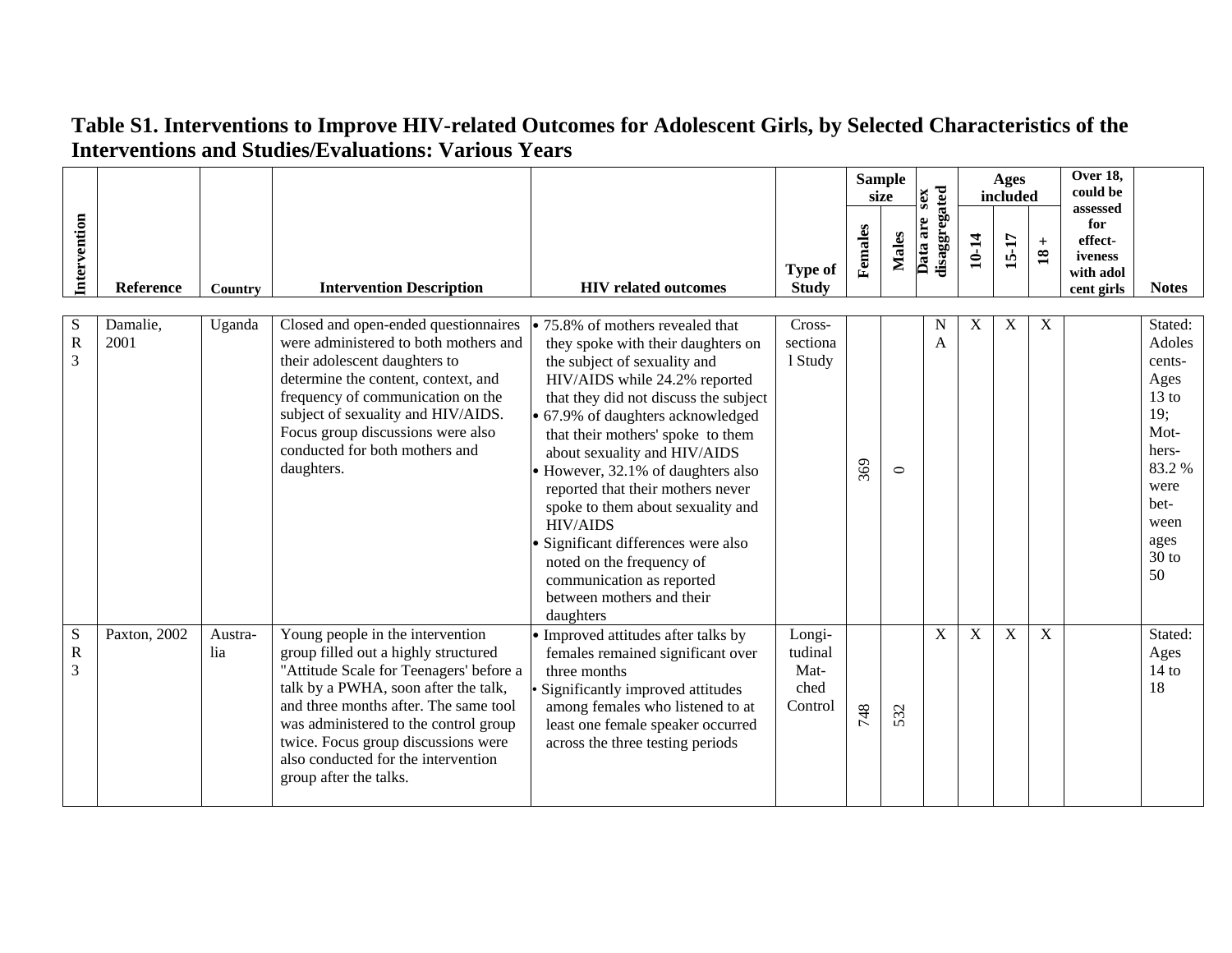|    |                  |         |                                 |                             |              |                     | Sample<br>size | ಕ<br>ex<br>$\omega$                                           |   | Ages<br>included |               | <b>Over 18,</b><br>could be                        |       |
|----|------------------|---------|---------------------------------|-----------------------------|--------------|---------------------|----------------|---------------------------------------------------------------|---|------------------|---------------|----------------------------------------------------|-------|
| .≍ |                  |         |                                 |                             | Type of      | S<br>تە<br>ನ<br>Fem |                | ٥О<br>$\bullet$<br>ದ<br>.ದ<br>O.D<br>- 99<br>$\bullet$ .<br>ಕ | 0 | ∼<br>-<br>m<br>− | $\mathbf{18}$ | assessed<br>for<br>effect-<br>iveness<br>with adol |       |
|    | <b>Reference</b> | Country | <b>Intervention Description</b> | <b>HIV</b> related outcomes | <b>Study</b> |                     |                |                                                               |   |                  |               | cent girls                                         | Notes |

|                    |                         |                                                                               | Support Orphans & Vulnerable Children (OVC)                                                                                                                                                                                    |                                                                                                                                                                                                                                                                                                                                                                       |                                            |               |                          |   |   |              |   |                                                              |
|--------------------|-------------------------|-------------------------------------------------------------------------------|--------------------------------------------------------------------------------------------------------------------------------------------------------------------------------------------------------------------------------|-----------------------------------------------------------------------------------------------------------------------------------------------------------------------------------------------------------------------------------------------------------------------------------------------------------------------------------------------------------------------|--------------------------------------------|---------------|--------------------------|---|---|--------------|---|--------------------------------------------------------------|
| $\Omega$<br>V<br>C | Kumakech et<br>al, 2009 | Uganda                                                                        | AIDS Orphans received two-weekly<br>peer-group support meetings<br>conducted by a trained teacher over<br>the course of ten weeks. The meetings<br>were supplemented with monthly<br>healthcare examinations and<br>treatment. | • Peer-group interventions when led<br>by teachers and complemented by<br>healthcare check-ups significantly<br>decreased anxiety, depression and<br>anger among the intervention<br>group                                                                                                                                                                            | Clust-<br>ered<br>Random<br>-ized<br>Trial | $50\,$        | 48                       | X | X | X            |   | Stated:<br>Ages<br>10 to<br>15                               |
| $\Omega$<br>V      | Brown et al.,<br>2009b  | Namib-<br>ia,<br>Swazi-<br>land,<br>Uganda,<br>Zambia<br>and<br>Zimba-<br>hwe | Questionnaires assessing physical and<br>sexual violence were administered to<br>students during one regular class<br>period                                                                                                   | The odds of being exposed to<br>physical violence was greater<br>among boys than girls<br>• The odds of being exposed to<br>sexual violence was greater among<br>girls than boys<br>• Children exposed to physical or<br>sexual violence had significantly<br>greater odds of reporting risky<br>sexual behaviors or a history of<br>sexually transmitted Infections. | Cross-<br>sect-<br>ional<br>Study          | 604<br>$\sim$ | $\sim$<br>$\overline{S}$ | X | X | $\mathbf{X}$ | X | Stated:<br>Ages<br>$\leq$ =13;<br>14; 15,<br>$>=16$<br>years |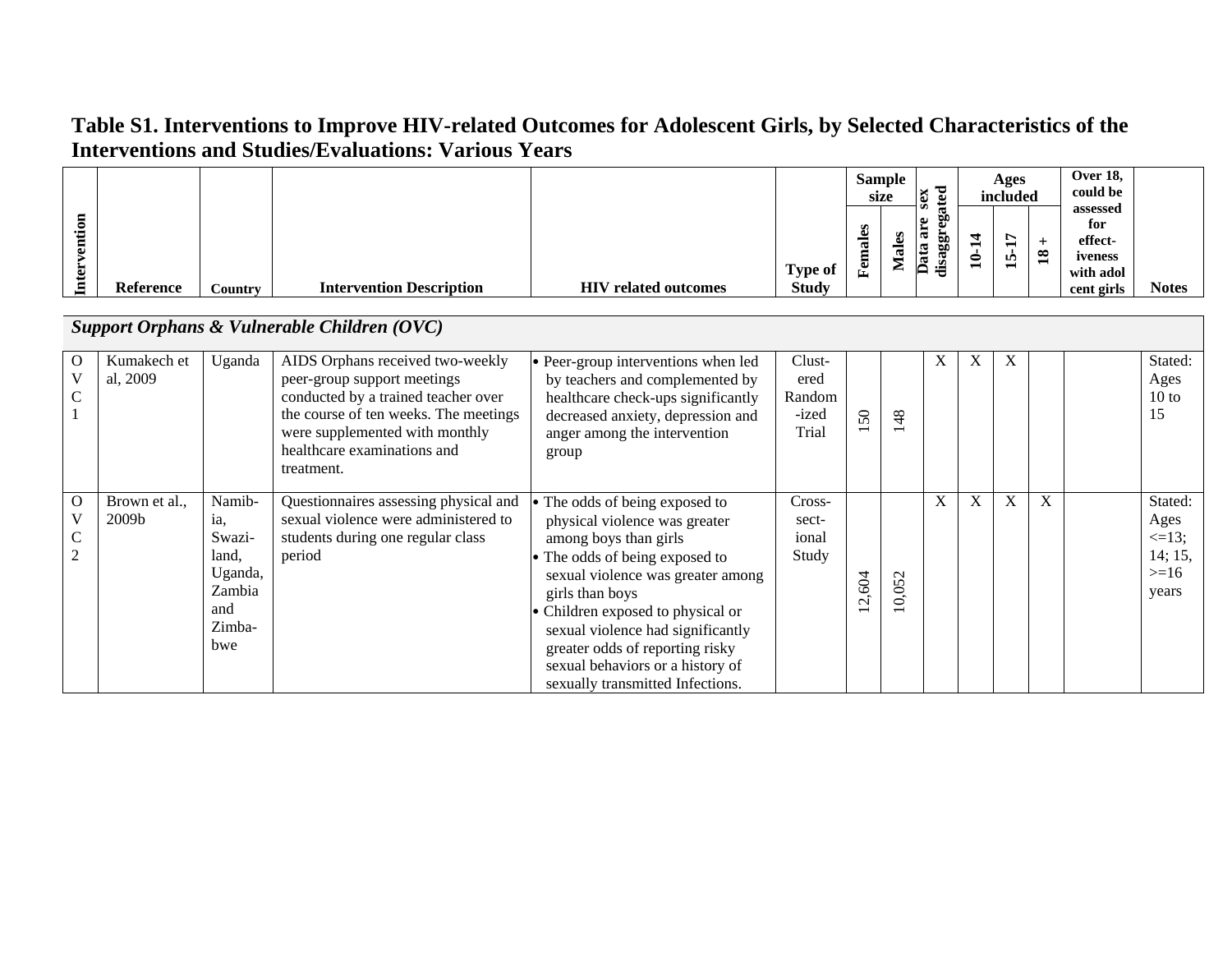| Intervention                                         |                           |                |                                                                                                                                                                                                                                                                                                                                                                                                                                                       |                                                                                                                                                                                                                                                                                                                                                                                                                                                           |                                | Females        | <b>Sample</b><br>size<br><b>Males</b> | disaggregated<br>sex<br>Data are | 10-14       | Ages<br>included<br>15-17 | $+$<br>$\mathbf{18}$ | Over 18,<br>could be<br>assessed<br>for<br>effect-<br>iveness |                              |
|------------------------------------------------------|---------------------------|----------------|-------------------------------------------------------------------------------------------------------------------------------------------------------------------------------------------------------------------------------------------------------------------------------------------------------------------------------------------------------------------------------------------------------------------------------------------------------|-----------------------------------------------------------------------------------------------------------------------------------------------------------------------------------------------------------------------------------------------------------------------------------------------------------------------------------------------------------------------------------------------------------------------------------------------------------|--------------------------------|----------------|---------------------------------------|----------------------------------|-------------|---------------------------|----------------------|---------------------------------------------------------------|------------------------------|
|                                                      | Reference                 | <b>Country</b> | <b>Intervention Description</b>                                                                                                                                                                                                                                                                                                                                                                                                                       | <b>HIV</b> related outcomes                                                                                                                                                                                                                                                                                                                                                                                                                               | <b>Type of</b><br><b>Study</b> |                |                                       |                                  |             |                           |                      | with adol<br>cent girls                                       | <b>Notes</b>                 |
| $\overline{O}$<br>$\mathbf V$<br>$\mathsf C$<br>3    | Nyangara et<br>al., 2009a | Tanzan-<br>ia  | Questionnaires were administered to<br>OVC and their caregivers who<br>participated in the Salvation Army's<br>Mama Mkubwa Program in order to<br>collect data on household schedule,<br>caregiver demographics, child<br>characteristics, and child wellbeing.<br>The program counseled OVC and<br>their caregivers, provided educational<br>support, offered HIV prevention<br>education, and provided referrals for<br>other specialized services. | Caregivers who reported receiving<br>training in any psychosocial<br>counseling and OVC care felt less<br>marginalized<br>• Orphan caregivers had lower levels<br>of positive feelings toward the<br>children under their care compared<br>to non-orphan caregivers<br>• 41.8% of children who were visited<br>by a volunteer could identify at<br>least one HIV prevention method<br>compared to children who did not<br>receive visits from a volunteer | Post-<br>test<br>study         | 279            | 285                                   | X                                | X           |                           |                      |                                                               | Stated:<br>Ages 8<br>to $14$ |
| $\overline{O}$<br>V<br>$\mathbf C$<br>$\overline{4}$ | Zhao et al.,<br>2010b     | China          | Surveys were administered to double<br>AIDS orphans who were in the care of<br>different family-based caregivers<br>before being placed in an orphanage.<br>The aim of the study was to compare<br>psychological symptoms among these<br>orphans.                                                                                                                                                                                                     | · Children who had received family-<br>based care reported the best scores<br>on all psychological measures<br>Children living with non-relatives<br>reported the worse psychological<br>outcomes compared to those under<br>the care of other types of<br>caregivers (surviving parents,<br>grandparents, and other relatives)                                                                                                                           | Longi-<br>tudinal<br>Study     | 8 <sup>o</sup> | 108                                   | X                                | $\mathbf X$ | $\overline{X}$            |                      |                                                               | Stated:<br>Ages 6<br>to $18$ |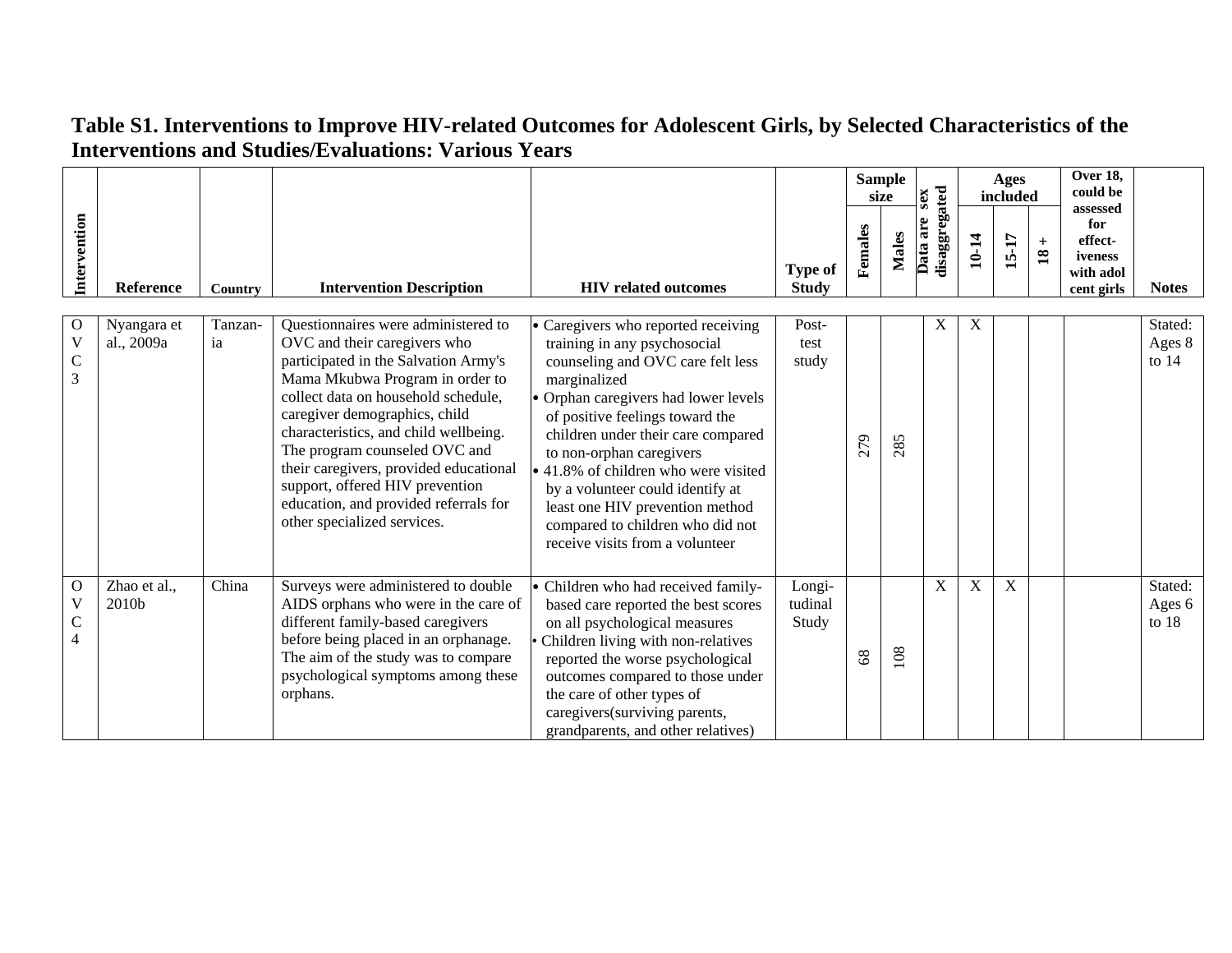|                                                   |                             |                     |                                                                                                                                                                                                                                                               |                                                                                                                                                            |                                                          |                             | <b>Sample</b><br>size | sex                       |             | Ages<br>included |                          | Over 18,<br>could be                                             |                                                                                                                                                                      |
|---------------------------------------------------|-----------------------------|---------------------|---------------------------------------------------------------------------------------------------------------------------------------------------------------------------------------------------------------------------------------------------------------|------------------------------------------------------------------------------------------------------------------------------------------------------------|----------------------------------------------------------|-----------------------------|-----------------------|---------------------------|-------------|------------------|--------------------------|------------------------------------------------------------------|----------------------------------------------------------------------------------------------------------------------------------------------------------------------|
| Intervention                                      | Reference                   | Country             | <b>Intervention Description</b>                                                                                                                                                                                                                               | <b>HIV</b> related outcomes                                                                                                                                | <b>Type of</b><br><b>Study</b>                           | Females                     | <b>Males</b>          | disaggregated<br>Data are | 10-14       | 15-17            | $\pm$<br>$\overline{18}$ | assessed<br>for<br>effect-<br>iveness<br>with adol<br>cent girls | <b>Notes</b>                                                                                                                                                         |
| $\overline{0}$<br>$\mathbf V$<br>$\mathsf C$<br>5 | Kidman et al.,<br>2007      | <b>Botswa</b><br>na | Case studies of two community-based<br>models (centralized vs. decentralized)<br>that deliver support to orphans and<br>their families were developed to<br>highlight the feasibility of each model.                                                          | • Both models addressed the needs<br>of orphans in a way that could be<br>expanded to enhance support for<br>other children affected by AIDS.              | Case<br>Study                                            | ${\bf N} /$<br>$\mathbf{A}$ | N/<br>A               | N<br>$\overline{A}$       | X           | $\mathbf X$      | $\mathbf X$              |                                                                  | Stated:<br>Central<br>-ized<br>model-<br>orp-<br>hans<br>ages 2<br>to $18$ ;<br>Decen-<br>tral-<br>ized<br>model<br>ages 0<br>to $6$<br>and<br>older<br>orp-<br>hans |
| $\overline{0}$<br>V<br>$\mathsf{C}$<br>6          | Miller et al.,<br>2011a: 37 | Zimbab<br>we        | Adolescents in the Savings and<br>Internal Lending Communities (SILC)<br>microfinance program, self-selected<br>members into small groups and met<br>regularly to save and borrow money at<br>an interest rate and loan term pre-<br>determined by the group. | • Adolescent girls were less likely to<br>engage in transactional sex<br>• SILC helped strengthen the<br>livelihoods of adolescents-<br>particularly girls | Quali-<br>tative<br>and<br>Quanti-<br>tative<br>research | N/<br>$\mathbf{A}$          | N/<br>A               | N/<br>A                   | $\mathbf X$ | $\mathbf X$      | $\mathbf X$              |                                                                  | Stated:<br>Ages<br>12 to<br>18                                                                                                                                       |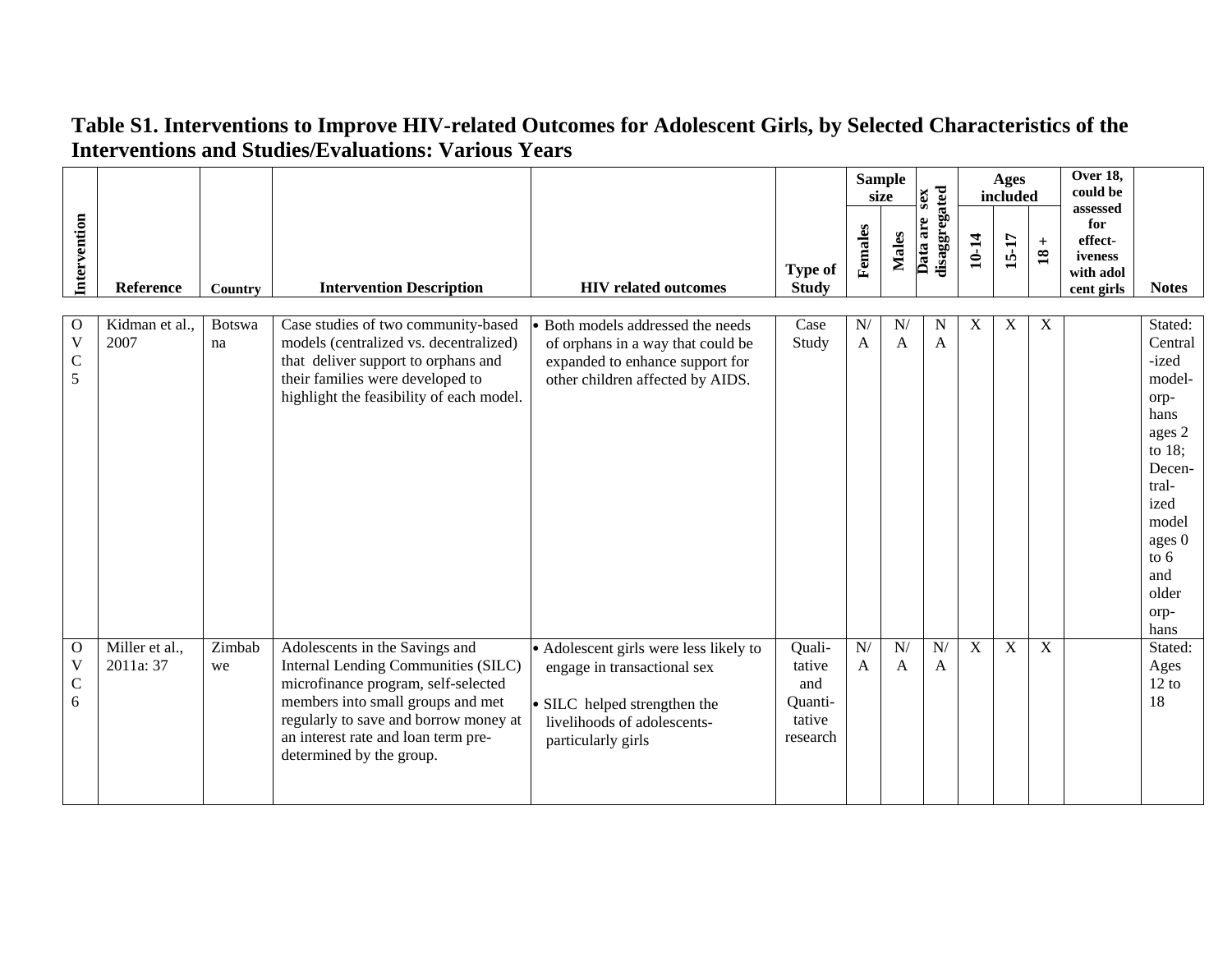|                               |                         |         |                                                                                                                   |                                                                                                |                                |                              | <b>Sample</b><br>size | sex                       |             | Ages<br>included |                                      | Over 18,<br>could be<br>assessed                     |                              |
|-------------------------------|-------------------------|---------|-------------------------------------------------------------------------------------------------------------------|------------------------------------------------------------------------------------------------|--------------------------------|------------------------------|-----------------------|---------------------------|-------------|------------------|--------------------------------------|------------------------------------------------------|------------------------------|
| Intervention                  | Reference               | Country | <b>Intervention Description</b>                                                                                   | <b>HIV</b> related outcomes                                                                    | <b>Type of</b><br><b>Study</b> | Females                      | <b>Males</b>          | disaggregated<br>Data are | 10-14       | 15-17            | $\qquad \qquad +$<br>$\overline{18}$ | for<br>effect-<br>iveness<br>with adol<br>cent girls | <b>Notes</b>                 |
| $\mathbf{O}$<br>$\mathbf V$   | Thurman et<br>al., 2012 | Kenya   | Adults and children, who were<br>members of a caregiver support group                                             | Support groups for caregivers was<br>associated with better family                             | Post-<br>test                  | Ca<br>re                     | Car<br>egi            | $\mathbf X$               | $\mathbf X$ | $\mathbf X$      |                                      |                                                      | Stated:<br>Care-             |
| $\mathbf C$<br>$\overline{7}$ |                         |         | were compared to non-members in<br>order to evaluate the impact of support<br>groups for guardians of orphans and | functioning, and more positive<br>feelings by caregivers toward<br>children                    | study                          | gi<br>ve<br>$r =$            | ver<br>$=$<br>82      |                           |             |                  |                                      |                                                      | givers<br>were<br>>30        |
|                               |                         |         | vulnerable children.                                                                                              | Children, whose caregivers were in<br>support groups, exhibited fewer                          |                                | 68<br>$\overline{4}$         | Chi<br>ldre           |                           |             |                  |                                      |                                                      | years;<br>$30$ to            |
|                               |                         |         |                                                                                                                   | behavioral problems and reported<br>lower incidence of abuse from<br>adults in their household |                                | Ch<br>ild<br>re              | $n=$<br>525           |                           |             |                  |                                      |                                                      | 49<br>years;<br>$50+$        |
|                               |                         |         |                                                                                                                   |                                                                                                |                                | $n=$<br>50<br>$\overline{2}$ |                       |                           |             |                  |                                      |                                                      | years;<br>Child-<br>ren      |
|                               |                         |         |                                                                                                                   |                                                                                                |                                |                              |                       |                           |             |                  |                                      |                                                      | were 8<br>to $14$            |
|                               |                         |         |                                                                                                                   |                                                                                                |                                |                              |                       |                           |             |                  |                                      |                                                      | years;<br>Disag-<br>greg-    |
|                               |                         |         |                                                                                                                   |                                                                                                |                                |                              |                       |                           |             |                  |                                      |                                                      | ation:<br>ages 8<br>to $9$ ; |
|                               |                         |         |                                                                                                                   |                                                                                                |                                |                              |                       |                           |             |                  |                                      |                                                      | 10 to<br>11; 12              |
|                               |                         |         |                                                                                                                   |                                                                                                |                                |                              |                       |                           |             |                  |                                      |                                                      | to $14$                      |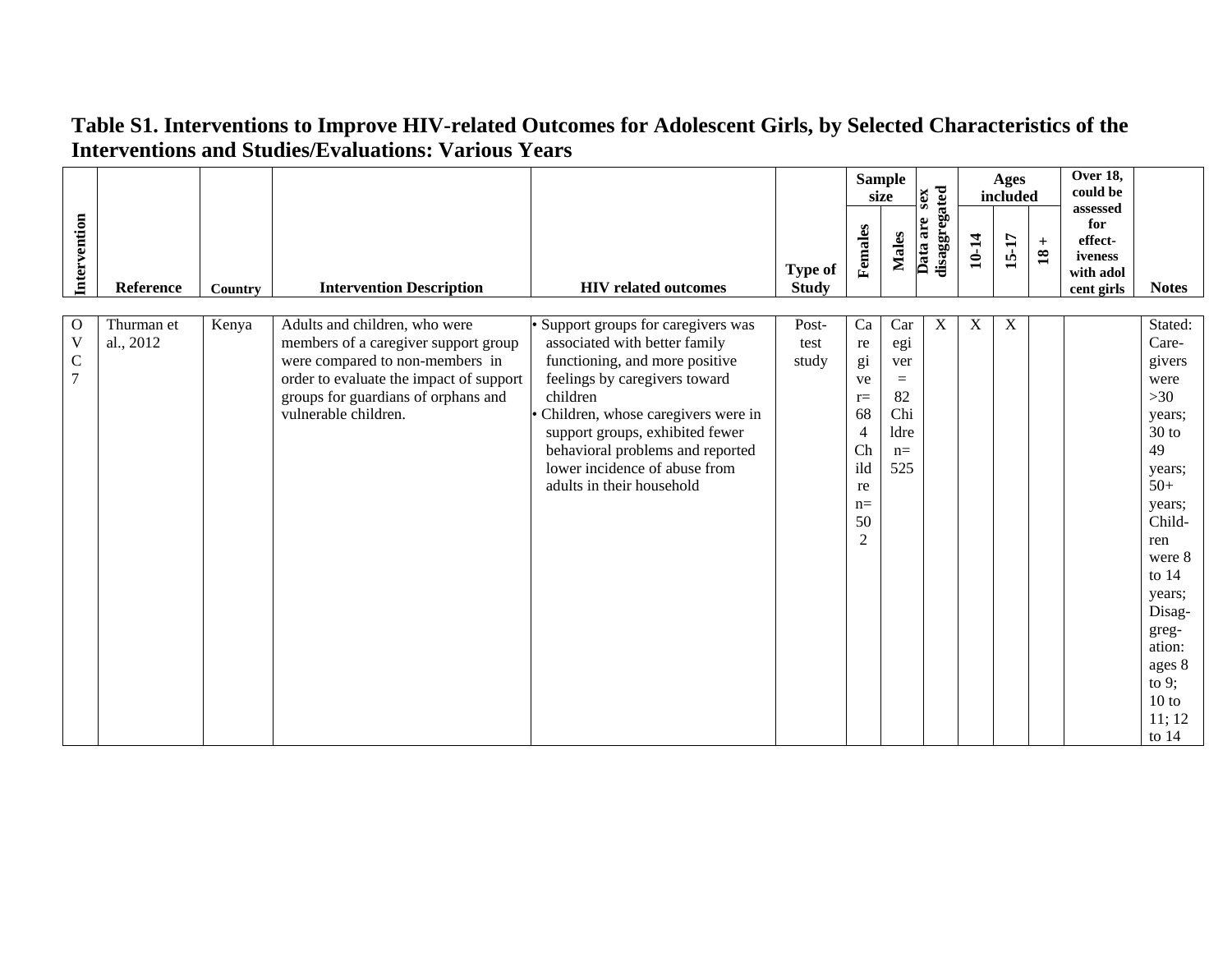|                                                  |                           |         |                                                                                                                                                                                                                                              |                                                                                                                                                                                                                                                                                                                                                                                                                   |                                                                  |         | <b>Sample</b><br>size      | sex                       |       | Ages<br>included |                          | Over $18$ ,<br>could be                                          |                                                                                                     |
|--------------------------------------------------|---------------------------|---------|----------------------------------------------------------------------------------------------------------------------------------------------------------------------------------------------------------------------------------------------|-------------------------------------------------------------------------------------------------------------------------------------------------------------------------------------------------------------------------------------------------------------------------------------------------------------------------------------------------------------------------------------------------------------------|------------------------------------------------------------------|---------|----------------------------|---------------------------|-------|------------------|--------------------------|------------------------------------------------------------------|-----------------------------------------------------------------------------------------------------|
| Intervention                                     | Reference                 | Country | <b>Intervention Description</b>                                                                                                                                                                                                              | <b>HIV</b> related outcomes                                                                                                                                                                                                                                                                                                                                                                                       | <b>Type of</b><br><b>Study</b>                                   | Females | <b>Males</b>               | disaggregated<br>Data are | 10-14 | 15-17            | $\pm$<br>$\overline{18}$ | assessed<br>for<br>effect-<br>iveness<br>with adol<br>cent girls | <b>Notes</b>                                                                                        |
| $\mathbf{O}$<br>$\mathbf V$<br>$\mathsf{C}$<br>8 | Ssewamala et<br>al., 2009 | Uganda  | Adolescent orphans were randomly<br>assigned to receive either an economic<br>empowerment intervention or the<br>usual care for orphaned children<br>(Control Group). Data was collected<br>at baseline and 10 months after<br>intervention. | • Ten months post-intervention,<br>adolescents who had participated<br>in an economic empowerment<br>intervention had significantly<br>better self-esteem and self-rated<br>health measures than the control<br>group<br>•Girls reported greater increases in<br>self-esteem than boys<br>• Adolescents with increased self-<br>esteem were found less likely to<br>intend to engage in risky sexual<br>behaviors | Random<br>ized<br>Clinical<br>Trial                              | 57      | 43                         | X                         | X     | X                |                          |                                                                  | Stated:<br>$11$ to<br>17<br>years                                                                   |
| $\mathbf{O}$<br>$\mathbf V$<br>$\mathsf{C}$<br>9 | Ssewamala et<br>al., 2010 | Uganda  | AIDS-orphaned children who<br>received either standard orphan care<br>or standard orphan care with<br>additional components (workshops,<br>mentorships, and a savings account)<br>were compared at baseline and at 10<br>months.             | • Boys reported higher intentions of<br>engaging in sexual risk-taking<br>behaviors compared to girls<br>Older adolescents reported higher<br>intentions to engage in sexual risk-<br>taking behaviors.                                                                                                                                                                                                           | Clust-<br>ered<br>Random<br>-ized<br>Experi-<br>mental<br>Design | 148     | $\mathbf{\Omega}$<br>$\Xi$ | X                         | X     | $\mathbf X$      |                          | $\mathbf X$                                                      | Stated:<br>Med-<br>ian age<br>of<br>child-<br>ren<br>was<br>13.5;<br>age<br>range<br>was 5<br>years |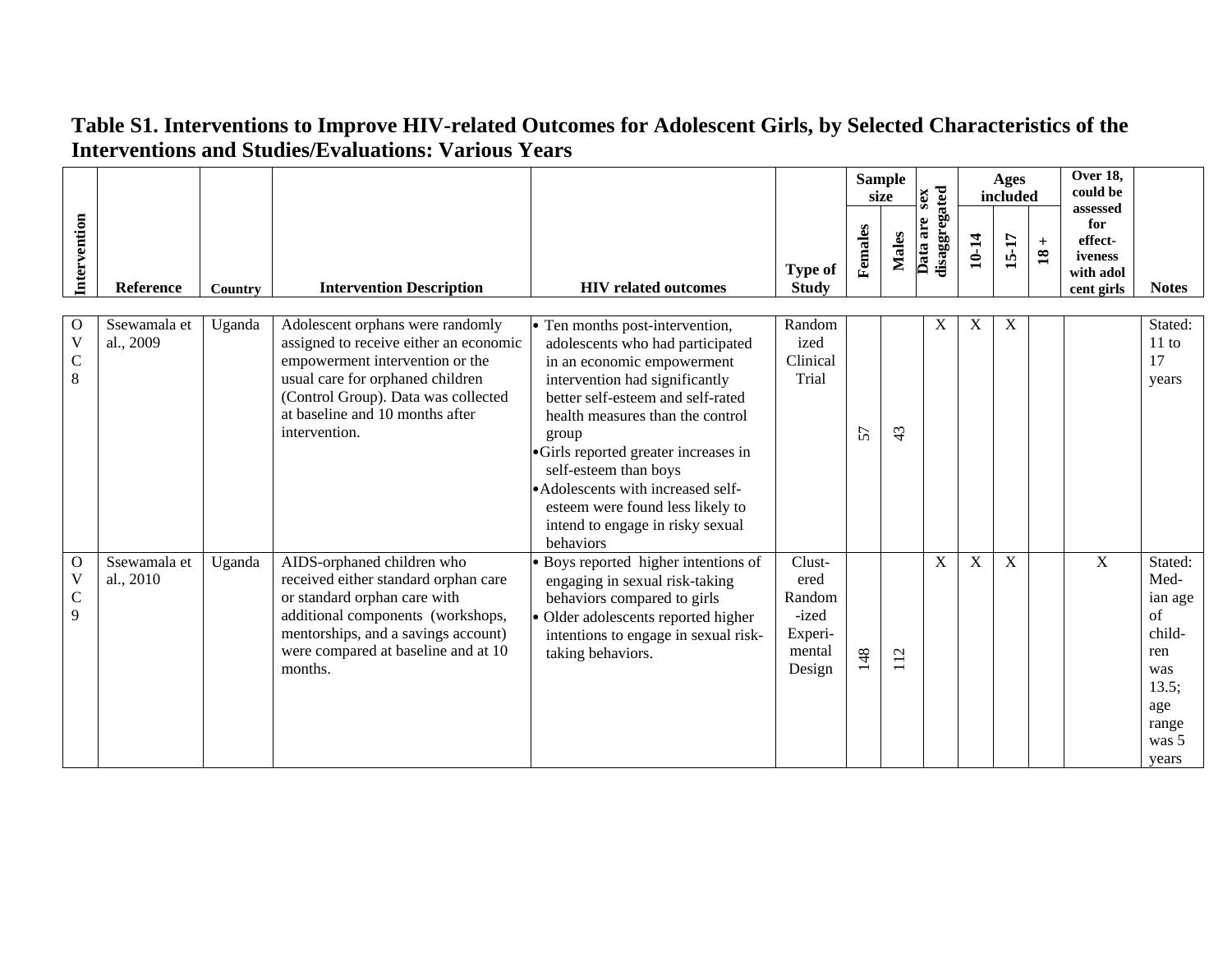|                                       |                          |                 |                                                                                                                                                                                                                       |                                                                                                                                                                                                                                                                                                                                                                                                                                                                                                                                      |                                |                             | <b>Sample</b><br>size | sex                       |         | Ages<br>included |                      | <b>Over 18,</b><br>could be<br>assessed              |                                     |
|---------------------------------------|--------------------------|-----------------|-----------------------------------------------------------------------------------------------------------------------------------------------------------------------------------------------------------------------|--------------------------------------------------------------------------------------------------------------------------------------------------------------------------------------------------------------------------------------------------------------------------------------------------------------------------------------------------------------------------------------------------------------------------------------------------------------------------------------------------------------------------------------|--------------------------------|-----------------------------|-----------------------|---------------------------|---------|------------------|----------------------|------------------------------------------------------|-------------------------------------|
| Intervention                          | <b>Reference</b>         | Country         | <b>Intervention Description</b>                                                                                                                                                                                       | <b>HIV</b> related outcomes                                                                                                                                                                                                                                                                                                                                                                                                                                                                                                          | <b>Type of</b><br><b>Study</b> | Females                     | <b>Males</b>          | disaggregated<br>Data are | 10-14   | 15-17            | $+$<br>$\mathbf{18}$ | for<br>effect-<br>iveness<br>with adol<br>cent girls | <b>Notes</b>                        |
| $\mathbf O$<br>V<br>$\mathsf C$<br>10 | Skovdal et<br>al., 2010a | Kenya           | Children's contribution to their<br>fostering households was explored<br>through photography, drawing,<br>interviews, and writing.                                                                                    | • Many fostering households<br>benefited tremendously from<br>taking care of orphaned children<br>• All orphans were found to<br>contribute to their fostering<br>household's income and provide<br>valuable care and support to aging<br>or ill members of their households.                                                                                                                                                                                                                                                        | Qualit-<br>ative<br>research   | ${\bf N} /$<br>$\mathbf{A}$ | N/<br>A               | N<br>$\mathbf{A}$         | X       | $\mathbf X$      |                      |                                                      | Stated:<br>Ages<br>11 to<br>17      |
| $\Omega$<br>V<br>$\mathsf{C}$<br>11   | Freeman et<br>al., 2006  | South<br>Africa | Adults were interviewed to determine<br>whether financial assistance to<br>prospective families would incline<br>them towards incorporating children<br>and if so, what would be the threshold<br>incentive for them. | • Assistance to families as well as<br>additional funds to support OVCs,<br>increased the likelihood of adults<br>supporting orphans<br>When non-direct financial<br>assistance such as paying for the<br>child's education and providing for<br>a trained person to assist in care,<br>were included, adults were more<br>willing to care for orphans<br>28% of best friends, 29% of<br>strangers, 15% of fathers and 17%<br>of grandparents said they would<br>decline to take in a child or<br>children if they were HIV-positive | Qualit-<br>ative<br>research   | N/<br>$\mathbf{A}$          | N/<br>A               |                           | N/<br>A | N/<br>A          | N/<br>A              |                                                      | 1,400<br>Study<br>partic-<br>ipants |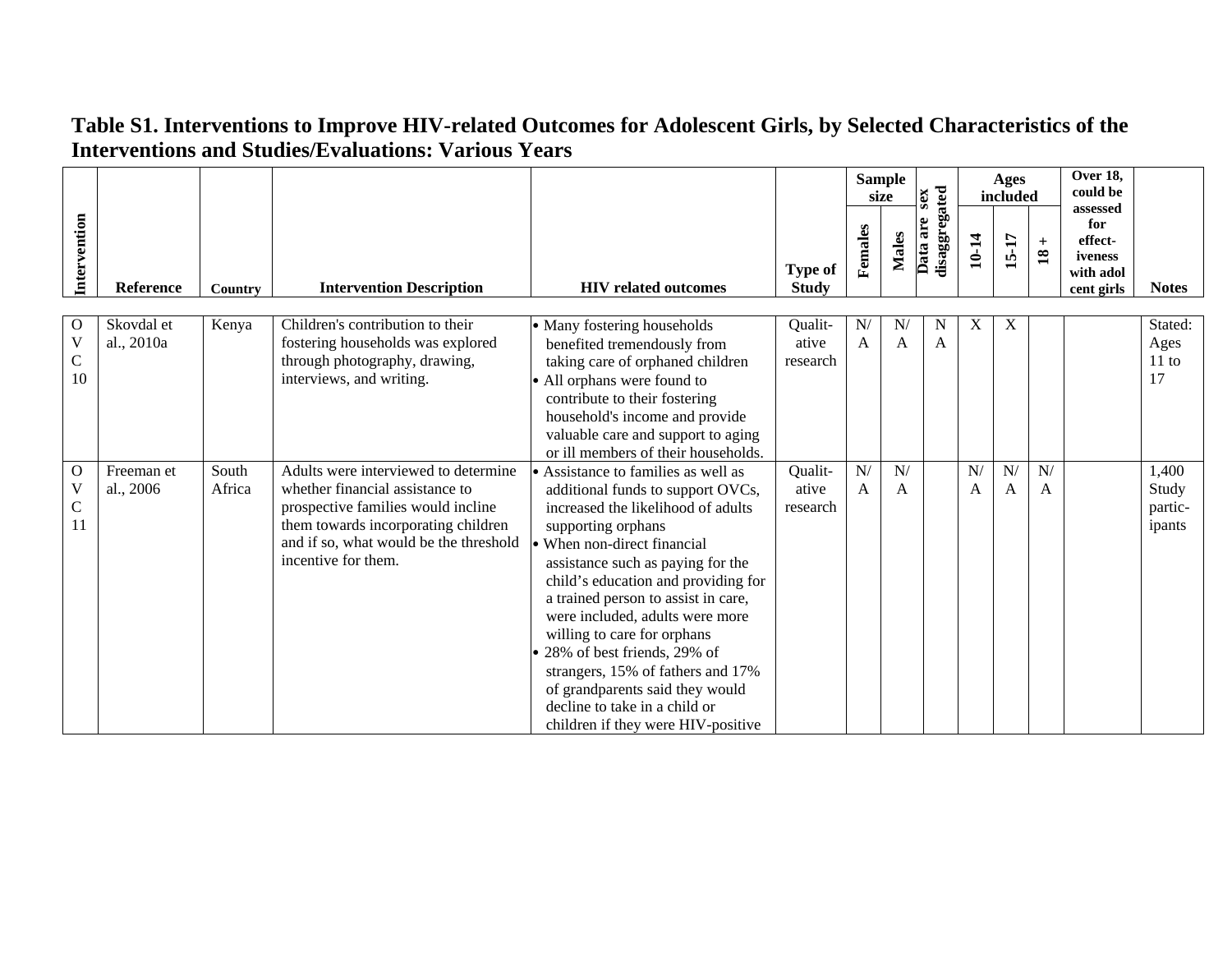|                                                  | <b>Reference</b>          | Country                 | <b>Intervention Description</b>                                                                                                                                                                                                                                                                                                                                                               | <b>HIV</b> related outcomes                                                                                                                                                                                                                                                                                                                                         | <b>Type of</b><br><b>Study</b>                        | <b>Sample</b><br>size |                    | sex                         | Ages<br>included |             |                        | Over 18,<br>could be<br>assessed                     |                                                          |
|--------------------------------------------------|---------------------------|-------------------------|-----------------------------------------------------------------------------------------------------------------------------------------------------------------------------------------------------------------------------------------------------------------------------------------------------------------------------------------------------------------------------------------------|---------------------------------------------------------------------------------------------------------------------------------------------------------------------------------------------------------------------------------------------------------------------------------------------------------------------------------------------------------------------|-------------------------------------------------------|-----------------------|--------------------|-----------------------------|------------------|-------------|------------------------|------------------------------------------------------|----------------------------------------------------------|
| Intervention                                     |                           |                         |                                                                                                                                                                                                                                                                                                                                                                                               |                                                                                                                                                                                                                                                                                                                                                                     |                                                       | Females               | <b>Males</b>       | disaggregated<br>Data are   | 10-14            | 15-17       | $+$<br>$\overline{18}$ | for<br>effect-<br>iveness<br>with adol<br>cent girls | <b>Notes</b>                                             |
| О<br>$\mathbf V$<br>C<br>12                      | Nyangara et<br>al., 2009b | Kenya,<br>Tanzan-<br>ia | Four programs providing support to<br>orphans and other vulnerable children<br>in Kenya and Tanzania were evaluated<br>to determine aspects and strategies of<br>the programs that contribute to<br>improved well-being among children<br>and their caregivers. The programs<br>consisted of home visits, kids club,<br>educational support, HIV education,<br>and linkages to health clinic. | Kid's clubs, which met once a<br>month and had a standardized<br>curriculum and an OVC supervisor<br>on staff, was associated with<br>higher perceptions of having adult<br>support, improved pro-social<br>behavior and fewer emotional<br>problems.                                                                                                               | Post-<br>test<br>study                                | N/<br>$\mathbf{A}$    | N/<br>A            | N<br>$\mathbf{A}$           | X                |             |                        |                                                      | Stated:<br>Ages 8<br>to $14$ ;<br>6,127<br>child-<br>ren |
| $\mathbf{O}$<br>$\mathbf V$<br>$\mathsf C$<br>13 | Wallis et al.,<br>2010    | Tanzan-<br>ia           | Children who lived in the orphan<br>center were compared to village<br>double orphans and village children<br>living with both parents.                                                                                                                                                                                                                                                       | Orphans who lived in the orphan<br>center reported significantly fewer<br>symptoms of depression than<br>orphans who lived in the village<br>with extended family members<br>Orphans who lived in the orphan<br>center reported as many social<br>support as the other groups of<br>village children and expressed no<br>sense of being stigmatized or<br>isolated. | Compar<br>$-ison$<br>Group<br>Samp-<br>ling<br>Design | N/<br>$\mathsf{A}$    | N/<br>$\mathsf{A}$ | $\mathbf N$<br>$\mathsf{A}$ | X                | $\mathbf X$ |                        |                                                      | Stated:<br>Ages 2<br>to $16$                             |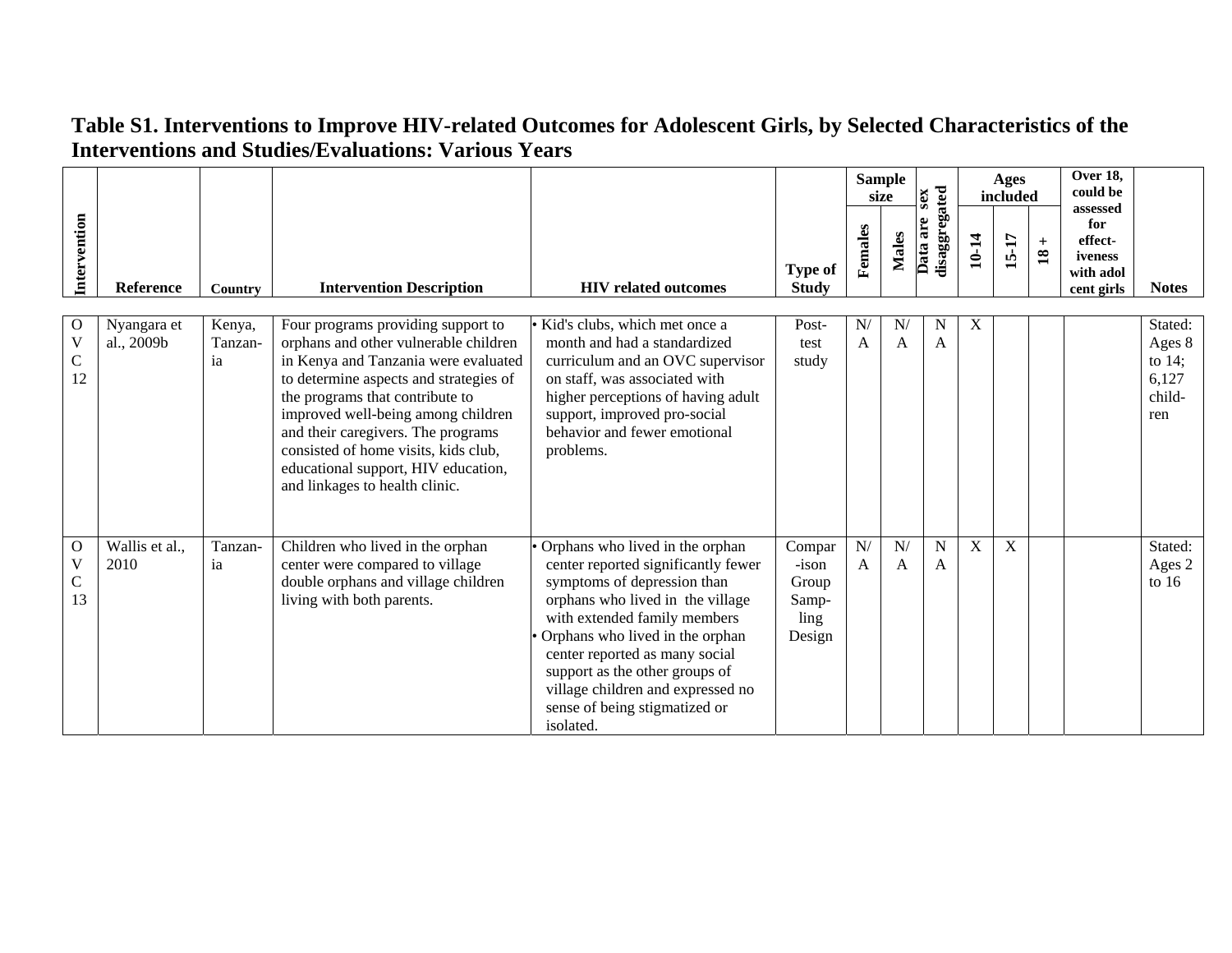#### **References**

- 1. Agbemenu K, Schlenk E. An Integrative Review of Comprehensive Sex Education for Adolescent Girls in Kenya. Journal of Nursing Scholarship. 2011;43(1):54‐63.
- 2. Aggleton P, Chase E, Rivers K, Tyrer P. Innovative Approaches to HIV Prevention: Selected Case Studies. Geneva, Switzerland: UNAIDS; 2000.
- 3. Al‐Iryani B, Basaleem H, Al‐Sakkaf K, Crutzen R, Kok G, van den Borne B. Evaluation of <sup>a</sup> School‐Based HIV Prevention Intervention among Yemini Adolescents. BMC Public Health. 2011;11:279.
- 4. Andrade H, de Mello M, Sousa M, Makuch M, Bertoni N, Faundes A. Changes in Sexual Behavior Following <sup>a</sup> Sex Education Program in Brazilian Public Schools. Cadernos de Saude Publica. 2009;25(5):1168‐1176.
- 5. Arcand JL, Wouabe ED. Teacher Training and HIV/AIDS Prevention in West Africa: Regression Discontinuity Design Evidence from the Cameroon. Health Economics. Sep 2010;19(l):36‐54.
- 6. Baird SJ, Garfein RS, McIntosh CT, Ozler B. Effect of <sup>a</sup> Cash Transfer Programme for Schooling on Prevalence of HIV and Herpes Simplex Type 2 in Malawi: A Cluster Randomised Trial. Lancet. Apr 7 2012;379(9823):1320‐1329.
- 7. Barbosa RM, Kalckmann S, Berquo E, Stein Z. Notes on the Female Condom: Experiences in Brazil. International Journal of STD & AIDS. Apr 2007;18(4):261‐266.
- 8. Barker G, Ricardo C, Nascimento M, Olukoya A, Santos C. Questioning Gender Norms with Men to Improve Health Outcomes: Evidence of Impact. Global Public Health. 2010b;5(5):539‐553.
- 9. Booth R, Lehman W, Dvoryak S, Brewster J, Sinitsyna L. Interventions with Injection Drug Users in Ukraine. Addiction. 2009;104(11):1864‐1873.
- 10. Boungou Bazika J. Effectiveness of Small Scale Income Generating Activities in Reducing Risk of HIV in Youth in the Republic of Congo. AIDS Care. 2007;19(1):S23‐S24.
- 11. Bradley H, Bedada A, Tsui A, Brahmbhatt H, Gillespie D, Kidanu A. HIV and Family Planning Service Integration and Voluntary HIV Counselling and Testing Client Composition in Ethiopia. AIDS Care. Jan 2008a;20(1):61‐71.
- 12. Brown D, Riley L, Butchart A, Meddings D, Kann L, Harvey A. Exposure to Physical and Sexual Violence and Adverse Health Behaviours in African Children: Results from the Global School‐Based Student Health Survey. Bulletin of the World Health Organization. 2009b;87(6):447‐455.
- 13. Bunnell R, Opio A, Musinguzi J, et al. HIV Transmission Risk Behavior among HIV‐Infected Adults in Uganda: Results of <sup>a</sup> Nationally Representative Survey. AIDS. Mar 12 2008;22(5):617‐624.
- 14. Burnett SM, Weaver MR, Mody‐Pan PN, Thomas LA, Mar CM. Evaluation of an Intervention to Increase Human Immunodeficiency Virus Testing among Youth in Manzini, Swaziland: A Randomized Control Trial. Journal of Adolescent Health May 2011;48(5):507‐ 513.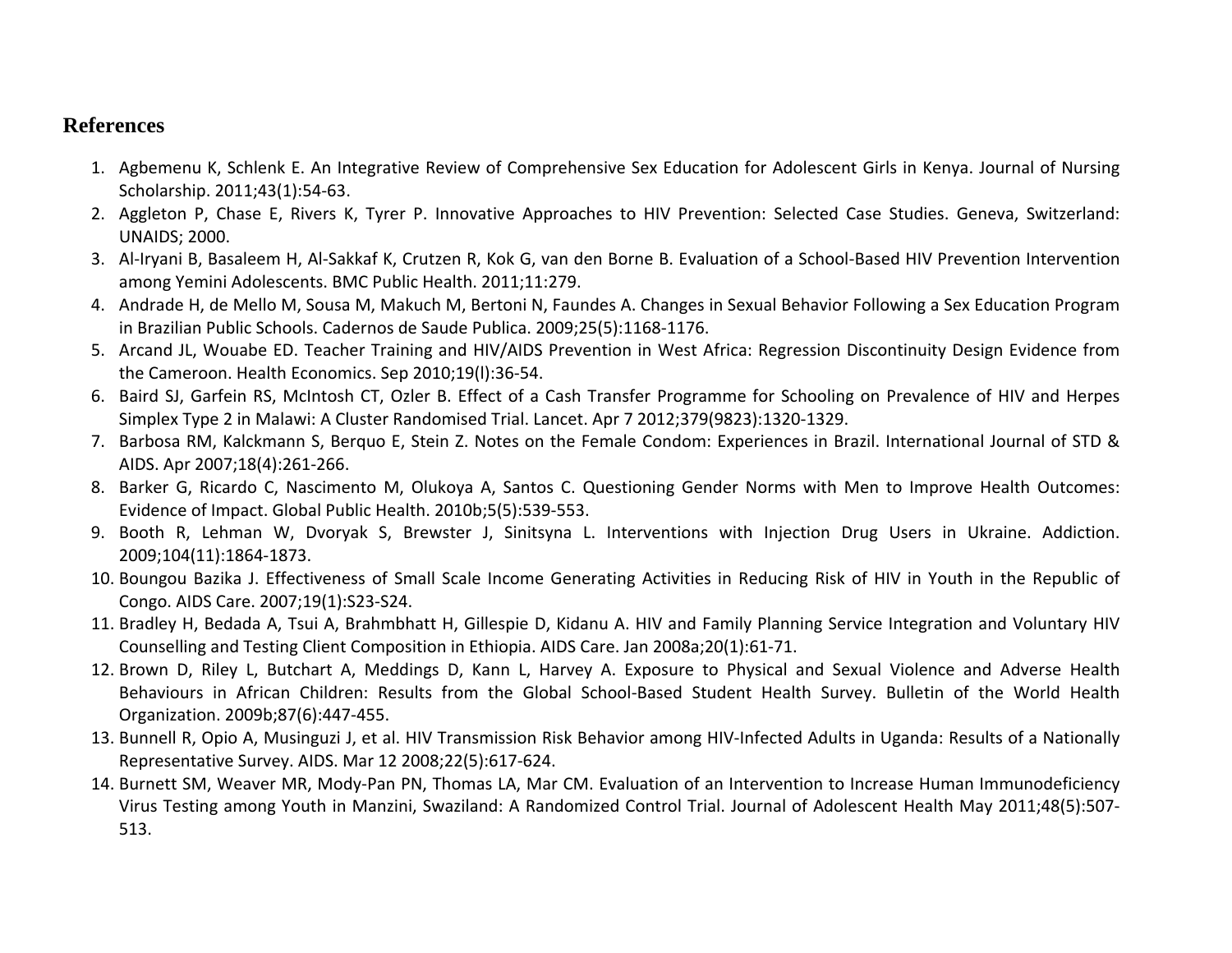- 15. Callegari L, Harper C, van der Straten A, Kamba M, Chipato T, Padian N. Consistent Condom Use in Married Zimbabwean Women after a Condom Intervention. Sexually Transmitted Diseases. 2008;35(6):624‐630.
- 16. Charania MR, Crepaz N, Guenther‐Gray C, et al. Efficacy of Structural‐Level Condom Distribution Interventions: A Meta‐Analysis of U.S. and International Studies, 1998‐2007. AIDS & Behavior. Oct 2011;15(7):1283‐1297.
- 17. Chatterji M, Hutchinson P, Buek K, Murray N, Mulenga Y, Ventimiglia T. Evaluating the Impact of Community‐Based Interventions on Schooling Outcomes among Orphans and Vulnerable Children in Lusaka, Zambia. Vulnerable Children and Youth Studies. October 2010;5(2):130‐141.
- 18. Chen X, Stanton B, Gomez P. Effects on Condom Use of an HIV Prevention Programme 36 Months Postintervention: A Cluster Randomized Controlled Trial among Bahamian Youth. International Journal of STD & AIDS. 2010b;21(9):622‐630.
- 19. Cho H, Hallfors DD, Mbai, II, et al. Keeping Adolescent Orphans in School to Prevent Human Immunodeficiency Virus Infection: Evidence from <sup>a</sup> Randomized Controlled Trial in Kenya. The Journal of Adolescent Health. May 2011;48(5):523‐526.
- 20. Cleland J, Ali M, Shah I. Trends in Protective Behavior among Single vs. Married Young Women in Sub‐Saharan Africa: The Big Picture. Reproductive Health Matters. 2006a;14(28):17‐22.
- 21. Colvin C. Report on the Impact of Sonke Gender Justice Network's 'One Man Can' Campaign in the Limpopo, Eastern Cape and KwaZulu Natal Provinces, South Africa. Johannesburg, South Africa: Sonke Gender Justice Network; 2009.
- 22. Cremin I, Nyamukapa C, Sherr L, et al. Patterns of Self‐Reported Behaviour Change Associated with Receiving Voluntary Counselling and Testing in <sup>a</sup> Longitudinal Study from Manicaland, Zimbabwe. AIDS & Behavior. Jun 2010;14(3):708‐715.
- 23. Damalie N. Communication between Mothers and Their Adolescent Daughters on the Subject of Sexuality and HIV/AIDS in Uganda. Organization for Social Research in Eastern and Southern Africa ‐ Gender Issues Research Report Series. 2001;(14):1‐23.
- 24. Deininger K. Does Cost of Schooling Affect Enrollment by the Poor? Universal Primary Education in Uganda. Economics of Education Review. 2003;22(3):291‐305.
- 25. Denison JA, O'Reilly KR, Schmid GP, Kennedy CE, Sweat MD. HIV Voluntary Counseling and Testing and Behavioral Risk Reduction in Developing Countries: A Meta‐Analysis, 1990‐‐2005. AIDS & Behavior. May 2008;12(3):363‐373.
- 26. Dowdy DW, Sweat MD, Holtgrave DR. Country‐Wide Distribution of the Nitrile Female Condom (FC2) in Brazil and South Africa: A Cost‐Effectiveness Analysis. AIDS. Oct 24 2006;20(16):2091‐2098.
- 27. Dreyer A, Kim J, Schaay N. What Do We Want to Tell Our Children About Violence Against Women? Evaluation Report for the Project Developing <sup>a</sup> Model 'Gender and Conflict' Component of the Primary School Curriculum. South Africa: School of Public Health, University of the Western Cape; 2001.
- 28. Dutta A, Wirtz AL, Baral S, Beyrer C, Cleghorn FR. Key Harm Reduction Interventions and Their Impact on the Reduction of Risky Behavior and HIV Incidence among People Who Inject Drugs in Low‐Income and Middle‐Income Countries. Current Opinion in HIV and AIDS. 2012;7(4):362‐368.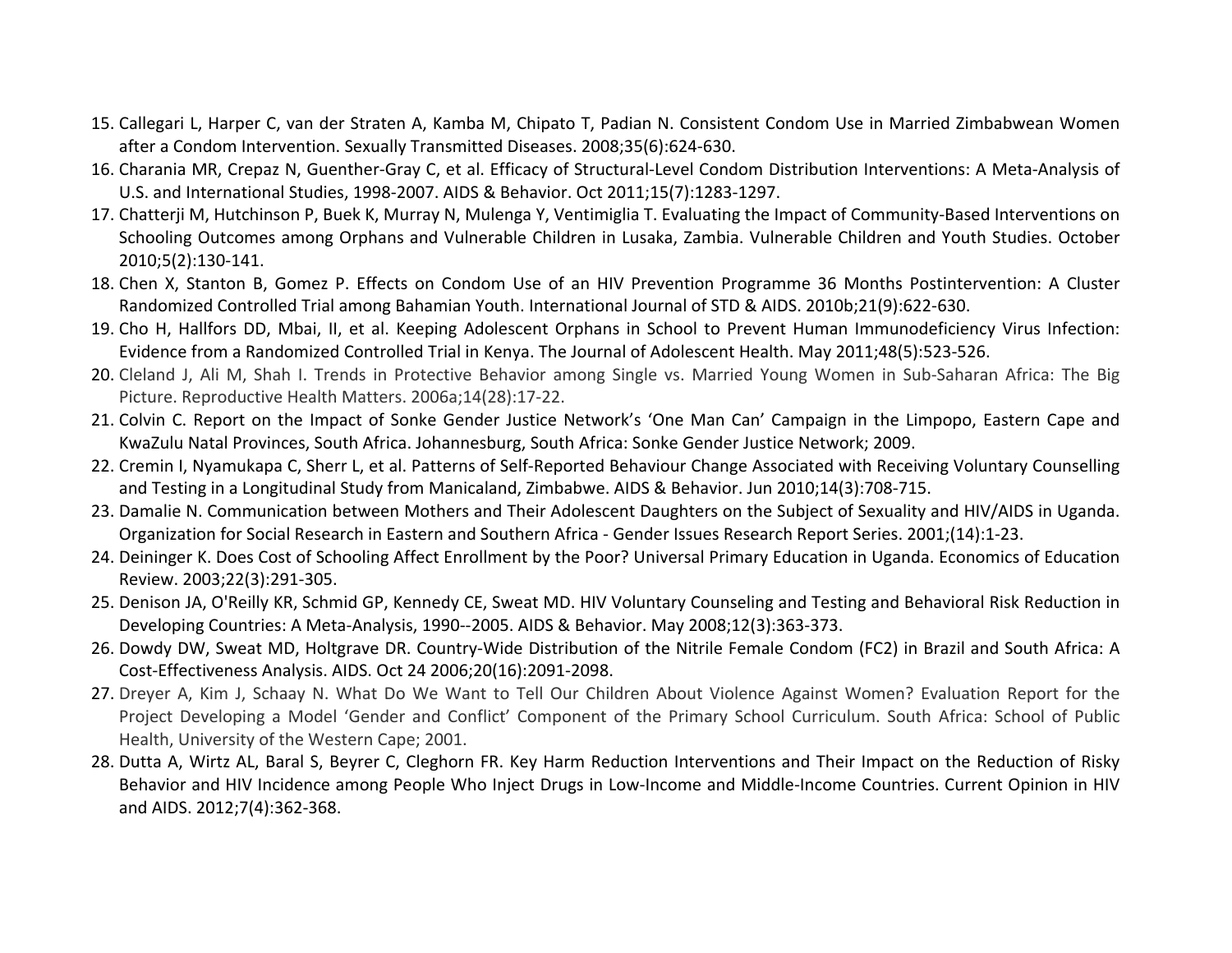- 29. Exavery A, Lutambi A, Mubyazi G, Kweka K, Mbaruku G, Masanja H. Multiple Sexual Partners and Condom Use among 10‐19 Year‐ olds in Four Districts in Tanzania: What Do We Learn? BMC Public Health. 2011;11:490.
- 30. Freeman M, Nkomo N. Assistance Needed for the Integration of Orphaned and Vulnerable Children‐ Views of South African Family and Community Members. Journal of Social Aspects of HIV/AIDS Research Alliance. 2006;3(3):502‐509.
- 31. Gilbert L, El‐Bassel N, Terlikbayeva A, et al. Couple‐Based HIV Prevention for Injecting Drug Users in Kazakhstan: A Pilot Intervention Study. Journal of Prevention and Intervention in the Community. Apr 2010;38(2):162‐176.
- 32. Gowing L, Farrell M, Bornemann R, Sullivan L, Ali R. Oral Substitution Treatment of Injecting Opioid Users for Prevention of HIV Infection. Cochrane Database of Systematic Reviews. 2011;(8):CD001445.
- 33. Gurman T, Underwood C. Using Media to Address Adolescent Health: Lessons Learned Abroad. In: Brown J, ed. Managing the Media Monsters: National Campaign to Prevent Teen and Unplanned Pregnancy;2008.
- 34. Hallfors D, Cho H, Rusakaniko S, Iritani B, Mapfumo J, Halpern C. Supporting Adolescent Orphan Girls to Stay in School as HIV Risk Prevention: Evidence from <sup>a</sup> Randomized Controlled Trial in Zimbabwe. American Journal of Public Health. Jun 2011;101(6):1082‐ 1088.
- 35. Hoke TH, Feldblum PJ, Van Damme K, et al. Temporal Trends in Sexually Transmitted Infection Prevalence and Condom Use Following Introduction of the Female Condom to Madagascar Sex Workers. International Journal of STDs & AIDS. Jul 2007;18(7):461‐466.
- 36. Huchko MJ, Montandon M, Nguti R, Bukusi EA, Cohen CR. The Association of HIV Counseling and Testing with HIV Risk Behaviors in a Random Population‐Based Survey in Kisumu, Kenya. AIDS & Behavior. May 2011;15(4):718‐724.
- 37. Hammett T, Kling R, Van N, Son D, Binh K, Oanh K. HIV Prevention Interventions for Female Sexual Partners of Injection Drug Users in Hanoi, Vietnam: 24‐Month Evaluation Results. AIDS & Behavior. 2012;16(5):1164‐72.
- 38. Ishikawa N, Pridmore P, Carr‐Hill R, Chaimuangdee K. The Attitudes of Primary Schoolchildren in Northern Thailand towards their Peers Who are Affected by HIV and AIDS. AIDS Care. 2011a;23(2):237‐244.
- 39. Jewkes R, Nduna M, Levin J, et al. A Cluster Randomized‐Controlled Trial to Determine the Effectiveness of Stepping Stones in Preventing HIV Infections and Promoting Safer Sexual Behaviour amongst Youth in the Rural Eastern Cape, South Africa: Trial Design, Methods and Baseline Findings. Tropical Medicine & International Health. Jan 2006b;11(1):3‐16
- 40. Jewkes R, Wood K, Duvvury N. 'I Woke Up After I Joined Stepping Stones': Meanings of an HIV Behavioural Intervention in Rural South African Young People's Lives. Health Education Research. Dec 2010c;25(6):1074‐1084.
- 41. Johnson B, Scott‐Sheldon L, Huedo‐Medina T, Carey M. Interventions to Reduce Sexual Risk for Human Immunodeficiency Virus in Adolescents: A Meta‐Analysis of Trials, 1985‐2008. Archives of Pediatrics & Adolescent Medicine. 2011;165(1):77‐84.
- 42. Kalichman K, Simbayi L, Vermaak R, et al. Randomized Trial of <sup>a</sup> Community‐based Alcohol‐related HIV Risk‐reduction Intervention for Men and Women in Cape Town South Africa. Annals of Behavioral Medicine. 2008;36(3):270‐279.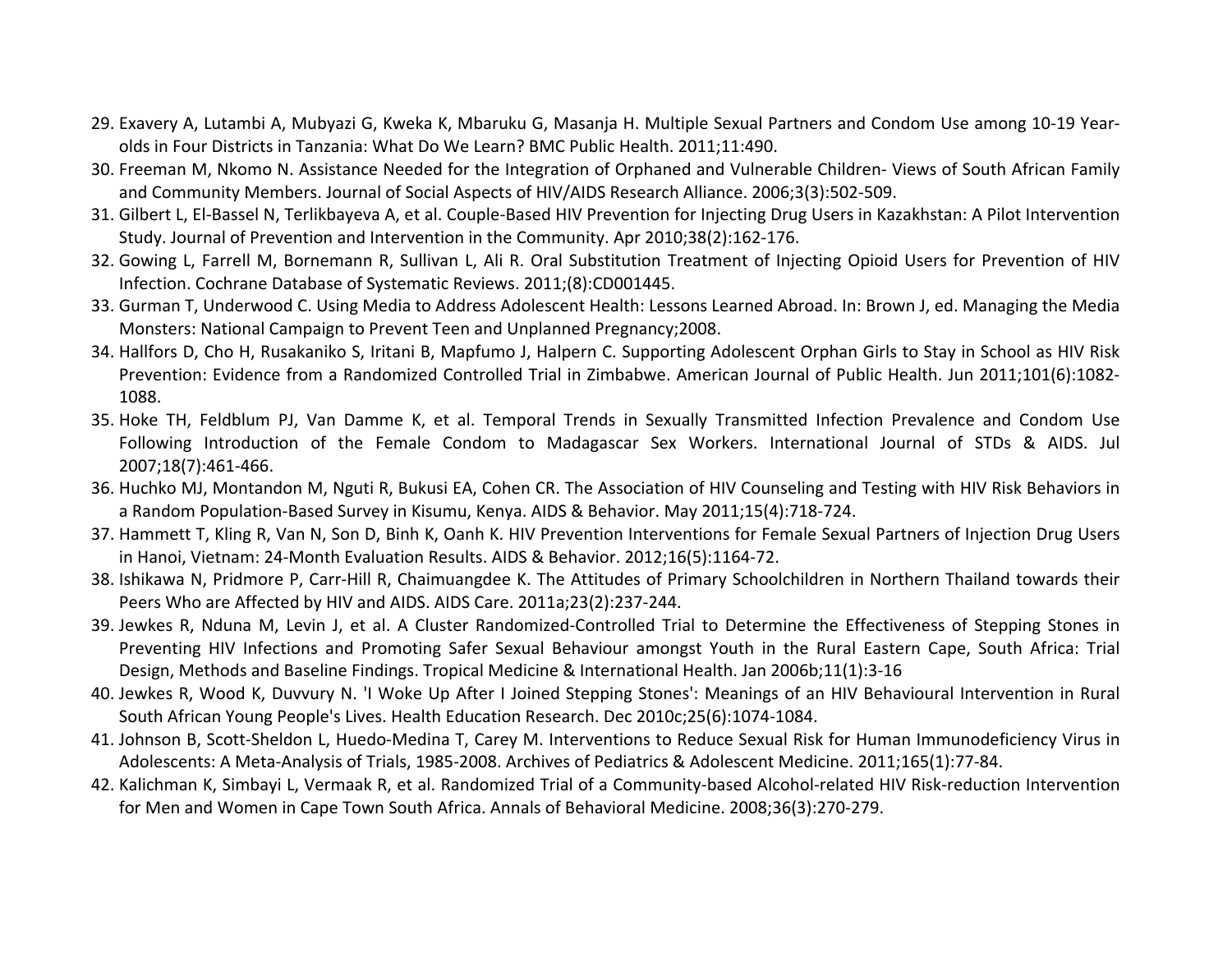- 43. Kamenga C, Sangiwa G, Kaliba S, van Praag E, Coates T. Voluntary HIV Counseling and Testing in Tanzania. In: B Makinwa, M O'Grady, eds. FHI/UNAIDS Best Practices in HIV/AIDS Prevention. Arlington, VA: Family Health International and Geneva, Switzerland: UNAIDS; 2001.
- 44. Kaufman C, Clark S, Manzini N, May J. How Community Structures of Time and Opportunity Shape Adolescent Sexual Behavior in South Africa. New York, NY: Population Council; 2002.
- 45. Kennedy CE, Medley AM, Sweat MD, O'Reilly KR. Behavioural Interventions for HIV Positive Prevention in Developing Countries: A Systematic Review and Meta‐Analysis. Bulletin of the World Health Organization. Aug 1 2010b;88(8):615‐623.
- 46. Kharsany AB, Karim QA, Karim SS. Uptake of Provider‐Initiated HIV Testing and Counseling among Women Attending an Urban Sexually Transmitted Disease Clinic in South Africa - Missed Opportunities for Early Diagnosis of HIV Infection. AIDS Care. May 2010a;22(5):533‐537.
- 47. Kidman R, Petrow S, Heymann S. Africa's Orphan Crisis: Two Community‐based Models of Care. AIDS Care. 2007;19(3):326‐329.
- 48. Kilonzo N, Theobald SJ, Nyamato E, et al. Delivering Post‐Rape Care Services: Kenya's Experience in Developing Integrated Services. Bulletin of the World Health Organization. Jul 2009a;87(7):555‐559.
- 49. Kim J, Mokwena L, Ntelmo E, et al. Developing an Integrated Model for Post‐Rape Care and HIV Post‐Exposure Prophylaxis in Rural South Africa. Washington, DC: Population Council, Rural AIDS & Development Action Research Programme, School of Public Health, University of Witwatersrand, South Africa and Tshwaranang legal Advocacy Centre, South Africa; 2007a.
- 50. Kim, J, Ferrari, G, Abramsky, T, et al. Assessing the Incremental Effects of Combining Economic and Health Interventions: The IMAGE Study in South Africa. Bulletin of the World Health Organization. 2009a;87(11):824‐832.
- 51. Kirby DB, Laris BA, Rolleri LA. Sex and HIV Education Programs: Their Impact on Sexual Behaviors of Young People throughout the World. Journal of Adolescent Health. Mar 2007a;40(3):206‐217.
- 52. Kirby D, Laris B, Rolleri L. Sex and HIV Education Programs for Youth: Their Impact and Important Characteristics. Research Triangle Park, NC: Family Health International; 2007b.
- 53. Kumakech E, Cantor‐Graae E, Maling S, Bajunirwe F. Peer‐Group Support Intervention Improves the Psychosocial Well‐Being of AIDS Orphans: Cluster Randomized Trial. Social Science & Medicine Mar 2009;68(6):1038‐1043.
- 54. Leon N, Naidoo P, Mathews C, Lewin S, Lombard C. The Impact of Provider‐Initiated (Opt‐Out) HIV Testing and Counseling of Patients with Sexually Transmitted Infection in Cape Town, South Africa: A Controlled Trial. Implementation Science. 2010a;5:8.
- 55. Liao S, Weeks MR, Wang Y, et al. Inclusion of the Female Condom in <sup>a</sup> Male Condom‐only Intervention in the Sex Industry in China: A Cross‐Sectional Analysis of Pre‐ and Post‐Intervention Surveys in Three Study Sites. Public Health. May 2011a;125(5):283‐292.
- 56. Liao S, Weeks MR, Wang Y, et al. Female Condom Use in the Rural Sex Industry in China: Analysis of Users and Non‐Users at Post‐ Intervention Surveys. AIDS Care. Jun 2011b;23 Suppl 1:66‐74.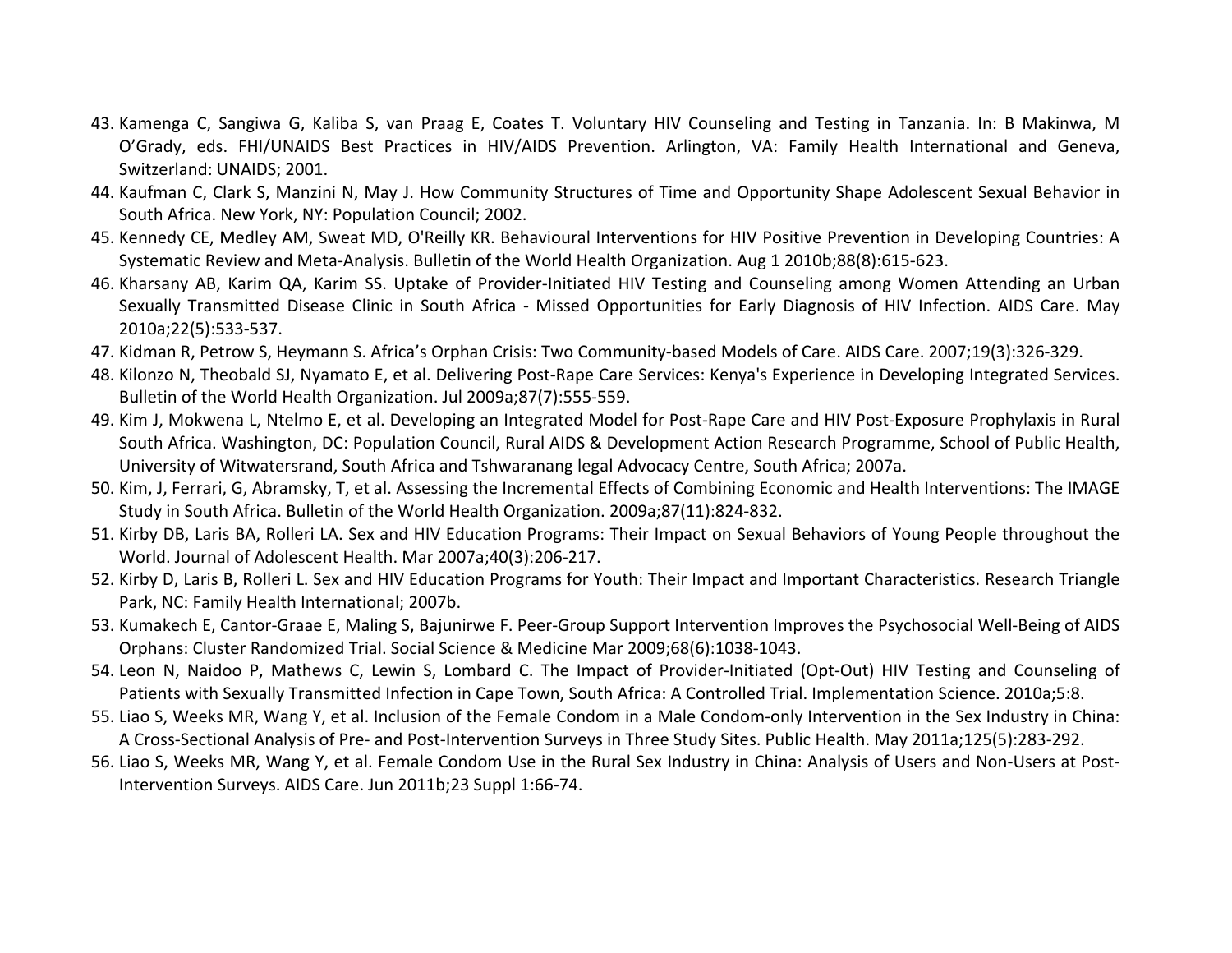- 57. Lundgren R, Beckman M, Chaurasiya SP, Subhedi B, Kerner B. Whose Turn to Do the Dishes? Transforming Gender Attitudes and Behaviours among Very Young Adolescents in Nepal. Gender & Development. 2013/10/16 2013;21(1):127‐145.
- 58. MacPhail C, Pettifor A, Pascoe S, Rees H. Predictors of Dual Method Use for Pregnancy and HIV Prevention among Adolescent South African Women. Contraception. 2007;75:383‐389.
- 59. Maharaj P, Cleland J. Condoms Become the Norm in the Sexual Culture of College Students in Durban, South Africa. Reproductive Health Matters. 2006; 4(28):104‐112.
- 60. Mackenzie C, Kiragu K, Odingo G, et al. Is It Feasible to Integrate Alcohol‐related Risk Reduction Counseling into VCT Services? Findings from Kenya. Horizons Final Report. Washington, DC: Population Council; 2008.
- 61. Maganja R, Maman S, Groves A, Mbwambo J. Skinning the Goat and Pulling the Load: Transactional Sex among Youth in Dar es Salaam, Tanzania. AIDS Care. 2007;19(8): 974‐981.
- 62. Maman S, Mbwambo J, Hogan N, Kilonzo G, Sweat M. Women's Barriers to HIV‐1 Testing and Disclosure: Challenges for HIV‐1 Voluntary Counseling and Testing. AIDS Care. 2001a;13(5):595‐603.
- 63. Maman S, Mbwambo J, Hogan N, Kilonzo G, Sweat M, Weiss E. HIV and Partner Violence: Implications for HIV Voluntary Counseling and Testing Programs in Dar es Salaam, Tanzania. Washington, DC: Population Council; 2001b.
- 64. Mark K, Meinzen‐Derr J, Stephenson R. et al. Contraception among HIV Concordant and Discordant Couples in Zambia: A Randomized Controlled Trial. Journal of Women's Health. 2007;16(8):1200‐1210.
- 65. Maticka‐Tyndale E. Sustainability of Gains Made in <sup>a</sup> Primary School HIV Prevention Programme in Kenya into the Secondary School Years. Journal of Adolescence. 2010;23:563‐573.
- 66. Maticka‐Tyndale E. Condoms in Sub‐Saharan Africa. Sexual Health. Mar 2012;9(1):59‐72.
- 67. Mattick R, Kimber J, Breen C, Davoli M. Buprenorphine Maintenance versus Placebo or Methadone Maintenance for Opioid Dependence. Cochrane Database of Systematic Reviews. 2008;(2):CD002207.
- 68. Mattick R, Breen C, Kimber J, Davoli M. Methadone Maintenance Therapy versus No Opioid Replacement Therapy for Opioid Dependence. Cochrane Database of Systematic Reviews. 2009;(3):CD002209.
- 69. Mavedzenge SM, Doyle AM, Ross DA. HIV Prevention in Young People in Sub‐Saharan Africa: A Systematic Review. The Journal of Adolescent Health. 2010;49(6):568‐586.
- 70. McCarthy J, Leamon M, Parr M, Anania B. High‐dose Methadone Maintenance in Pregnancy: Maternal and Neonatal Outcomes. American Journal of Obstetrics and Gynecology. 2005;193(3):606‐610.
- 71. Meader N, Li R, Des Jarlais D, Pilling S. Psychosocial Interventions for Reducing Injection and Sexual Risk Behavior for Preventing HIV in Drug Users. Cochrane Database of Systematic Reviews. 2010;(1):CD007192.
- 72. Medley A, Kennedy C, O'Reilly K, Sweat M. Effectiveness of Peer Education Interventions for HIV Prevention in Developing Countries: A Systematic Review and Meta‐analysis. AIDS Education and Prevention. 2009a;21(3):181‐206.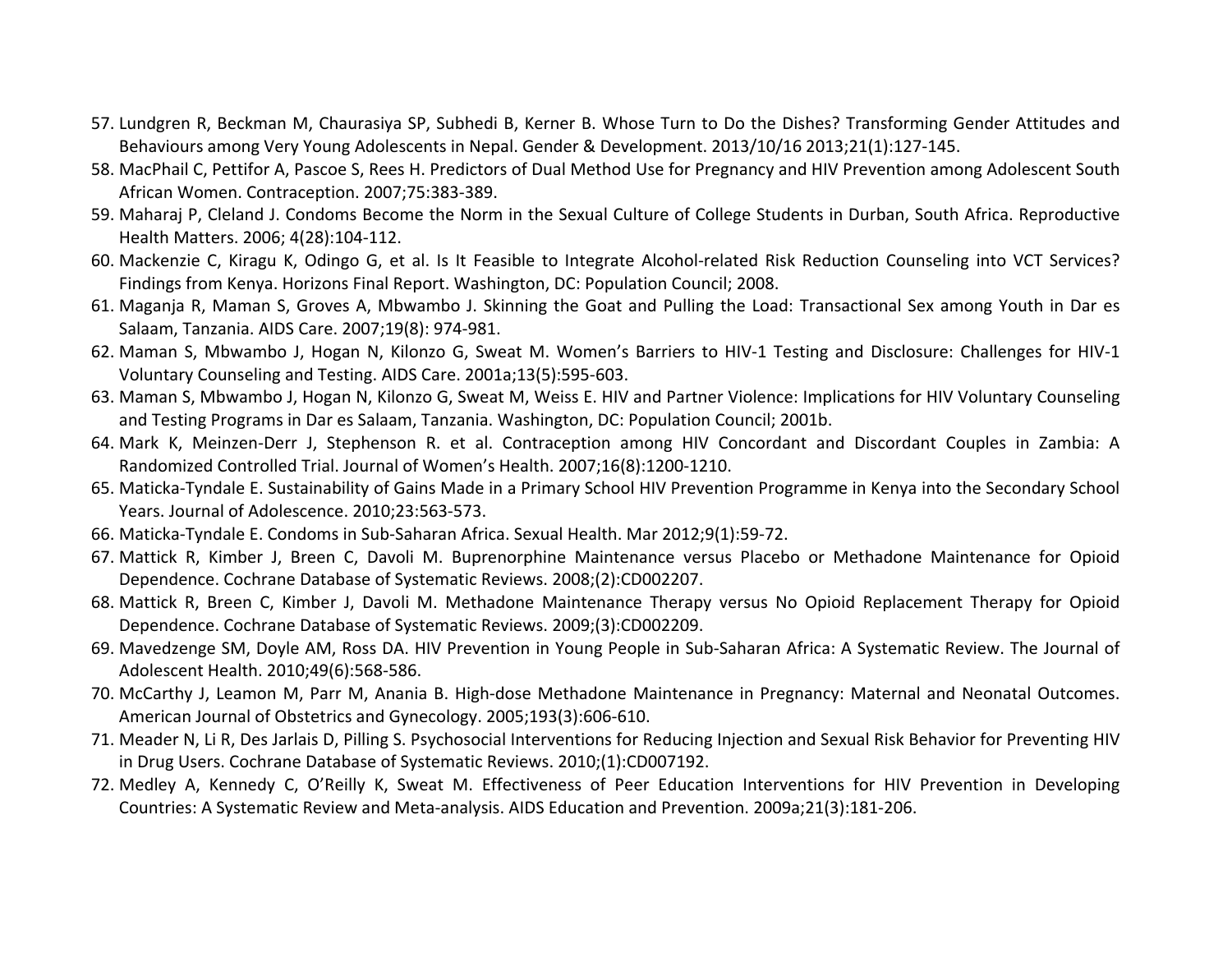- 73. Melo J, Folgosa E, Manjate D, et al. Low Prevalence of HIV and Other Sexually Transmitted Infections in Young Women Attending <sup>a</sup> Youth Counselling Service in Maputo, Mozambique. Tropical Medicine and International Health. Jan 2008;13(1):17‐20.
- 74. Michielsen K, Chersich MF, Luchters S, De Koker P, Van Rossem R, Temmerman M. Effectiveness of HIV Prevention for Youth in Sub‐ Saharan Africa: Systematic Review and Meta‐Analysis of Randomized and Non‐Randomized Trials. AIDS. May 15 2010;24(8):1193‐ 1202.
- 75. Miller C, Sawyer M, Rowe W. My Skills, My Money, My Brighter Future in Zimbabwe: An Assessment of Economic Strengthening for Adolescent Girls. Baltimore, MD: Catholic Relief Services; 2011a.
- 76. Mola, O, Mercer M, Asghar R, et al. Condom Use after Voluntary Counselling and Testing in Central Mozambique. Tropical Medicine and International Health 2006;11(2): 176‐181.
- 77. Napierala S, Kang M, Chipato T, Padian N, van der Straten A. Female Condom Uptake and Acceptability in Zimbabwe. AIDS Education and Prevention. 2008;20(2):121‐134.
- 78. Neukom J, Ashford L. Changing Youth Behavior Through Social Marketing: Program Experiences and Research Findings from Cameroon, Madagascar, and Rwanda. Washington, DC: Population Reference Bureau; 2003.
- 79. Nobelius AM, Kalina B, Pool R, Whitworth J, Chesters J, Power R. "The Young Ones are the Condom Generation": Condom Use Amongst Out‐of‐School Adolescents in Rural Southwest Uganda. Journal of Sex Research. 2012;49(1):88‐102.
- 80. Nyangara F, Obiero W, Kalungwa Z, Thurman T. Community‐Based Psychosocial Intervention for HIV‐Affected Children and their Caregivers: Evaluation of The Salvation Army's Mama Mkubwa Program in Tanzania. Chapel Hill, NC: MEASURE Evaluation; 2009a.
- 81. Nyangara F, Thurman T, Hutchinson P, Obiero W. Effects of Programs Supporting Orphans and Vulnerable Children: Key Findings, Emerging Issues, and Future Directions from Evaluations of Four Projects in Kenya and Tanzania. Chapel Hill, NC: MEASURE Evaluation; 2009b.
- 82. Palmateer N, Kimber J, Hickman M, Hutchinson S, Rhodes T, Goldberg D. Evidence for the Effectiveness of Sterile Injecting Equipment Provision in Preventing Hepatitis C and Human Immunodeficiency Virus Transmission among Injecting Drug Users: A Review of Reviews. Addiction. 2010;105(5):844–859.
- 83. Papo JK, Bauni EK, Sanders EJ, Brocklehurst P, Jaffe HW. Exploring the Condom Gap: Is Supply or Demand the Limiting Factor ‐ Condom Access and Use in an Urban and <sup>a</sup> Rural Setting in Kilifi District, Kenya. AIDS. Jan 2011;25(2):247‐255.
- 84. Paxton S. The Impact of Utilizing HIV‐Positive Speakers in AIDS Education. AIDS Education and Prevention. 2002;14 4):282‐294.
- 85. Pettifor A, MacPhail C, Suchindran S, Delany‐Moretlwe S. Factors Associated with HIV Testing among Public Sector Clinic Attendees in Johannesburg, South Africa. AIDS & Behavior Aug 2010;14(4):913‐921.
- 86. Phetla G, Busza J, Hargreaves J, et al. They Have Opened Our Mouths': Increasing Women's Skills and Motivation for Sexual Communication with Young People in Rural South Africa. AIDS Education and Prevention. 2008;20(6):504‐518.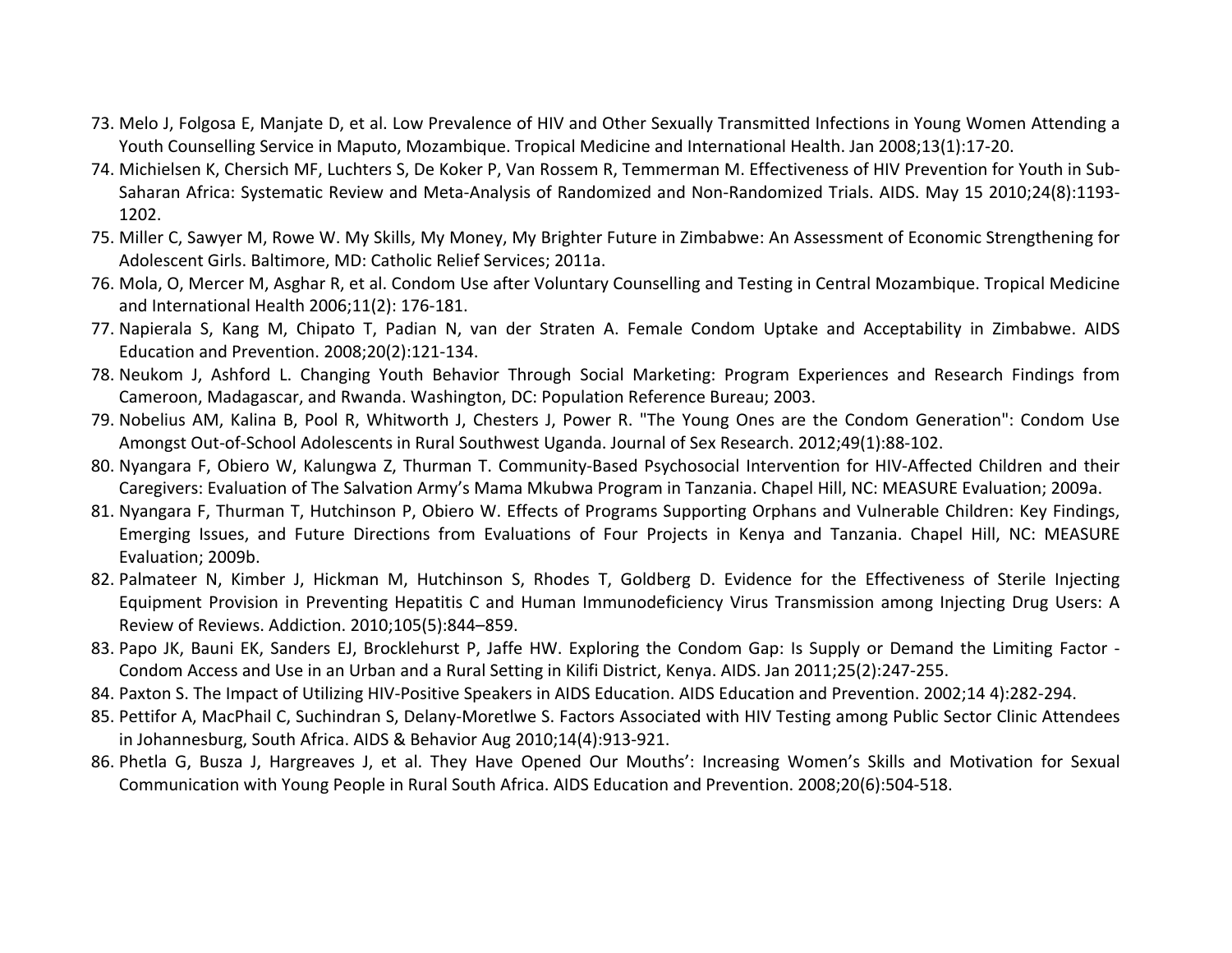- 87. Pick S, Givaudan M, Sirkin J, Ortega I. Communication as <sup>a</sup> Protective Factor: Evaluation of <sup>a</sup> Life Skills HIV/AIDS Prevention Program for Mexican Elementary‐School Students. AIDS Education and Prevention. 2007;19(5):408‐421.
- 88. Pulerwitz J, Barker G, Segundo M, Nascimento M. Promoting More Gender‐equitable Norms and Behaviors among Young Men as an HIV/AIDS Prevention Strategy. Washington, DC: Horizons Program, Population Council; 2006.
- 89. Pulerwitz J, Martin S, Mehta M, et al. Promoting Gender Equity for HIV and Violence Prevention: Results from the PEPFAR Male Norms Initiative Evaluation in Ethiopia. Washington, DC: PATH; 2010a.
- 90. Reddy P, James S. Programming for HIV Prevention in South African Schools. Horizons Research Summary. Washington, DC: Population Council; 2003,
- 91. Ross DA, Changalucha J, Obasi AI, et al. Biological and Behavioural Impact of an Adolescent Sexual Health Intervention in Tanzania: A Community‐Randomized Trial. AIDS. Sep 12 2007a;21(14):1943‐1955.
- 92. Sarna A, Chersich M, Okal J. Changes in Sexual Risk Taking with Anitretroviral Treatment: Influence of Context and Gender Norms in Mombasa, Kenya. Culture, Health & Sexuality. 2009;11(8):783‐797.
- 93. Scott‐Sheldon LA, Huedo‐Medina TB, Warren MR, Johnson BT, Carey MP. Efficacy of Behavioral Interventions to Increase Condom Use and Reduce Sexually Transmitted Infections: A Meta‐Analysis, 1991 to 2010. Journal of Acquired Immune Deficiency Syndromes Dec 15 2011;58(5):489‐498.
- 94. Siika AM, Nyandiko WM, Mwangi A, et al. The Structure and Outcomes of <sup>a</sup> HIV Postexposure Prophylaxis Program in <sup>a</sup> High HIV Prevalence Setup in Western Kenya. Journal of Acquired Immune Deficiency Syndromes May 1 2009;51(1):47‐53.
- 95. Skovdal M, Mwasiaji W, Webale A, Tomkins A. Building Orphan Competent Communities: Experiences from <sup>a</sup> Community‐Based Capital Cash Transfer Initiative in Kenya. Health Policy Planning. May 2010;26(3):233‐241.
- 96. Smith KA, Harrison A. Teachers' Attitudes Towards Adolescent Sexuality and Life Skills Education in Rural South Africa. Sex Education. 2013;13(1):68‐81.
- 97. Smyrnov P, Broadhead RS, Datsenko O, Matiyash O. Rejuvenating harm reduction projects for injection drug users: Ukraine's nationwide introduction of peer‐driven interventions. International Journal of Drug Policy. Mar 2012;23(2):141‐147.
- 98. Solomon SS, Solomon S, Masse B. Risk Reduction Counseling Is Associated with Decreased HIV Transmission‐associated Behaviors in High-risk Indian Heterosexuals. Journal of Acquired Immune Deficiency Syndromes. 2006; 42(4):478-483.
- 99. Ssewamala FM, Han CK, Neilands TB. Asset Ownership and Health and Mental Health Functioning among AIDS‐Orphaned Adolescents: Findings from <sup>a</sup> Randomized Clinical Trial in Rural Uganda. Social Science & Medicine. Jul 2009;69(2):191‐198.
- 100. Ssewamala FM, Han CK, Neilands TB, Ismayilova L, Sperber E. Effect of Economic Assets on Sexual Risk‐Taking Intentions among Orphaned Adolescents in Uganda. American Journal of Public Health. Mar 2010;100(3):483‐488.
- 101. Swartz S, Deutsch C, Makoae Mo, et al. Measuring Change in Vulnerable Adolescents: Findings from <sup>a</sup> Peer Education Evaluation in South Africa. Journal of Social Aspects of HIV/AIDS Research Alliance. 2012;9(4):242‐254.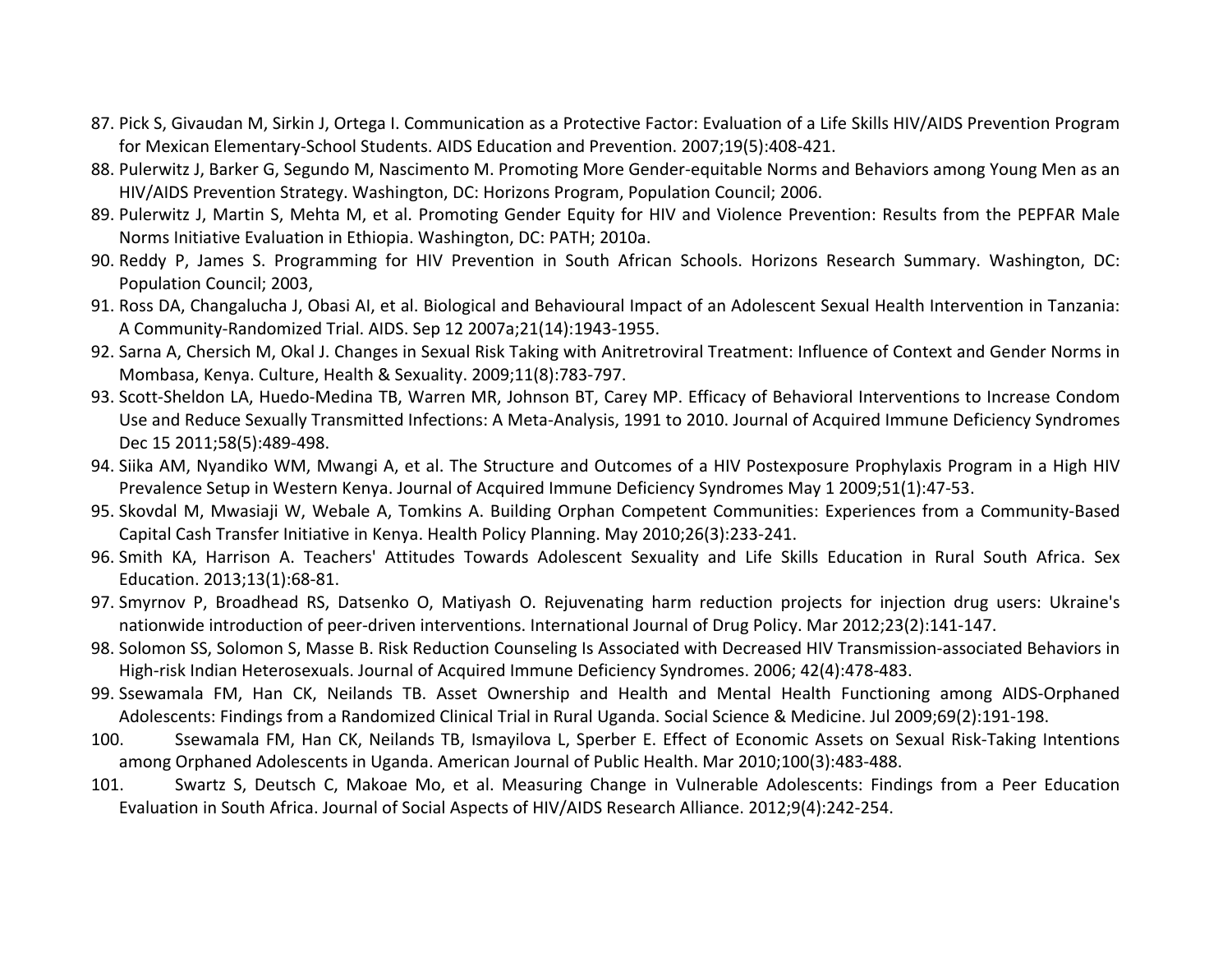- 102. Terry P, Mhloyi M, Masvaure T, Adlis S. An Examination of Knowledge, Attitudes and Practices Related to HIV/AIDS Prevention in Zimbabwean University Students: Comparing Intervention Program Participants and Non‐Participants. International Journal of Infectious Diseases. 2006; 10 (1): 38‐46.
- 103. Thomsen SC, Ombidi W, Toroitich‐Ruto C, et al. A Prospective Study Assessing the Effects of Introducing the Female Condom in <sup>a</sup> Sex Worker Population in Mombasa, Kenya. Sexually Transmitted Infections. Oct 2006;82(5):397‐402.
- 104. Thurman T, Jarabi B, Rice J. Caring for the Caregiver: Evaluation of Support Groups for Guardians of Orphans and Vulnerable Children in Kenya. AIDS Care. 2012;24(7):811‐819.
- 105. Topp L, Day C, Iverson J, Wand H, Maher L. on behalf of the Collaboration of Australian NSPs. Fifteen Years of HIV Surveillance among People Who Inject Drugs: the Australian Needle and Syringe Program Survey 1995‐2009. AIDS. 2011;25:835‐ 842.
- 106. Underwood C, Hachonda H, Serlemitsos E, Bharath U. Impact of the HEART Campaign, Findings from Youth Surveys. Baltimore, Maryland: Johns Hopkins Population Communication Services Project; 2011.
- 107. UNESCO. International Technical Guidance on Sexuality Education: An Evidence‐informed Approach for Schools, Teachers and Health Educators. Paris, France: UNESCO; 2009b.
- 108.UNICEF. Progress for Children: A Report Card on Gender Parity and Primary Education. New York, NY: UNICEF; 2005. No. 2.
- 109.USAID. Safe Schools Program Final Report. Arlington, VA: DevTech; 2008a.
- 110. Verma, R, Pulerwitz, J, Mahendra, V, et al. Promoting Gender Equality as <sup>a</sup> Strategy to Reduce HIV Risk and Gender‐bases Violence Among Young Men in India. Horizons Final Report. Washington, DC: Population Council; 2008.
- 111. Voluntary HIV‐1 Counseling and Testing Efficacy Study Group. Efficacy of voluntary HIV‐1 counselling and testing in individuals and couples in Kenya, Tanzania, and Trinidad: <sup>a</sup> randomised trial. Lancet. July 2000;356(9224):103‐112.
- 112. Wallis A, Dukay V, Mellins C. Power and Empowerment: Fostering Effective Collaboration in Meeting the Needs of Orphans and Vulnerable Children. Global Public Health. 2010;5(5):509‐522.
- 113. Wechsberg W, Luseno W, Kline T, Browne F, Zule W. Preliminary Findings of an Adapted Evidence‐Based Woman‐Focused HIV Intervention on Condom Use and Negotiation among At‐risk Women in Pretoria, South Africa. Journal of Prevention & Intervention of the Community. 2010;38(2):132‐146.
- 114. Wodak A, Cooney A. Do Needle Syringe Programs Reduce HIV Infection among Injecting Drug Users: A Comprehensive Review of the International Evidence. Substance Use & Misuse. 2006;41(6‐7):777‐813.
- 115. Wolf RC, Pulerwitz J. The Influence of Peer Versus Adult Communication on AIDS‐Protective Behaviors among Ghanaian Youth. Journal of Health Communication. Sep‐Oct 2003;8(5):463‐474.
- 116. World Bank, UNICEF. Abolishing School Fees in Africa: Lessons from Ethiopia, Ghana, Kenya, Malawi, and Mozambique. Washington, DC: World Bank; 2009.